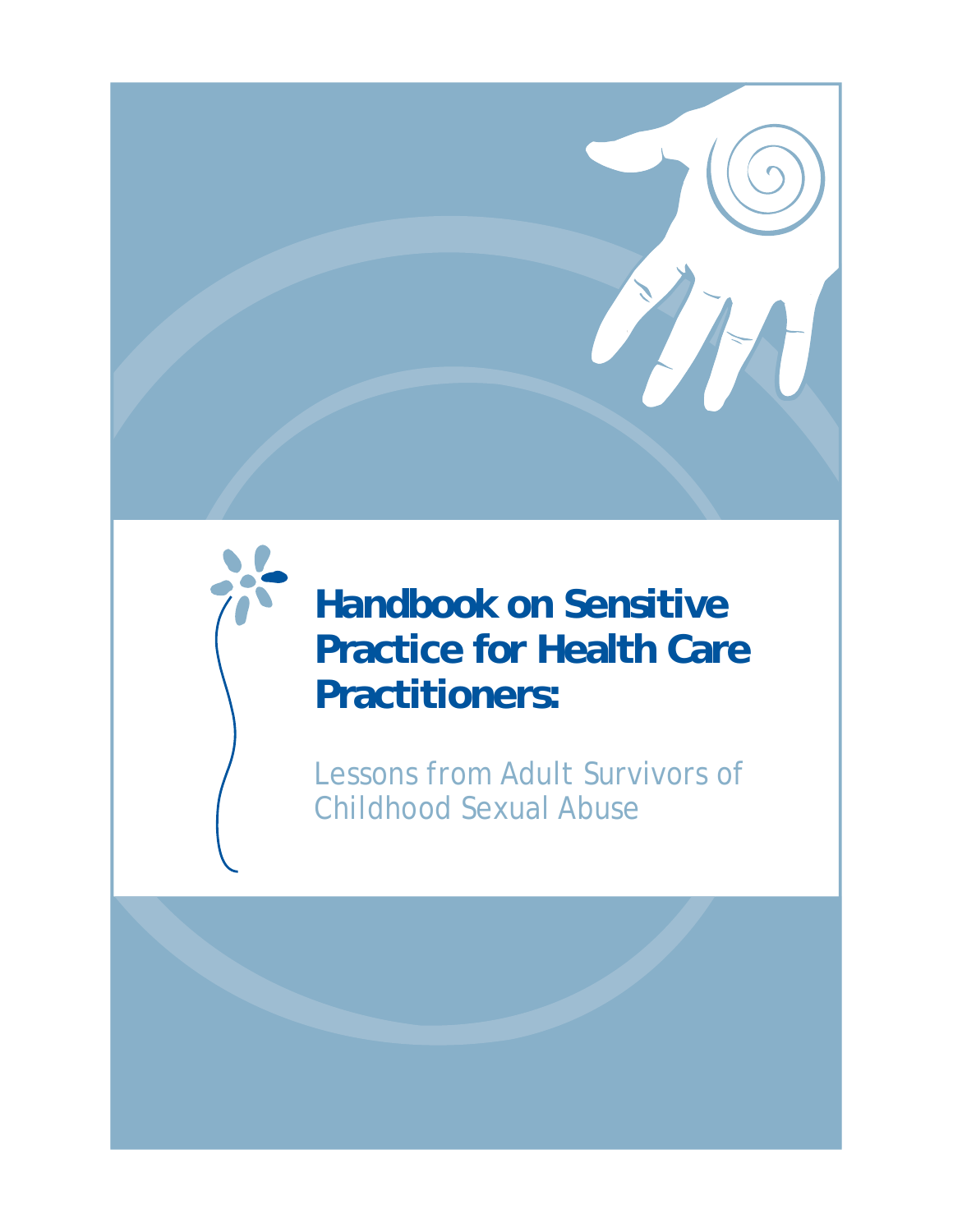*Handbook on Sensitive Practice for Health Care Practitioners: Lessons from Adult Survivors of Childhood Sexual Abuse* was researched and written by **Candice L. Schachter, Carol A. Stalker, Eli Teram, Gerri C. Lasiuk and Alanna Danilkewich**

Également en français sous le titre *Manuel de pratique sensible à l'intention des professionnels de la santé – Leçons tirées des personnes qui ont été victimes de violence sexuelle durant l'enfance*

The opinions expressed in this report are those of the authors and do not necessarily reflect the views of the Public Health Agency of Canada.

Contents may not be reproduced for commercial purposes, but any other reproduction, with acknowledgements, is encouraged.

Recommended citation:

 Schachter, C.L., Stalker, C.A., Teram, E., Lasiuk, G.C., Danilkewich, A. (2008). *Handbook on sensitive practice for health care practitioner: Lessons from adult survivors of childhood sexual abuse*. Ottawa: Public Health Agency of Canada.

This publication may be provided in alternate formats upon request.

For further information on family violence issues please contact:

 National Clearinghouse on Family Violence Family Violence Prevention Unit Public Health Agency of Canada 200 Eglantine Driveway Jeanne Mance Building, 1909D, Tunney's Pasture Ottawa, Ontario K1A 0K9

 Telephone: 1-800-267-1291 or (613) 957-2938 Fax: (613) 941-8930 TTY: 1-800-561-5643 or (613) 952-6396 Web site: www.phac-aspc.gc.ca/nc-cn E-mail: ncfv-cnivf@phac-aspc.gc.ca

© 2009 Candice L. Schachter, Carol A. Stalker, Eli Teram, Gerri C. Lasiuk, Alanna Danilkewich Cat.: HP20-11\2009E HP20-11\2009E-PDF ISBN 978-0-662-48577-3 978-0-662-48578-0

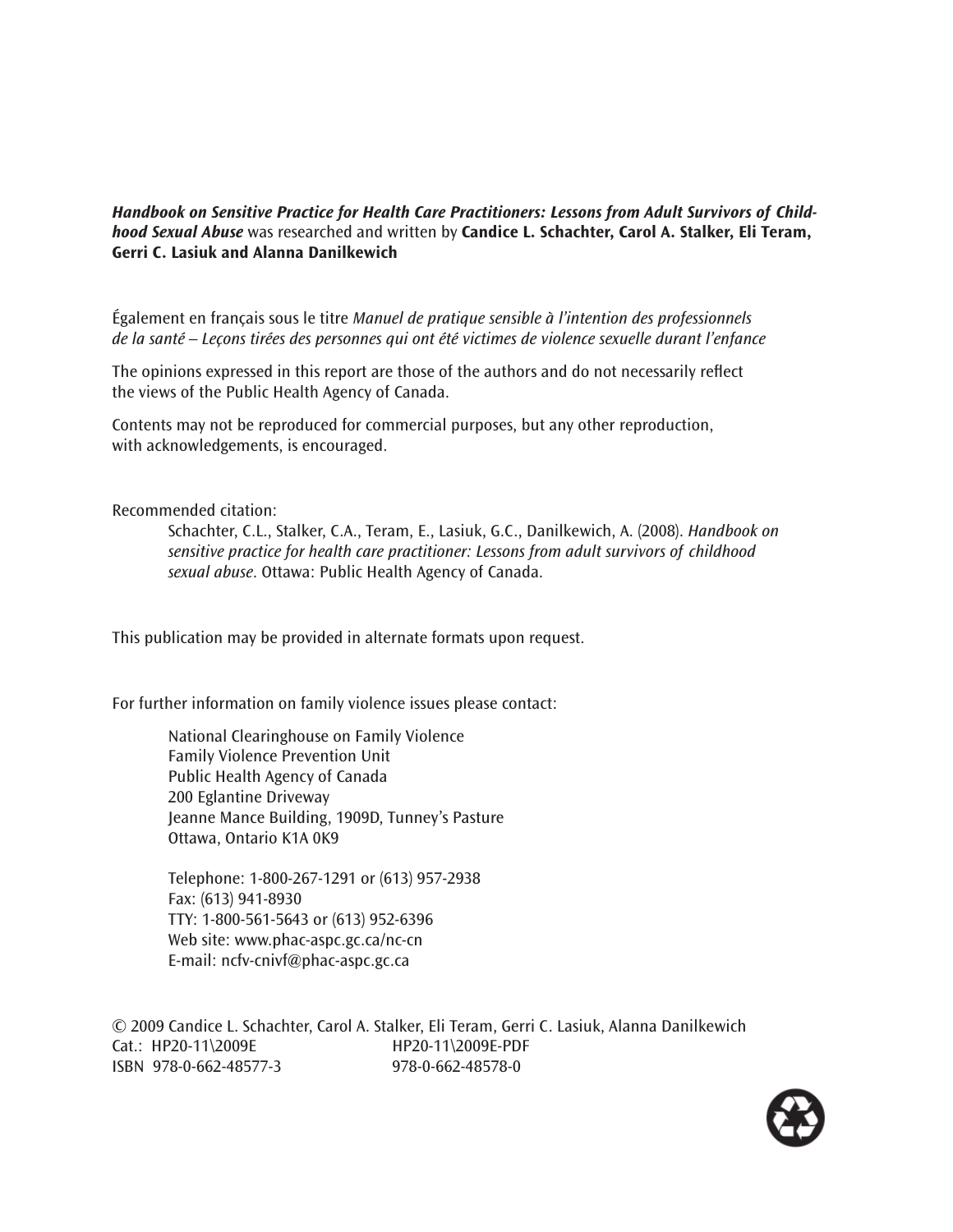

Childhood Sexual Abuse

**Researched and Written by...**

**Candice L. Schachter**, DPT, PhD Adjunct Professor, School of Physical Therapy University of Saskatchewan, Saskatoon, SK

**Carol A. Stalker**, PhD, RSW Professor, Faculty of Social Work Wilfrid Laurier University, Waterloo, ON

**Eli Teram**, PhD Professor, Faculty of Social Work Wilfrid Laurier University, Waterloo, ON

**Gerri C. Lasiuk**, RN, PhD Assistant Professor, Faculty of Nursing University of Alberta, Edmonton AB

**Alanna Danilkewich**, MD, FCFP Associate Professor, College of Medicine University of Saskatchewan, Saskatoon, SK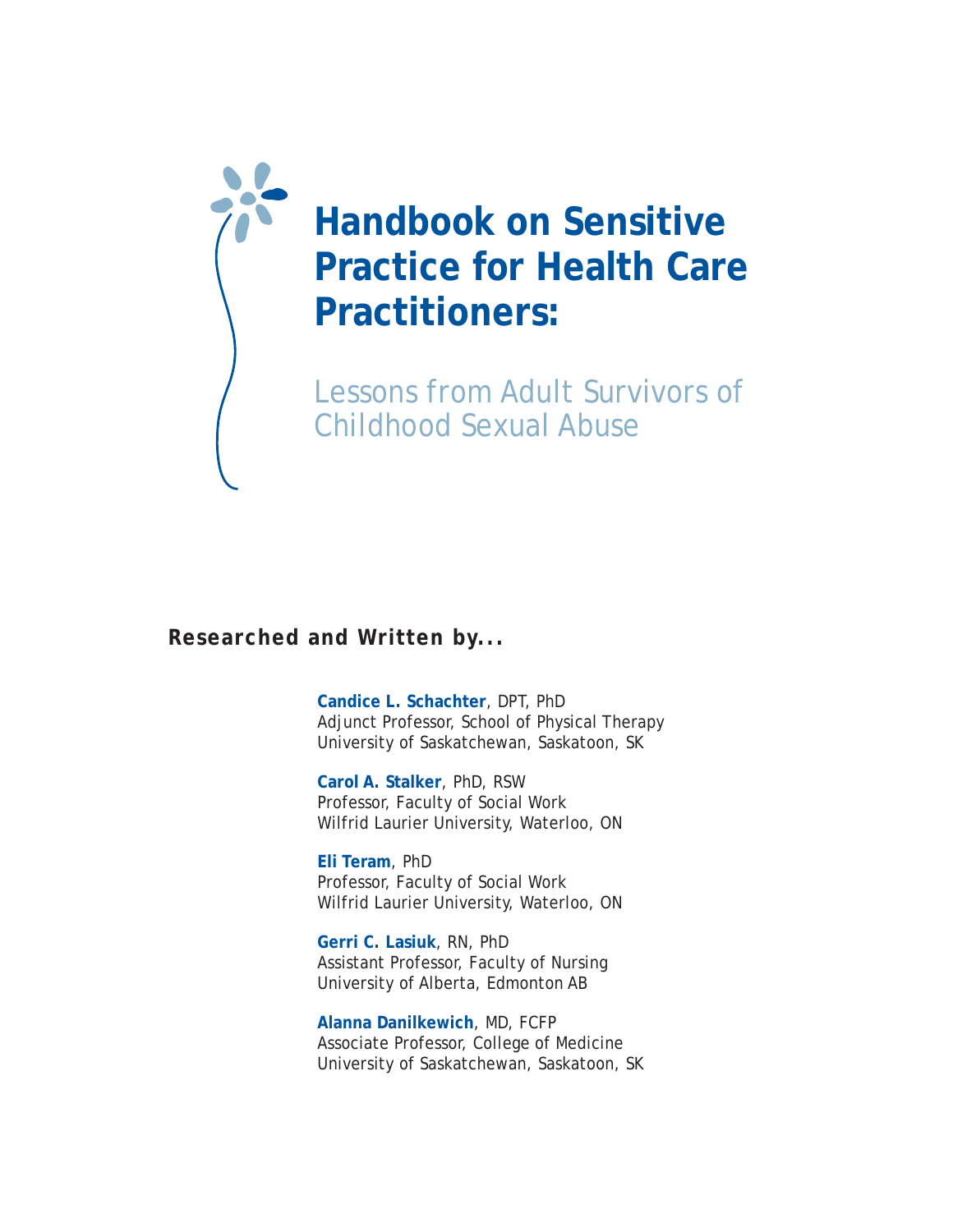## **Table of Contents**

|  |                                                                         |                                                                          | $\mathbf{1}$   |
|--|-------------------------------------------------------------------------|--------------------------------------------------------------------------|----------------|
|  | 1.1                                                                     |                                                                          | 1              |
|  | 1.2                                                                     |                                                                          | $\mathbf{1}$   |
|  | 1.3                                                                     |                                                                          | $\overline{2}$ |
|  | 1.4                                                                     |                                                                          | $\overline{2}$ |
|  | 1.5                                                                     |                                                                          | 3              |
|  | 1.6                                                                     |                                                                          | 4              |
|  |                                                                         |                                                                          | 5              |
|  | 2.1                                                                     |                                                                          | 5              |
|  | $2.2^{\circ}$                                                           |                                                                          | 5              |
|  | 2.3                                                                     |                                                                          | 6              |
|  | 2.4                                                                     |                                                                          | 6              |
|  | 2.5                                                                     |                                                                          | 6              |
|  | 3 What Childhood Sexual Abuse Survivors Bring to Health Care Encounters |                                                                          |                |
|  | 3.1                                                                     |                                                                          | 9              |
|  | 3.2                                                                     |                                                                          | 10             |
|  | 3.3                                                                     |                                                                          | 11             |
|  | 3.4                                                                     |                                                                          | 12             |
|  | 3.5                                                                     | Specific behaviours and feelings arising during health care encounters   | 12             |
|  |                                                                         |                                                                          | 15             |
|  |                                                                         |                                                                          | 17             |
|  | 4.1                                                                     | Overarching consideration: Fostering feelings of safety for the survivor | 17             |
|  | 4.2                                                                     |                                                                          | 17             |
|  | 4.3                                                                     |                                                                          | 23             |
|  | 4.4                                                                     |                                                                          | 24             |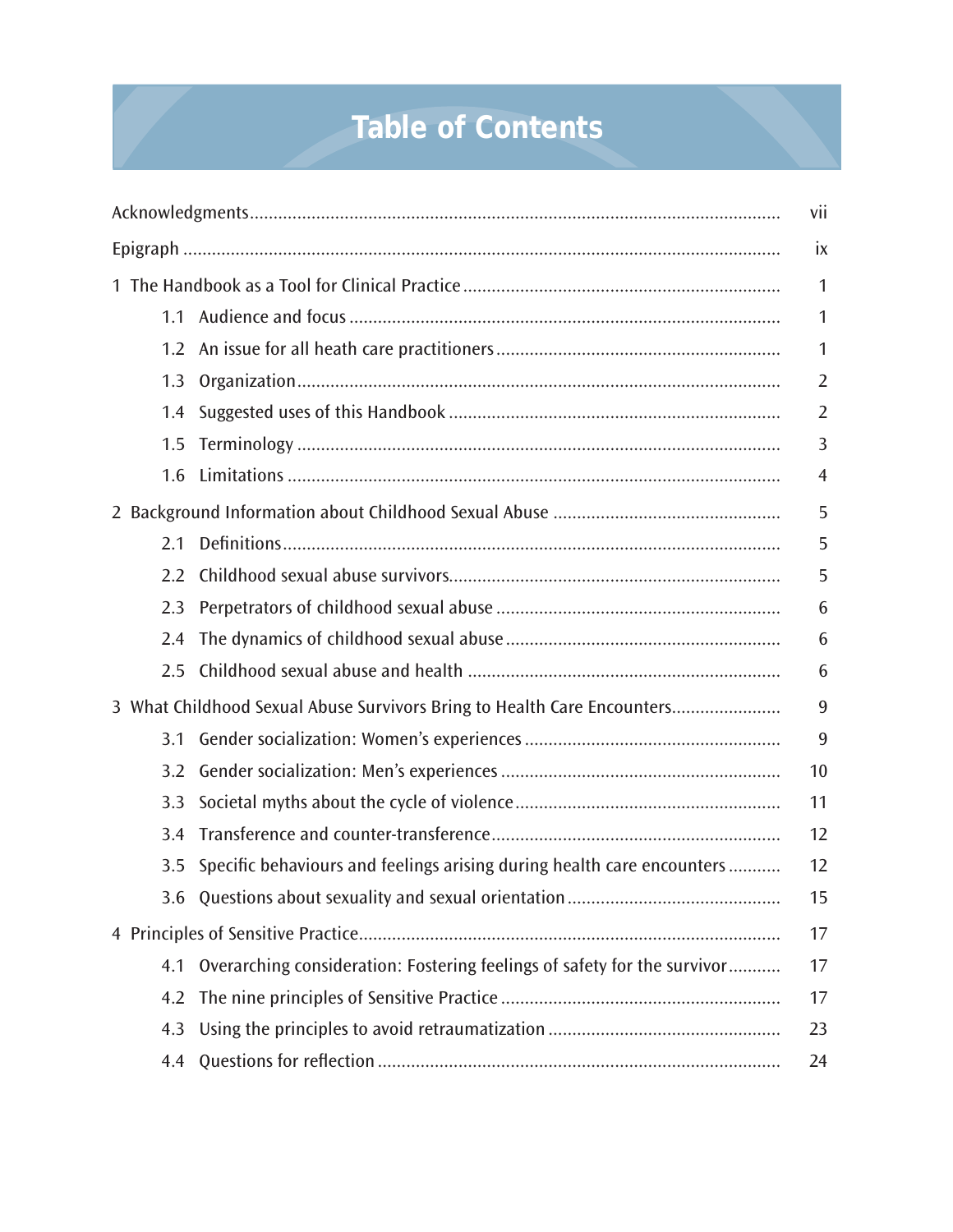|  | 5.1 |                                                                      | 25 |
|--|-----|----------------------------------------------------------------------|----|
|  | 5.2 |                                                                      | 25 |
|  | 5.3 |                                                                      | 26 |
|  | 5.4 |                                                                      | 26 |
|  | 5.5 |                                                                      | 26 |
|  | 5.6 |                                                                      | 27 |
|  | 5.7 |                                                                      | 28 |
|  | 5.8 |                                                                      | 29 |
|  | 5.9 |                                                                      | 30 |
|  |     | 5.10 Community resources for survivors and health care practitioners | 31 |
|  |     |                                                                      | 32 |
|  | 6.1 |                                                                      | 32 |
|  | 6.2 |                                                                      | 32 |
|  | 6.3 |                                                                      | 33 |
|  | 6.4 |                                                                      | 36 |
|  | 6.5 |                                                                      | 37 |
|  | 6.6 |                                                                      | 38 |
|  | 6.7 |                                                                      | 39 |
|  | 6.8 | Pelvic, breast, genital, and rectal examinations and procedures      | 40 |
|  | 6.9 |                                                                      | 41 |
|  |     |                                                                      | 42 |
|  |     |                                                                      | 43 |
|  |     |                                                                      | 46 |
|  |     |                                                                      | 46 |
|  |     |                                                                      | 46 |
|  |     | 48                                                                   |    |
|  | 7.1 |                                                                      | 48 |
|  | 7.2 |                                                                      | 48 |
|  | 7.3 |                                                                      | 49 |
|  | 7.4 |                                                                      | 50 |

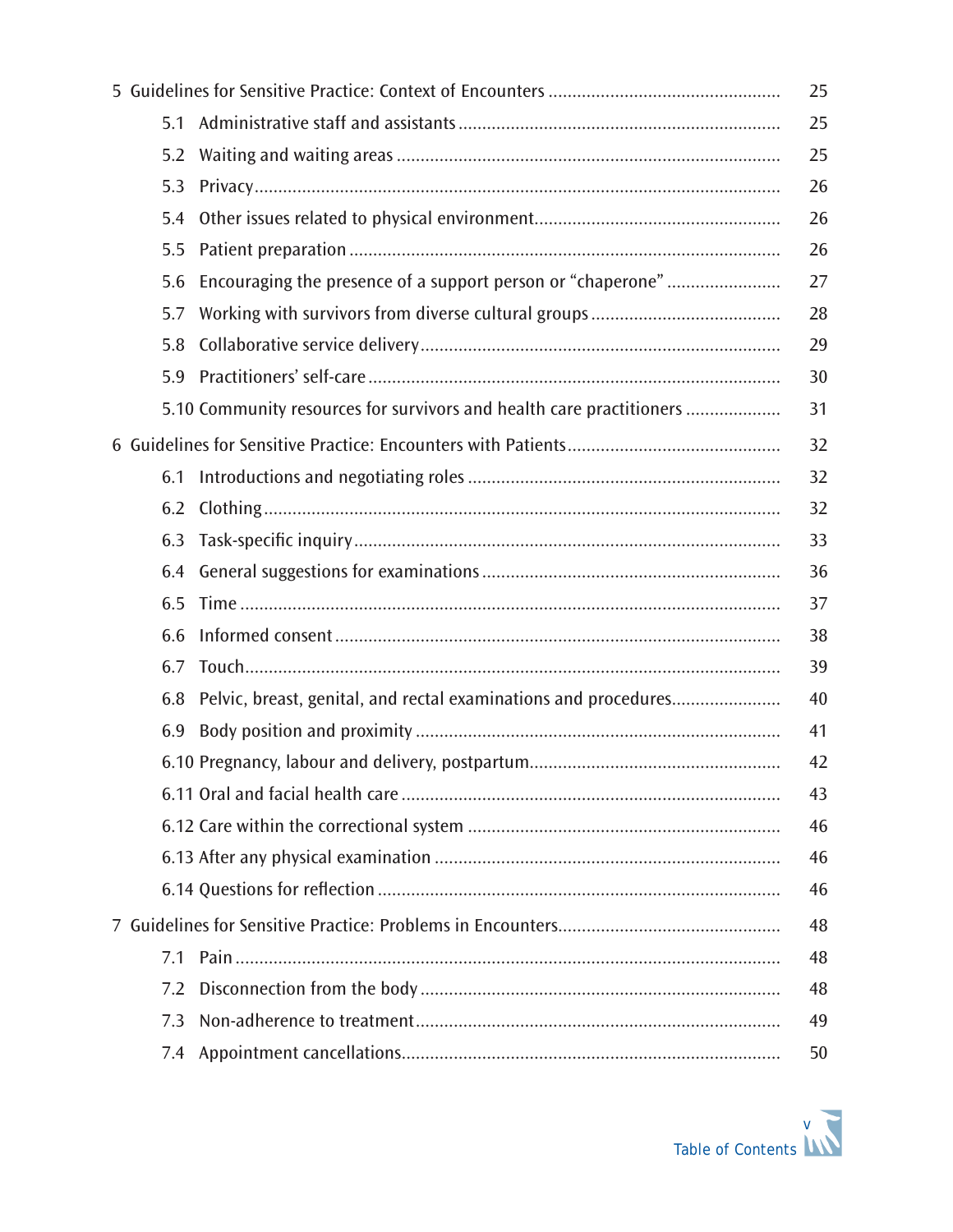| "SAVE the Situation": A general approach for responding to difficult<br>7.5        | 51  |  |  |  |
|------------------------------------------------------------------------------------|-----|--|--|--|
| 7.6                                                                                | 52  |  |  |  |
| 7.7                                                                                | 56  |  |  |  |
|                                                                                    | 57  |  |  |  |
| 8.1                                                                                | 57  |  |  |  |
| 8.2                                                                                | 59  |  |  |  |
| 8.3                                                                                | 59  |  |  |  |
| 8.4                                                                                | 63  |  |  |  |
| Additional actions required at the time of disclosure or over time<br>8.5          | 65  |  |  |  |
| 8.6                                                                                | 68  |  |  |  |
| 8.7                                                                                | 68  |  |  |  |
| 8.8                                                                                | 70  |  |  |  |
|                                                                                    |     |  |  |  |
| Clinicians' contributions to survivor's healing from childhood sexual abuse<br>9.1 | 71  |  |  |  |
| 9.2                                                                                | 71  |  |  |  |
|                                                                                    | 72  |  |  |  |
|                                                                                    |     |  |  |  |
|                                                                                    |     |  |  |  |
|                                                                                    |     |  |  |  |
|                                                                                    |     |  |  |  |
| 81                                                                                 |     |  |  |  |
| 82                                                                                 |     |  |  |  |
|                                                                                    | 86  |  |  |  |
| Appendix I: The Evidence Debate Pertaining to Inquiry about Interpersonal Violence | 87  |  |  |  |
|                                                                                    | 89  |  |  |  |
|                                                                                    | 89  |  |  |  |
|                                                                                    | 100 |  |  |  |
|                                                                                    |     |  |  |  |
|                                                                                    |     |  |  |  |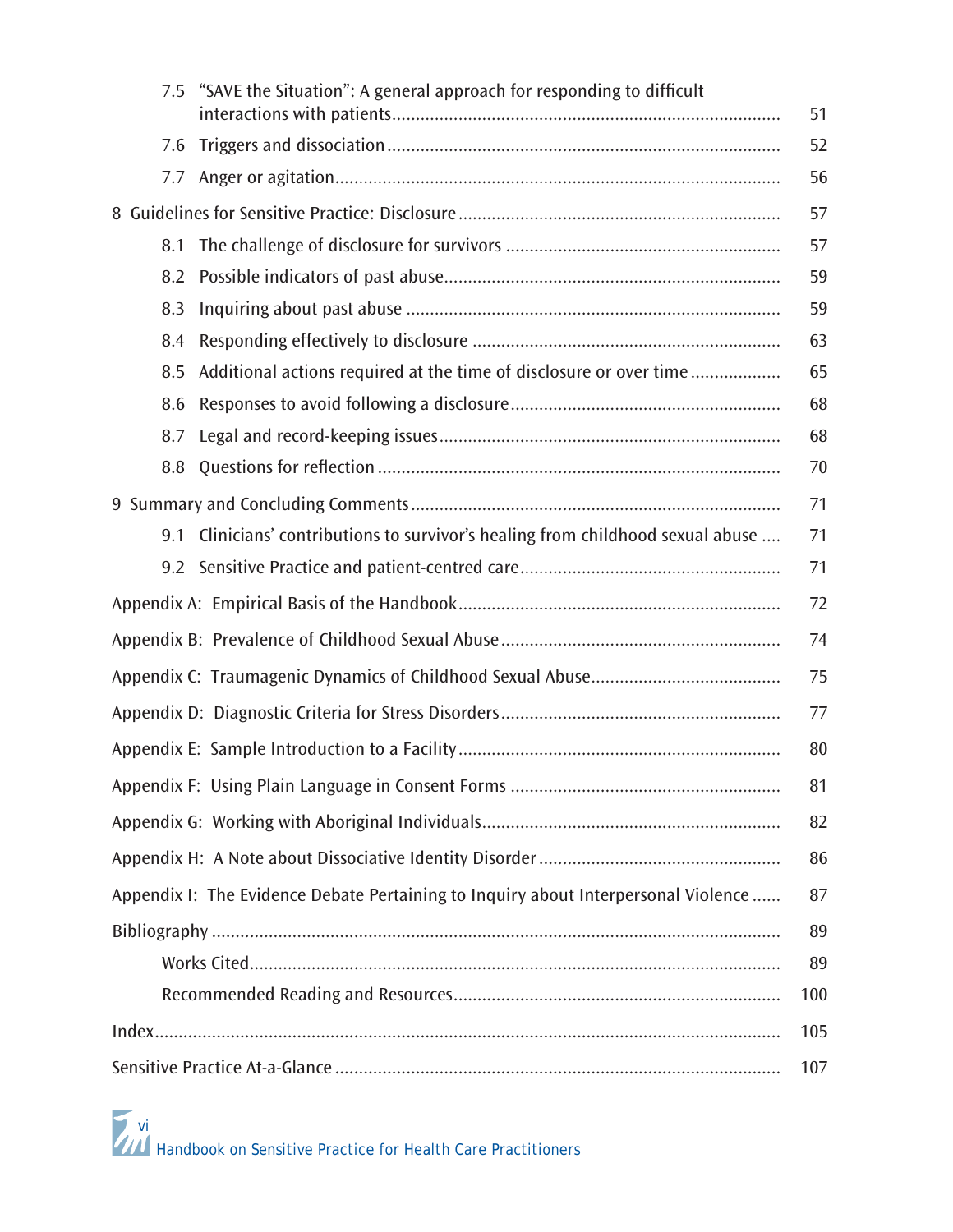The authors are deeply grateful to all of the survivors, health care practitioners, students, and mental health practitioners who participated in this research project. These individuals gave generously of their time and energy; without them, this Handbook would not have been possible.

We are indebted to the many individuals who assisted with recruitment of participants throughout this project. We wish to acknowledge and thank those whose assistance made this second edition of the Handbook possible. Don Wright and the staff of the British Columbia Society for Male Survivors of Sexual Abuse, Rick Goodwin and the staff of the Men's Project, Duane Lesperance and the staff at the Men's Resource Centre, and Joy Howatt and Elsie Blake, of the Stratton project, Family Service Association assisted with recruitment, allowed us to conduct interviews and working groups in their offices and offered much encouragement for the project. Fran Richardson, College of Dental Hygienists of Ontario, Shari Hughes and Ariadne Lemire, College of Physiotherapists of Ontario, Donna Beer, School of Physical Therapy, University of Western Ontario helped to organize and host focus groups in the final phase of this project. Angela Hovey, Liz Scott, Julia Bidonde, Leane King and Jennifer Ewen contributed valuable research assistance.

We would like to thank Rose Roberts, Faculty of Nursing, University of Saskatchewan for writing the sections titled *Working with Aboriginal Individuals*. We would like to express our appreciation to Sanda Rodgers, Faculty of Law, University of Ottawa, for taking time to review the information on legal and record keeping issues, to Diana Gustafson, Faculty of Medicine, Memorial University, and Shoshana Pollack, Faculty of Social Work, Wilfrid Laurier University for their thoughtful and important comments. We are indebted to our editors, Bob Chodos and

Ginny Freeman MacOwan, for their work on the Handbook.

The authors are grateful for permission to reprint previously published material:

Table 6, Traumagenic Dynamics of Childhood Sexual Abuses has been adapted from Finkelhor, D., & Browne, A. (1985). The traumatic impact of child sexual abuse: a conceptualization. *American Journal of Orthopsychiatry*, 55(4), 530-41, with permission of author David Finkelhor.

Appendix D, Diagnostic criteria for Acute Stress Disorder and Post Traumatic Stress Disorder has been reprinted from American Psychiatric Association. (2000). *Diagnostic and statistical manual of mental disorders*  $(4<sup>th</sup>$  ed., Text Revision), pp. 471-72 and 67-68. Washington, DC: Author, with permission of the American Psychiatric Association.

The authors gratefully acknowledge the assistance of the National Clearinghouse on Family Violence, Public Health Agency of Canada in translating, designing and printing the second edition of the Handbook. We would also like to thank Stacey Croft and Salena Brickey, Policy Analysts at the Family Violence Prevention Unit, for their work on the publication of this Handbook.

The authors gratefully acknowledge the financial support received over the duration of this project from the following:

- Health Canada
- Physiotherapy Foundation of Canada
- University of Saskatchewan College of Medicine Scientific Teaching and Research Fund
- University of Saskatchewan Internal Grants Program (New Faculty Start-up, President's SSHRC and Publication Fund Grants)

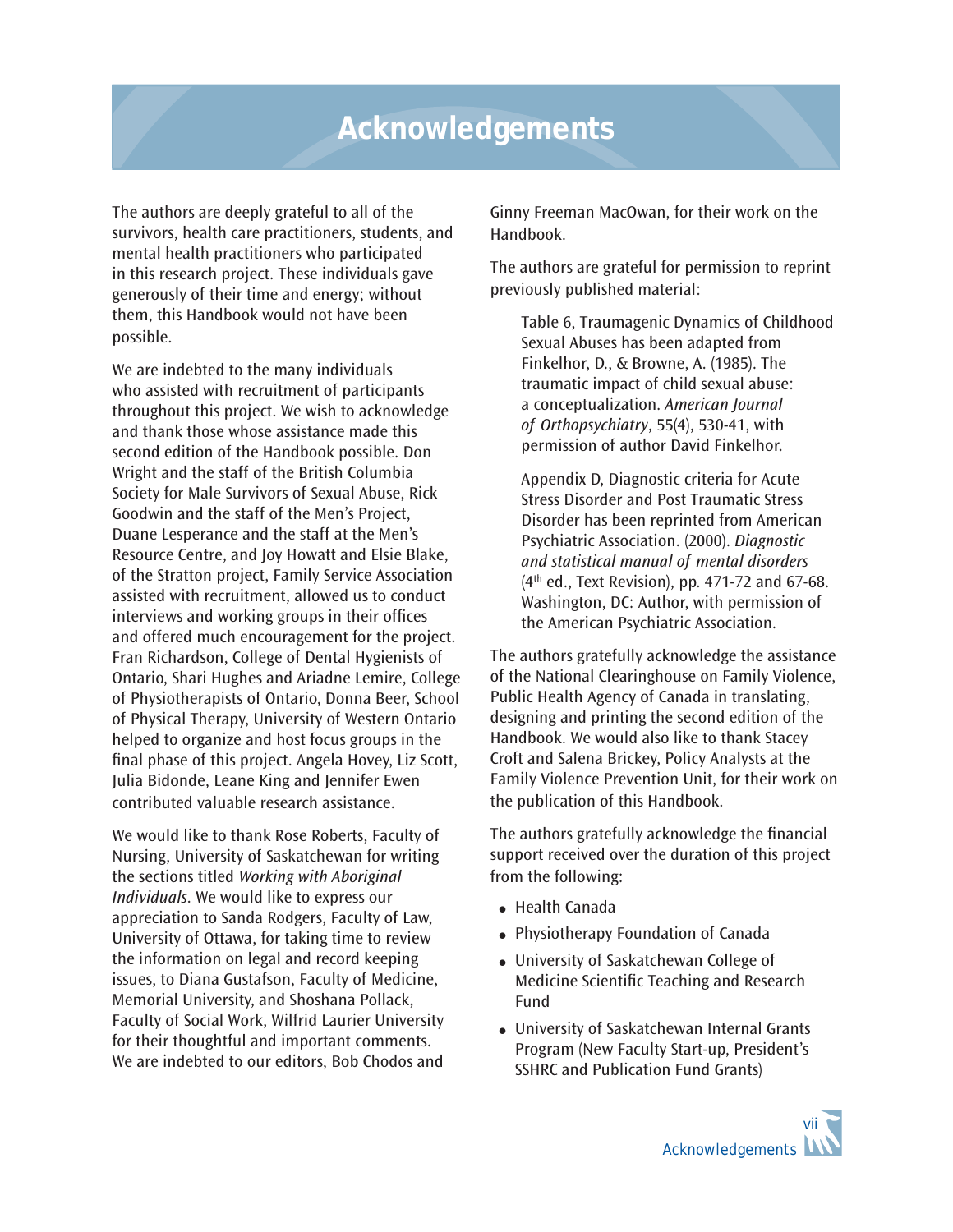Wilfrid Laurier University Internal Research Grants Program

Lastly, we wish to thank the Lyle S. Hallman Faculty of Social Work at Wilfrid Laurier University for assistance with research assistants,

photocopying, mailing costs, and ongoing support throughout the project and the faculty and staff of the School of Physical Therapy, University of Saskatchewan for their ongoing support and encouragement.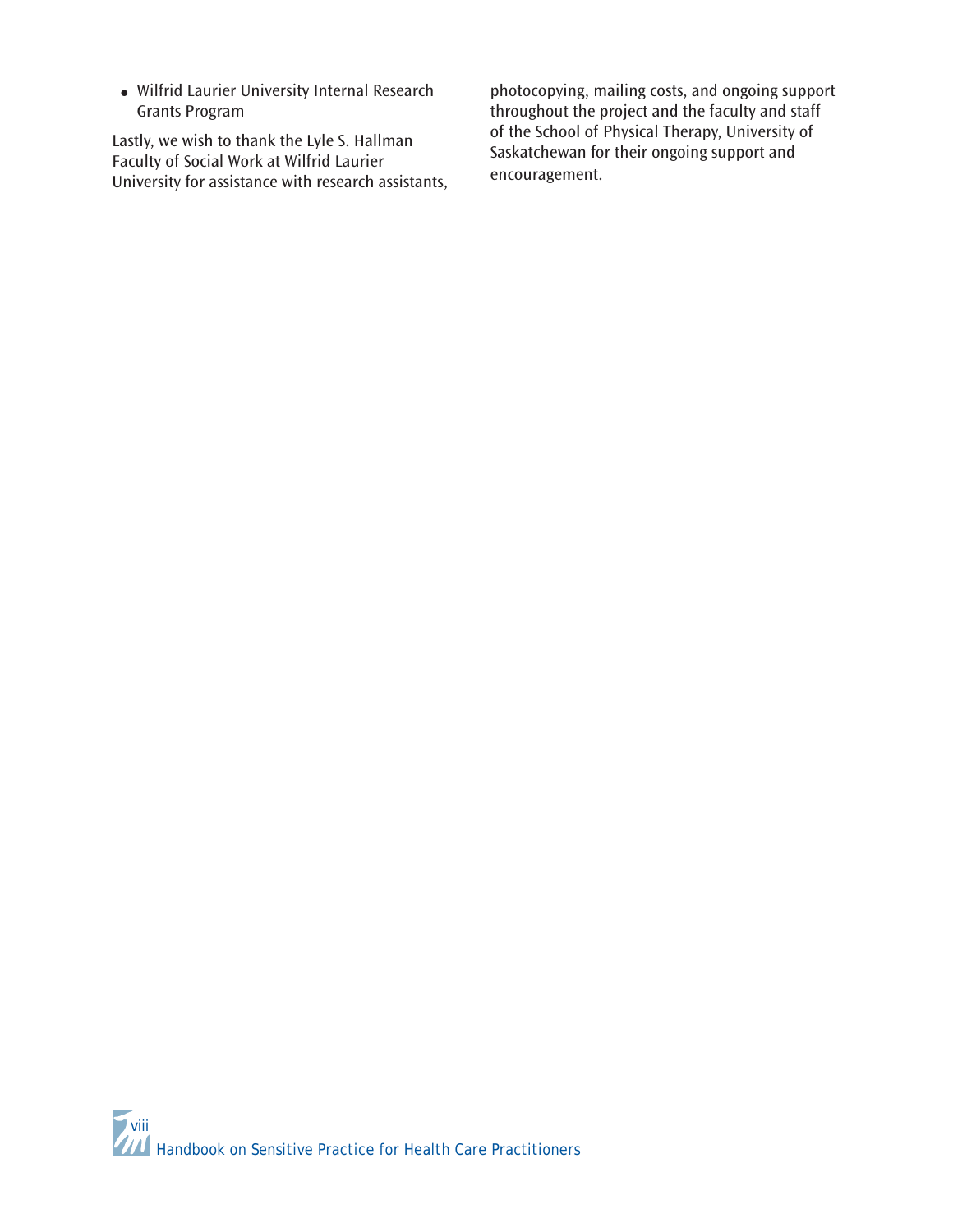**This may be a person who's gone through something very traumatic ...[who needs] some really safe technique ... Because otherwise you're going to have a certain segment of patients that are going to walk away feeling as though they've been abused all over again, quietly abused, just walking away and seeking another health care practitioner, just going through the cycle, again and again and again, and maybe not understanding why, maybe not knowing how to say it, how to voice that, just keep going through that whole cycle over and over again. There's a huge populace out there that just needs that extra gentle care. It's because of that, maybe the whole populace needs to be treated the same way.**

– A male survivor of childhood sexual abuse –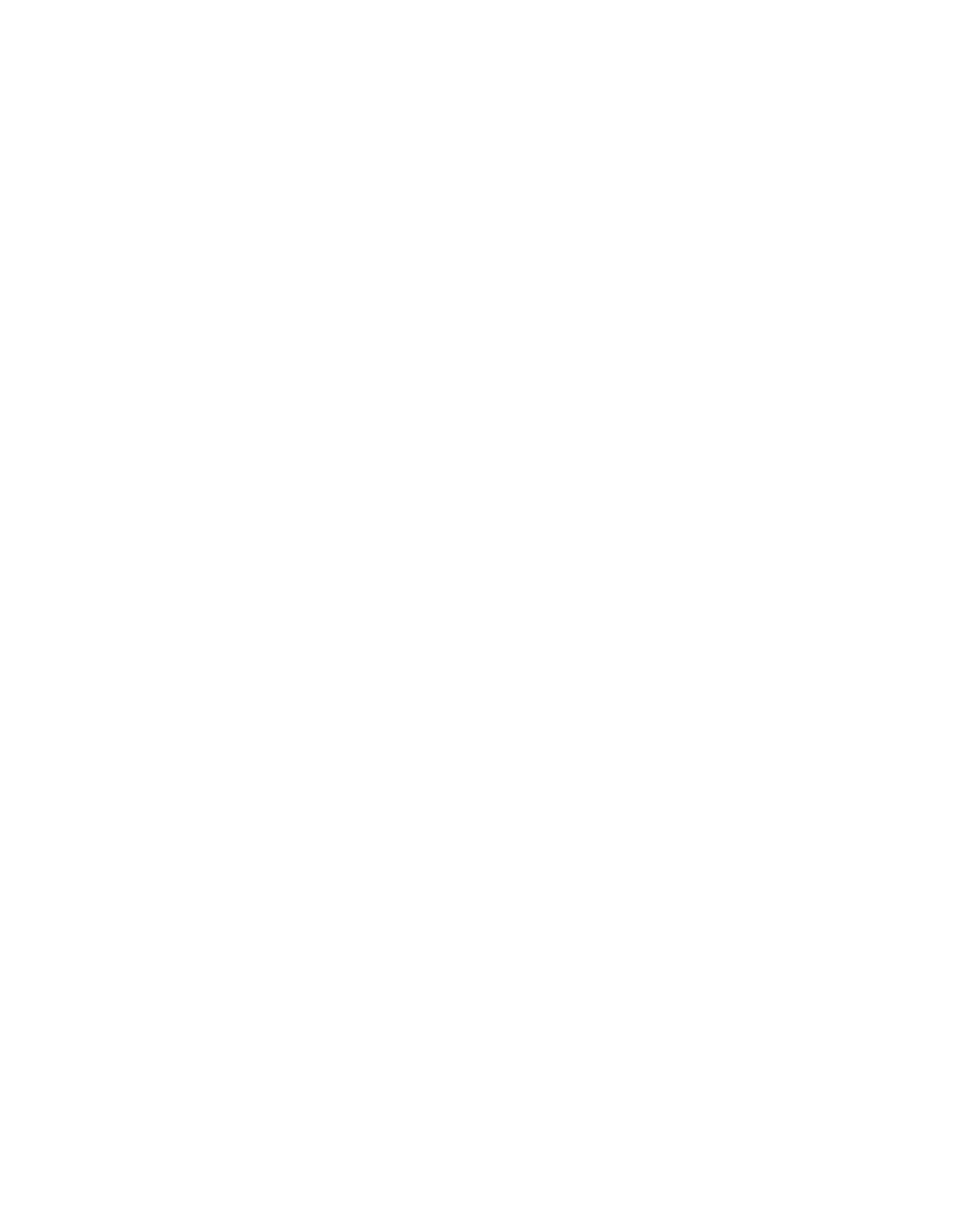#### **1.1 Audience and focus**

This handbook presents information that will help health care practitioners practise in a manner that is sensitive to the needs of adult survivors of childhood sexual abuse and other types of interpersonal violence. It is intended for health care practitioners and students of all health disciplines who have no specialized training in mental health, psychiatry, or psychotherapy and have limited

experience working with adult survivors of childhood sexual abuse. This second edition includes experiences and ideas of both women and men survivors as well as of practitioners from

more than ten health disciplines. The *Handbook* is not meant to encourage health care providers to step outside their scope of practice, nor is it a substitute for the specialized training required to provide intensive psychotherapy or counselling for survivors.

The *Handbook* is based on extensive interviews, group discussions, and a national consultation

process involving adult survivors, clinicians, and mental health practitioners. Direct quotes from participants are included

to illustrate selected issues and to connect health care providers in a more personal way to survivors' thoughts and feelings. To our knowledge, the *Handbook* is the only work in print that has employed a process of bringing adult survivors and health care practitioners together to develop an empirically grounded account of the issues and problems that adult survivors of childhood sexual abuse encounter in health care settings. The empirical basis of the *Handbook* is found in Appendix A.

All health care practitioners - whether they know it or not - encounter survivors of interpersonal violence in their practices.

The principles and guidelines of Sensitive Practice can be adapted

to all health care venues.

#### **1.2 An issue for all heath care practitioners**

As many as one third of women and 14% of men are survivors of childhood sexual abuse.<sup>31,62,25</sup> Childhood adversity – including sexual, physical, and emotional abuse – is associated with a greater risk of a wide variety of health problems. This means that all health care practitioners – whether they know it or not – encounter adult survivors

of interpersonal violence in their practices. Survivors are health care consumers of every age who seek all types of health services, and our hope is that the principles and guidelines of Sensitive

Practice will become "universal/routine procedures" in all health care encounters and that all health care consumers<sup>136</sup> will benefit from them.

 $\Omega$  Section 2.5 – Childhood sexual abuse and health

Examinations and procedures that health care providers might consider innocuous or

> routine can be distressing for survivors, because they may be reminiscent of the original trauma. Exclusive focus on the body, lack of control, invasion of personal

boundaries, exposure, vulnerability, pain, and sense of powerlessness are common experiences in the health care environment and may be extremely difficult for survivors because they can mirror aspects of past abuse. An appreciation of the dynamics and long-term effects of childhood abuse is the first step toward a better understanding of survivors' needs and responses to care. Sensitive Practice builds on core competencies to help health care practitioners be more understanding of and responsive to the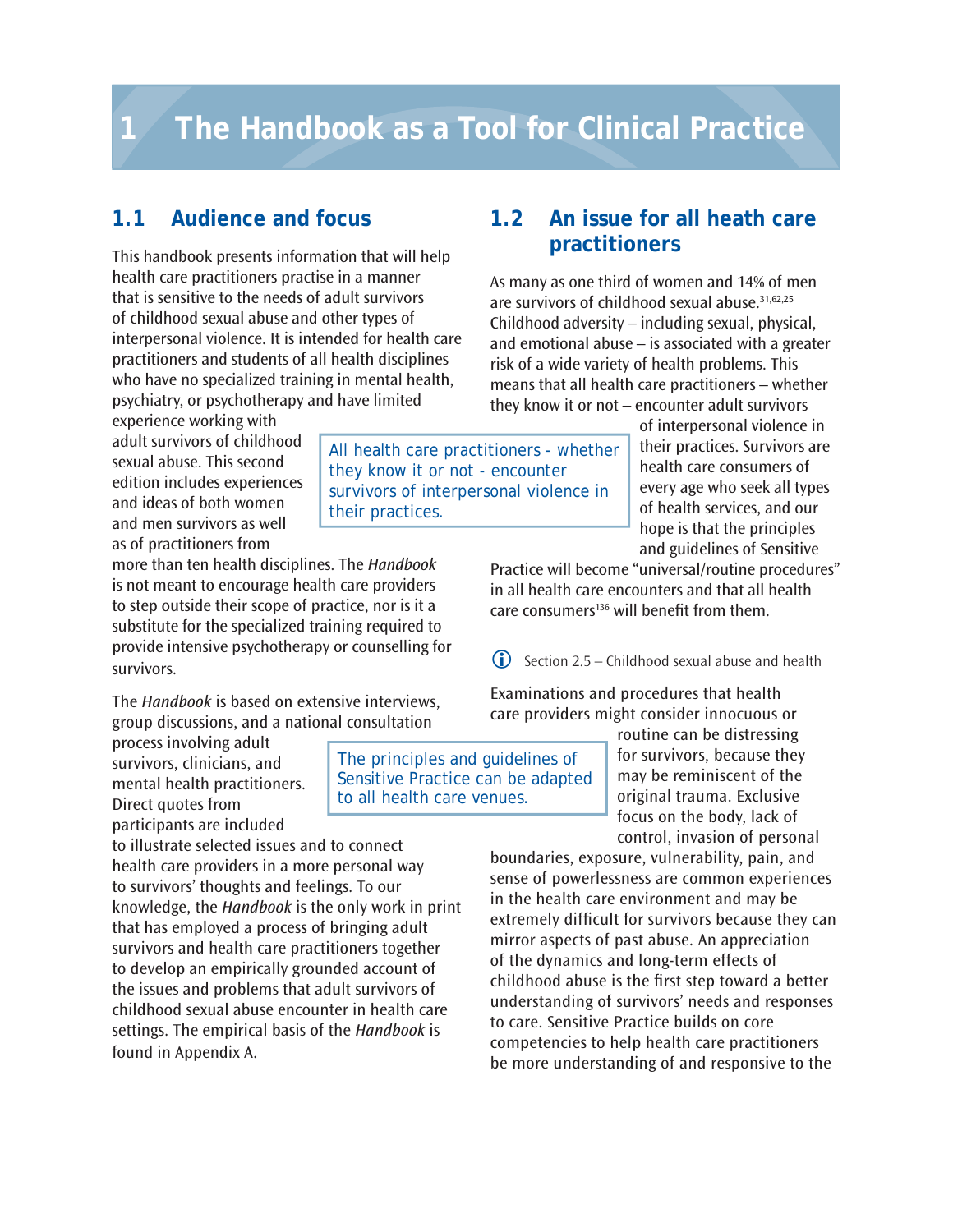specific needs of adult survivors of violence and abuse.

 $\bigcirc$  Chapter 2 – Background Information about Childhood Sexual Abuse

Chapter 3 – What Childhood Sexual Abuse Survivors Bring to Health Care Encounters

Although our research focuses primarily on Sensitive Practice in traditional health care settings, health care providers work in widely diverse areas including client homes, rural and remote areas, and school systems. We believe the principles and guidelines of Sensitive Practice can be adapted to all health care venues.

 $\bigcirc$  Chapter 3 – What Childhood Sexual Abuse Survivors Bring to Health Care Encounters

## **1.3 Organization**

The *Handbook* is divided into nine chapters. Readers are alerted (watch for a blue "i" in a blue circle) when the topic addressed in one section is clarified or expanded upon in another section.

- Chapter 1 offers an introduction to terminology and suggestions for using the Handbook.
- Chapter 2 provides basic information about the nature and scope of childhood sexual abuse and health problems associated with a history of childhood sexual abuse to assist health care practitioners to understand the significance of Sensitive Practice.
- Chapter 3 presents information about how experiences associated with a history of childhood sexual abuse may be manifested in health care settings.
- Chapter 4 describes the principles of Sensitive Practice derived from our research; we consider these principles foundational to ethical health care.
- Chapters 5, 6, 7, and 8 outline the guidelines for Sensitive Practice. These guidelines operationalize the principles of Sensitive Practice and are meant as practical suggestions that health care practitioners can incorporate into their clinical practice.
	- Chapter 5 presents those guidelines related specifically to the context of health care encounters.
	- Chapter 6 details guidelines applicable to all interactions between health practitioners and their clients.
	- Chapter 7 offers health care practitioners guidelines for coping with the problems that can occur in encounters with child sexual abuse survivors.
	- Chapter 8 highlights guidelines focused on disclosure of past abuse, especially as it is related to survivor-clinician interactions.
- Chapter 9 explores the contributions which health care practitioners can make to an adult survivor's healing and recovery, and elaborates on the relationship between Sensitive Practice and patient-centred care.
- Chapters 4, 6, and 8 conclude with questions intended to stimulate reflection about the application of the principles and guidelines to health care practices.
- Nine appendices augmenting the text and a bibliography detailing both works cited and recommended readings and resources finish off the Handbook.

## **1.4 Suggested uses of this Handbook**

Students, practitioners, and administrators are urged to think about the information on violence and abuse and Sensitive Practice provided in this *Handbook*, and to reflect on its potential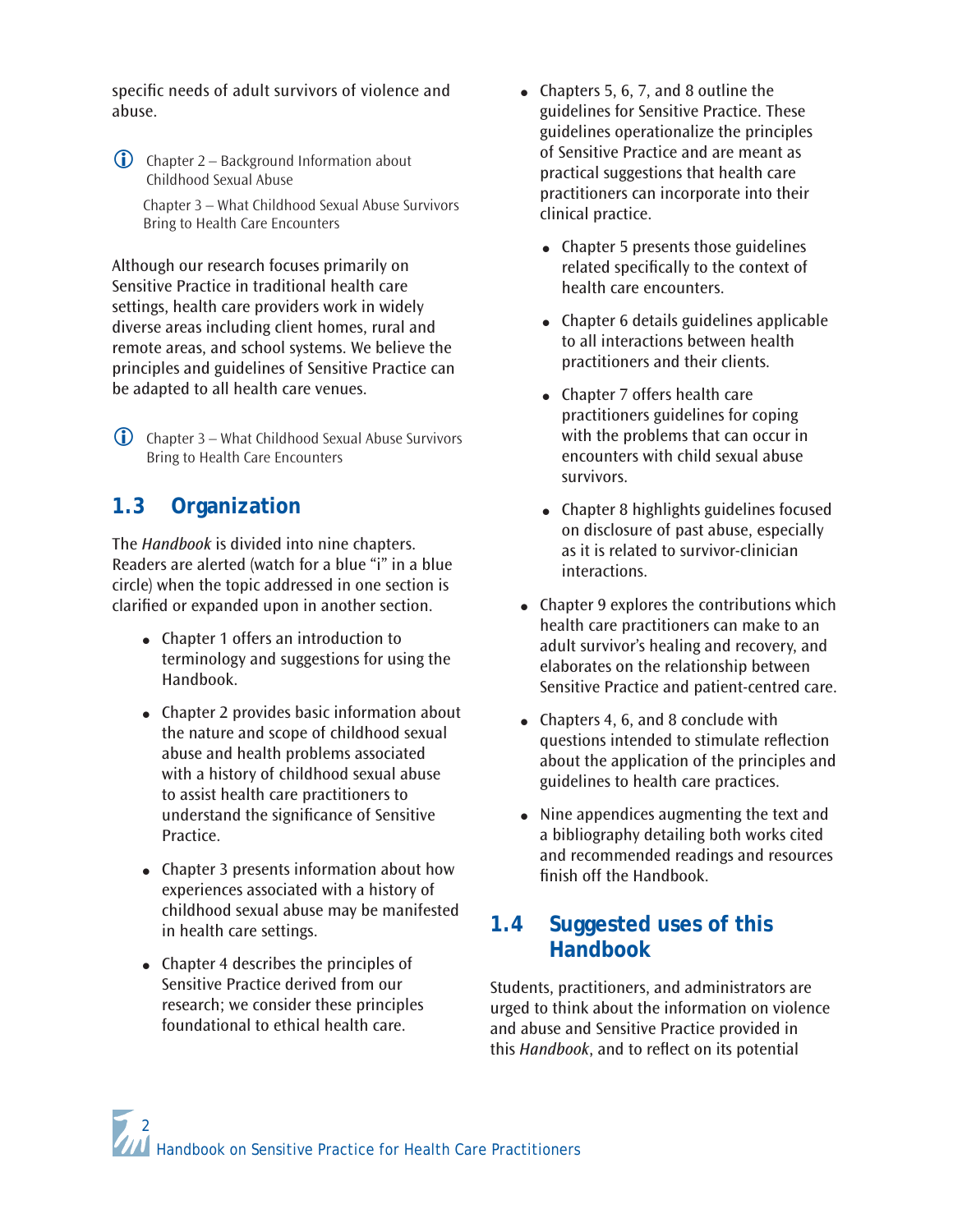for informing their own practice and workplace policies. Specifically, health care providers should consider:

- How the information applies to them;
- How to implement the principles and guidelines into their practices;
- How they might best respond to the various situations described in the Handbook.

We believe the information in the *Handbook* applies to everyone in health care environments. Many of the difficulties that adult survivors experience

in these environments arise because practitioners who work in them are unaware of the effects of violence on health and health care or

because organizational policies and attitudes have not taken this information into consideration. Before dismissing a suggestion as inapplicable to their practices, clinicians are encouraged to reflect upon the following questions:

- What aspects of this suggestion do not apply?
- $\bullet$  If a suggestion is not completely applicable, what element(s) of it could be relevant?

The Handbook can be used to help health care practitioners:

- **Learn more about the** effects of interpersonal violence on health;
- Work more effectively and compassionately with affected individuals;
- Identify and respond sensitively to individuals who are triggered or dissociate in a health care encounter;
- Feel better prepared to work with patients who disclose past abuse;

All readers are encouraged to look beyond the terminology to fully consider how the information applies to their own practices.

- Teach administrative personnel and assistants about childhood abuse and its implications for their work;
- Disseminate ideas from the Handbook to colleagues with the intent of creating an integrated and responsive network of care;
- $\bullet$  Influence policies and practices within public agencies to be more sensitive to survivors;
- Coach students and colleagues to critically analyze professional practices;
- $\bullet$  Reflect on their philosophies of care and how

they are expressed in day-today practice, with the intent of becoming more ethical, congruent, and sensitive in their work;

• Develop clear guidelines to address their concerns about best practice with a specific patient or treatment procedure.

## **1.5 Terminology**

The following is a clarification of terms the reader will encounter in this *Handbook*. Many health care providers have various preferences for the words *patient* and *client*, *clinician*, and *practitioner*, and for the terms they use to describe their work (examination, treatment, etc.). However, all

> readers are encouraged to look beyond the terminology we use in the *Handbook* and to see that the information applies to all health care providers.

 *Survivor* or *adult survivor* is used instead of *victim* when referring to adults who have experienced childhood sexual abuse to acknowledge the strength and resourcefulness of individuals who have lived through the experience.<sup>23</sup> Attitudes about the words *survivor* and *victim* vary among those who have experienced childhood abuse, as well as among those who work with these individuals.

The information in the Handbook applies to everyone in health care environments.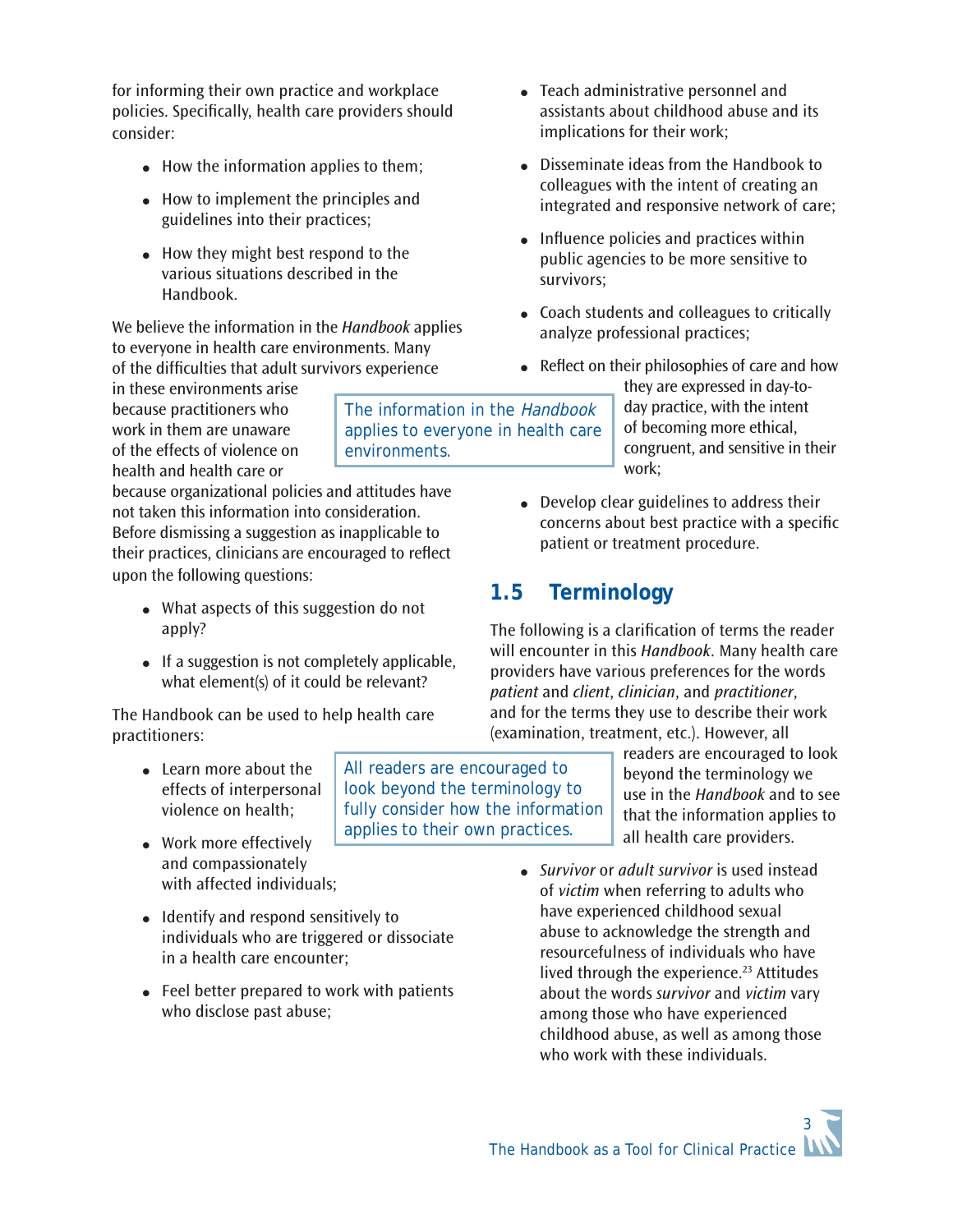- *Victim* is used when referring to the abused child.
- The person seeking care is referred to interchangeably as *survivor*, *patient*, *client*, or *individual*.
- When referring to violence and abuse we use the terms *child sexual abuse*, *childhood sexual abuse*, *child abuse*, *abuse*, *interpersonal violence*, *violence*, and *trauma*. In the *Handbook*, the word *trauma* is used only with this connotation.
- *Recovery* and *healing* are both used to refer to survivors' efforts to address issues related to childhood sexual abuse.
- *Clinician*, *practitioner*, *health care practitioner*, *health care provider*, and *health care professional* are used interchangeably.
- *Survivor participant* refers to survivors who participated in the interviews, working groups, and consultations that were part of this research project.
- *Health care practitioner participants* and *health care provider participants* are the health care practitioners who participated in the working groups.
- Assessment and examination reflect initial and ongoing collection and evaluation of subjective and objective information about an individual's health.
- *Protocol*, *procedure*, *treatment*, and *intervention* describe types of care that health care practitioners offer.
- *Appointment*, *encounter*, and *interaction* are used to reflect ways that health care providers see patients/clients in various health care settings.
- *Self care* represents the array of actions that a person can take to promote general health and/or as a component in the management of health problems. They

range from eating well and exercising regularly to adhering to clinicians' specific recommendations.

Participants' words appear in *italics*.

#### **1.6 Limitations**

The experience and long-term effects of childhood sexual abuse are affected by a complex interaction of factors including: (a) those related to the individual (e.g., genetics, stage of development at which the abuse occurred, personal coping resources); (b) the abuse itself (e.g., frequency, duration, relationship between perpetrator and victim); (c) the presence and quality of social support at the time of the abuse and into adulthood; and (d) those related to the larger environment, including culture, ethnicity, and other social determinants of health. Adult survivors who participated in our studies were recruited from agencies, groups, and individuals offering counselling and support. Thus, they are individuals who have worked or are working towards recovery with the assistance of external support.

Notwithstanding the diversity and uniqueness of these participants, the *Handbook* cannot claim to address Sensitive Practice for adult survivors with every abuse experience, of every ethnicity and culture, of every sexual orientation, or at every stage of recovery. Similarly, although we have tried to address a wide range of health practitioners working in various settings by incorporating a broad consultation in the research method, we cannot claim to address every aspect of Sensitive Practice for every type of health care practitioner.

While acknowledging these limitations, we believe that this second edition of the *Handbook* presents a framework for working with adult survivors of interpersonal violence in all types of practice that is both accessible and empirically derived. We hope that health care practitioners will adapt and refine the guidelines as they work with survivors whose unique needs and reactions were not represented by the research participants.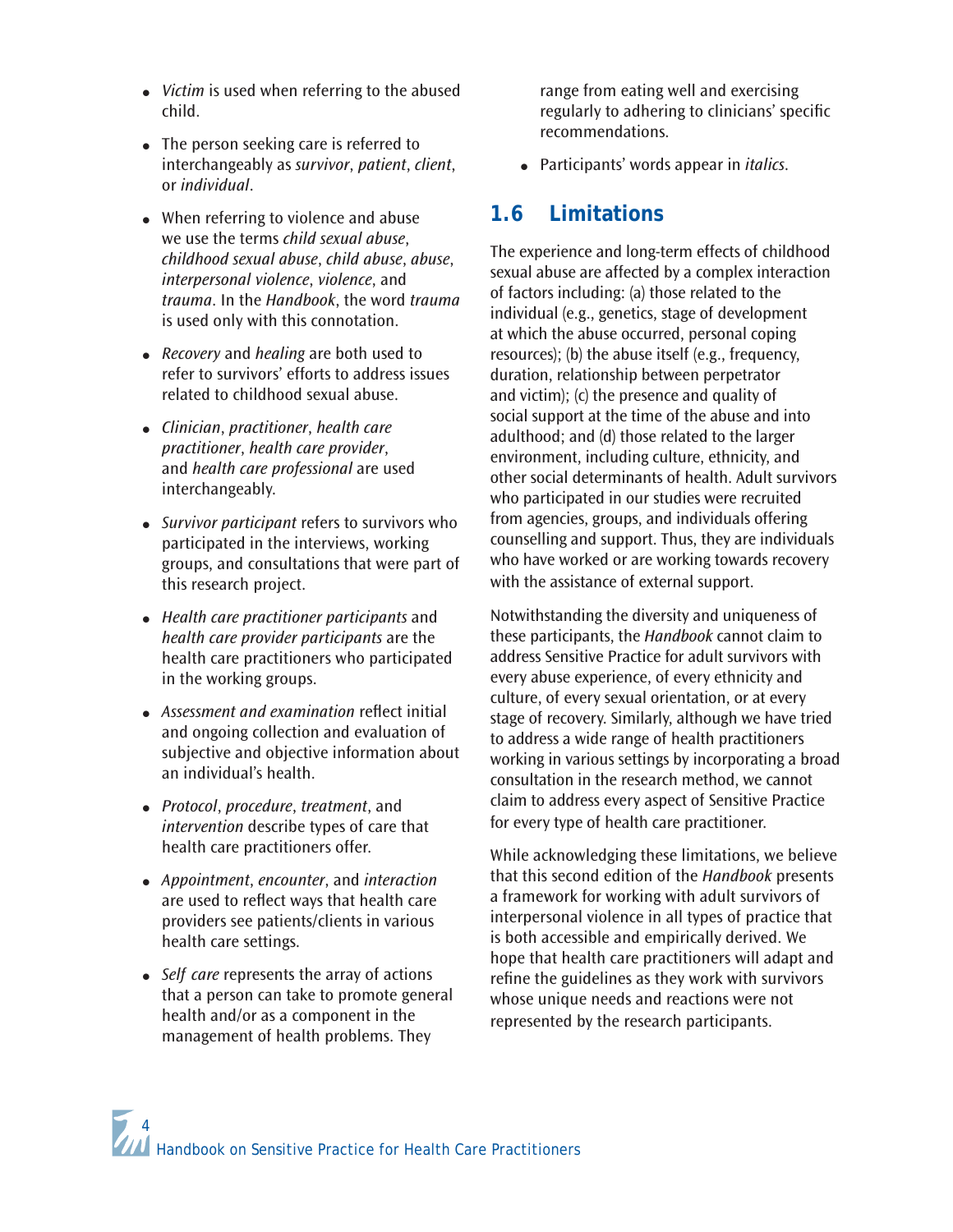## 2.1 Definitions

While the sexual exploitation of children and adolescents is a criminal act, legal definitions of childhood sexual abuse vary across jurisdictions. There is, however, wide agreement that childhood sexual abuse involves: (a) sexual acts with children and youth who lack the maturity and emotional and cognitive development to understand or to consent; and (b) "an 'abusive condition' such as coercion or a large age gap between participants, indicating lack of consensuality."62p.32 In general, children and younger adolescents are unable to consent to sexual acts with adults because of their lack of maturity and relative lack of power.\* An abusive condition implies a difference in power between the perpetrator and the victim. Children

can also be abused by other children or adolescents who have more power by virtue of age, physical strength, life experience, intelligence, authority, or

social location. The Canadian Incidence Study of Reported Child Abuse and Neglect tracked eight forms of child sexual abuse: penetration (penile, digital or object penetration of vagina or anus), attempted penetration, oral sex, fondling of the genitals, adult exposure of genitals to child, sexual exploitation (e.g., involving child in prostitution or pornography), sex talk (including proposition of a sexual nature and exposing a child to pornographic material), and voyeurism.168p.38-39

An extreme and controversial type of abuse is ritual abuse, which has been defined as psychological, sexual, and/or physical assault on an unwilling human victim, committed by one or more individuals, as part of a prescribed ritual that achieves a specific goal or satisfies the perceived needs of their deity.27,140

## **2.2 Childhood sexual abuse survivors**

The great paradox of childhood sexual abuse is that, while it has become more prominent in the public consciousness, it remains shrouded in secrecy. Media coverage of high-profile disclosures and investigations provide evidence that childhood sexual abuse does exist – in "good" families and "trusted" institutions, at all socioeconomic levels, and among all racial and ethnic groups. Frequently

> we hear and read stories about survivors who are men and women from all walks of life – students, sports figures, clergy, entertainers, educators, police officers, judges, politicians, and

health care practitioners. They are our friends and neighbours, our colleagues, and sometimes even ourselves or members of our own families. Despite this prevalence, most childhood sexual abuse survivors are invisible to us, particularly given that it is estimated that fewer than half disclose their abuse to anyone. $62,105$  Some are silent because they fear reprisal from their abusers; others worry they will not be believed or that they will be blamed or even punished.56,113 Still others say nothing because they harbour the erroneous belief that they are responsible for their abuse.

An abusive condition implies a difference in power between the perpetrator and the victim.

<sup>\*</sup> According to the Criminal Code of Canada, when sexual activity is exploitive (such as sexual activity involving prostitution, pornography, or a relationship of trust, authority or dependency) the age of consent is 18. For sexual activity which is not exploitive, the age of consent is 16 years. The exceptions are that a 12 or 13 year old can consent to engage in non-exploitive sexual activity with another person who is less than 2 years older; and a 14 or 15 year old can consent to engage in non-exploitative sexual activity with another person who is less than 5 years older. A 14 or 15 year old can also consent to engage in sexual activity with a person to whom they are married. These laws governing the age of consent for non-exploitative sexual activity came into force on May 1, 2008. Transitional provisions allow 14 and 15 years old who were in common-law relationships on May 1, 2008, to continue engaging in non-exploitative sexual activity.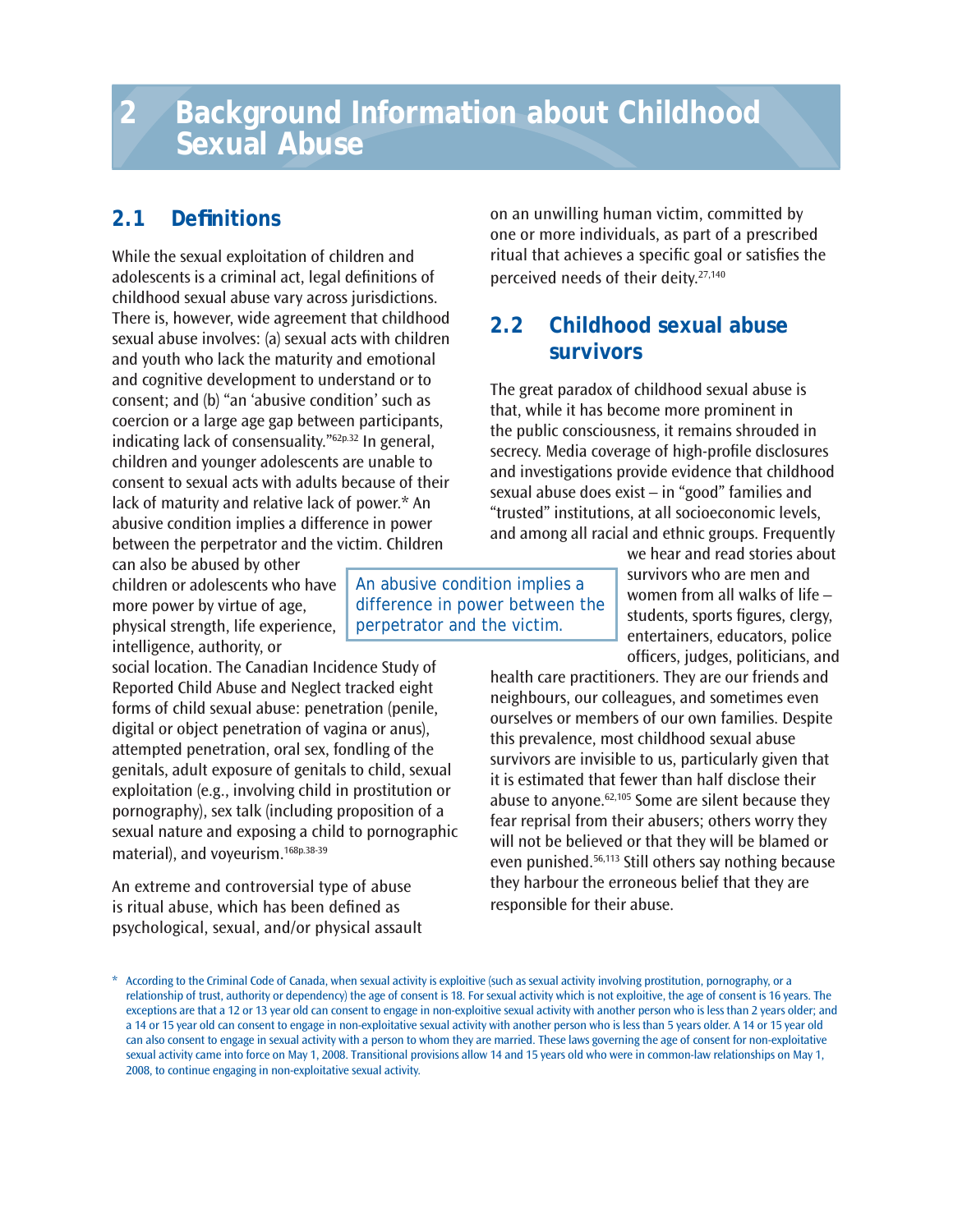**C** Appendix B: The Prevalence of Childhood Sexual Abuse

If you are both a health care practitioner and a survivor of childhood abuse, before reading further please refer to Section 5.9 Practitioners' self-care

The most current and reliable lifetime prevalence estimates are that as many as one third of women and 14% of men are survivors of childhood sexual abuse.25,31,62

Childhood sexual abuse survivors are our friends and neighbours, our colleagues, and sometimes even ourselves or members of our own families.

#### **2.3 Perpetrators of childhood sexual abuse**

Individuals who are sexually abused as children are, in adulthood, men and women of diverse ages, ethnicity, occupation, education, income level, and marital status.16,31,48,73,114,139 Most studies of sexual offending have focused on males as perpetrators. Although the majority of perpetrators of childhood sexual abuse are male, 31,48,49,60 recent research suggests that females engage in sexually abusive behaviour with children more often than has

been previously recognized.31,48,60 Common to all perpetrators is that they have more physical strength, social power, and/or authority than their victims.

The most recent report of the Canadian Incidence Study of Reported Child Abuse and Neglect – 2003168p.53 found that, in contrast to physical abuse of children, non-parental relatives constituted the largest group of perpetrators (35%) of child sexual abuse. Other groups of perpetrators include the child's friend/peer (15%), stepfather (13%), biological father (9%), other acquaintances (9%), parent's boyfriend/girlfriend (5%), and biological mother (5%).

## **2.4 The dynamics of childhood sexual abuse**

All sexual encounters with children are intended to meet the needs of the perpetrator, with

little consideration for their effect on the child. Some child abusers use physical force or explicit threats of harm to coerce their young victims into compliance, while others develop long-term relationships with their victims and carefully groom them with special attention or gifts. While childhood sexual abuse does not always involve

> physical injury, it is a violation of body, boundaries, and trust $23$ and is typically experienced as traumatic.<sup>81</sup>

While people who report a history of childhood sexual

abuse are at increased risk for a wide range of difficulties in adulthood, studies suggest that "in the region of 20% to 40% of those describing CSA [childhood sexual abuse] do not have measurable adult dysfunction that could be plausibly be related to abuse."60p.89,61 A number of factors affect how a particular individual may respond to childhood sexual abuse. Some of these include the gender of the perpetrator, the number of perpetrators, the nature and closeness of the relationship between victim and perpetrator, the duration and frequency of the

abuse, characteristics of the abuse itself (e.g., contact vs. noncontact, penetration, etc.), the use of threats or force, and the age of the victim at the

time of the abuse.<sup>18,29,31</sup>

 $\bigcirc$  Appendix C – Traumagenic Dynamics of Childhood Sexual Abuse

#### **2.5 Childhood sexual abuse and health**

While not everyone who reports a history of childhood sexual abuse develops health problems, many live with a variety of chronic physical, behavioural, and psychological problems that bring them into frequent contact with health care practitioners. Because health care practitioners do not routinely inquire about childhood sexual abuse, its long-term effects are under recognized, its related health problems are misdiagnosed,

#### As many as one third of women and 14% of men are survivors of childhood sexual abuse.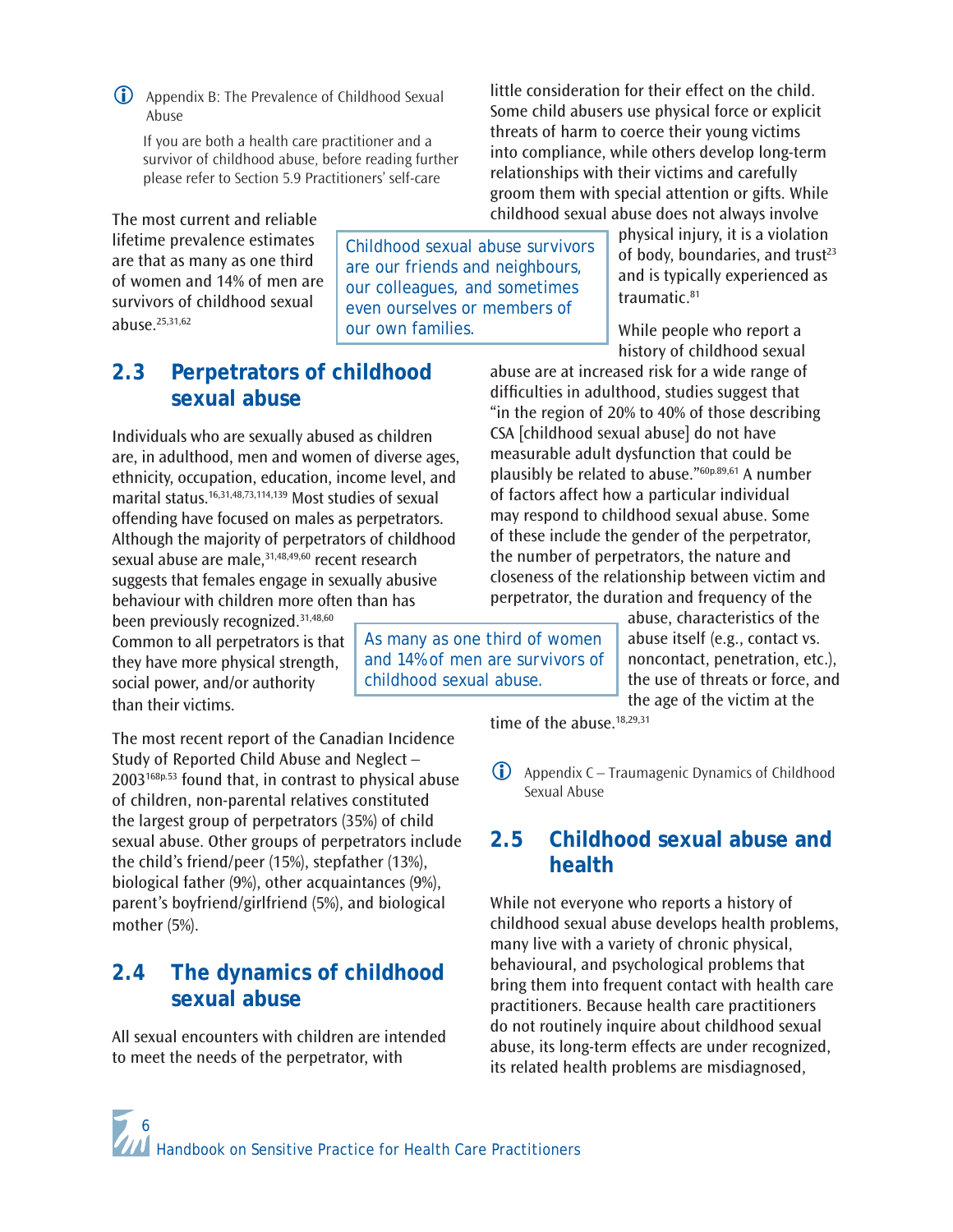and it is often not met with a sensitive, integrated treatment response.

Childhood sexual abuse often co-occurs with other types of childhood adversity, including physical abuse, marital discord, separation from or loss of parents, parental psychopathology and/or substance abuse, and other types of abuse/neglect.31,60,108 Even when these other

types of adversity are controlled for, childhood sexual abuse remains a powerful predictor of health problems in adulthood.30,33,145,183 It is suggested that the underlying mechanism for these difficulties is

"that childhood sexual abuse causes disruptions in the child's sense of self, leading to difficulty in relating to others, inability to regulate reactions to stressful events, and other interpersonal and emotional challenges".108p.753 Kathleen Kendall-

Tackett<sup>93p.716</sup> describes behavioural, emotional, social, and cognitive pathways by which childhood abuse affects health, pointing out that "adult survivors can be affected by any or all of

these, and the four types influence each other. Indeed, they form a complex matrix of interrelationships, all of which influence health." In addition, research in the fields of immunology,

endocrinology, and psychosomatic medicine has demonstrated clear physiological relationships among stress, illness, and disease (e.g.,<sup>71,95,101,104</sup>).

 $\bigcirc$  Chapter 3 – What Childhood Sexual Abuse Survivors Bring to Health Care Encounters Chapter 8 – Guidelines for Sensitive Practice: **Disclosure** 

Because most health care practitioners do not routinely inquire about childhood sexual abuse, its long-term effects are under recognized, its related health problems are misdiagnosed, and it is not met with a sensitive, integrated treatment response.

Two pervasive myths - that males are

sexual abuse has little effect on males -

abuse and, in turn, prevent society from

legitimizing it as a problem.

of a number of studies that have examined the correlation between histories of childhood sexual abuse and later health and function. Considerably more studies have examined

Table 1 lists the findings

these relationships in women, and when male survivors have been studied, the relationship between past abuse and the mental health of male survivors has been the primary focus. Guy Holmes, Liz Offen, and Glenn Waller<sup>85</sup> argue that

two pervasive myths – that males are rarely sexually abused and that childhood sexual abuse has little effect on males – deter boys and men from disclosing their abuse and, in turn, prevent society from legitimizing it rarely sexually abused and that childhood deter boys and men from disclosing their

> as a problem. The increasing societal recognition of the prevalence and seriousness of sexual abuse of boys is likely to lead to further investigation of physical health correlates.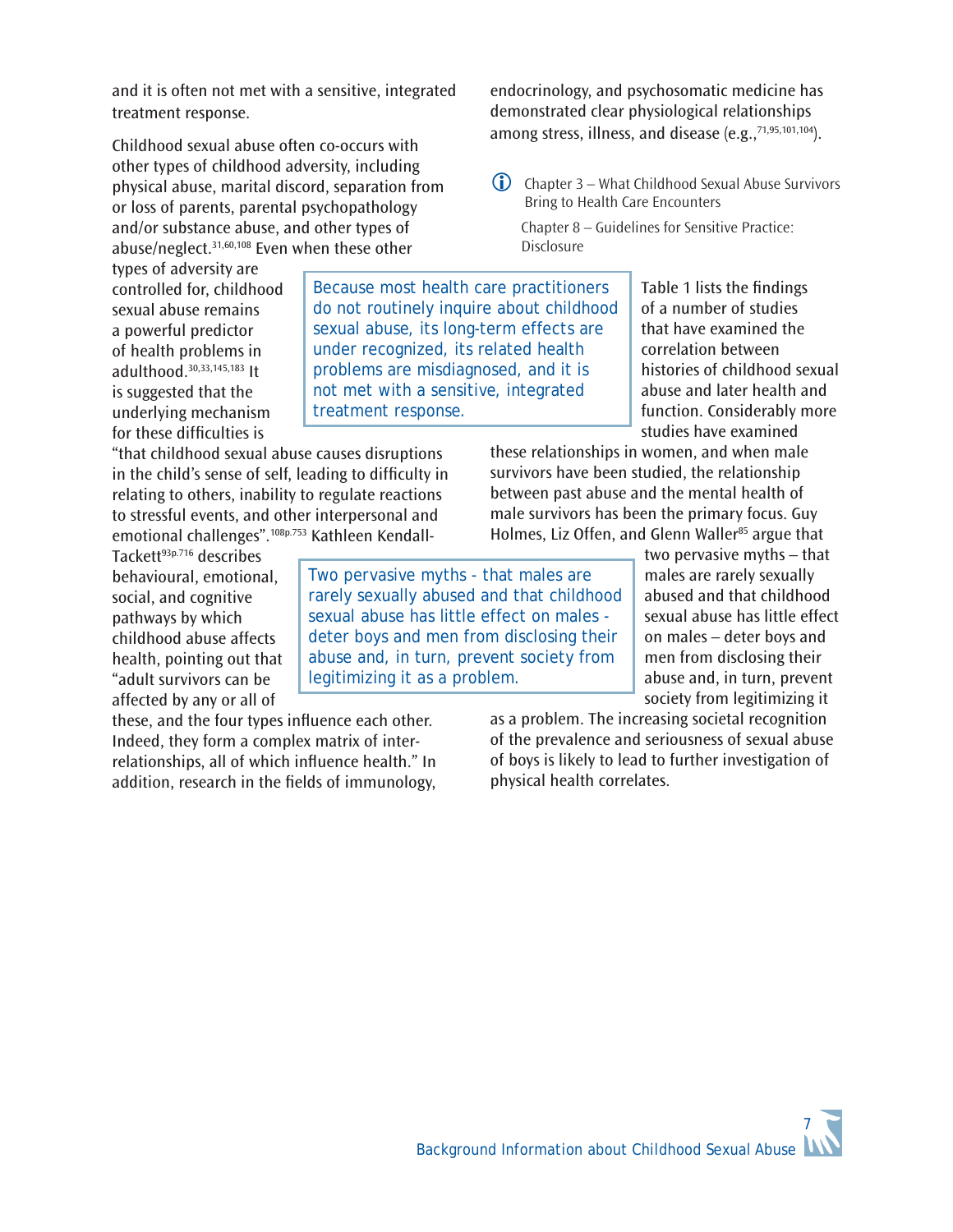## **TABLE 1**

#### **Correlates of childhood sexual abuse and measures of health and function:** A selected list of findings from research studies

**In females, a history of childhood sexual abuse or a range of childhood traumas including** 

**sexual abuse is correlated with:** poorer physical and mental health and a lower health-related quality of life than non-traumatized individuals<sup>59,145,176</sup>  $\bullet$  chronic pelvic pain<sup>129</sup>  $\bullet$  gastrointestinal disorders<sup>53,141</sup>  $\bullet$  intractable low back pain<sup>146</sup>  $\bullet$  chronic headache<sup>58</sup> greater functional disability, more physical symptoms, more physician-coded diagnoses, and more health risk behaviours, including driving while intoxicated, unsafe sex, and obesity<sup>176</sup>  $\bullet$  ischemic heart disease, cancer, chronic lung disease, skeletal fractures, and liver disease<sup>59</sup>  $\bullet$  high levels of dental fear<sup>177,185</sup>  $\bullet$  greater use of medical services<sup>35,87,102,116,150,178</sup>  $\bullet$  drug and alcohol use, self-mutilation, suicide, and disordered eating<sup>156</sup> • adult onset of 14 mood, anxiety, and substance use disorders<sup>108</sup> higher rates of childhood mental disorders, personality disorders, anxiety disorders, and major affective disorders, but not schizophrenia<sup>154</sup>  $\bullet$  diagnosis of Borderline Personality Disorder<sup>79,82,100</sup> **In males, a history of childhood sexual abuse is correlated with:**

- anxiety, low self-esteem, guilt and shame, depression, post-traumatic stress disorder, withdrawal and isolation, flashbacks, dissociative identity disorder, emotional numbing, anger and aggressiveness, hypervigilance, passivity and an anxious need to please others<sup>22,28,32,45,147</sup>
- adult onset of five mood, anxiety, and substance use disorders<sup>108</sup>
- substance abuse, self-injury, suicide, depression, rage, strained relationships, problems with selfconcept and identity, and a discomfort with sex<sup>49,54,133,161</sup>
- $\bullet$  increased risk of HIV<sup>5</sup>
- anxiety and confusion about sexual identity and sexual orientation<sup>85,133</sup>
- $\bullet$  increased risk of "acting out" aggressively<sup>85</sup>
- $\bullet$  contact with criminal justice system $85,96$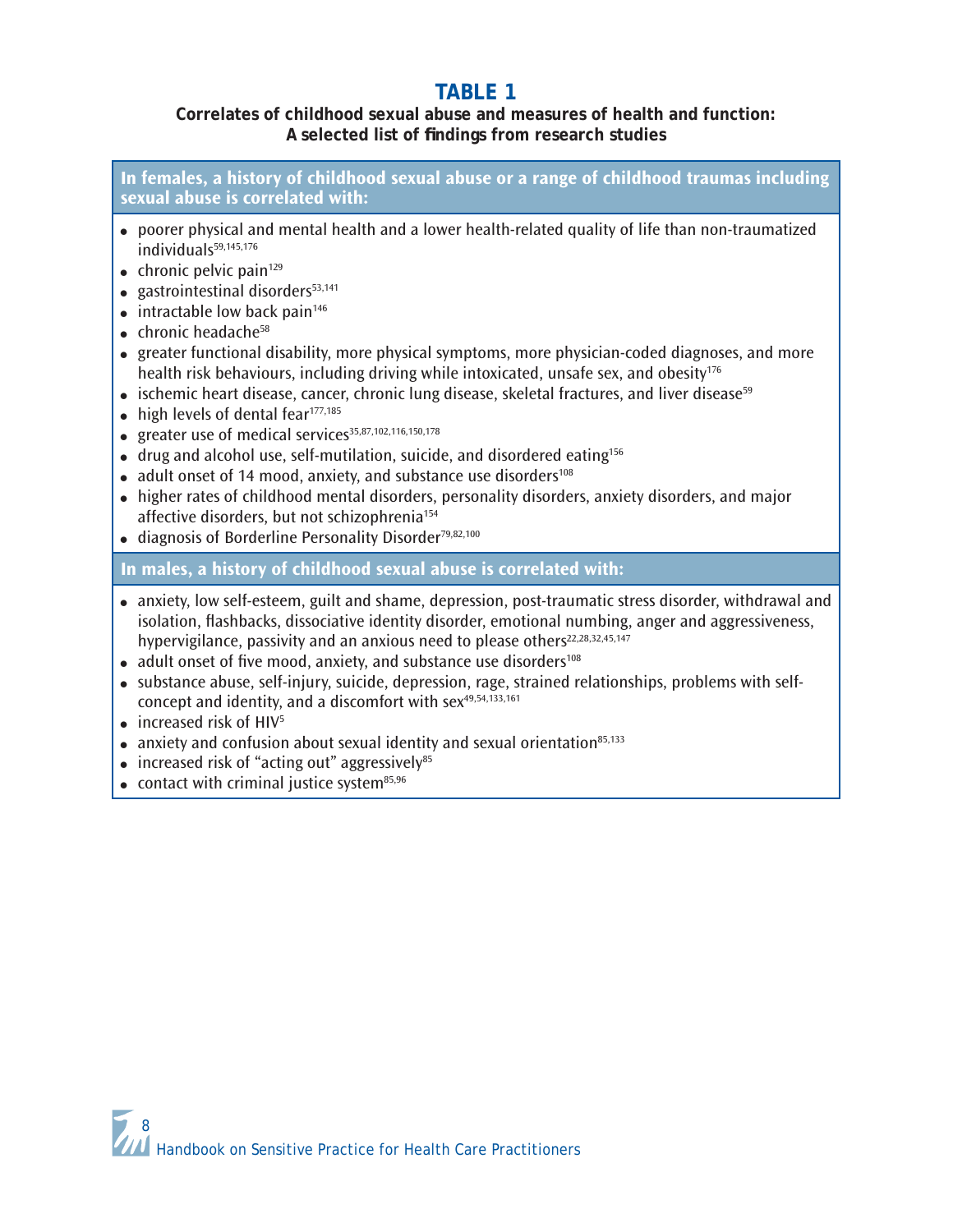## **3.1 Gender socialization: Women's experiences**

Gender socialization affects both children's responses to sexual abuse and how the experience affects them in adulthood. Throughout the research for this handbook, survivor participants described ways in which gender socialization shaped their interactions with health care practitioners.

Although many would argue that gender socialization has changed

considerably in the past century, many female children continue to be encouraged to be nonaggressive, submissive, and "nice." They receive multiple messages that to be female is to be less valued and less powerful than males, and that the appropriate role for females is to please others, especially males. Rebecca Bolen states,

Females develop a sense of their lack of entitlement and vulnerability to the more powerful members of society. Females internalize this message ... they are socialized to be less powerful than, and to defer to, the more powerful and more entitled males.<sup>26 p.146</sup>

These aspects of normative female socialization may exacerbate girls' tendency to be submissive and to blame themselves for negative experiences involving adults, which can leave many female survivors believing that they are "bad" people who are responsible for the abuse and that their bodies, which they have come to hate, somehow caused the abuse:

*Most survivors I know hate their body, disown their body ... become disconnected from it*. (Woman survivor)

A female abuse survivor may also be mistrustful of authority figures, which stems from having been betrayed by the trusted adult who abused her. This helps to explain the difficulty that some survivors have trusting health care practitioners and why they experience health care encounters as distressing. It also helps explain why so many female survivors report symptoms of depression and anxiety:

*I didn't want to state what my needs were because ... [with] the abuse ... you don't get to choose what happens to you. What happens to* 

Socialization to be submissive coupled with children's normative tendency to blame themselves for negative experiences involving adults leaves many female survivors believing that they are "bad" people who are responsible for the abuse.

*you happens to you, you just accept it and that's the way I thought for a long time. I still probably think that way but I'm trying to change the way I think because I do have choice now*. (Woman survivor)

Girls learn that it is important for females to be objects of male sexual desire and

that appearing young and innocent is sexually appealing. "We dress fashion models up to look child-like and sexually provocative and set this standard for all women," writes Calgary social worker Lois Sapsford.138p.76 Girls may also learn that, to be valued, they must be sexually "pure"; at the same time, they receive the contradictory message that they should be not only beautiful but also "sexy." Sexual abuse objectifies a girl's body to serve the needs of her abuser and may leave her believing that her sole value is as a sexual object. The message that females should be sexually "pure" along with the stigma attached to sexual abuse contributes to some female survivors' perceptions of themselves as "damaged goods" and to the shame and guilt that many describe. This may be manifested in a survivor's ambivalence about her body and reticence to seek care for health problems: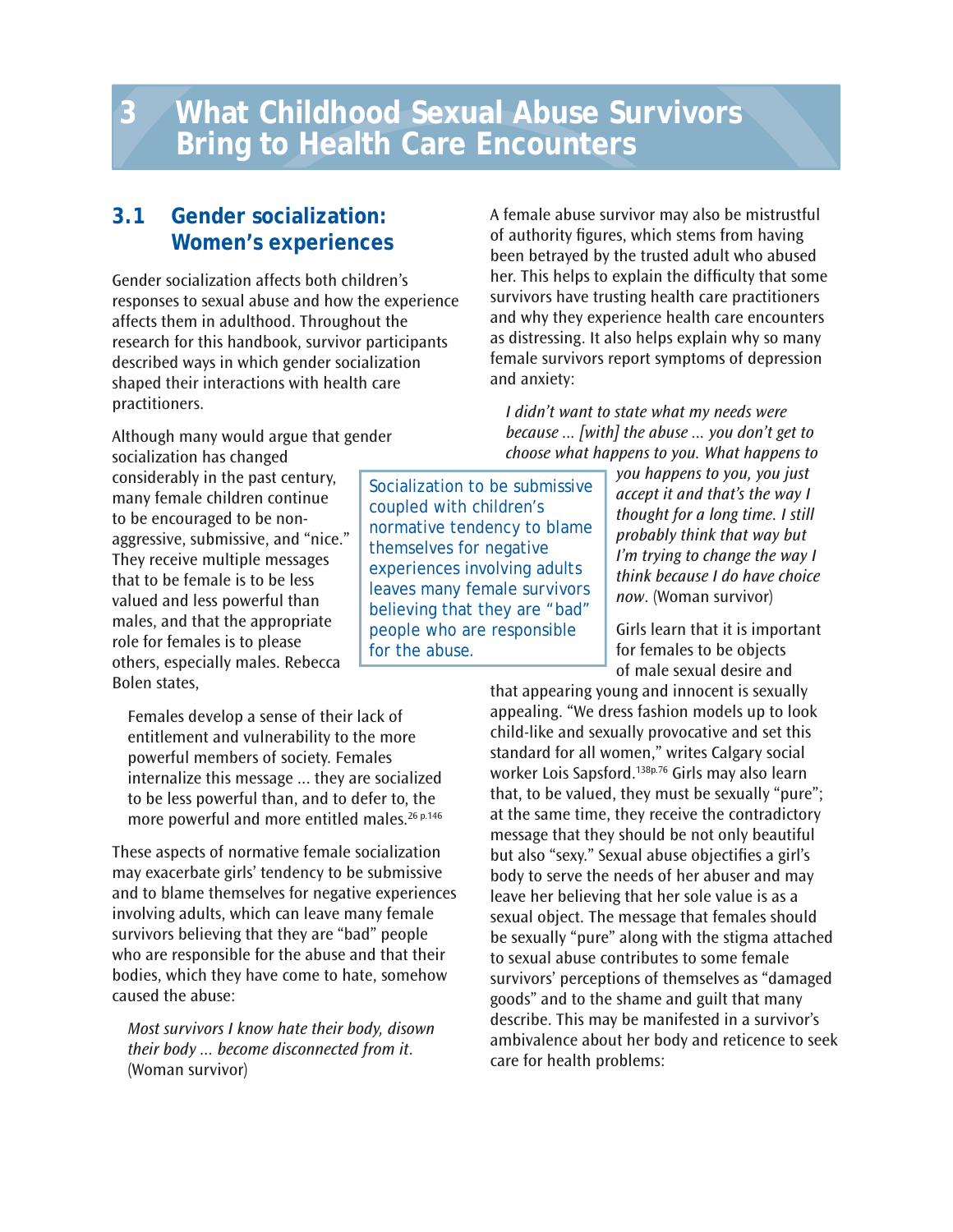*The other thing is the big shame and the secret ... We may have an ailment that could be addressed ... [early] but let it go and let it go until ... it takes longer to mend or to heal*. (Woman survivor)

The historical and current societal factors that encourage people in our society to deny or minimize the significance of child sexual abuse also affect female survivors' perceptions about

the wisdom of disclosing their experience. Many women participants talked about their fear of not being believed; some gave examples of being told directly that they must be lying or imagining things.

Another aspect of female gender socialization is the message that it is the female who is responsible for setting limits on sexual behaviour, which contributes to women survivors fearing that they will be blamed for what happened, even though the sexual behaviour occurred when they were children and the perpetrator was older and more powerful. One health care

practitioner responded to a woman's disclosure of past abuse by asking, "How did you let it happen?" These societal messages strongly discourage women survivors from sharing their experience with health care

practitioners, which in turn impedes the clinician's ability to assess all factors that may contribute to health problems.

#### **3.2 Gender socialization: Men's experiences**

The men in our studies repeatedly reported feeling invisible as survivors of childhood sexual abuse. Among the major factors contributing to the invisibility of male childhood sexual abuse survivors are: (a) the widespread lack of knowledge about the prevalence of childhood sexual abuse of boys; (b) incongruence between

society's notions of masculinity and victimhood; and (c) the fact that services for childhood sexual abuse survivors, which grew out of the second wave of feminism, were historically designed for women and not for men.

For a man to acknowledge that he has been sexually abused is an admission of vulnerability in a society that has few models for the expression of masculine vulnerability. Indeed, applying

The stigma attached to sexual abuse contributes to some female survivors' perceptions of them-selves as "damaged goods," as well as their ambivalence about their bodies and reticence to seek care for health problems.

For a man to acknowledge that he has been sexually abused is an admission of vulnerability in a society that has few models for the expression of

masculine vulnerability.

the label *victim of sexual abuse* to a man juxtaposes vulnerability with masculinity, an uneasy pairing that further contributes to the under recognition and underreporting

of childhood sexual abuse among boys and men.<sup>3,43,52,86,105</sup>

The socialization of men to be strong and independent<sup>15,85</sup> complicates the situation for male survivors who consider sharing their history of abuse with a health care practitioner.165 As Michel Dorais puts it in his book *Don't Tell: The Sexual Abuse of Boys*, the "masculine conception

> of virility is incompatible with the factual experience of having been a victim of sexual abuse, or needing help following such a trauma"52p.17 (see also O'Leary<sup>117</sup>). Men in our study

spoke about their need to appear "tough" and "in control" despite feeling anxious and fearful during encounters with health care practitioners:

*Men are tough. Men are macho. Men don't need [help]. All we have to do is to "get over it! Get over it – be a man!" You know, men don't cry*. (Man survivor)167p.509

Some participants also spoke about their difficulty in identifying and expressing their feelings:

*Women appear to me more aware of the names of things. Such as "I'm feeling depressed" or "I've been having a real struggle for the past couple of weeks and these are the*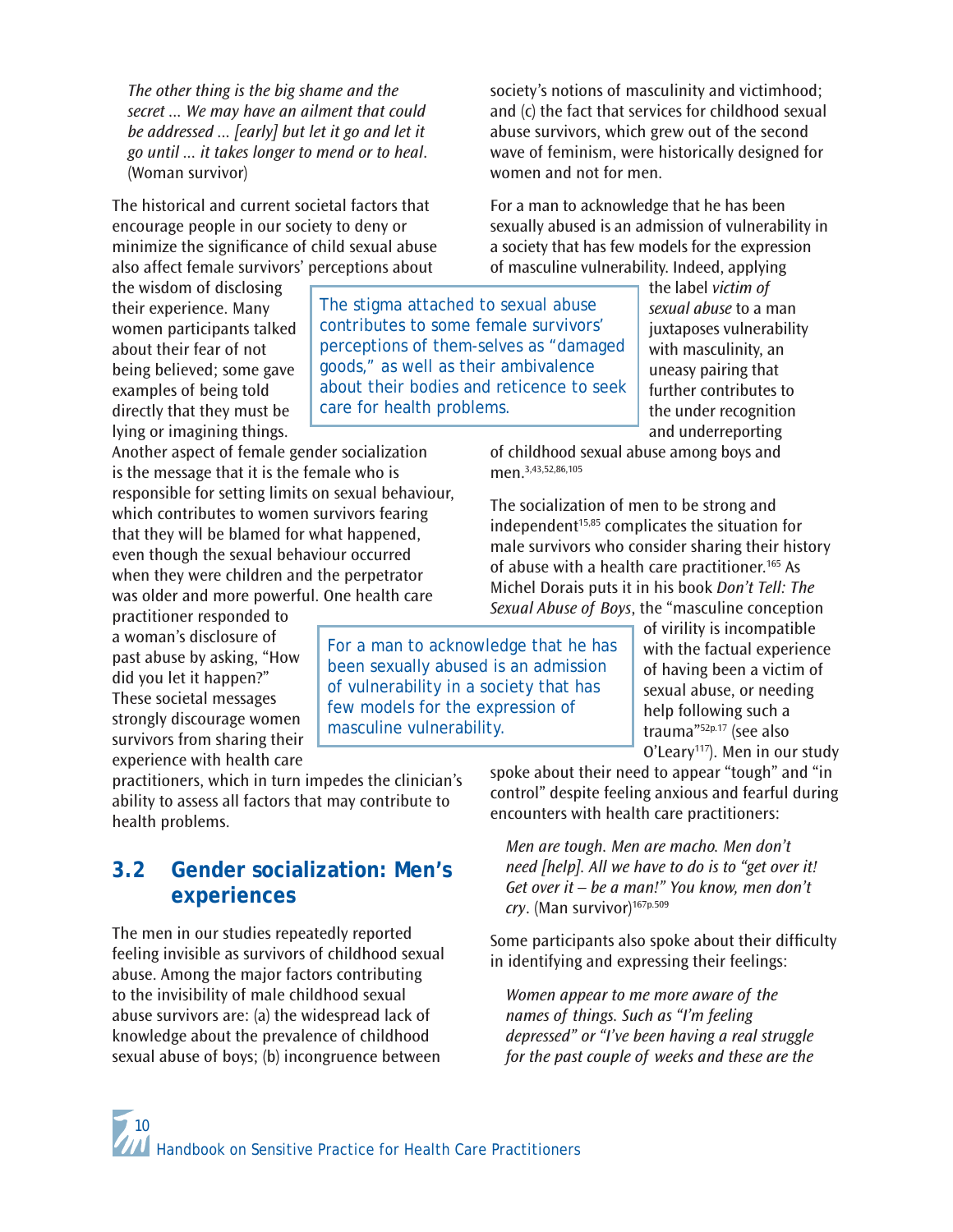*circumstances." I don't know what half of that*  stuff is called. (Man survivor)<sup>167p.510</sup>

There is a pervasive belief that boys and men are rarely victimized and that a central feature of masculinity is the ability to protect oneself (Mendel as cited in Lab, Feigenbaum,  $\&$  De Silva<sup>96</sup>);

> The participants suggested that health care practitioners are sceptical about men who disclose sexual abuse and tend to take their experiences less seriously than those of

their female counterparts.

failure to do so is seen as evidence of weakness and can be a source of great male shame. Thus, the "dissonance between the male role expectation and the experience of

victimisation"117p.83 may seriously compromise the health care of male survivors, often because their feelings of shame and unworthiness affect their ability to seek care:

*One of the reasons why for a long time I didn't go [to a health care practitioner was that] ... quite frankly, I just didn't feel worthy ... Worthy of the care, the attention. I mean doctors are busy*. (Man survivor)

Most of the men in our studies expressed the belief that different reactions to male and female childhood sexual abuse survivors shape their help-seeking behaviours and, in turn, influence how health care practitioners treat them. In general, the participants suggested that health care providers are sceptical about men who disclose sexual abuse and tend to take their experiences less seriously than those of their female counterparts. In addition, some regard sexual abuse by a woman as something that the "fortunate" male survivor should have enjoyed. Ramona Alaggia<sup>3</sup> and Guy Holmes and colleagues $85$ reiterate that such perceptions are common. The media also contribute to these views by framing the sexual abuse of boys by adult women as a "sexual relationship" (e.g.,  $36,149$ ). The fact that boys are more often sexually abused by a female than  $girls<sup>31</sup>$  may fuel the myth that sex between boys and women is normative rather than abusive and perpetuates the "male gender role of seeking early sexual experiences with women."15p.225

Notwithstanding the general progress made in addressing homophobia in our society, some

of the men in our study talked about their fear that health care practitioners would think they were homosexual if they revealed their history of childhood sexual abuse. Others talked about how their abuse experiences had led them to develop strong negative feelings about individuals (including health care practitioners) whom

they perceived to be homosexual:

*I had to go into the hospital where I had a problem with some medication I had* 

*[taken] and there was a male nurse there and he was obviously very effeminate, and he had to give me an IV, I refused him because I didn't want him touching me.* (Man survivor)<sup>167p.506</sup>

Such reactions can be seen as internalized homophobia. These fears may also reflect the pervasiveness of the myth in our society that childhood sexual abuse causes boys and girls to become gay or lesbian.132

 $\binom{1}{k}$  Section 3.6 – Questions about sexuality and sexual orientation

## **3.3 Societal myths about the cycle of violence**

The emotional cost of childhood victimization is intensified especially for male survivors by the societal belief that it is only a matter of time before they become abusers themselves, if they have not already done so. The media typically give more attention to the erroneous belief that male survivors will likely become perpetrators $43$  than to information that disputes this belief.117 Despite the lack of conclusive evidence regarding this causal link (e.g.,  $68,137$ ) and the fact that many male perpetrators do not report a history of childhood sexual abuse,<sup>99</sup> the public and even some male survivors themselves continue to fear that they are destined to become perpetrators.<sup>85,117,133</sup> Some female survivors may also fear that they will sexually abuse children or that others will see them as potential offenders.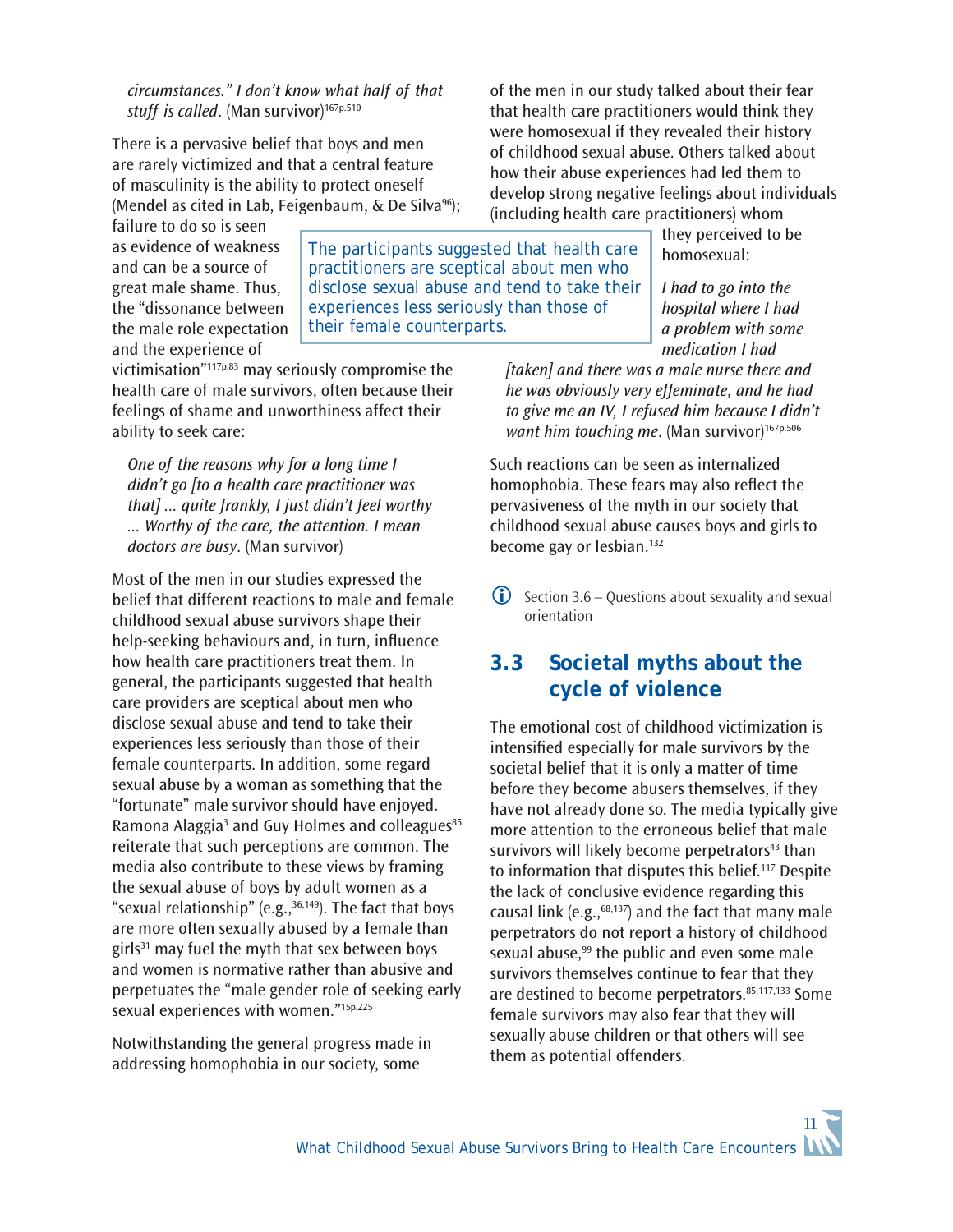## **3.4 Transference and counter-transference**

The concepts of transference and countertransference were originally identified by Freud in the context of psychoanalysis, and refer to common human experiences that are important for everyone working in human service to understand. *Transference* is said to occur when an individual displaces thoughts, feelings, and/ or beliefs about past situations onto a present experience. It is widely agreed that we all engage in transference to some extent. While transference can be positive or neutral, it can also be negative and may interfere with healthy and adaptive functioning. For example, an adult who was constantly criticized by an authority figure may grow up expecting all authority figures to be critical and may hear criticism where none is

intended. Similarly, survivors of childhood sexual abuse may react negatively towards a health care practitioner whose appearance, gender, or mannerisms

are reminiscent of someone who abused them. The dynamics of transference help explain why a survivor may respond to an interaction with a health care practitioner in ways that are unrelated to the encounter or to the specific health care practitioner. Understanding transference may also help health care practitioners to avoid taking patients' negative responses personally.

*Counter-transference* involves the same dynamics as transference, but occurs when a health care practitioner responds to a patient with thoughts, feelings, and/or beliefs associated with his or her own past. For example, a patient who reminds a practitioner of an angry and demanding teacher may evoke feelings of anxiety that seem out of proportion to the current situation.

Counter-transference can also refer to the health care practitioner's expectable emotional reaction to a patient's behaviour – in particular, when the patient is transferring experiences from the past. For example, a survivor may engage in transference

The media typically give more attention to the erroneous belief that male survivors will likely become perpetrators than to information that disputes this belief.

by behaving in a hostile manner towards a practitioner whom he incorrectly believes does not care about him just as his parents did not seem to care about his wellbeing. A health care practitioner who responds with anger and defensiveness can be said to be allowing counter-transference feelings to be expressed.

While it is understandable that health care providers have negative feelings in response to a patient's negative transference, they must strive to contain these feelings and respond professionally. Inquiring about the reasons for the patient's hostility, for example, is likely to be more productive than responding with anger. Health care providers have an ethical obligation to work continuously at being self-aware and to reflect critically on their practice in order to recognize when they may be responding harmfully

> to a patient's transference or experiencing countertransference. Further, health care providers need to remind themselves repeatedly of their obligation to respond to a patient professionally, even when they believe they have been judged

harshly, have been provoked, experience negative feelings about the patient or are personally upset. When practitioners have difficulty meeting these ethical requirements, they need to reflect on the situation and the reasons for their responses and take appropriate steps to prevent harming their patients directly or indirectly. If a health care practitioner notices a recurring strong reaction to a particular individual or to certain behaviours, personal characteristics, or events, it may be useful to talk to a supervisor or trusted colleague about it.

## **3.5 Specific behaviours and feelings arising during health care encounters**

**Distrust of authority figures.** Throughout this project, survivors told us how, as children, they experienced violation at the hands of an authority figure and how the distrust from these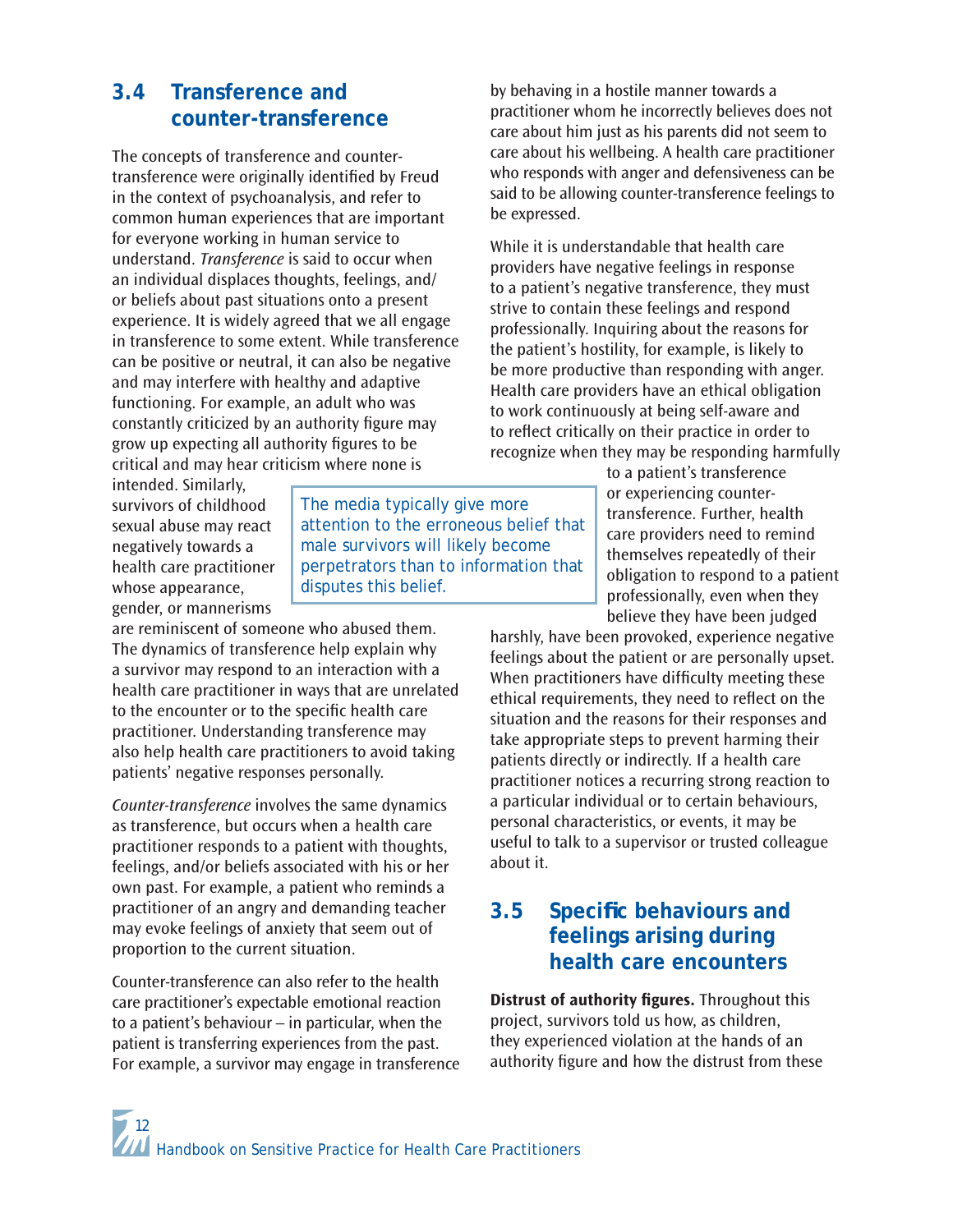past experiences affects their interactions with health care practitioners. Although this distrust originates in the past and should not be taken as a personal affront, survivors constantly scrutinize health care providers for evidence that they are taking active and ongoing steps to demonstrate their trustworthiness. It is crucial to recognize that

some survivors may associate a health care practitioner's attempts to verbally assure them that they are safe with the perpetrator's empty assurance of safety during their abuse.

While it is understandable that health care practi-tioners have negative feelings in response to a patient's negative transference, they must strive to contain these feelings and respond professionally.

*happened, but I just didn't like the fact that I was in a room by myself with my pants off, with two men. That was really eerie*. (Woman survivor)

*My abuser was my mother. I don't like to be touched by women, especially strange women*. (Man survivor)

grief, or anger. A flashback is the experience of reliving something that happened in the past and usually involves intense emotion. Some survivors are particularly susceptible to flashbacks and

*And the goop that they put on me for the ultrasound gave me fl ashbacks, nightmares, insomnia; I just couldn't deal with it*. (Woman

G Section  $7.6 - Triggers$  and dissociation

**Dissociation.** Survivor participants also spoke about dissociating during interactions with health care providers. The *Diagnostic and Statistical Manual of Mental Disorders, Fourth Edition (Text Revised) (DSM-IV-TR)*11p.519 explains dissociation as "a disruption in the usually integrated functions of consciousness, memory, identity, or perception of

some are overwhelmed by them:

survivor)<sup>143p.257</sup>

**Triggers.** Examinations or treatments may "trigger" or precipitate flashbacks, a specific memory or overwhelming emotions such as fear, anxiety, terror,

 $\bullet$  Section 4.1 – Overarching consideration: Fostering feelings of safety for the survivor

**Fear and anxiety.** Many survivors spoke at length about their tremendous fear and anxiety during health care encounters. The experiences of waiting, being in close contact with authority figures, and not knowing what is to come all resonated with past abuse. Some survivor participants said that they were even afraid of being abused by the health care practitioner:

*[In the clinic waiting room, I felt] nervous, apprehensive, not exactly knowing what was going to happen ... as far as clothing was concerned or ... touch, just not knowing*. (Woman survivor)<sup>143p.252</sup>

#### **Discomfort with persons who are the same gender as their abuser(s).** For some survivors, the gender

of a person in a position of authority is a powerful "trigger" that can leave them feeling vulnerable and unsafe. This strong reaction prevents some

survivors from seeking care from practitioners who are the same gender as their abuser:

*[A male health care provider and assistant were] in the room with me, and I had my pants off, and this guy's putting [ultrasound] gel on my leg. And I felt really uncomfortable ... even though ... probably nothing could have* 

For some survivors, the gender of a person in a position of authority is a powerful trigger that can leave them feeling vulnerable and unsafe.

the environment" that may be sudden or gradual,

transient or chronic. Some authors (e.g.,  $120,155$ ) liken it to a state of divided consciousness in which aspects of the self that are normally integrated become fragmented. Dissociation is

also understood to be a process that exists on a continuum,<sup>120</sup> with one end being "common experiences such as daydreaming and lapses in attention, through déjà vu phenomena ... [and the other end of the continuum involving] a pathological failure to integrate thoughts, feelings, and actions."111p.806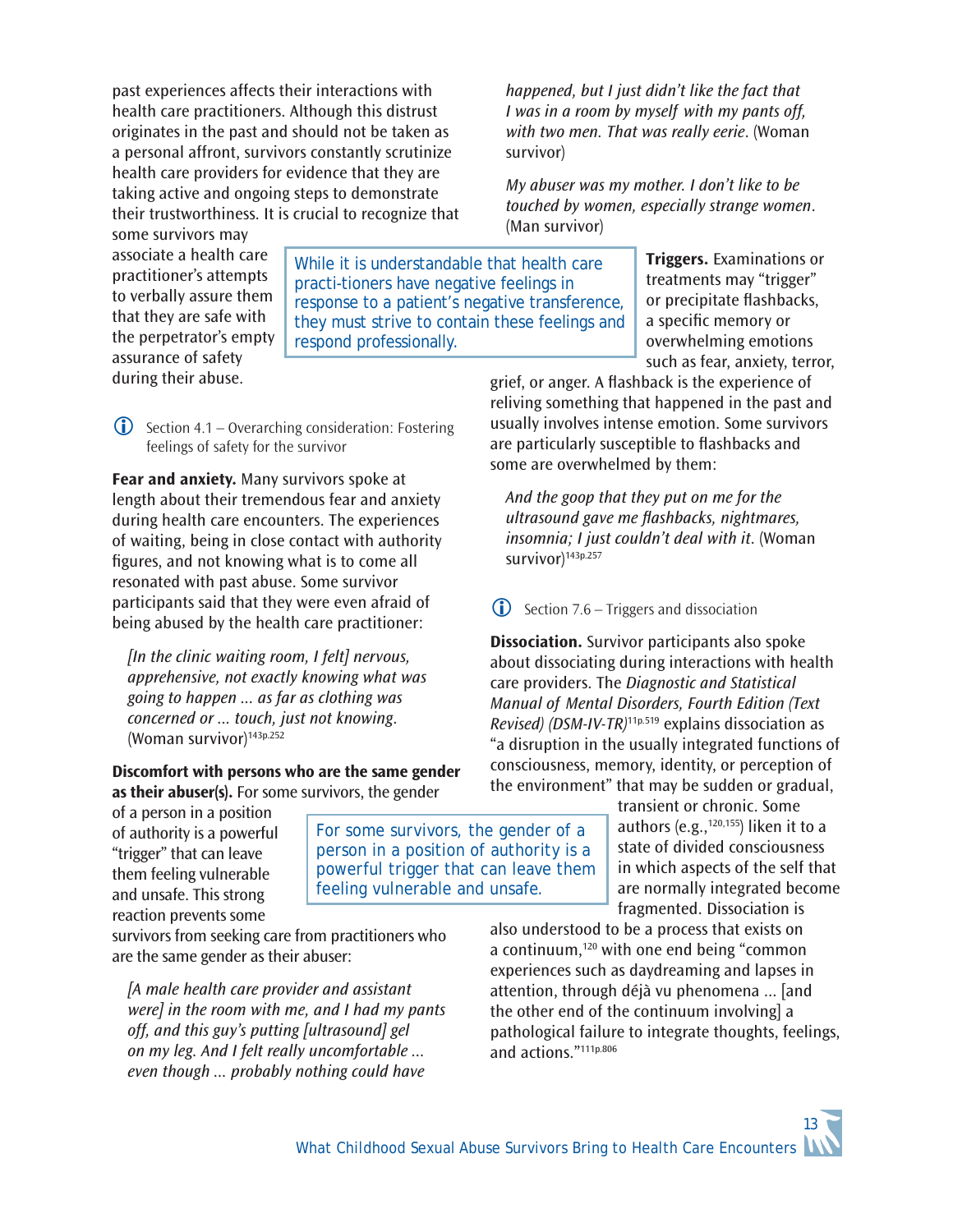*DSM-IV-TR* states that "dissociative states are a common and accepted expression of cultural activities or religious experience in many societies"<sup>11p.519</sup> and in these cases they do not usually lead to the "significant distress, impairment, or help-seeking behaviour"<sup>11p.519</sup> that is required for them to be diagnosed as a disorder. A common experience of dissociation that most of us can relate to is highway hypnosis, in which an individual driving a car suddenly realizes that he or she cannot remember all or part of the trip.<sup>121</sup>

The International Society for the Study of Trauma and Dissociation<sup>89</sup> takes the position that traumatic experiences play an important role in the development of various pathological dissociative disorders. Many believe that dissociation is an effective strategy for coping (in the immediate situation) with extreme stress such as childhood sexual abuse. However, if

it becomes a long-term coping mechanism, it may contribute to a variety of mental health problems and interfere with relationships, self-concept, identity development, and adaptive functioning.4,77

A number of the survivor participants told us that they do not have consistent control over this mechanism through which they "escape" from a current (usually stressful) situation; some even report that for many years they were unaware of their tendency to dissociate. When they are in a dissociative state, some individuals experience themselves as being outside their bodies, watching the present situation from a distance. Others simply go silent, stare blankly into the distance, or seem unaware of their surroundings. When the dissociative episode is over, individuals may have no memory of what occurred and may have difficulty orienting themselves back to the present:

*[In a physical therapy session] I would just get that same dread feeling inside, and I would do the same coping that I would have done when I was abused ... just trying to not feel my arms*  and not really be there. (Woman survivor)<sup>158p.182</sup>

**Physical pain.** For some survivors, the experience of acute and/or chronic physical pain may be associated with past abuse. This association can manifest itself in various ways (e.g., some individual have learned to ignore or dissociate from pain, while others are hypersensitive to it):

*I think sometimes when survivors are in pain, and coming for physical therapy, it hooks us back into…our childhood where we were in pain and ... no one responded. And if you did indicate you were in pain ... the pain was trivialized or you were threatened [so that you*  did not tell] anyone. (Woman survivor)<sup>143p.256</sup>

 $\Omega$  Section 2.5 – Childhood sexual abuse and health

Section 7.1 – Pain

Recommended Readings and Resources – Childhood sexual abuse and trauma (especially van der Kolk & McFarlane<sup>172</sup> and van der Kolk<sup>170</sup>)

Examination or treatment may "trigger" or precipitate flashbacks or overwhelming emotions such as fear, anxiety, terror, grief, or anger.

**Ambivalence about the body.** Many survivors feel hate, shame, and guilt about their bodies. As children, many believed that

something about them or their bodies invited or caused the abuse. This belief is reinforced if the survivor enjoyed some aspects of the abuse (e.g., special attention, physiological arousal).<sup>85,133</sup> This shame and guilt may lead some survivors to feel ambivalent about and disconnected from their bodies:

*And [the amount of attention that I give to my body] ebbs and flows too, depending on where I'm at and how well I'm choosing to take care of my body. Which is a very difficult thing for me physically to do, because when you don't live there, it's just sort of a vehicle to get*  around. (Woman survivor)<sup>143p.255</sup>

The conflict between the need to seek health care for a physical problem and the ambivalence or dislike of one's body can affect treatment. For example, an individual may ignore symptoms that might contribute to an accurate diagnosis, explain an individual's response to treatment, or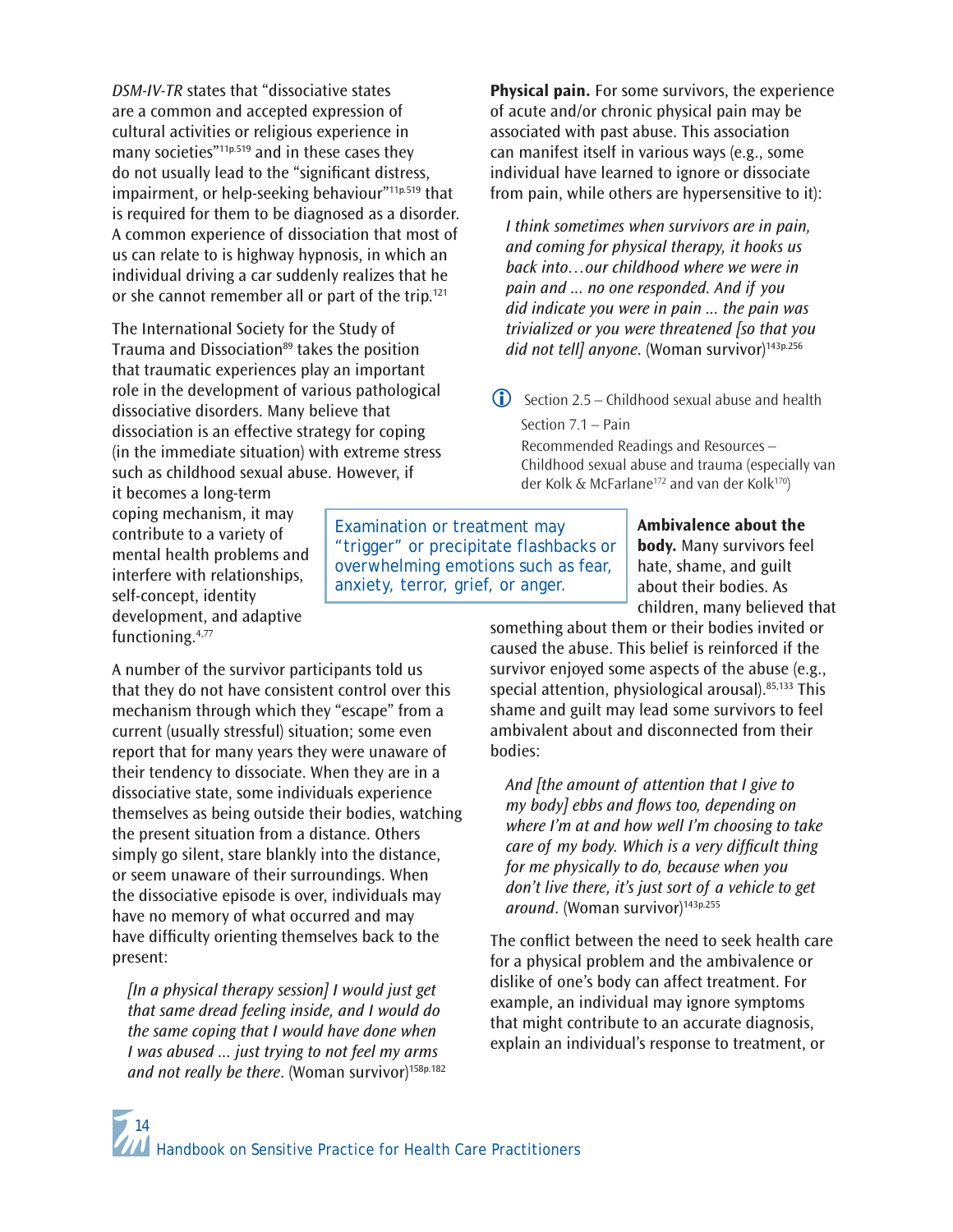interfere with the ability to self-monitor effects of an intervention or medication.

**Conditioning to be passive.** Abuse can teach children to avoid speaking up or questioning authority figures. In adulthood, survivors may then have difficulty expressing their needs to a health care practitioner who is perceived as an authority figure.

*[The health care practitioner did something and] I really freaked but ... I didn't show her I was freaking, because our history is that you don't let on if things are a problem for you. You just deal with it however you can ... by dissociating or what have you*. (Woman survivor)<sup>143p.254</sup>

## **3.6 Questions about sexuality and sexual orientation**

Survivors of child sexual abuse, like many other people in our society, may have questions about their sexuality or sexual orientation. Some male participants who had been abused by men said they had struggled with uncertainty about their own sexual orientation:

*I just realized in sexual abuse, it seems very, very common that the issue of homosexuality when dealing with a male [survivor] of sexual abuse comes up. It's an issue: "Am I a homosexual?"* (Man survivor)

Some women survivors report similar struggles:

**Self-harm.** Self-harm (e.g., scratching, cutting, or burning the skin) is a way that some survivors attempt to cope with long-term feelings of distress. Health

Abuse can teach children to avoid speaking up or questioning authority figures. In adulthood, survivors may then have difficulty expressing their needs to a health care practitioner who is perceived as an authority figure.

care practitioners may see evidence of self-harm in the form of injuries or scars on the arms, legs, or abdomen. Self-harm may take more subtle forms as well, such as ignoring health teachings or recommendations for treatment or symptom management (e.g., refusing to pace one's activity in response to pain or fatigue, or failing to adhere to a diabetic treatment regime).

There are many reasons why survivors harm themselves. It may serve to distract them from emotional pain, focus the pain to one area of the body, or interrupt an episode of dissociation or numbness. Some survivors may harm themselves to regain a sense of control or ownership of their bodies. For others, it may be a punishment or an effort to atone for wrongs they believe they have committed.<sup>47</sup> Dusty Miller<sup>107</sup> argues that self-harm is one example of a range of selfdestructive behaviours that can be thought of as an unconscious effort to reenact past trauma.

*Female survivors of femaleperpetrated abuse also experience this confusion around their sexual identity and orientation*. (Woman survivor)

For participants who self-

identified as gay, public assumptions about the "cause" of their sexual orientation and about their potential to be abusers were also problematic:

*They assume that because it was your mother [who abused you] that's why you're gay. Because it was a woman doesn't make much sense. Or that then because you're gay, you were abused, you're going to be a pedophile yourself. These attitudes come out from others that I've disclosed to. Lots of layers there; biases would be one of the big problems there with health practitioners. They're going to make assumptions*. (Man survivor)

Relatively few survivor participants raised the issue of sexual orientation in the context of their interactions with health care practitioners. However, a number of health care practitioner participants who commented on drafts of the *Handbook* pointed out that the phenomena of sexual identity and sexual orientation are often overlooked or ignored by health care practitioners. Certainly, it is important to recognize that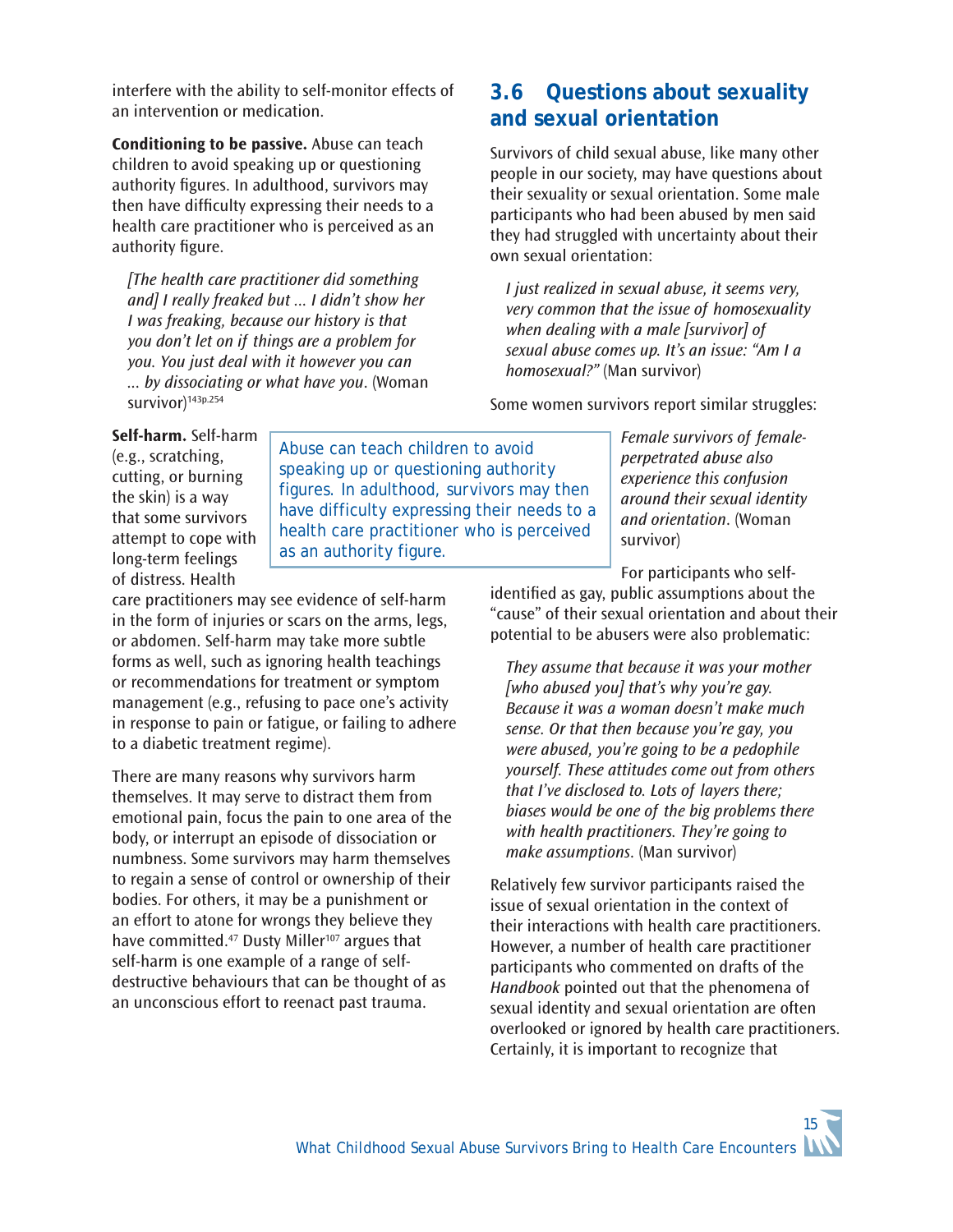women and men who have been sexually abused in childhood may experience challenges around sexuality and intimacy in general. This is true of a proportion

of survivors in heterosexual relationships as well as for *some* in same-sex relationships and for *some* survivors who identify as gay, lesbian, bisexual or transgendered.

Because of the general societal perception that being gay, lesbian, bisexual, or transgendered (GLBT) is "abnormal" or "wrong," abuse survivors (and health care practitioners) may sometimes attribute their same-sex attraction to past sexual abuse. Shoshana Pollack, professor of social work at Wilfrid Laurier University, notes that "fostering this assumption in patients misses the important point that childhood sexual abuse involves traumatic sexualization and often leaves survivors confused about how to engage sexually

in general, what their sexual preferences are (not only gender, but practices), what it means if they experience same sex attraction, what it means if they don't experience it but as

a child their abuser was the same sex etc." (2007, personal communication).

The conflict between the need to seek health care for a physical problem and difficulty in caring for one's body often affects treatment.

No research has supported the idea that childhood sexual abuse is associated with the development of GLBT identity.

Participants who were abused as children and who are (or have been) involved in samesex relationships often have to deal with negative thoughts about themselves based on

negative societal stereotypes. For example, some may think, "I'm bad because I was abused," or "I am *really bad* because I was abused and it made me be attracted to the same sex." These thoughts should be recognized as internalized heterosexist and homophobic social attitudes that need to be challenged and worked through. (Shoshana Pollack, 2007, personal communication)

No research studies have supported the claim that childhood sexual abuse is associated with the development of GLBT identity.132 In an online questionnaire study of lesbian and bisexual women between 18 and 23 years old, fewer than half of those who had experienced childhood sexual abuse thought that the childhood sexual

> abuse had affected their feelings about their sexuality or how they "came out." Among those who did identify effects on their feelings about their sexuality and coming out process, some

said that the abuse had not affected their feelings about their sexual orientation, which they believed was unconnected to the childhood sexual abuse experience.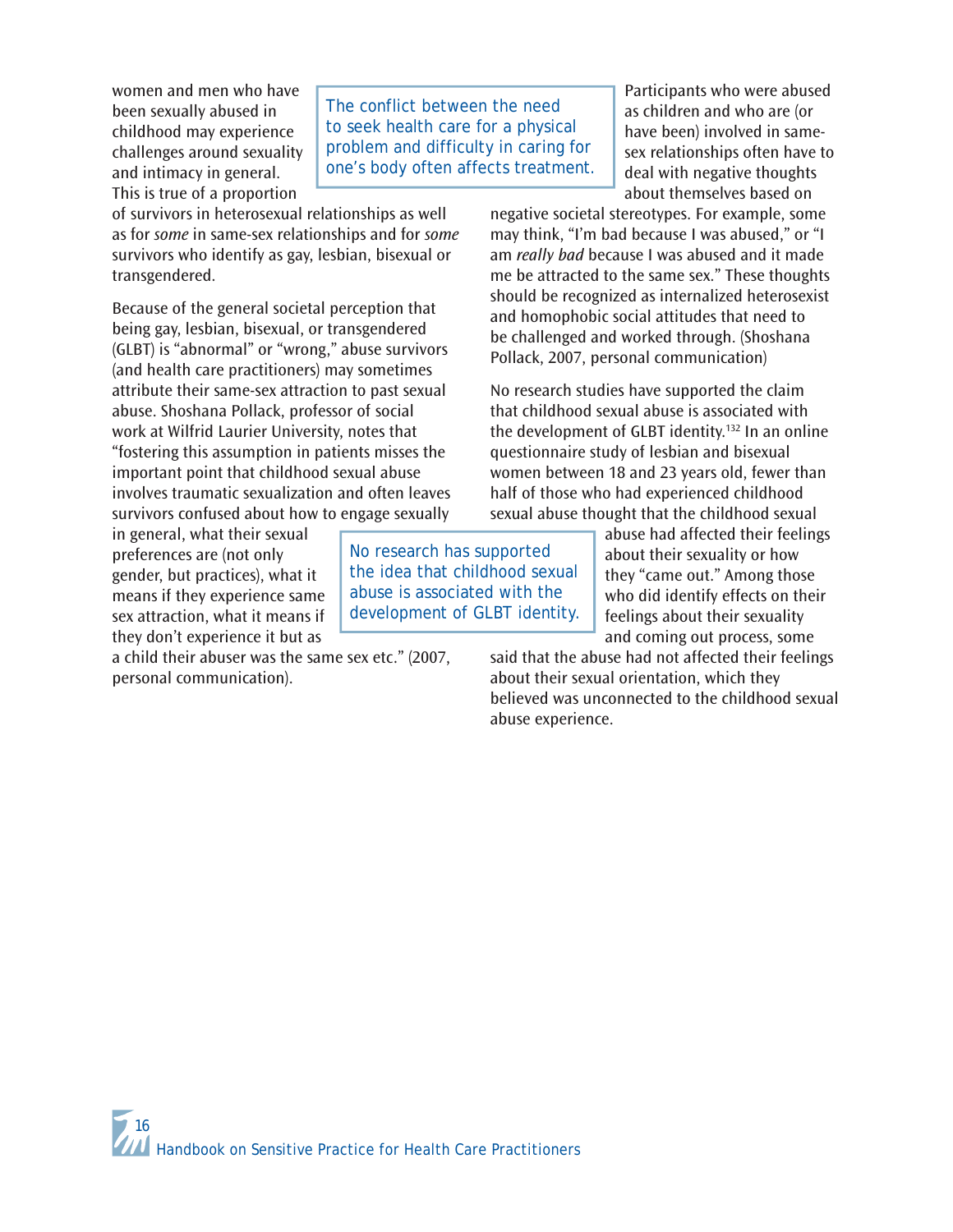#### **4.1 Overarching consideration: Fostering feelings of safety for the survivor**

*I now am beginning to understand that my physical wellness is really very connected to my emotional state, and if I'm not comfortable, if I'm feeling unsafe, then I'm not going to progress as quickly as [the health care practitioner] would want me to*. (Woman survivor)

The primary goal of Sensitive Practice is to facilitate feelings of safety for the client. The nine

themes below were identified by virtually all participants as important to facilitating their sense of safety during interactions with health care

practitioners. These themes are so critical to survivors' feelings of safety that we term them the *principles of Sensitive Practice*. Through the course of our research, we have come to conceptualize safety as a protective umbrella, with the principles of Sensitive Practice being the spokes that hold the umbrella open. When the umbrella is open,

*an individual feels safe*, and can participate in the examination or treatment at hand. While most of the principles are components of patient-centred care (see Stewart<sup>163</sup>), they take on even greater significance within

the context of childhood sexual abuse and other interpersonal violence.

Child sexual abuse is a betrayal of trust and the antithesis of safety. Survivor participants frequently described to us how perpetrators, while abusing them, assured them that they were safe when just the opposite was true. For some adult survivors, the experience of being told that they

The primary goal of Sensitive Practice is to facilitate feelings of safety for the client.

Since all health care practitioners work with individuals with histories

Sensitive Practice represent a basic approach to care that should be

of violence, the principles of

extended to all clients.

are safe can trigger fear and anxiety. Thus it is clearly not enough for health care practitioners to simply assure their patients that they are safe. To facilitate survivors' feelings of safety, practitioners need to make every effort to follow the principles of Sensitive Practice. To paraphrase one of the health care practitioner participants, the principles of Sensitive Practice articulate a standard of practice and provide a concrete and specific "how to" guide for doing this.

Since all health care practitioners – knowingly and unknowingly – work with individuals with histories of sexual, physical, and emotional

> abuse and other forms of violence, these principles represent a basic approach to care that should be extended to all clients. The principles of Sensitive Practice are analogous

to the infection control guidelines (commonly termed "routine practice" or "universal procedures") that have become part of everyday practice in all health care settings. Just as clinicians may not know an individual's history of past infection, they may not know an individual's

> abuse history. By adopting the principles of Sensitive Practice as the standard of care, health care practitioners make it less likely that they will inadvertently harm their patients or clients.

#### **4.2 The nine principles of Sensitive Practice**

#### **First Principle: Respect**

*[Feeling respected], to the person who has been abused, it certainly means a great deal*. (Man survivor)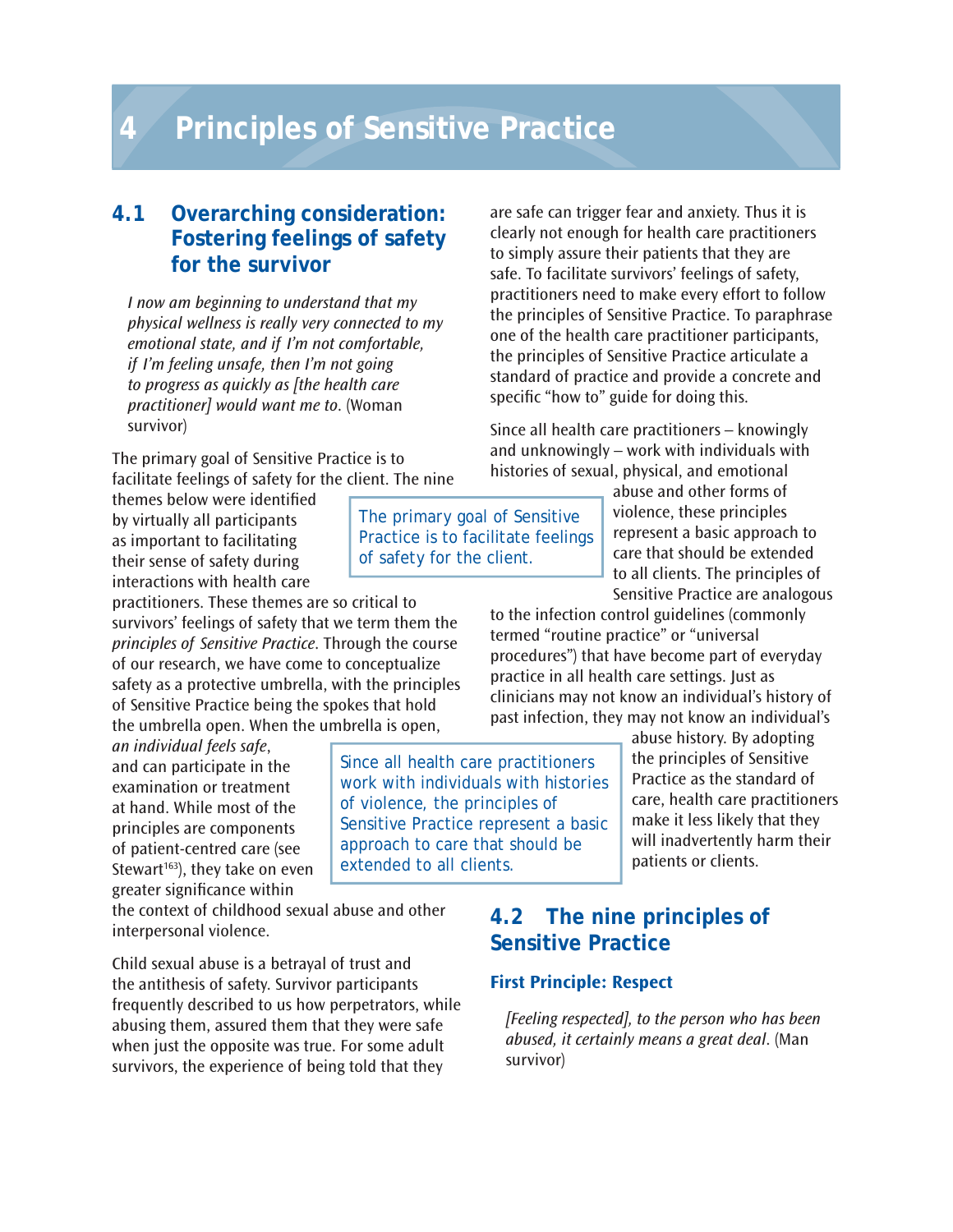

The *Oxford English Dictionary*<sup>118</sup> defines respect as to give heed, attention, or consideration to something; to have regard to; to take into account. Conveying respect for another involves seeing the "other" as a particular and situated individual, with unique beliefs, values, needs,

and history. It means acknowledging the inherent value of each individual, upholding basic human rights with conviction and

Conveying respect for another involves seeing the "other" as a particular and situated individual, with unique beliefs, values, needs, and history.

compassion, and suspending critical judgement.46

Because abuse undermines an individual's personal boundaries and autonomy, survivors often feel diminished as human beings and may be sensitive to any hint of disrespect. Many survivors said that being accepted and heard by a health care practitioner helped them to feel respected:

*I need to have ... the ability to connect with the practitioner ... so [that] I'm not ... a number* 

*... that I feel like I'm being respected ... [and] that I have information about myself that's valuable for them to have … [I need to know that I will] be allowed to be confused in their offi ce, that's it okay for me to be upset and afraid in front of them. Not that I want to be* 

> *... but sometimes that happens when you're dealing with illness. And [I need] not to be put down for it or ... judged for it*. (Woman survivor)

#### **Second Principle: Taking time**

Time pressures – a reality in today's health care system – constantly challenge clinicians to balance efficiency with good care. Sadly, this often leaves individuals feeling like one of many objects in a never-ending assembly line, and compounds survivors' feelings of being depersonalized and devalued. For some, being rushed or treated like an object diminishes their sense of safety and undermines any care that follows.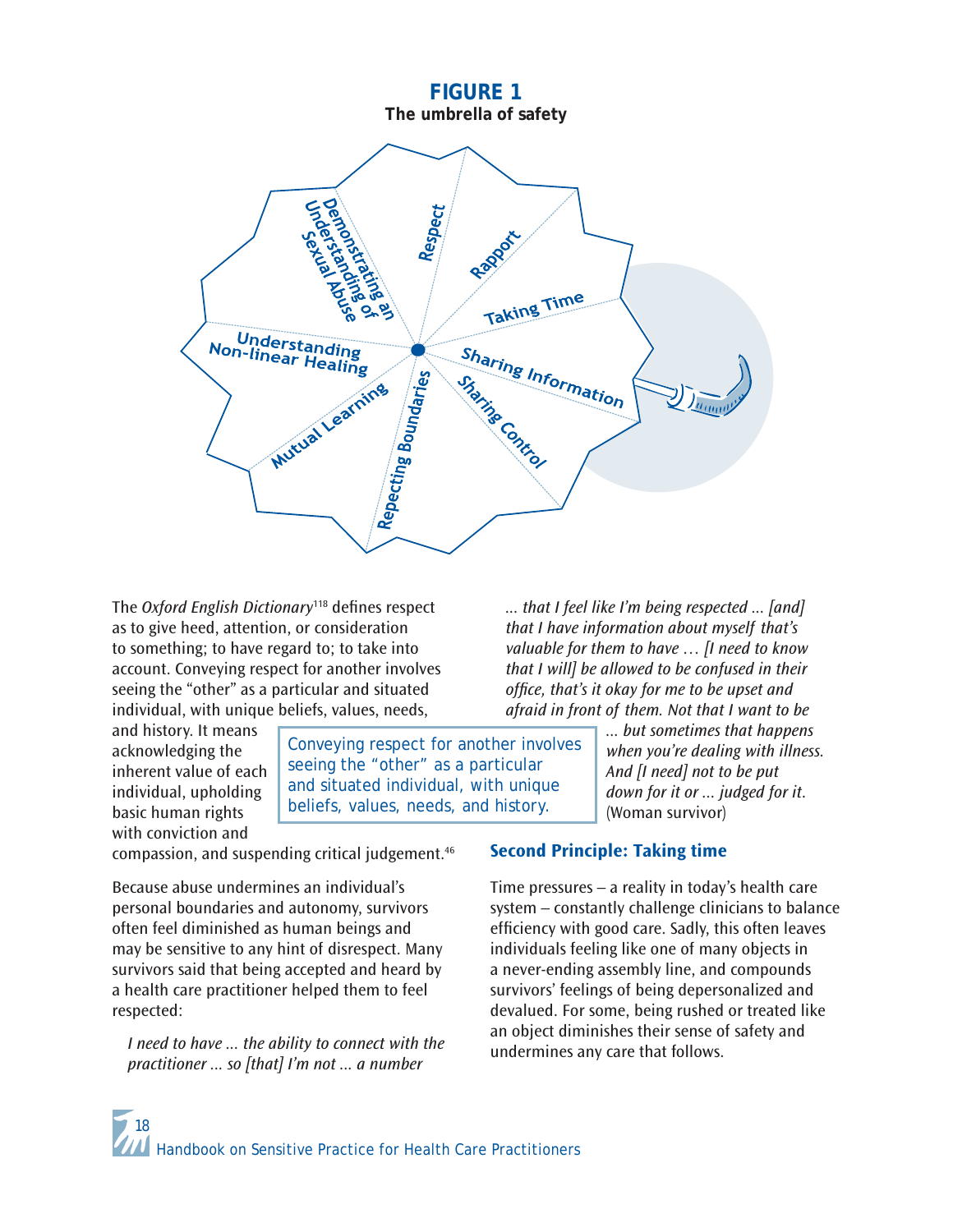Escalating patient-clinician ratios may lead many practitioners to become exclusively task-oriented, questioning whether they can afford the time to really listen to their patients. It is important to

remember that feeling genuinely heard and therefore valued is healing in itself, and in some cases may be the most effective intervention a clinician has to offer:

*It's the health care practitioners that ... stop and give you a moment, and that's one of the biggest healing things right there, that moment*. (Man survivor)<sup>159</sup>

 $\bigcirc$  Sixth Principle – Respecting boundaries Section 6.5: Time Section 8.4 – Responding effectively to disclosure

#### **Third Principle: Rapport**

*Showing some empathy, some caring, some concern ... make me feel that I'm a person as opposed to another client file going through*. (Man survivor)

While rapport is essential to every therapeutic relationship, it is an absolute necessity to

facilitate safety for survivors. Practitioners who are warm and compassionate facilitate good rapport and subsequent feelings of safety:

*[For the health care practitioner I saw, this was] just a job like any other job. She could be answering phones. And I was just another name on a [referral] ... She wasn't interested. She had no warmth ... I didn't experience being safe with her because I didn't think that this was somebody I could talk to at all, about anything! She just was not interested*. (Woman survivor)<sup>143p.252</sup>

Good rapport not only increases individuals' sense of safety, but also facilitates clear communication and engenders cooperation. Survivor and clinician

Developing a tone that is professional and yet conveys genuine caring promote a sense of safety and helps to establish and maintain appropriate boundaries.

Feeling genuinely heard and therefore valued is healing in itself, and in some cases may be the most effective intervention a clinician has to offer.

participants agreed that rapport is strengthened when clinicians are fully present and patient-centred.

The balance of professionalism and friendliness that contributes to positive rapport is partly a

> function of interpersonal style, but it can be developed with practice. Clinicians who are distant and cold in their professionalism are unlikely to facilitate a

positive connection with clients. Conversely, an overly familiar style may be perceived as invasive and even disrespectful. Developing a tone that is professional and yet conveys genuine caring promotes a sense of safety and helps to establish and maintain appropriate boundaries.

#### **Fourth Principle: Sharing Information**

*[He always gave] a reason why he was doing something, which was great ... It wasn't just doing things and then leaving you in the dark. Or if he was asking questions, you don't have to* 

> *second guess, "Why did he ask that question?" Because my favourite sport is jumping to conclusions, right? ... If the person took ten seconds to tell me, "This is why I'm going to do it," it will stop the mind from running*. (Man survivor)

While knowing what to expect decreases anxiety for most people, it is particularly important for survivors. Survivor participants emphasized that they do not know what many health care practitioners do and therefore do not know what to expect. Being told what to expect on an ongoing basis helped to allay their fear and anxiety and often prevented them from being triggered by unanticipated events:

*I think they should spend the five minutes at the beginning saying, "This is what [I] need to do to fi gure out what will best work for you," so that we're prepared, you know. The element of surprise is just really, really difficult to deal with ... and if there's a preparation and there's not that fear of the unknown, and*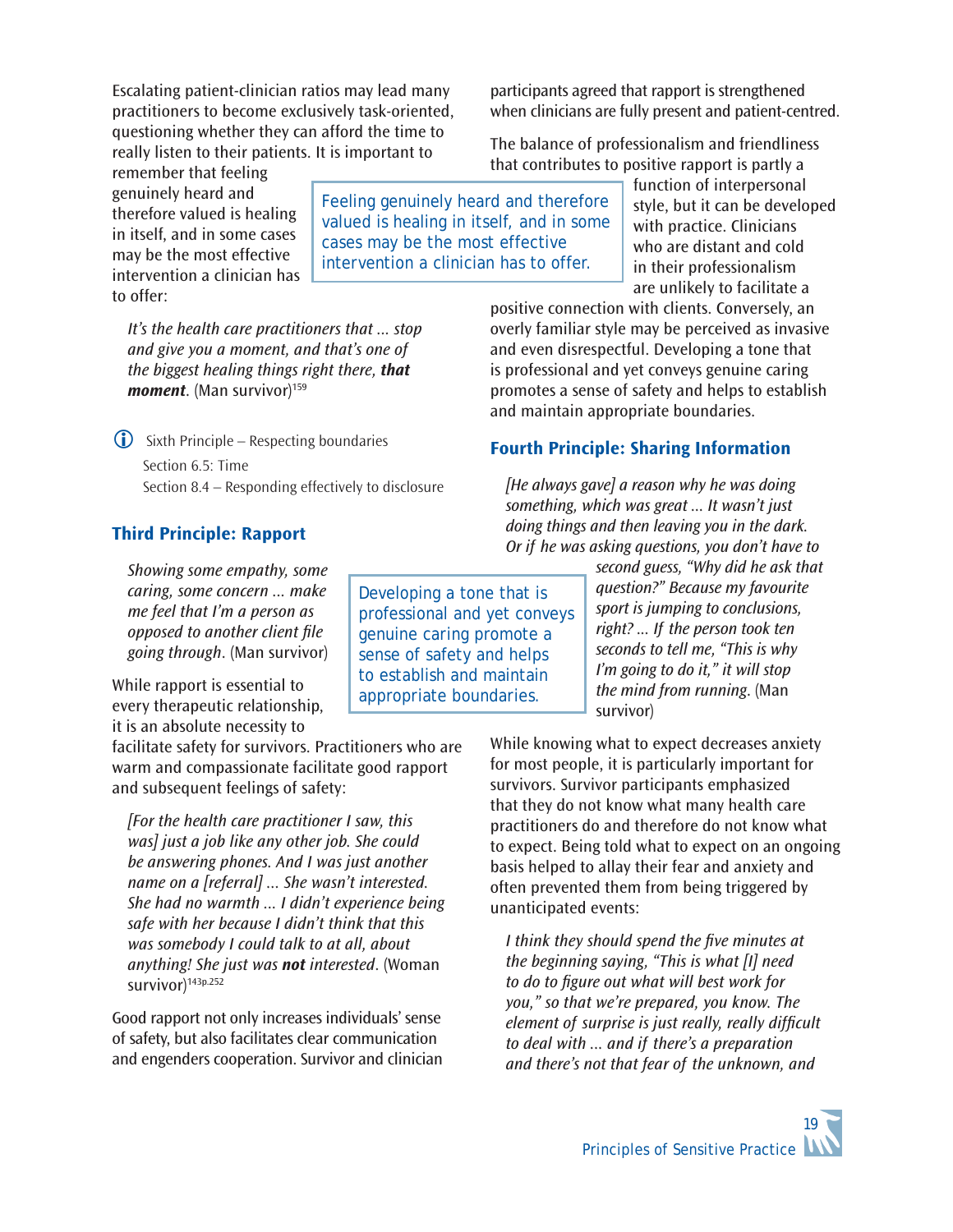*not the likelihood then that I will be triggered by something that is done, you know, into remembering something that is abusive for me*. (Woman survivor)<sup>143p.255</sup>

#### *The surprises are the worst thing*. (Man survivor)

In many cases, clinicians can begin the information sharing process before seeing the new patient by providing written information about what is involved in a patient appointment. Some clinicians share information by offering a running commentary on what they are doing as they are doing it. This does not require additional time, can be a tool for patient education, and is tremendously reassuring.

#### **(i)** Appendix  $E -$  Sample Introduction to a Facility

As the term *sharing information* implies, it is a mutual process of information exchange in which both parties feel heard and understood. A place

to begin is to ask patients what information they want or need and to invite questions:

*[The clinician] brings defi nite knowledge and* 

*expertise [into treatment] ... So together with what I know and what I can tell her, I would hope that she would be able to ... assess the situation and offer alternatives ... So instead of her being the expert and me being the patient, us being co-communicators about my body.* 

*That's what I'd like to see*. (Woman survivor) $144p.82$ 

Health care practitioners must also seek ongoing feedback about the patient's reactions to the exam, treatment, or

intervention throughout every encounter and prior to the next encounter. This invitation to articulate one's reactions is particularly important for individuals who may indeed experience adverse reactions – such as flashbacks or nightmares – after an encounter (one man who had experienced oral abuse, for example, spoke about having nightmares

As the term *sharing information* implies, it is a mutual process of information exchange in which both parties feel heard and understood.

for many successive nights after getting braces put on his teeth).

#### **Fifth Principle: Sharing control**

A central aspect of sexual victimization is the loss of control over one's body. It is understandable, then, that having a sense of personal control in interactions with health care providers who are more powerful is crucial to establishing and maintaining safety.

*I'm learning that if I don't have a sense of control ... I will walk away from [the situation]*. (Woman survivor)<sup>143p.255</sup>

Although both parties contribute to the dynamics of the helping relationship, the health care practitioner, by virtue of having greater social power and specialized training, has a greater responsibility in this area. Contracts for care, practitioner services contracts, and therapeutic

contracts (either written or verbal) are all tools for articulating goals, clarifying roles and responsibilities, and defining the parameters of the helping relationship. A frank, matter-of-fact

discussion of these issues should be part of the treatment plan, as it serves to minimize miscommunication and misunderstanding and contributes to increased trust on the part of patient and health care practitioner alike. To proceed without such discussion assumes that

> clients and clinicians are all mind readers who, without deliberate effort, can clearly understand others' words, motives, and intents.

Sharing control of what happens in the clinician-patient interaction enables individuals to be active participants in their own care, rather than passive recipients of treatment. In this way, the clinician works *with*, rather than *on*, the client:

*[A health care practitioner should say,] "If you are not comfortable with doing it that way, maybe we can make adjustments and do it* 

Sharing control of what happens in the clinician-patient interaction enables individuals to be active participants in their own care, rather than passive recipients of treatment.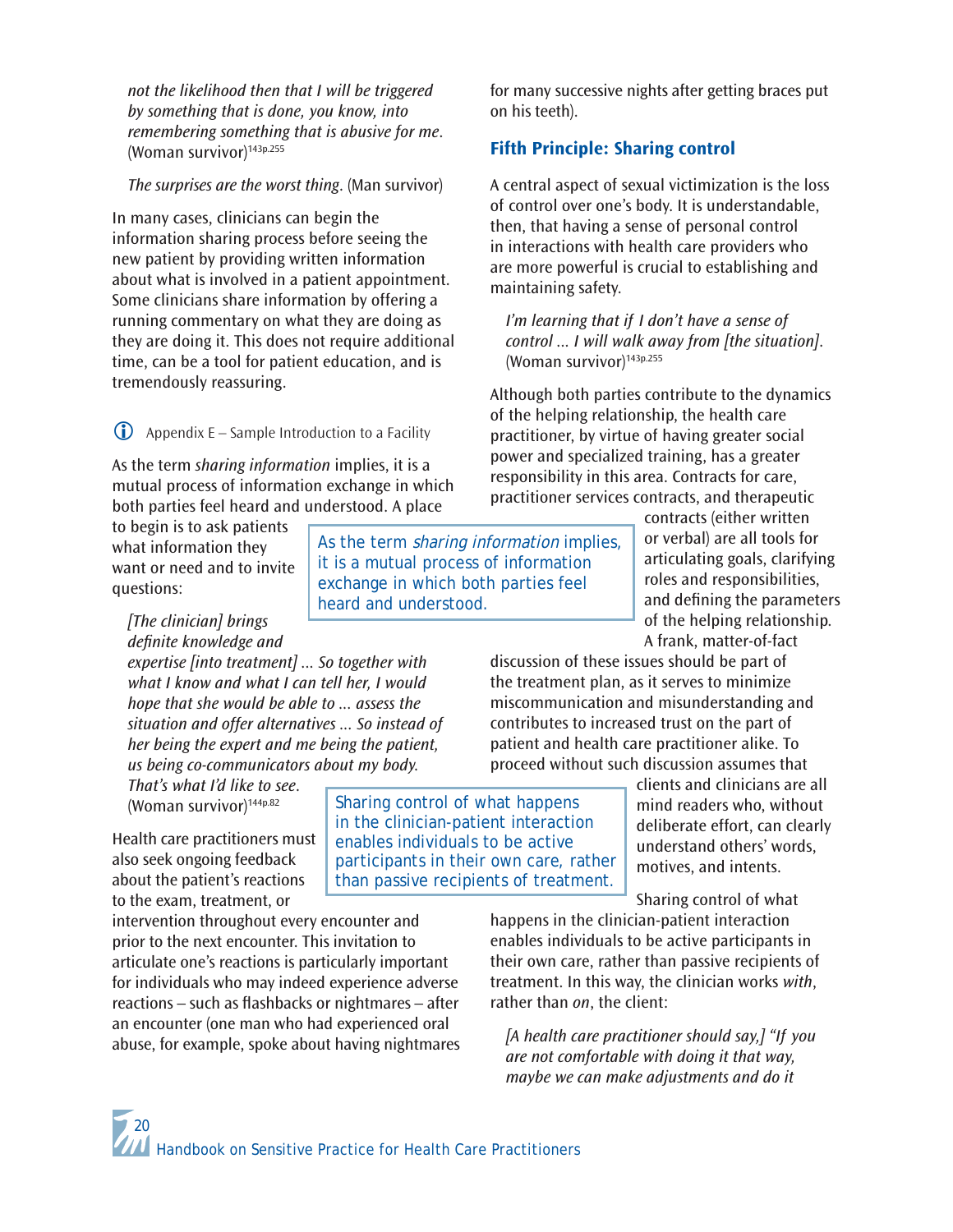*some other way that you feel more comfortable – help us, help us so that we can help you out. Let's communicate here, let's talk about things. I can't read your mind ... I care enough about you to consult with you. To make you part of the healing process rather than a recipient." You know? You need to be part of it.* (Man survivor)

The process of ascertaining informed consent is a vital part of sharing control, as well as a legal responsibility. Informing, consulting, and offering choices are all part of seeking consent:

*It's the approach for me. That immediate taking over, taking over for me without consulting me or giving me a choice ... For me that's the first thing that raises my anxiety level ... for instance if you lay on a table, [the health care practitioner could say], "Are you okay to lay sideways or are you okay to lay on your back?", instead of telling me, "You lay on your back." ... It goes back to education in a sense:* 

*"This is the procedure that we'll be doing and this is what is expected of you." ... So information and then choice*. (Woman survivor)<sup>159</sup>

By demonstrating respect for and sensitivity to personal boundaries, clinicians model healthy boundaries and reinforce patients' worth and right to personal autonomy.

information of an intimate nature. Survivors said that health care practitioners' questions and actions when initiated either without explanation or without permission left them feeling violated.

Violation of a client's personal boundaries may occur unintentionally. For example, a practitioner, when rushed for time, may neglect to ask for consent before beginning a procedure. Although this action may meet the health care practitioner's need for expedience, it does so at the expense of the client's need for control and autonomy. Similarly, asking a very personal question before establishing rapport can be perceived as a psychological breach:

*[My concerns when seeing a health care practitioner] are related to the problems that I experienced as a child, and I'm still affected by them, and when somebody's going to cross my – what I call my personal boundaries, the space that's around me, that I call my own ... and if anyone else is coming into that space, I* 

> *prefer that they tell me exactly what they're doing there. When it comes to doctors, more so than anybody else, because they have a tendency to approach you ... with their hands out to go to work. I just can't accept that because of*

#### $\bigcirc$  Section 6.6 – Informed consent

The health care practitioner must directly address all clients – even those who are minors, speaking through an interpreter, or cognitively impaired – and negotiate care with them.

#### **Sixth Principle: Respecting boundaries**

*As a survivor, I need to know that that person is not going to invade my space. Or do harm to me. Not necessarily physically, but emotionally*. (Woman survivor)<sup>164p.95</sup>

Because respect for boundaries is crucial to a sense of safety for most survivors, it is a principle in its own right, separate from the first principle of Sensitive Practice, "respect." The provision of health care often requires clinicians to work in close physical proximity to patients and to seek

*the feelings and the stress and the emotions that are created in me are just too hard on me*. (Man survivor)

Learning about boundaries and boundary maintenance is a lifelong process. The blatant disregard of personal boundaries during abuse teaches children that their wants and needs are of little consequence. For many survivors, healing from abuse involves establishing or reestablishing personal boundaries and learning healthy and effective boundary maintenance strategies. By demonstrating respect for and sensitivity to personal boundaries, clinicians model healthy boundaries and reinforce patients' worth and right to personal autonomy.

It is also possible that a clinician's boundaries may be violated. For example, the patient who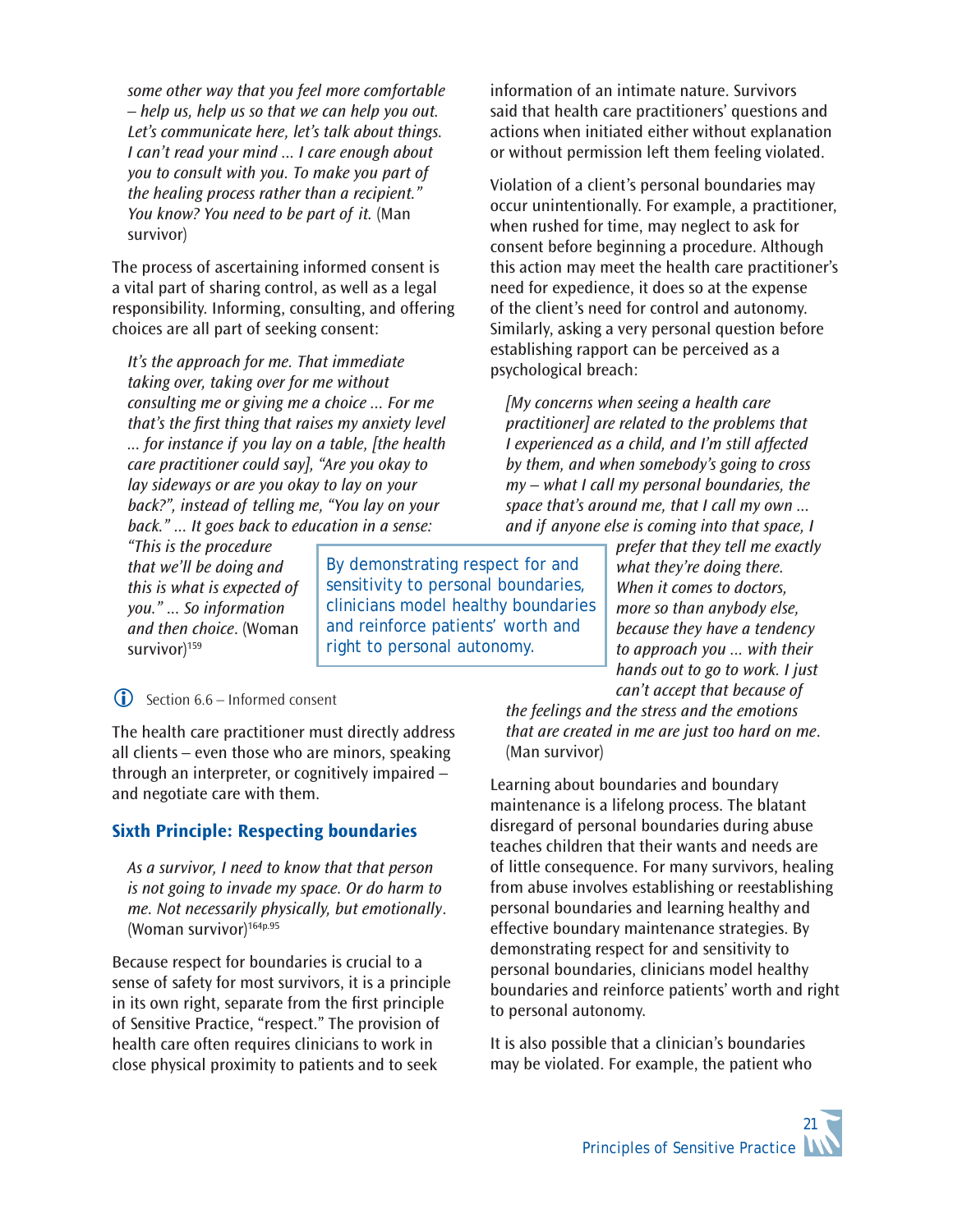persistently asks for longer appointments or attempts to contact the health care practitioner outside of work hours may be testing the

firmness of the clinician's professional boundaries. Talking calmly with the patient about the need to respect the health care practitioner's need for time limits and personal privacy can provide

As health care practitioners learn about the health effects of interpersonal violence and about working effectively with survivors, their best teachers will be survivors themselves.

The degree to which a survivor is able to tolerate or participate in treatment

may vary from one health care

encounter to the next.

useful modelling for patients who have difficulties maintaining their own boundaries with others. Boundaries may also be violated by survivors who sexualize their relationship with a health care practitioner, having learned as children to relate to their more powerful abusers in a sexual way. This can be a difficult situation for any health care practitioner, but a calm stance that avoids blame is likely to be most helpful.

 $\bigcirc$  Second Principle – Taking time

Boundary maintenance is a fiduciary responsibility clearly spelled out in professional codes of ethics, and violations carry serious sanctions.

Addressing boundary problems in a direct, matter-of-fact way helps ensure patient safety and helps health care practitioners avoid potentially dangerous or compromising situations. While effective boundary maintenance may seem simple at first glance, it can be just the opposite and so requires the ongoing, lifelong attention of every health care provider. Practitioners who encounter specific difficulties are encouraged to consult with a respected peer or supervisor or seek advice from their professional body.

#### **Seventh Principle: Fostering mutual learning**

The principles of Sensitive Practice are intended to increase clients' sense of interpersonal safety. Because many of them have not experienced that sense of safety as children, abuse survivors may be learning about it only in adulthood. Thus,

*That assertiveness of [saying] no takes a long time to get ... it was somebody else giving me permission that allowed me to say no until I could learn to give myself permission [to do so]*. (Woman

> *I often need the "permission" later in the examination, when my trust has built, to be able to speak or ask about those things as well*. (Man survivor)

As health care practitioners learn about the health effects of interpersonal violence and

> about working effectively with survivors, their best teachers will be survivors themselves. Most survivors are interested in helping clinicians who demonstrate genuine

compassion and interest to learn about the health effects of interpersonal violence and about their particular needs. In the context of a caring relationship, most survivors are even willing to tolerate missteps and the inevitable discomfort that comes with addressing a difficult topic.

#### **Eighth Principle: Understanding nonlinear healing**

Survivor participants reminded us repeatedly that healing/recovery from childhood sexual abuse is not a linear process. As a result, the degree to which a survivor is able to tolerate or participate in treatment may vary from one health care encounter to the next. This variability may occur over the short term (day to day) or over longer periods of time. In recognition of this reality, health care practitioners must check in with their clients throughout each encounter and adjust

they may need encouragement to become full, active participants in their own health care. Many of the survivors in our studies talked about the

importance of even small encouragements from health care practitioners and of how they carry these encouragements into other life situations:

survivor)<sup>143p.254</sup>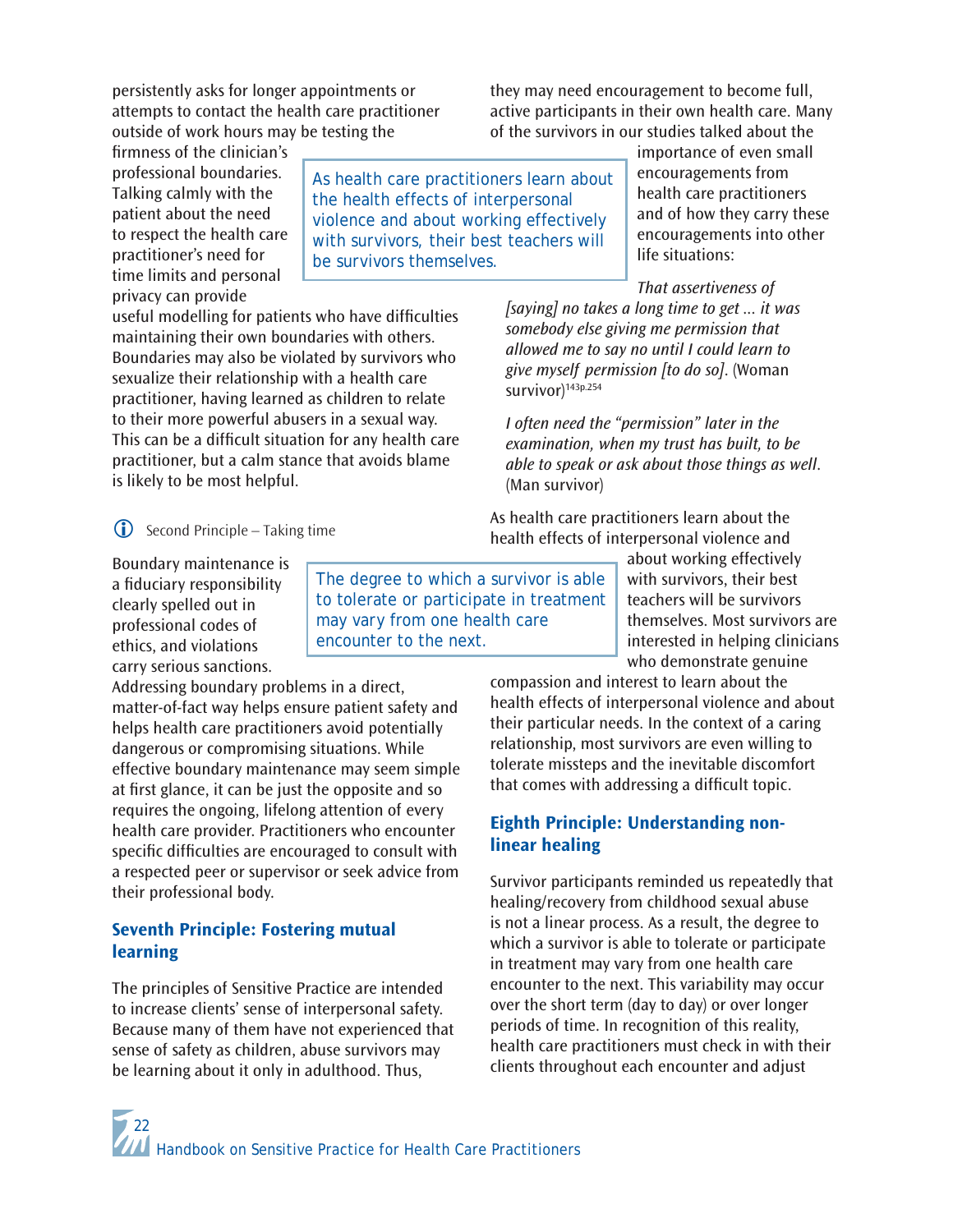their behaviour accordingly. The practitioner who responds with under-standing and compassion in these circumstances contributes to the survivor's feeling of safety and to a stronger therapeutic alliance:

*Parts of my body at different times might be untouchable. It's going to change, depending on what I'm dealing with. So, you're not going to be able to make a list and count on that every time … it's going to be a check-in every*  session. (Woman survivor)<sup>143p.255</sup>

#### **Ninth Principle: Demonstrating awareness and knowledge of interpersonal violence**

*[The health care practitioner] had a book and a pamphlet on a table nearby where I was sitting that talked about sexual abuse, and so immediately that said to me, number one, she is open to this and therefore if it comes up I know that I'm in good hands because [otherwise] this stuff would not be sitting here*. (Woman survivor)

Many survivors look for indicators of a clinician's

awareness of issues of interpersonal violence. Evidence of this awareness can take a variety of forms. Posters and pamphlets from local organizations that serve those who

Posters and pamphlets from local organizations that serve those who have experienced violence may help a survivor overcome hesitancy in raising the issue with a health care practitioner.

have experienced violence may help a survivor overcome hesitancy in raising the issue with a health care practitioner. In addition to an indication that their health care practitioners have an understanding of interpersonal violence, male survivors may also be looking for an indication that they are aware that men may be survivors:

*A poster in all the examining rooms. You know – victims of child abuse are welcome. That's easy. Male victims of child abuse validated here. We care about the victimization of children, help prevent victimization of male children. Those are messages that you can put on posters. Let's protect little boys and girls – see, inclusive. Boys and girls who have been victimized as children* 

*are welcome. Boys and girls ... [and] have the picture – boy and girl*. (Man survivor)167 p.512

Incorporating the principles of Sensitive Practice into daily practice also indicates a health care practitioner's awareness of issues related to interpersonal violence.

## **4.3 Using the principles to avoid retraumatization**

The nature and quality of the relationship between a clinician and a survivor has implications for the safety and effectiveness of health care. A good helping relationship not only contributes to an open exchange of information, but also creates the "humanto- human" environment that is essential for the establishment of trust. Effective helping relationships are not ethereal, mystical connections that "just happen," nor are they a naturally occurring byproduct of a charismatic personality. Effective helping relationships are intentional and skill-based interactions that exist

to serve the needs of the patient. Effective helpers are genuine, empathic, and warm. They are also open-minded, knowledgeable, attentive to verbal and nonverbal communication, self-aware, and reflective.

Consciously applying the principles of Sensitive Practice can not only enhance the therapeutic relationship with the survivor but also assist the practitioner to avoid retraumatizing the patient. Many survivors spoke about how interactions with health care practitioners had left them feeling violated and retraumatized:

*It's critical that they understand that we can be retraumatized as a result of how we are treated by them ... Not that they're meaning to go there, but by not treating us respectfully – giving us what we need to feel safe, and being allowed to be seen as co-partnering and not as having no power at all – [they are making it] possible for us to be retraumatized.*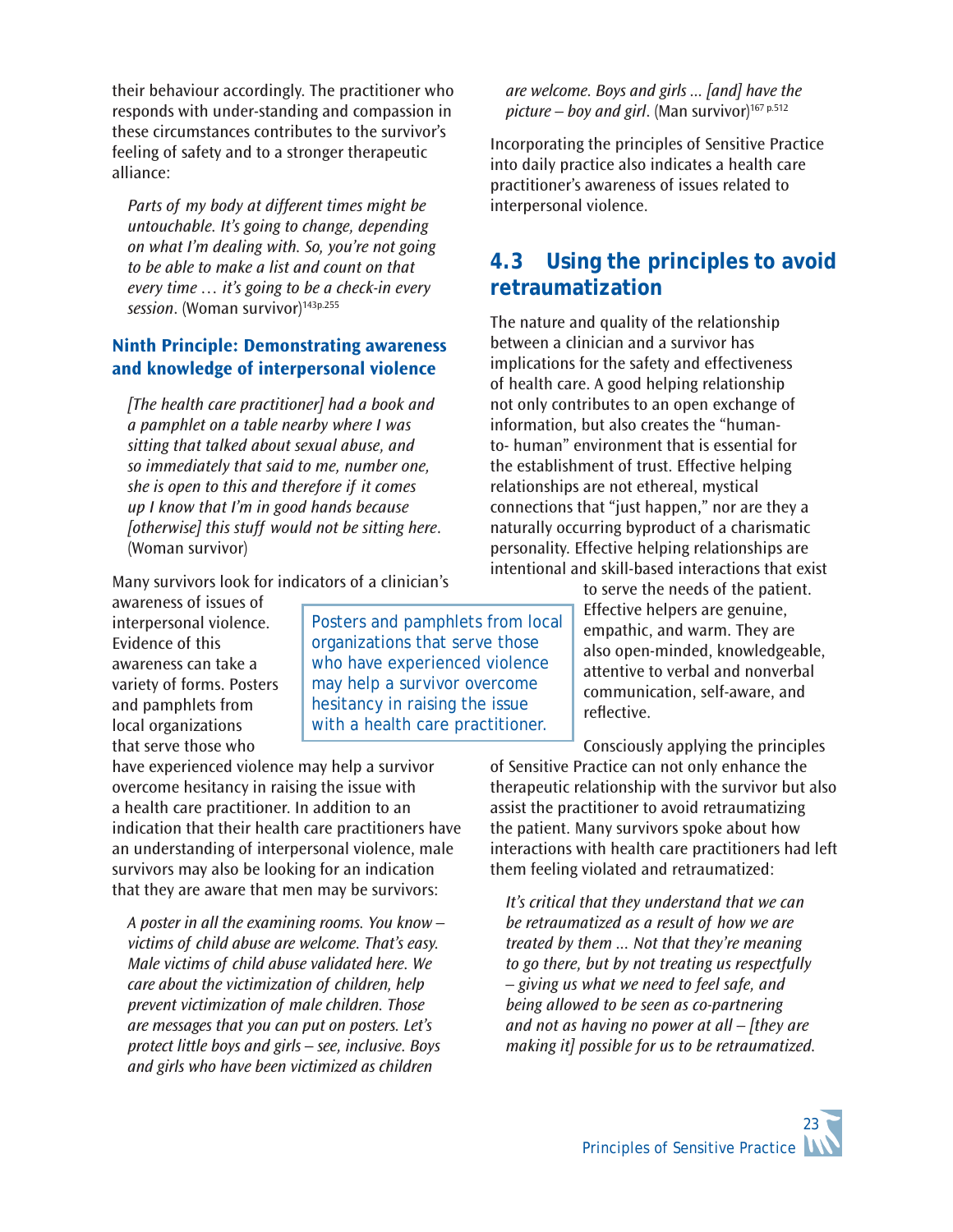*And I would like them to get the information*. (Woman survivor)159

Without attention to these principles, survivors' umbrellas of safety can

collapse, interfering with their ability to benefit from or perhaps even tolerate health care interventions. Survivors told us repeatedly that this applies in all health care settings, including offices (physicians, dentists, chiropractors, massage therapists, naturopathic doctors, physical and occupational therapists, etc.), acute care hospitals, community-based care, long-term care, and rehabilitation settings.

#### **4.4 Questions for reflection**

• How willing am I to share control with my clients?

Without attention to these principles, survivors' umbrellas of safety can collapse, interfering with their ability to benefit from or perhaps even tolerate health care interventions.

 How do I ensure that patients have received what they feel is adequate information about examinations, treatment options, and treatment processes?

- What are my own personal boundaries? How do I know if they are being violated? Could any of my actions be seen as boundary violations by clients?
- How do I balance the demands of my whole practice with the need to take adequate time with each client?
- What might get in the way of communicating my respect for my patients?
- What is my own personal style of interacting with clients? Does it seem to foster rapport? Do I put effort into maintaining rapport with each patient over time?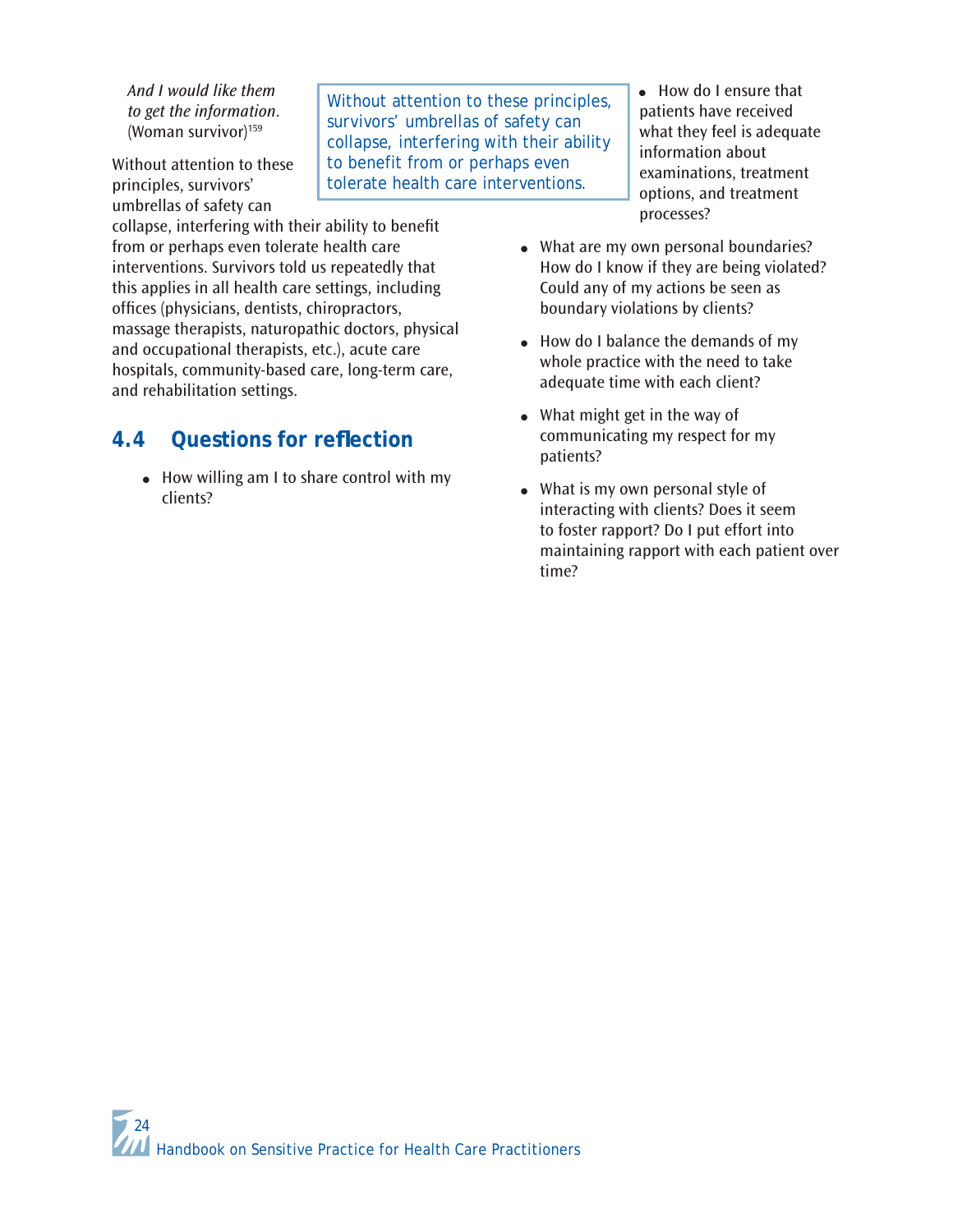## **5.1 Administrative staff and assistants**

The quality of interactions with administrative staff and assistants who work in health care environments can affect survivors' feeling of safety. Participants overwhelmingly agreed that, in an office environment, their interactions with administrative staff and assistants set the tone for the practitioner-patient relationship. For these reasons, staff need to have some understanding of the dynamics and long-term effects of interpersonal violence and require coaching in applying the principles of Sensitive Practice in ways that will work in their specific environments.

 In both hospitals and community-based settings, routines and procedures have evolved to be costefficient and to maximize the clinician's time. They may, however, be experienced as more clinician-centred and less patient-centred. In many offices, for example, it is common practice for the receptionist to ask about the nature of the problem in order to book the appropriate type and time of visit. Many survivors said they experienced this as an invasion of privacy, especially when they are seeking assistance with psychosocial or mental health problems. The clinician participants in our working groups suggested that a preferable approach would be for receptionists to ask whether the appointment was for a discussion or an exam. Office personnel who usher individuals to examination areas and carry out preliminary procedures could also demonstrate respect for privacy by using this kind of question. Health care practitioner participants also reminded us that assistants and technicians (such as physical therapy assistants or x-ray technicians) who work directly with patient evaluation and treatment should use Sensitive Practice in the same ways that the clinician does.

 One survivor emphasized the need for receptionists to learn about Sensitive Practice when she described her attempt to make an appointment with her family physician, who had previously agreed to see her if she was feeling suicidal:

*What do I have to do, stand up on a chair and*  say, "Yes, I look fine but at this moment I am *thinking of a thousand and one ways to kill myself"? [When the receptionist refuses to give me an appointment] the shame and guilt kick in and I blame myself and I do go home and I OD or I slash my wrists*. (Woman survivor)

## **5.2 Waiting and waiting areas**

Survivor participants spoke at length about the extreme anxiety that they experience while waiting for health care appointments because it takes them back to past abuse experiences. Because of their naiveté, children never anticipate the first episode of abuse; it catches them unaware and defenceless. The sexual acts seem strange and may be painful; the secrecy is confusing; and the coercion or threat of harm is frightening. Children have no prior reference from which to understand why someone, especially someone they love and trust, would do these things to them. After the abuse has happened once, many children are haunted by the fear that it could happen again. They become hypervigilant and watchful, and wait in dread for the abuse to reoccur.

Although waiting for appointments is a fact of life, the experience may be particularly trying for survivors who have never completely shed the apprehension associated with waiting. Therefore, participants urged practitioners to:

- Create waiting areas that are warm and welcoming;
- Provide and clearly identify washrooms;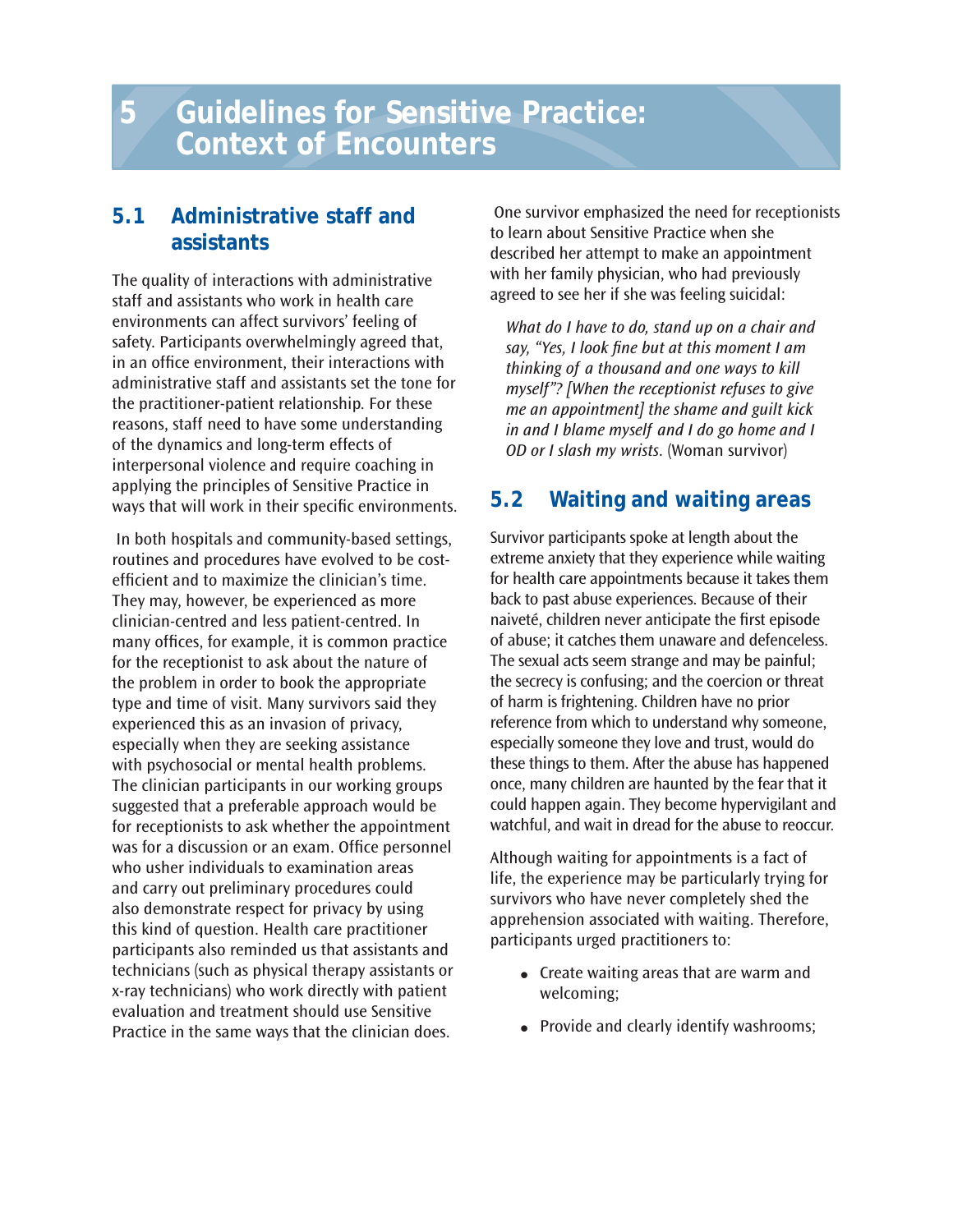- Provide printed materials related to interpersonal violence;
- Provide a realistic estimate of the length of wait time.

## **5.3 Privacy**

Privacy is another important environmental aspect of survivors' feelings of safety. The balance between safety and privacy is not the same for all survivors: some will be most comfortable in a private room; others may choose this option as long as they can be accompanied by a support person; and still others feel safer in public spaces. Many survivor participants ask that health care providers approaching a waiting client knock or announce themselves and await permission before entering.

Specifically, clinicians should consider the privacy (or lack thereof) that their practice environment affords, by reflecting upon the following questions:

- What can be heard and seen in the reception area?
- Are patients required to respond to personal questions in a public reception area where others may overhear the exchange of information?
- What can be heard and seen from the hallway?

If your facility cannot provide an

to another clinician or facility.

environment in which a particular client feels safe, discuss the option of a referral

• What can be heard between examination rooms or cubicles?

Practitioners are further urged to have at least one soundproof examination or interview area available for use. While privacy is even more difficult (and sometimes impossible) to achieve in hospital settings, clinicians are urged to be creative and to consider the possibility of using areas that are not soundproof when others are not present, such as during mealtimes and outside of peak hours.

## **5.4 Other issues related to physical environment**

Having had so little control over what happened to them in childhood, many survivors seek ways to control the current physical environment in order to feel safe. They offer the following comments and suggestions:

- Designate separate washrooms for men and women;
- Take the time to familiarize the client with the physical environment (e.g., waiting area, washrooms, patient care areas, equipment, and emergency exits);
- Whenever possible, offer clients a choice of where they may sit in examination, treatment and waiting rooms (e.g., some survivors prefer to sit near or be able to see the door);
- Because some survivors are strongly affected by lighting and views of floors and ceilings, ask clients about their comfort level with the lighting. This is particularly important if treatment requires the patient to assume a position facing the floor or ceiling;
- For practitioners who use music, candles,

or scent during treatment, check with the patient regarding their preference to avoid triggering negative responses.

## **5.5 Patient preparation**

The importance of sharing information about health care procedures prior to beginning any exam, treatment, or hospital admission cannot be overstated. Since advance preparation can help significantly to reduce an individual's anxiety even before the clinician and client meet, practitioners should consider the following possibilities:

• Send printed information to clients before their first appointment or give it to them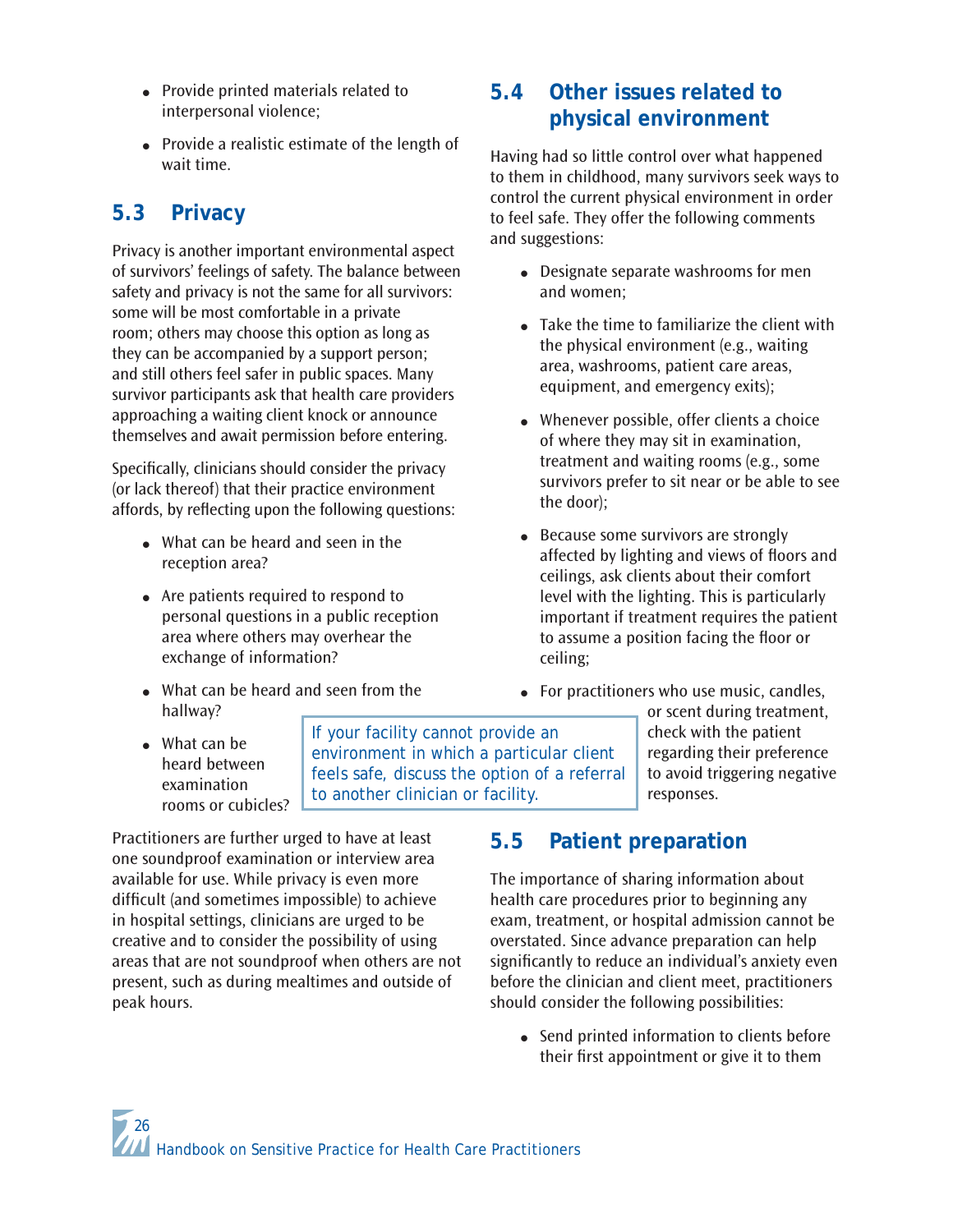while they wait for their first appointment. Also consider displaying it in waiting rooms or treatment areas. These materials should be written in clear, plain language that avoids jargon or medical terminology. As well as providing information about the organization and service, these materials can also cue survivors to think about what they can do to facilitate their own safety (e.g., bringing a support person or a small familiar object that symbolizes safety and security with them to appointments).

**(i)** Appendix  $E -$  Sample Introduction to a Facility

- Because not all clients are able to read written material or understand English, alternate strategies can be used to inform them about what they can expect in the health care encounter (e.g., consider using drawings, photographs, or videos that answer frequent questions and explain what will happen from the beginning to the end of the interaction).
- Helping any client prepare for hospitalization or outpatient procedures begins by assessing what they know and identifying any knowledge gaps. Responding to those

gaps may involve brainstorming and negotiation as well as information sharing. For example, when working with abuse survivors it is important to discuss: (a) ways that the survivor can get through the experience in the least traumatic way; (b) ways to avoid identifiable triggers; and  $(c)$ plans to ensure sufficient ongoing support.

Collaborating with clients to develop a written plan of care ensures that everyone who works with them is aware of their particular needs.

**5.6 Encouraging the presence of a support person or "chaperone"** 

*[The presence of the assistant] would make me feel more comfortable if the door had to be closed ... it wouldn't be that one-on-one*. (Man survivor)

A third party observer (either a patientnominated support person or clinician-nominated "chaperone") is commonly used for some examinations and procedures. Survivors explained that having a support person with them often helps to decrease their fears. The support person can also serve as another set of ears to hear any information offered by the clinician:

*If you're being given a lot of information and you can't necessarily hold it or get it all straight or if you're anxious ... and there's a lot of new information coming at you, it's nice to have somebody in the room that can help you remember what's being said*. (Woman survivor)

> The presence of a support person requires balancing competing demands for confidentiality, support, and protection of both patients and practitioners. To facilitate both the patients'

abilities to take advantage of the option of having a support person present and the integrity of their practices, health care providers are encouraged to:

- Inform patients verbally as well as via brochures and signs in the waiting areas about the option of having a third party observer with them;
- Remain aware that the presence of a support person may not always be in the client's best interests (e.g., a violent partner who seeks to control the client's interactions with others);
- $\bullet$  Speak privately with the client at the beginning of the appointment to ensure that the individual actually wants to have

The presence of a support person requires balancing competing demands for confidentiality, support, and protection of both patients and practitioners.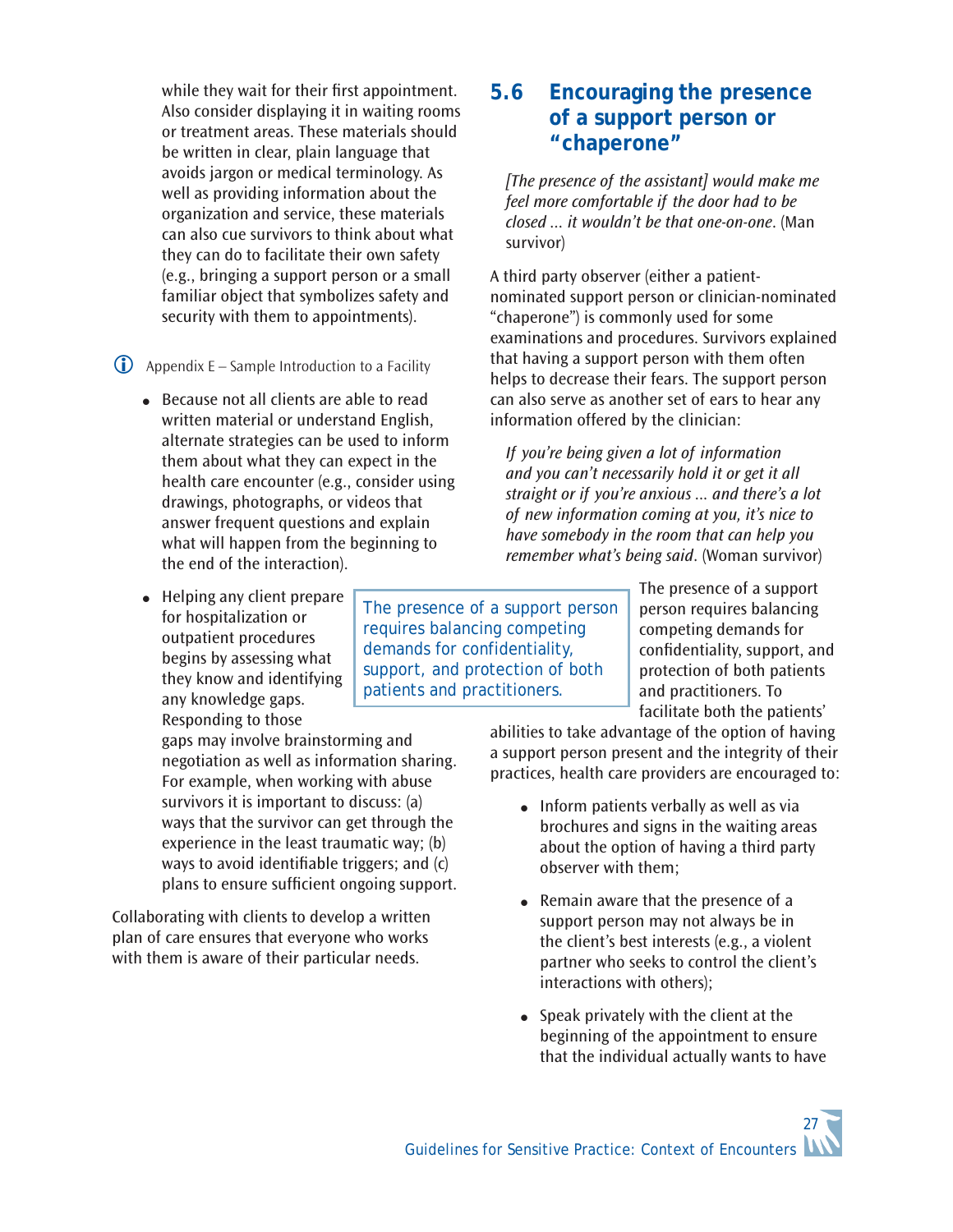the support person present, to ascertain the role that the client wants the support person to play, and to discuss issues of confidentiality (keeping in mind that individuals may want to speak privately with the practitioner but may not know how to say so);

- Establish the role of the support person at the beginning of the appointment when all are present, so that the patient, support person, and clinician are in clear agreement;
- Ensure that, when a third party must be in the examining room for medical or legal reasons, patients both understand and consent to this witness, and then offer them the choice between having a personal support or staff person present.

## **5.7 Working with survivors from diverse cultural groups**

 Because Canadian society is composed of individuals from many racial, ethnic, and cultural groups, it is imperative that health care be culturally sensitive. Although much has been written about *cultural awareness*, *cultural sensitivity*, and *cultural competence* in health care, ideas about how to address the topic of culture are continuing to evolve. Early work in the area

(for example,37,38,19,20,21) offered models of *cultural competence* as a framework for delivering responsive health care services to individuals from culturally and ethnically diverse

backgrounds. More recently, proponents of the critical cultural perspective  $(e.g.,<sup>34,74,75</sup>)$  have encouraged practitioners to broaden their thinking about culture beyond that described in these early models and to recognize culture as a complex, dynamic, and relational process that is shaped by historical, social, economic, and political forces. As University of British Columbia nursing professors Annette Browne and Colleen Varcoe explain,

Health care practitioners and health care organizations are encouraged to examine current practice with diverse groups on an ongoing basis.

*A critical cultural perspective, and understanding culture as relational, shifts the gaze away from cultural Others onto the self, and requires examination of how each individual is enmeshed within historical, social, economic, and political relationships and processes. This then leads to questions such as: How am I reinforcing certain norms (for example, Eurocentric norms perhaps) within the culture of health care? How am I seeing certain behaviours, beliefs, and practices as "normal" and others as "cultural"? How am I serving certain economic and political interests through my daily practices?*34p.163

These ideas are also reflected in Irihapeti Ramsden's work on cultural safety.<sup>124,125</sup> Ramsden. a Maori nurse leader in New Zealand, developed the concept of cultural safety to bring attention to the negative impact of colonization on the health of Maori people and the ways in which colonization privileged Eurocentric health/illness beliefs and many current practices perpetuated inequalities. A full discussion of this topic is beyond the scope of this handbook; however, health care practitioners and health care organizations are encouraged to examine current practice with diverse groups on an ongoing basis.

While interpersonal violence is present in all cultural and ethnic groups, we pay special attention to Aboriginal Peoples in this Handbook because they represent a significant and growing

> portion of the Canadian population, they continue to experience the long-term effects of widespread abuse in residential schools, and, in our view, are likely to benefit

from the universal application of the principles of Sensitive Practice. It is our hope that even a basic understanding of the abuses (many of them systemic) that large numbers of Aboriginal people experience will help health care practitioners be more sensitive and therefore more effective in health care interactions with Aboriginal peoples.

 $\bigcirc$  Appendix G – Working with Aboriginal Individuals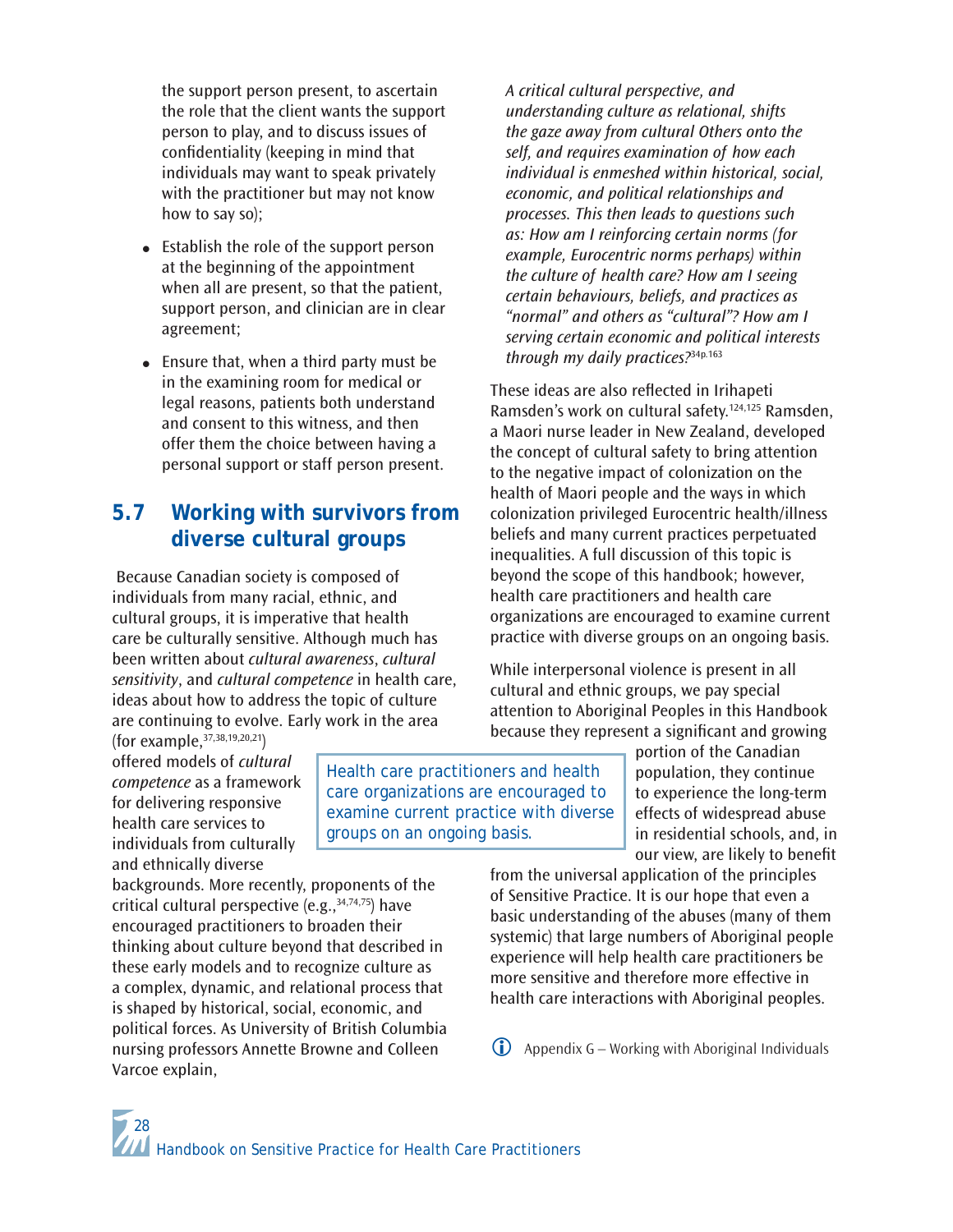### **5.8 Collaborative service delivery**

Survivors spoke about instances in which they did not feel comfortable or safe working with health

care providers to whom they had been referred. While options may be limited, all patients have the right to referral to another clinician or facility. Clinicians may

For permanent transfer of care, the "outgoing practitioner" should ensure that the new colleague is knowledgeable about interpersonal violence and the sensitive care of survivors.

also find themselves in a position in which they cannot meet survivors' expectations or needs for care. Broaching such discussions may not be easy, but practitioners are encouraged to respond to requests for referral and to be supportive in discussing situations in which they believe they cannot meet patients' needs.

The transfer of care from one practitioner to another without prior notice can evoke feelings

of abandonment and erode trust. Whenever possible, individuals should be offered a choice of alternate caregivers. Announcing planned

absences well in advance provides clients with the option of making alternative arrangements. In the best possible scenario, clinicians are able to introduce their clients to the practitioner who is taking over. Discussion about what information regarding past abuse the individual consents

to be given to the temporary caregiver is essential. For permanent transfer of care, the "outgoing" practitioner should ensure that the new colleague is

knowledgeable about interpersonal violence and the sensitive care of survivors.

Sadly, some survivors reported that their encounters with the health care system actually detracted from recovery from childhood sexual abuse:

Most survivors agreed that they did not expect any one person - including a health care practitioner - to fix all of their problems.

Survivors urged health care providers to consider making (with permission) informal links with other practitioners with whom they were working to address health problems more fully.

*As a survivor of abuse, [I feel that today's health care system] is reobjectifying ... to the point where I scarcely exist ... as a whole being because society [has] modeled a dissociative process that took my emotions to a psychiatrist,* 

> *and my body to a GP, and my teeth to a dentist. They didn't show me any model that would pull me back out of dissociation*. (Man survivor)

Survivors agreed that they did

not expect any one person – including a health care practitioner  $-$  to fix all of their problems. Some suggested that access to a range of practitioners from different health care disciplines would be an asset to their healing and those who had experience with primary health care teams were very positive about that experience.

Many participants were aware of the connections

between mind, body, and spiritual wellbeing and wished that health services were more holistic in their approach:

*I think that the connection between mental health and* 

*physical health can't be separated ... The [practitioner] would be able to help a client deal with their health issues significantly more if they understood what the underlying emotional stuff was as opposed to never, ever asking the question and possibly figuring this* 

> *out ... I think that the role of the [practitioner] in health should [include] a larger component of emotional health ... I think that I ... could have got to the place of dealing with the emotional*

*place and impacts of sexual abuse an awful lot sooner if there had been some help to sort of draw that out.* (Man survivor)

Survivors urged health care providers to consider making (with permission) informal links with other practitioners with whom they were working to address health problems more fully. For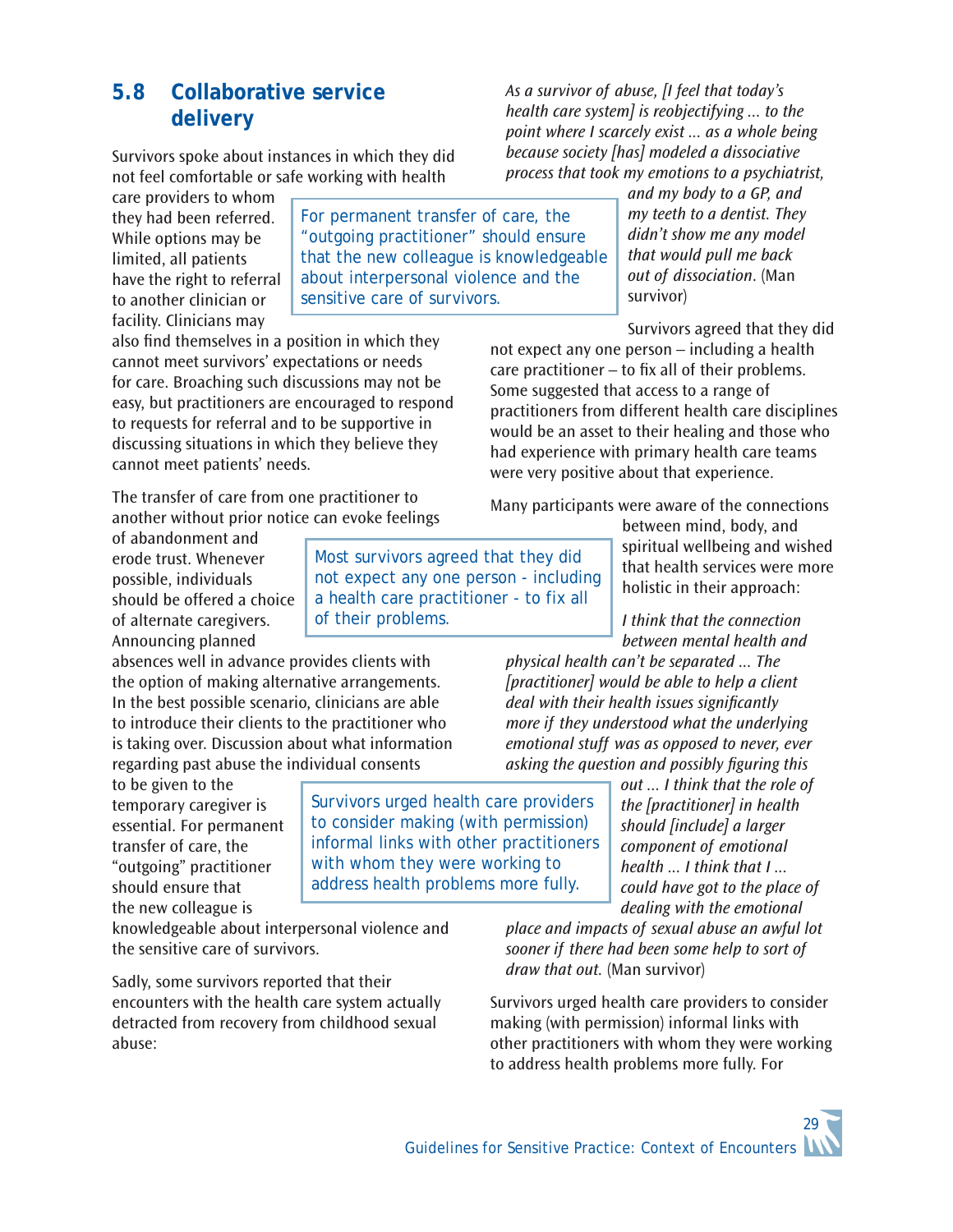example, a conversation between a counsellor and a practitioner about a treatment that a survivor experiences as triggering intense negative emotion might lead the counsellor to work with the survivor on grounding techniques and to offer the practitioner additional suggestions to minimize these reactions:

*I was quite amazed and thrilled that I could go in to see my [psycho]therapist and ... during the week she and the medical doctor and the psychiatrist had talked about my case and, you know, they were all concerned on a certain level about a certain thing.* (Man survivor)

#### **5.9 Practitioners' self-care**

Taking care of oneself – eating well, getting

enough rest, engaging in regular physical activity, taking time to relax, and so on – can be a challenge for most people. For survivors who learned as children that their needs are not

The basic tenet of self-care for practitioners is the need to extend to themselves the understanding and compassion that they demonstrate to their patients.

important, self-care may be even more difficult:

*This is the first time in my life for the past three years that I've given a damn about my physical well-being. I never gave a damn before. That's due to living with very poor self-esteem.* (Man survivor)

An important aspect of health teaching is the modelling of self-awareness and self-care. Patients who have difficulty in these areas may learn from seeing their health care practitioners modelling self-care and appropriate boundary setting.

G Section  $4.2 -$  Sixth Principle: Respecting boundaries

The basic tenet of self-care for practitioners is the need to extend to themselves the understanding and compassion that they demonstrate to their patients. Every clinician needs to develop and use a repertoire of strategies that promote and maintain health, particularly during stressful or emotionally intense encounters with patients. It is also crucial to remember that the capacity to work through difficult situations is never constant, even for experienced practitioners.

Practitioners may need to seek the support of a colleague or counsellor to talk about their own reactions to disclosures of childhood sexual abuse or other difficult situations with patients. Obtaining this support can and must be done without breaching confidentiality. Seeking support is not a sign of weakness; rather, it is indicative of taking professional responsibilities seriously. Ignoring one's distress or discomfort increases the risk for Secondary Traumatic Stress Disorder (STSD), also known as Vicarious Traumatization (VT), or Compassion Fatigue (CF).109 Charles Figley, director of the Traumatology Institute at Florida State University, described the symptoms of STSD as being similar to those of Post-Traumatic

> Stress Disorder (PTSD) "except that exposure to a traumatizing event experienced by one person becomes as traumatizing even for the second person."66p.11 Individuals with PTSD or STSD may experience depression,

anxiety, lethargy, overinvolvement with abused patients, and undue fear of personal and familial abuse. If these symptoms go unrecognized and untreated, practitioners may react by avoiding abused clients or inadvertently conveying to them that they have done something wrong.

**For health care practitioners who are also survivors.** It is also important to keep in mind that childhood sexual abuse survivors and health care providers are not categorically discrete groups. A proportion of clinicians are themselves survivors of childhood sexual abuse.94 Practitioners who have personal histories of childhood sexual abuse may be especially empathic towards other survivors, particularly if they have worked through and resolved their own wounds. However, practitioners who have unresolved abuse issues may face great challenges when working with other survivors. $24,109$ They may be at risk for being triggered, developing boundary problems, and counter-transferring harmful responses to patients. It is recommended that individuals work through and come to terms with their own history of childhood sexual abuse to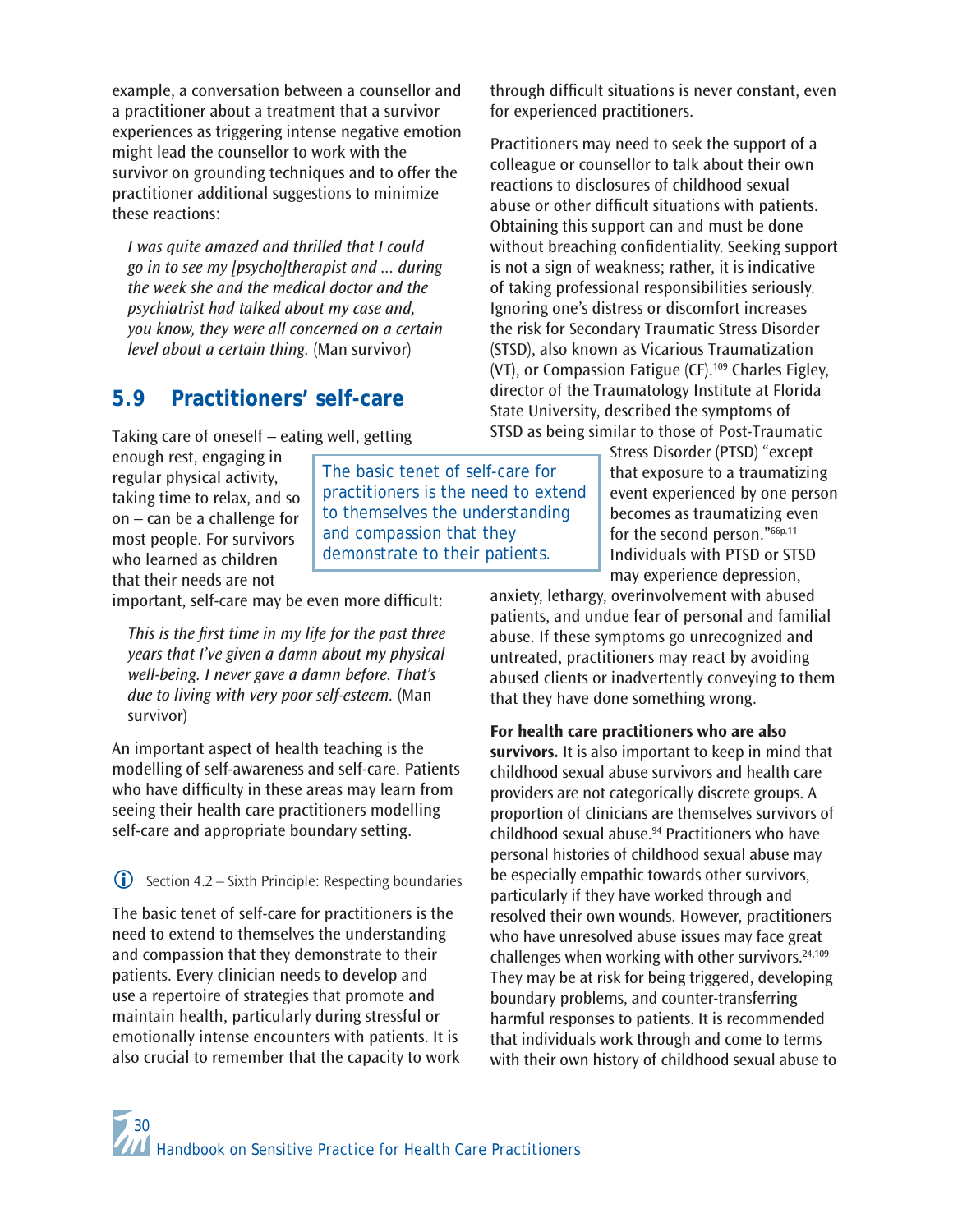avoid confusing their own difficulties with those of their patients.

### **5.10 Community resources for survivors and health care practitioners**

Survivors clearly do not expect health care practitioners to be all things to all people. At the

same time, practitioners can play a vital role in helping their patients locate and access appropriate services and

resources. Organizations such as sexual assault centres, women's centres, community mental health agencies, and residential addiction treatment facilities may provide information for survivors and practitioners. Organizations

serving male survivors have emerged in some communities in recognition that many organizations established earlier were serving only women. Many sexual assault centres can offer specialized training

or support for clinicians in their work with childhood sexual abuse survivors. Practitioners in the community who have expertise in working with survivors may be available, and they may be willing to consult or mentor other health care providers. Professional associations and regulatory/licensing bodies may be able to suggest other available resources.

Gathering information on the following questions will help practitioners determine whether an

organization is appropriate for counselling referrals:

- The agency's mandate and the nature of services offered (e.g., crisis intervention, individual counselling, group therapy, support groups).
- The agency's policy on fees for service (e.g., what the fees are, whether the

agency offers a sliding scale, whether it accepts payment from second parties such as employee health plans).

• How soon a prospective client can expect to receive service and whether there is a wait list.

Prominently displaying posters and brochures for programs and agencies that serve survivors of

> interpersonal violence offers patients the message that the practitioner is aware of the prevalence and potential long-term problems associated with sexual, physical, and emotional abuse. Materials should provide information on:

- Sexual assault centres, women's centres, community mental health agencies, and residential addiction treatment facilities;
- Telephone help lines and suicide hotlines;
- Battered women's shelters:
- Mobile crisis units.
- **C** Recommended Reading and Resources

Prominently displaying posters and brochures for programs and agencies that serve abuse survivors offers patients the message that the practitioner is aware of the prevalence and potential long-term problems associated with sexual, physical, and emotional abuse.

Practitioners can play a vital role in helping their patients locate and access appropriate services and resources.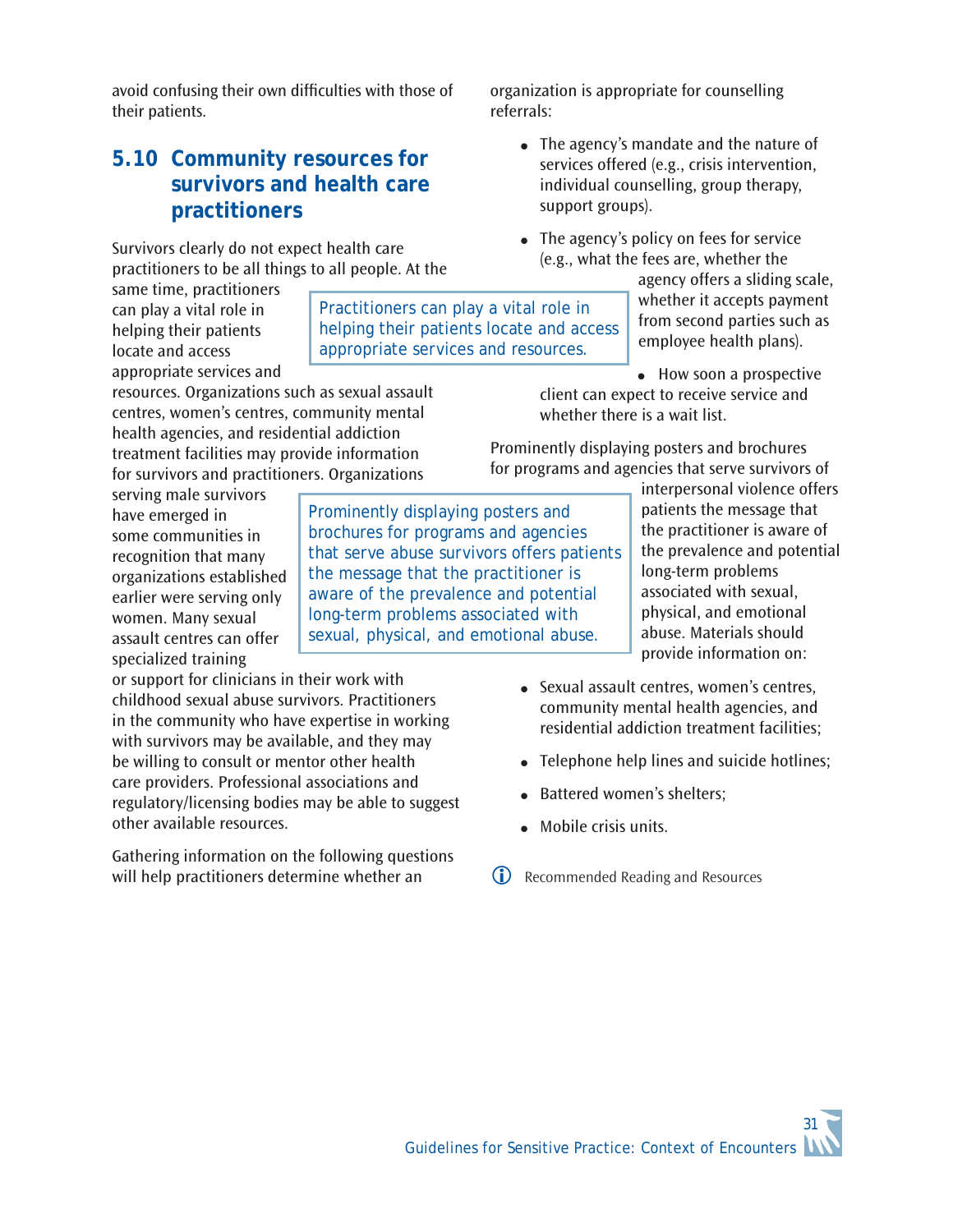# **6.1 Introductions and negotiating roles**

In all health care settings, steps must be taken to ensure that the first moments of an encounter set a tone consistent with Sensitive Practice. By

introducing oneself, explaining the nature of the appointment, and asking patients how they wish to be

Steps must be taken to ensure that the first moments of an encounter set a tone consistent with Sensitive Practice.

addressed, practitioners convey respect for their clients and begin to build a positive relationship with them.

 Further, before beginning any intervention, health care providers must ask clients about their expectations for care. Doing so establishes a relationship that involves two-way sharing of

information and control. It also creates an opportunity for the clinician to gain quick insight about potential apprehensions, which can help to avoid triggering negative

reactions. In long-term health care relationships, the periodic revisiting of roles and responsibilities allows for renegotiation and communicates genuine compassion and concern.

 $\bf{C}$  Section 4.2 – Fifth Principle: Sharing control

# **6.2 Clothing**

Few issues highlight survivors' difficulties in health care settings as much as the need for removal of clothing. While practitioners often take for granted the need to disrobe and to don an examination gown, undressing for someone in a position of authority transports many survivors

back to their abuse and leaves them feeling powerless, vulnerable, and filled with shame:

*If I had to take off clothing ... for a male [clinician] it's ... hard because there's the trust issue there and for me there was a* 

*lot of guilt and shame ... I struggle with body image and sometimes ... I feel powerless*  then. (Man survivor)<sup>159</sup>

While the standards of care for certain examinations require removal of clothing, survivor and clinician participants alike urged all health care practitioners to consider the following:

• Discuss clothing requirements with patients and collaborate with them to find an agreeable solution (e.g., allowing clients to wear their undergarments throughout the

> exam or inviting clients to wear their own abbreviated clothing such as bathing suits or shorts).

- Leave the room while the patient is changing.
- Provide a variety of sizes of gowns for all body sizes and instruct the patient about whether the opening is to be at the front or back.
- Avoid paper gowns whenever possible (they were widely described by survivors as so flimsy that they escalate feelings of vulnerability).
- Do not assume that all men are comfortable baring their chests.
- Meet patients when they are fully clothed (e.g., to make contact, ascertain the reason for their visit, or perform a health history).

Undressing for someone in a position of authority transports many survivors back to their abuse and leaves them feeling powerless, vulnerable, and filled with shame.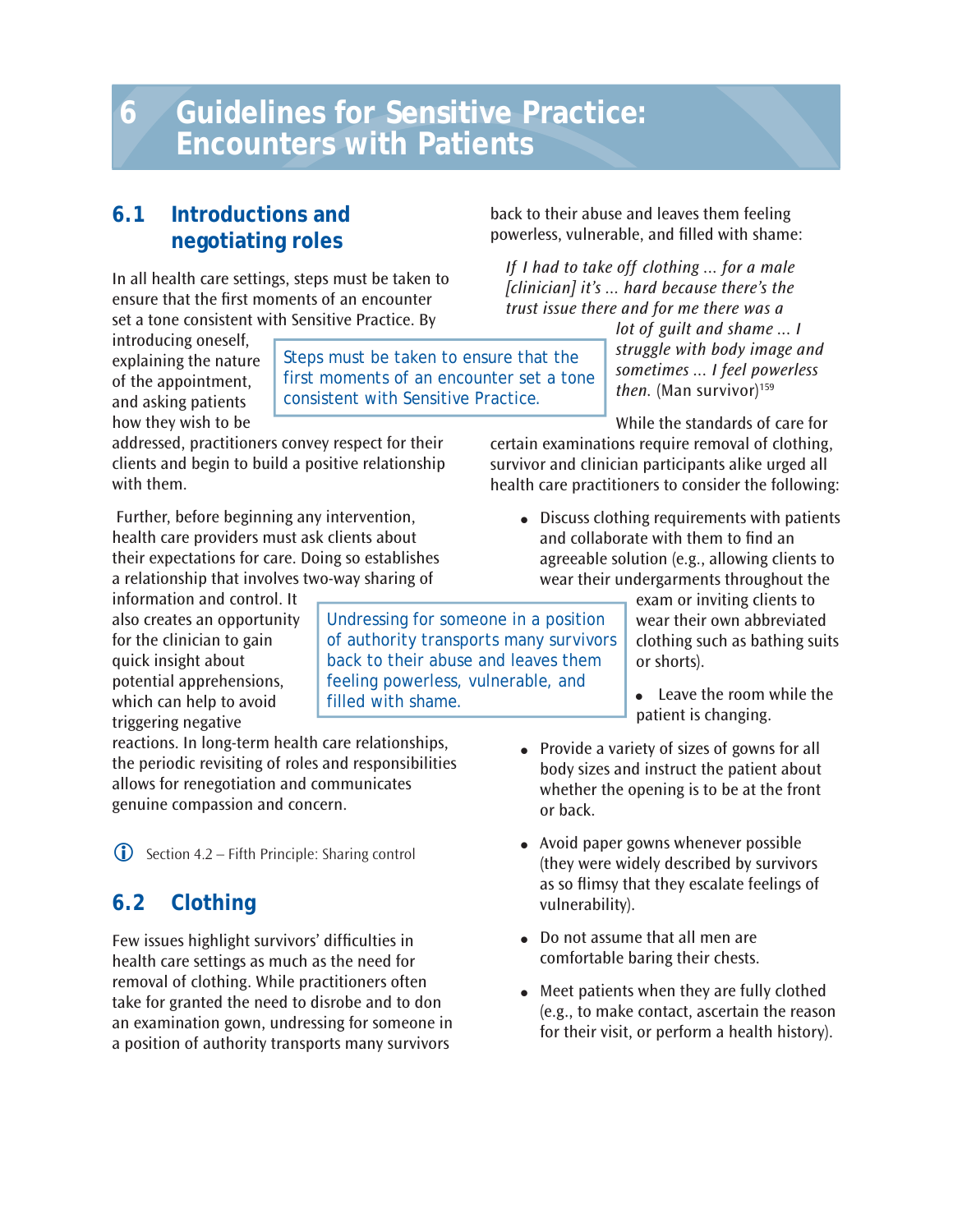- **If clients need to disrobe for an** examination or procedure, explain what will happen next, what level of undress is required, and why. Before proceeding, ask whether the client agrees to proceed with what has been explained and ensure that the client's questions have been fully answered.
- Expose only the body area necessary for the specific intervention at any one time.
- Cover clients' bodies as soon as exams are completed to minimize the length of time that they are exposed.
- Meet with clients again once the examination or procedure is finished and they have re-dressed to offer health teaching, provide an opportunity for questions, and say goodbye. While this may take a few extra minutes, it brings closure to the interaction and allows the client to leave on equal footing.

# **6.3 Task-specific inquiry**

A *task-specific inquiry* involves asking patients about their preferences for or potential difficulties with a specific examination, procedure, or treatment. It provides an opportunity for patients to offer health providers information that is directly pertinent to the present situation without any reference to past interpersonal violence. Task-specific inquiry should be used during an initial meeting with a patient, before any

new examination or procedure, and any time body language suggests that the patient may be uncomfortable or experiencing difficulty. Regardless of other factors, it should also

Task-specific inquiry should be used during an initial meeting with a patient, before any new examination or procedure, and any time body language suggests that the patient may be uncomfortable or experiencing difficulty.

be done intermittently during interactions as an ongoing invitation to offer feedback or to identify problems.

Task-specific inquiries involve a combination of closed- and open-ended questions that offer

patients an opportunity to share anything that they consider relevant. A closed-ended inquiry might be, "Have you ever had difficulty with examinations/procedures like this one?" If the individual answers in the affirmative, then an open-ended question – such as "What can I do to make this easier for you?" – can help to minimize the patient's discomfort. Before the examination begins, extend a broad invitation to share relevant information (e.g., "Is there anything else I should know before we begin?").

Health care providers should recognize that, while asking for this information may seem safer than talking about past abuse, survivors may still experience it as difficult. If an individual's nonverbal cues indicate tension or anxiety, the practitioner may need to ask very specific questions such as, "Do you have any discomfort having your blood pressure taken?" or "Do you have difficulty when someone touches your knees?" Survivor participants urged clinicians to:

*Pick up on obvious things: "You seem very anxious, is there something that you are uncomfortable with or is there something I should know?"* (Man survivor)

There are many reasons that people experience specific discomforts and sensitivities during health care encounters – some of these relate to past abuse, but others do not. Therefore, while taskspecific inquiry should be used for all patients, clinicians should be careful not to assume that a patient who offers a task-specific disclosure is an abuse survivor.

> *Asking if [the individual] has any issues or any concerns or are they uncomfortable, either physically or emotionally, is a really good way to start.* (Woman survivor)

One woman suggested that clinicians:

*Start out with, "What are your experiences with a dentist [/doctor/massage therapist etc.]? How often do you go? What are your fears?"* (Woman survivor)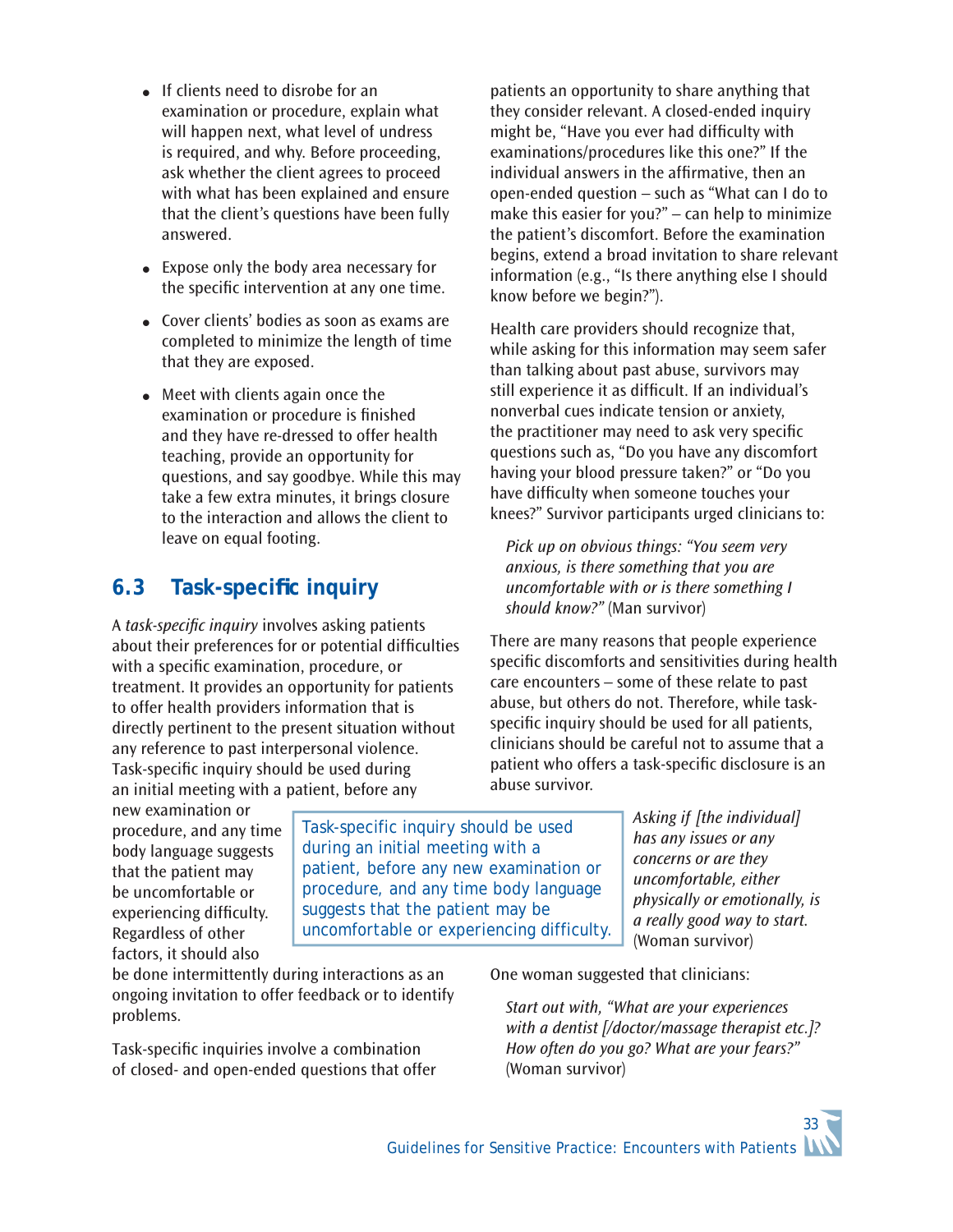Inquiries about sensitivities, discomforts, and difficulties can also be included on questionnaires that are part of an initial assessment. Some survivor participants told us that they are more comfortable with this approach. The practitioner may invite an individual who indicates having difficulty with a number of components of an examination to outline the issues in writing. Regardless of the mode used to elicit this information, it is vital to the sensitive health care of all clients.

*[It] would be even better ... if every time you went into a [practitioner's] office, they gave you a little survey ... asking you ..., "Do you have a problem with getting undressed, or being* 

*touched?" It would be great if they did that, 'cause then they'd have an idea of what kind of person they're dealing* 

Body language should be explored as cues signalling that an individual may be experiencing difficulty.

Task-specific inquiry should not be reserved exclusively for examinations

*with when that person walks in that door. They're prepared – that person's prepared, because they think, or they'll know that the doctor or the physiotherapist has an idea of what they're going to be dealing with. That if this person says, "Mm, I don't feel comfortable with that," they're going to know. They're going to understand ... And I think that would be fantastic, if they did that. So then both parties would be aware of things.* (Woman survivor)<sup>164p.93</sup>

It is important to note, however, that task-specific inquiry should not be reserved exclusively for examinations involving touch. While touch can be problematic for many survivors, other health care interventions that clinicians may see as innocuous

(such as standing behind a client during an examination, taking a pulse or blood pressure, or immersing a painful

swollen hand in ice water) can also provoke discomfort and trigger painful reactions.

 $\Omega$  Section 6.7 – Touch

Practitioners also need to be aware that, although they should make task-specific inquires prior to any examination, some individuals may not be able to talk about their difficulties until they develop a rapport with their health care provider. Further, the ability or willingness to talk about task-specific difficulties may be a function of the survivor's stage of healing; certain components of an exam may be well tolerated at some times and problematic at others.

 $\bullet$  Section 4.2 – Eighth Principle: Understanding nonlinear healing

Clinicians should not assume that an individual has disclosed all task-specific difficulties during

> previous interactions. Survivors who have been conditioned to be passive or to defer to authority may need ongoing permission and encouragement

to talk about difficulties on a regular basis. Body  $l$ anguage – such as trembling, flinching, tensing muscles, changing breathing patterns, flushing, crying, or dissociating (i.e., appearing spaced-out, distant, or blank) – should be explored as cues signalling that an individual may be experiencing difficulty:

 *We send out signals ... to people that we have been abused ... I was sending signals out, and I don't think the people were listening really and picking up on them ... [I would] cringe and move and I often said "What are you doing?"* (Woman survivor)<sup>143p.252</sup>

When these cues are evident, practitioners should explain that the exam or procedure will

> be easier to complete if the patient can relax, and then ask for assistance in discovering another approach to that component of the exam (e.g.,

"Would it help if I gave you a mirror to help you to see what I am doing?"). Addressing an individual's apparent discomfort in these ways is vital to establishing and maintaining rapport; ignoring these things can undermine feelings of safety and trust.

involving touch.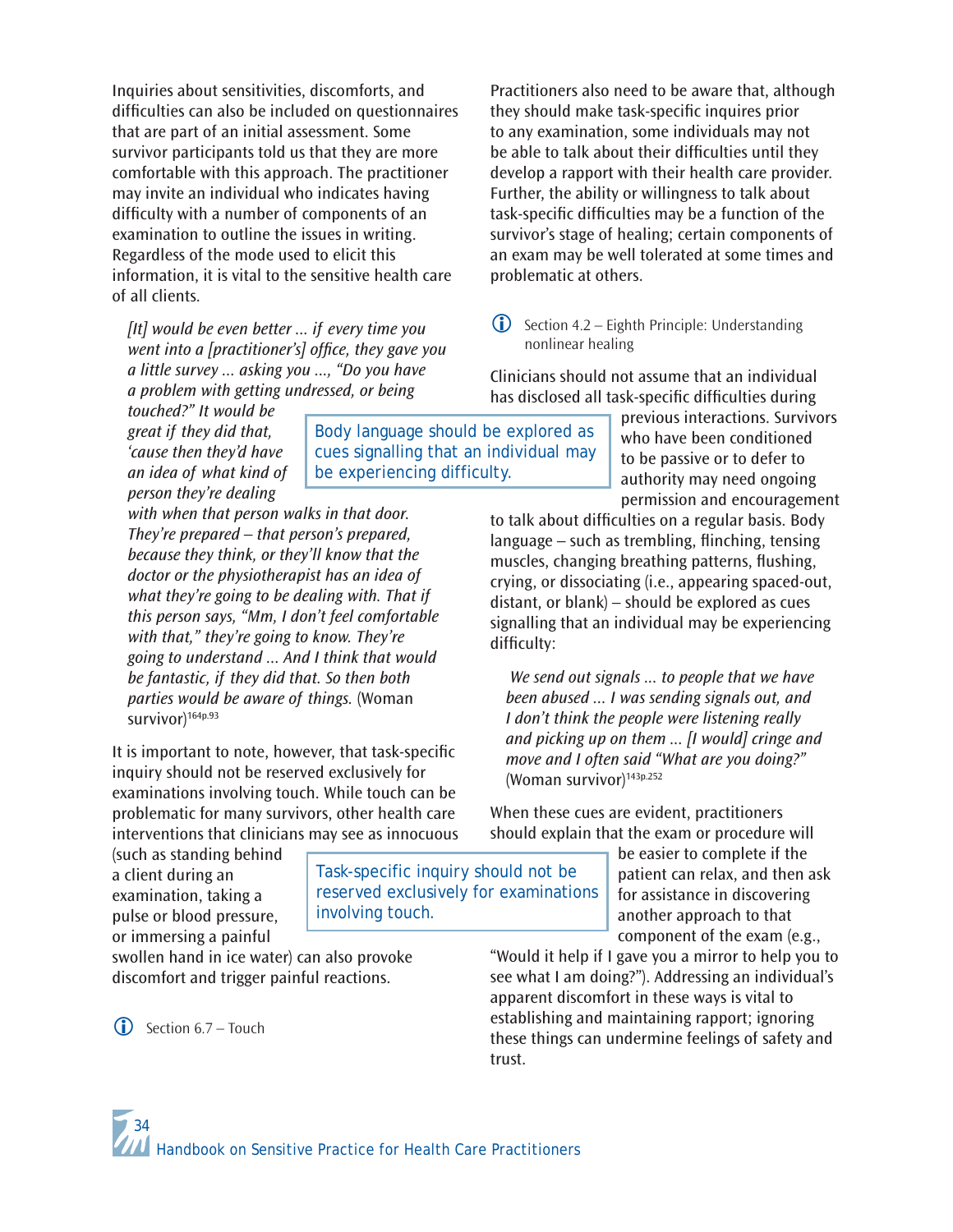Documenting task-specific difficulties or preferences can be done in a way that identifies the sensitivity or difficulty without any reference to past abuse. In deciding what to include in the patient's record, practitioners should ask themselves what other clinicians need to know in order to provide the best care. When practitioners learn about task-specific sensitivities for the first time only after a patient experiences an adverse

reaction to part of an exam (or treatment), they should record the unexpected response as soon as possible after the incident, including both objective (who, what, when, where, how, and how much) and subjective (what the patient and others report about the event) information.

 $\bigcirc$  Section 8.7 – Legal and record-keeping issues

### **TABLE 2**

#### A brief summary of task-specific inquiry

Task-specific inquiry involves asking patients about their preferences for or potential difficulties with a specific examination, procedure, or treatment. It provides an opportunity for patients to offer health providers information that is directly pertinent to the present situation without any reference to past interpersonal violence.

- Use combination of closed- and open-ended questions to offer patients an opportunity to share anything they consider relevant.
	- An initial closed-ended question such as:
		- <sup>"</sup>Have you ever had difficulty with examinations/procedures like this one?"

If the individual answers in the affirmative, follow-up using an open-ended question such as:

- "What can I do to make it easier for you?"
- Before beginning an exam, offer one addi-tional opportunity to disclose something the patient thinks might be relevant:
	- "Is there anything else I should know before we begin?"
- $\bullet$  When a clinician notes discomfort, return to task-specific inquiry. For example,
	- "Every time I go to stand behind you to take a look at your back you seem to tense up. Do you have difficulty with having someone standing behind you or touching your back?"

If the patient responds in the affirmative:

- "What can I do to make this part of the exam easier for you?"
- For survivors who verbally deny discomfort but whose body language suggests the opposite, task-specific inquiry is likely to facilitate feelings of safety for the survivor; explain that carrying out the exam with the patient's body more relaxed is ideal, and ask the patient's assistance to discover another approach to that component of the exam. For example,
	- "Would it help if I gave you a mirror to help you see what I am doing?"
- Documentation of task-specific disclosures can be done in a way that identifies the sensitivity or difficulty without any reference to past abuse. Focus on communicating the information that will assist other healthcare professionals to avoid the difficulties or to problem solve with the patient to minimize the difficulties.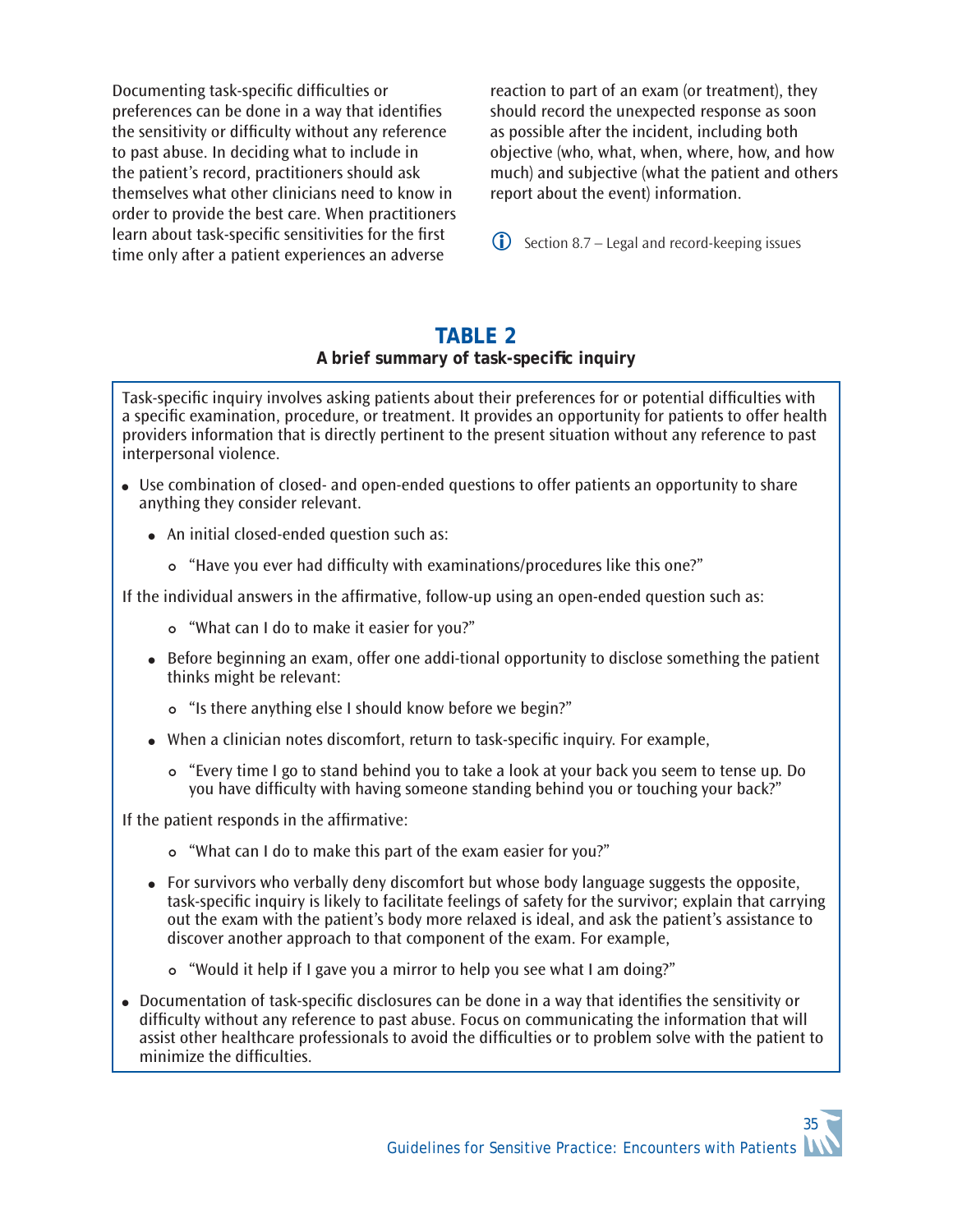## **6.4 General suggestions for examinations**

In keeping with the principle of information sharing, it is important that health care providers not assume that their patients know what they are doing or understand why they are doing it. Thus, it is important that they provide a running commentary of an examination or procedure explaining what is being done and why. Further, repeated invitations for questions are crucial:

*I found quite often when you go to a health care practitioner, they automatically assume that* 

*you have some kind of knowledge of their job outline ... And why should I know? I didn't go to school for that, so it's really frustrating. And they expect you to know something about it.*  (Woman survivor)<sup>143p.255</sup>

While interactions with clients may be routine by clinicians, for many survivors, health care environments are strange and frightening places. Simply being in such environments can challenge an individual's ability to ask questions or to verbalize their needs. This fact cannot be emphasized strongly enough:

*I feel very (pause) almost frightened. To some degree the fight or flight syndrome kicks in where I'm ready to hit the fl oor and head for the door. I know it's because of problems that I've had as a kid. But at the same time those feelings come over me and then I lose all train of thought as to what I'm there for, what I want to ask him, I forget what day it is.* (Man survivor)

While employing the following strategies for sensitively conducting an examination or treatment may require extra time, they are important for establishing rapport, trust, and safety – and they may actually save time in the long run:

 Complete the initial health history *before* asking the client to remove any clothing required for the physical examination.

- Invite patients to make a list of questions and concerns for each future appointment in order to reduce their sense of anxiety.
- Encourage questions throughout the encounter.
- Allow enough time to help individuals understand fully what is being done.
- Seek a balance between offering descriptors of symptoms ("Would you describe the pain as sharp or dull, throbbing or aching?") and encouraging survivors to find their own words. This strategy can Repeated invitations for questions are crucial.

be particularly important since many survivors have learned to ignore their bodies and may require extra time to describe their symptoms.

- Move on from topics that are making individuals seem uncomfortable or questions that they are having difficulty answering, and return to them later.
- Use a written *Informed Consent Form* that uses readily understandable language and avoids abbreviations, jargon, and technical terms.
- Inform patients that consent can be withdrawn at any time, without penalty to them.
- Pay close attention to language to ease the patients' anxiety (e.g., ask patients to *change* rather than to *get undressed*, use the term *examination table* rather than *bed*, and use the terms *underwear* or *undergarments* instead of *panties*).
- $\Omega$  Section 6.6 Informed consent

Appendix F – Using Plain Language in Consent Forms (including a sample) Recommended Readings and Resources – Plain Language: Websites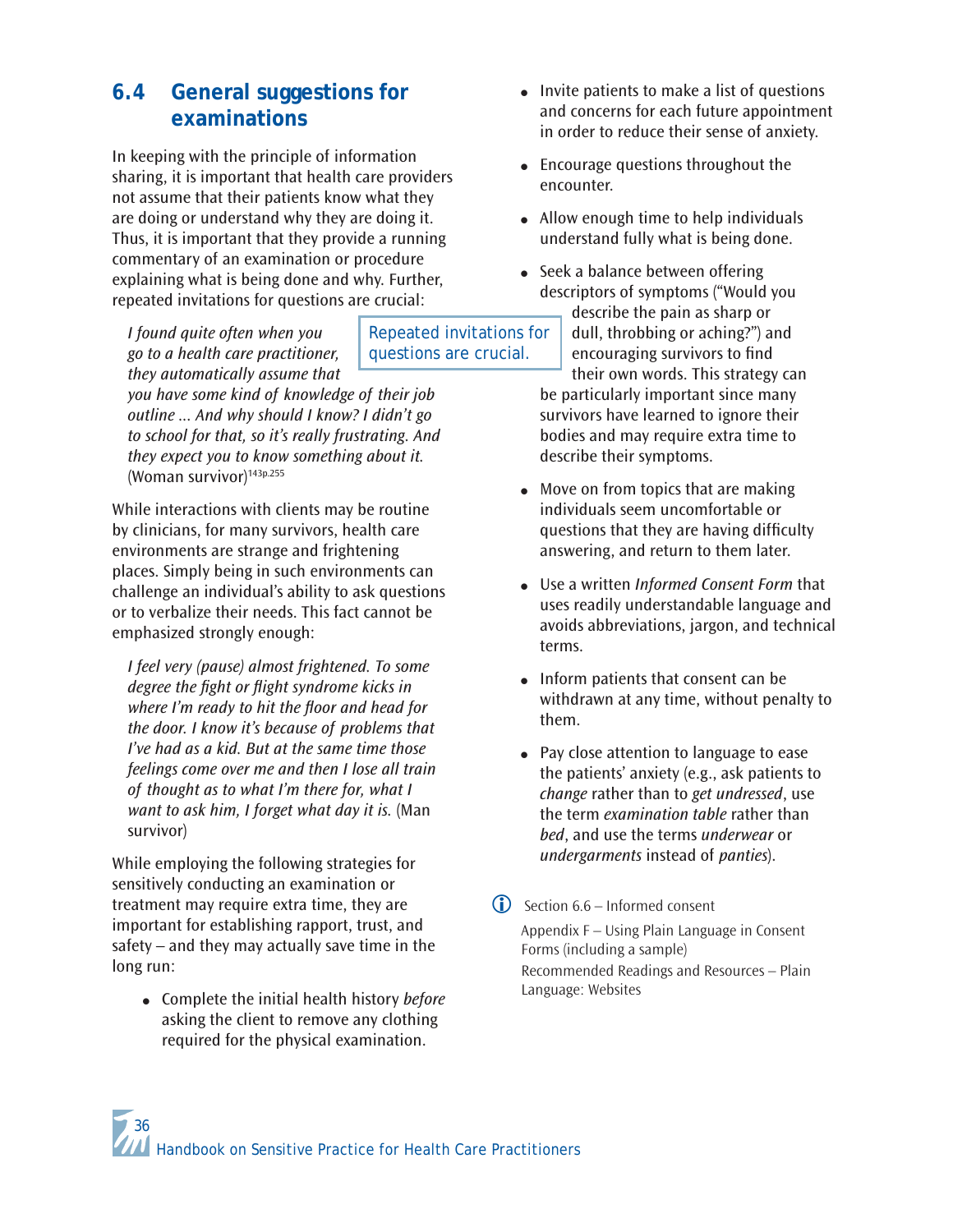Throughout the physical examination:

- Avoid using too many closed-ended yesor-no questions. (Intellectually challenged individuals may try to answer in a way to please the clinician. Because the prevalence of childhood abuse is even higher among disabled individuals than it is among children without disability, clinicians need to be particularly attentive to nonverbal cues when working with these patients.)
- Do not approach patients from behind and, because some individuals startle easily, avoid quick, unexpected movements.
- Notify patients before shifting focus from one area of the body to another.
- Explain the rationale for examining areas of the body other than the site of the symptom.
- Encourage individuals to ask that the examination or treatment be paused, slowed down, or stopped whenever it is necessary to lessen their discomfort or anxiety.
- Inform patients when procedures/ examinations are likely to be uncomfortable and collaborate with them to minimize the discomfort by soliciting and responding to feedback throughout the procedure (e.g., ask, "How are you doing? Can we continue?" and, if they say "No," take a break until they can continue).
- Avoid glib or false assurances which sound dismissive or indicate lack of understanding of their concerns (e.g., instead of saying "Trust me" or "Don't worry, you'll be fine," say "I know this is difficult for you. How can I help you to feel more comfortable?").

Even though employing these strategies may require some extra time, they are important for establishing rapport, trust, and safety - and they may actually save time in the long run.

# **6.5 Time**

- Most of the survivors we spoke with recognize the time pressures under which health care practitioners work and do not expect exceptional treatment. The following three suggestions are offered by survivor and health care practitioner participants as ways to use the available time more effectively:
- Inform clients at the outset of an appointment/interaction how much time you have to spend with them and negotiate how best to use it. In a clinic setting, a health care practitioner might say, "We have 15 minutes for this appointment, what do we need to focus on?" or "We have 15 minutes and I plan to ... Is there anything else that you need or want?" A

health care practitioner in a hospital emergency department might say, "My name is ... I am a Registered Nurse and will be looking after you. We are very busy here today, so you may have to wait an hour or more to

see a doctor." The nurse might go on to say, "I need to get some information from you and then I'll be in and out every 15 minutes or so to check on you. Please use the call button if you need me."

- Aim to keep interruptions (from assistants, colleagues, pagers, cell phones, BlackBerries, phone calls, etc.) to a minimum. Eight or ten minutes of uninterrupted time allows the health care practitioner to focus on the patient and is more likely to achieve the objectives of the interaction than 20 minutes of interrupted time.
- Use both verbal and nonverbal communication to convey interest and attention. For example, when a health care practitioner conducts office interviews while standing with his or her hands on the door knob or abruptly leaves patients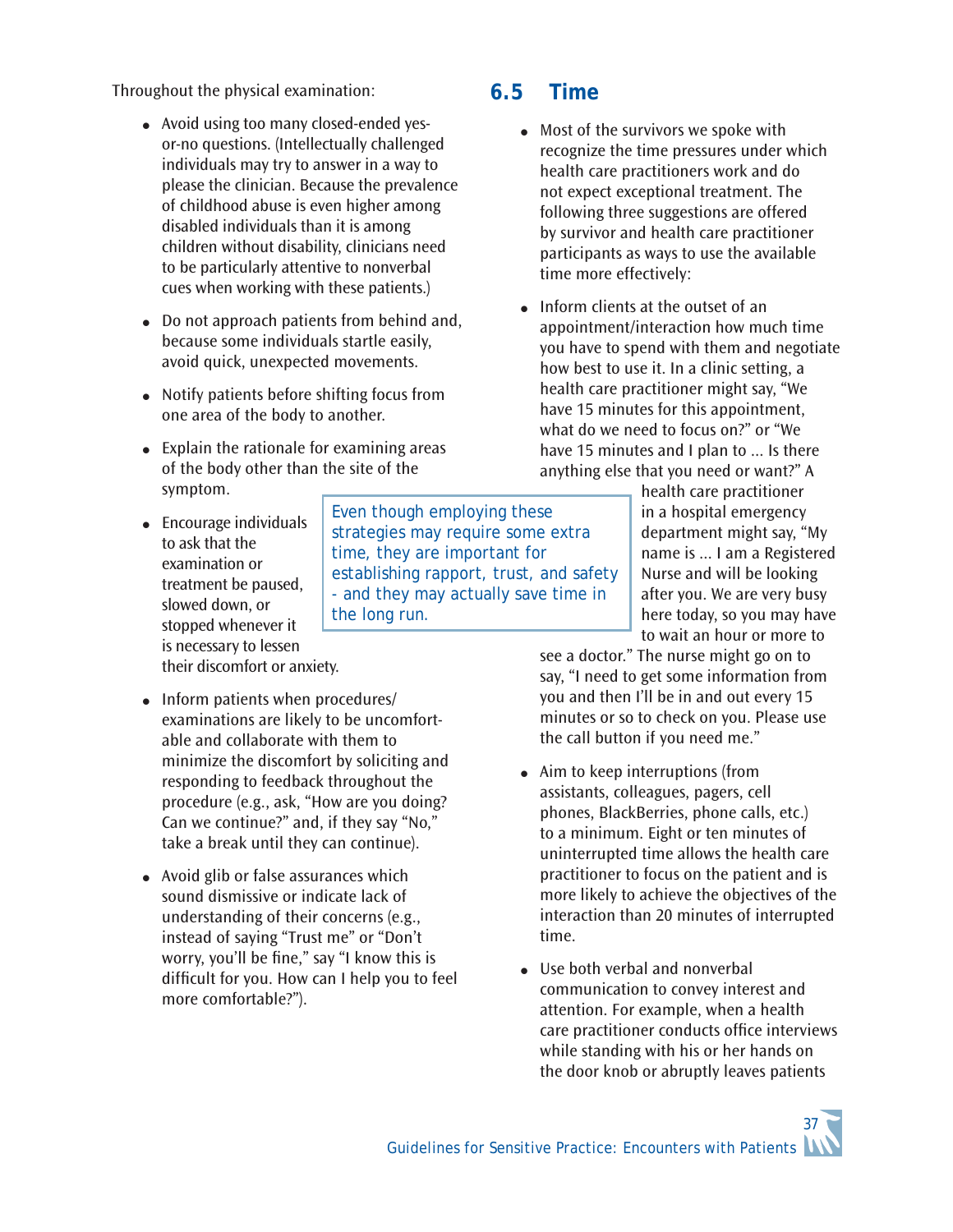to take telephone calls without any explanation, the message to patients is that the practitioner is not focused on them.

Throughout this project, we have heard repeatedly that short-term interactions pose the greatest difficulty for integration of Sensitive Practice because of the reality of time pressures. Survivor and health care practitioner participants alike urged that while it may take some commitment and ingenuity to incorporate the principles of Sensitive Practice in short-term interactions, it is important to make the effort to do so.

# **6.6 Informed consent**

Obtaining informed consent for examination and treatment is an important part of practitioners' responsibility to their clients and is regulated by professional/licensing bodies as well as legislation. Clinicians are urged to ensure that they are thoroughly familiar with all appropriate sources of information about informed consent. Informed consent involves: (a) explaining the health problem; and (b) making recommendations for addressing the problem (which must include: a discussion about the nature, benefits, material risks, and side-effects of treatment; alternative

courses of action; and likely consequences of not having the treatment). Written consent forms are part of the process of obtaining informed consent in many

health care settings and health care providers are urged to draft written consent forms in plain language.

This section highlights aspects of informed consent that are particularly pertinent to survivors. Because survivors have had early experiences of boundary violation, it is essential that practitioners be particularly attentive to obtaining consent which goes beyond the standardized forms and which is an ongoing aspect of their work with patients:

*When I was a child ... you might say yes [consent] to [one thing] but, my God, you* 

Clinicians are urged to ensure that they are thoroughly familiar with all appropriate sources of information about informed consent.

*didn't know that you were ... going to be taken elsewhere and what was going to happen. So it's where you're going.* (Man survivor)

 $\bullet$  Appendix F – Using Plain Language in Consent Forms (with an example written by a survivor with the goal of increasing patient understanding)

In many instances, it is necessary to seek consent for each separate component of an examination or procedure:

*Ongoing [consent is required] – it's not a blanket consent when you're touching me.* (Man survivor)

The nature of that consent, however, can vary by circumstance. Some men indicated that inquiring about their comfort was synonymous with asking for consent once an examination had begun. For yet other survivors, once trust had been established, the need for the practitioner to repeatedly seek consent for each segment of a procedure was unnecessary:

*As the trust builds in our relationship you would get to a point that perhaps you wouldn't need to ask me and perhaps I would get to a point where I would say, "You don't need to ask* 

> *me for permission any more. We're now at a point where I trust you and I know you're not going to hurt me ... But there are some instances where health practitioners need to*

*ask for permission to go to those places. (*Man survivor*)*

The inclusion of other individuals in any examination/procedure requires additional consent. It is important to inquire about student participation when the student is not present. In addition, even if clients have previously agreed to student involvement for other procedures, always reconfirm their willingness to have the student present, especially during sensitive examinations. Some individuals may agree to have a student present for part of the examination but not for all of it: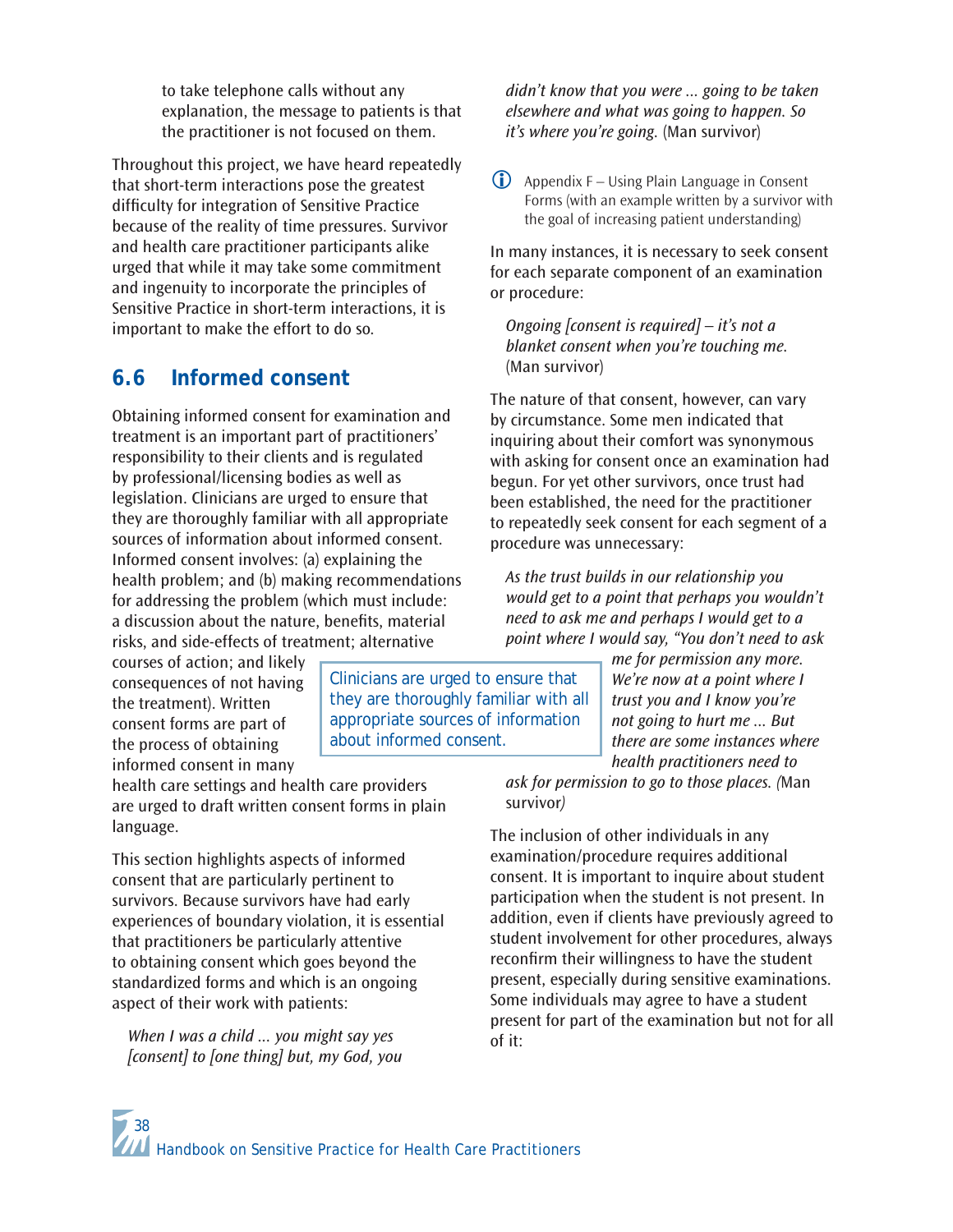*She just told me that ... she was bringing a student into the room with her and that she would be helping remove the packing. She didn't ask permission ... I think it's a privilege for a student to be in that situation and you still need to be respectful of how a patient feels* 

*about you being there.* (Woman survivor)

In all circumstances, the onus for ensuring that the patient is fully

informed and consents to what is happening is on the practitioner:

*When [the practitioner] came back, right before she was going to [proceed with further treatment], she'd ask me again, "Are you comfortable with this? Is everything all right? And do you understand what I'm doing?" And that was so much easier, because one minute you can feel comfortable, and the next minute, you could feel uncomfortable ... so she gave me an opportunity that, if I were to change my mind and feel uncomfortable, all of a sudden, for whatever reason, she would know, and I'd be able to say something. So I felt like I was in control, and I did have the say of what was*  going on. (Woman survivor)<sup>143p.254</sup>

The clinician's responsibility to monitor and respond to the client's verbal and nonverbal communication cannot be overstated. Some survivors may be working to overcome the passivity towards authority figures they learned as children:

*I don't think it's good enough to just say, "At any point if you are uncomfortable ..." because* 

*some people will say, "Okay I understand," and may never say anything because ... we're just taught to not say anything. We just don't question. I know there are a lot of people out there like me, and we would say, "Okay, yeah, I hear ya!" and then wouldn't say a word no matter what. So I think on the part of the health care practitioner they'd be doing those people a great service by checking and* 

In all circumstances, the onus for ensuring that the patient is fully informed and consents to what is happening is on the practitioner.

*rechecking. It doesn't have to be every minute but perhaps as they move on to another sensitive stage of whatever they're doing, just recheck. "How are you doing? I'm going to be doing something different now, if at any point you feel uncomfortable, let me know and we'll* 

*proceed from there."* (Man survivor)

To establish a context for ongoing informed consent, practitioners must:

• Allow ample time for patients to explore concerns, ask questions, and decide whether or not they want to proceed;

- Seek consent for each component of an examination or treatment;
- Obtain consent before bringing in students to observe or work with individuals;
- Keep in mind that the onus of ensuring that the client's consent is truly ongoing is on the clinician;
- Respond to the client's verbal and nonverbal communication when discerning consent.

### **6.7 Touch**

*I rarely go to the doctor; I only go when I absolutely have to and also for physicals. I would just disassociate, that was my only way of coping with that ... any time they touched me.* (Woman survivor)

> Most survivors we spoke with told us that all forms of physical touch can provoke anxiety. This includes touch from all types of practitioners and

in a wide variety of situations, from having blood pressure taken or blood drawn to undergoing a complete physical exam:

Touch is difficult, but if I feel safe, then I can *tolerate more.* (Man survivor)

Survivor participants agreed that having information before and while being touched is crucial to their sense of safety:

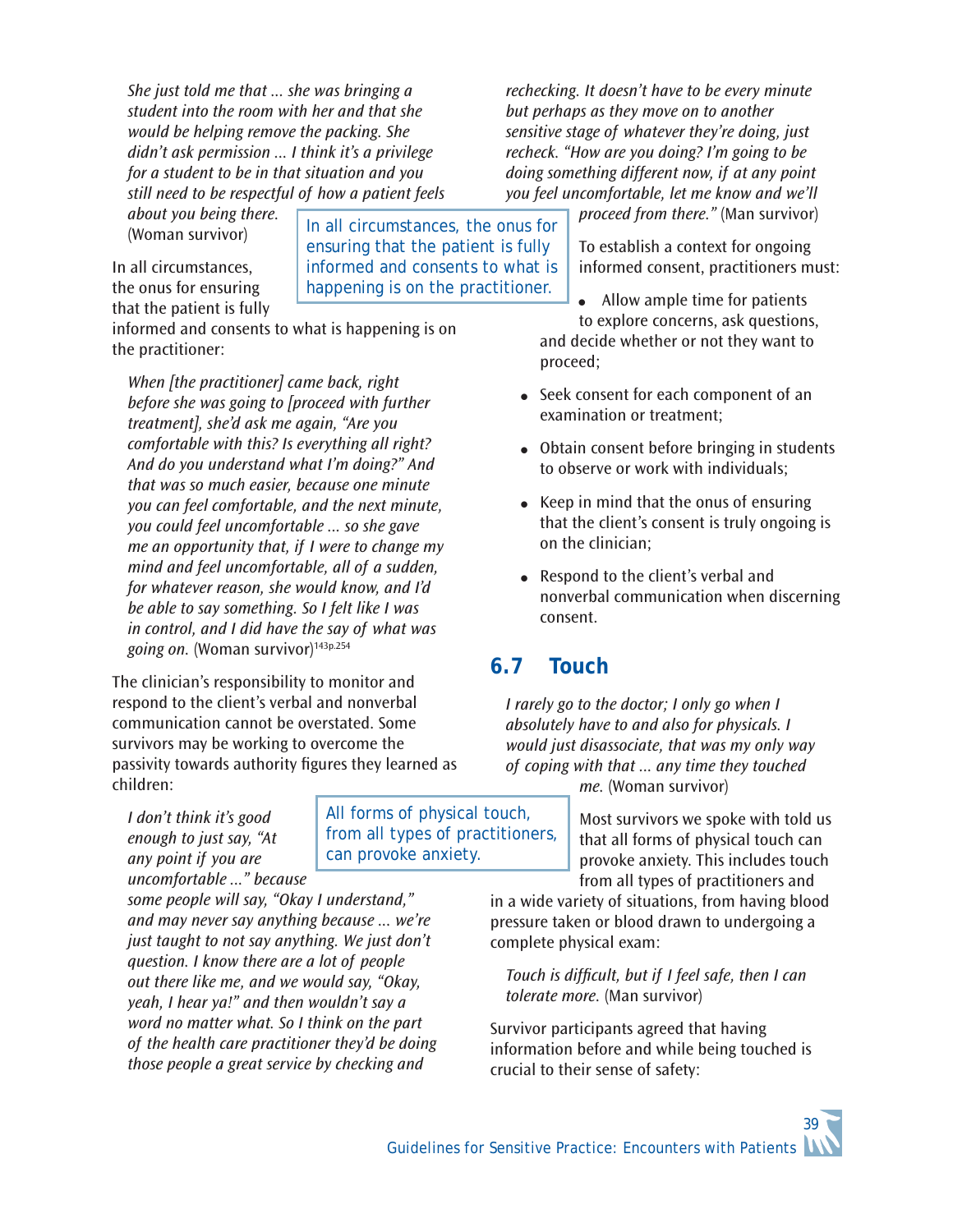*Information and knowing just before you're going to be touched that it is coming [helps], so, it isn't sort of a shock to you that you are being touched.* (Man survivor)<sup>159</sup>

An understanding of the dynamics of abuse and some of the difficulties behind survivors' experience of touch can help health care practitioners develop strategies to use during interventions that require touch:

*When people used to touch me, it took me right back to the sexual abuse and the physical abuse ... Health care practitioners, if they see their patients sort of backing off or shutting down a bit, they should investigate why.* (Man survivor)

For some survivors, the use of touch by the clinician to explain a physical problem or as a component of treatment may be difficult:

*[Some clinicians] have automatically assumed that it's okay for them to go, "Okay, well we're going to work ... on these muscles [as they touch me] ... because we need to strengthen this because this does this and –" ... It's not meant [to be sexual touching] ... Once I've gone home and calmed down, [and I] thought that they did [not do] anything inappropriately sexual.*  But at the time, when you first get triggered, *it's an extremely difficult situation to deal with. It triggers a lot of memories ... and then you completely lose whatever you are there for.* (Man survivor)

Other survivors spoke of continuously monitoring and reacting to the intent and quality of touch they receive.

*If you're with [health care workers who are] aggressive ... in the way that they touch you, then you're instantly intimidated and then it's not safe any more.* (Woman survivor)

No one approach to touch is appropriate for every client. Gentle touch, which may be appropriate for some, may be experienced by others as sexually suggestive:

*As far as gentle touch goes, you would want a fi rm but not aggressive touch. Something that's too soft can be seen as an advance on you.* (Man survivor)

Despite the fear and anxiety that many survivor participants experience with touch, some told us about its positive aspects:

*I think that touch for healing ... has its place based on my own experience and it helps for rebuilding trust.* (Man survivor)

Because touch is such a fundamental issue for survivors of childhood sexual abuse, health care practitioners – before and during any encounters which involve touch – must:

- Recognize that, for many survivors of childhood sexual abuse, no touch is routine;
- Provide patients with information about the reason for and nature of the touch which is involved in any examination or procedure;
- Be sensitive to the intent and nature of all touch, and discuss patient reactions to different types of touch;
- Create a context wherein responses to touch can be freely articulated and the healing nature of touch can be explored.

#### **6.8 Pelvic, breast, genital, and rectal examinations and procedures**

Understandably, pelvic and breast exams for women and genital and rectal exams for men and women were cited as being the most difficult parts of a physical exam. Some survivor participants described how these examinations triggered flashbacks for them:

*It can trigger ... physical night sweats and severe rectal pain, enormous inexplicable attacks of anxiety.* (Man survivor)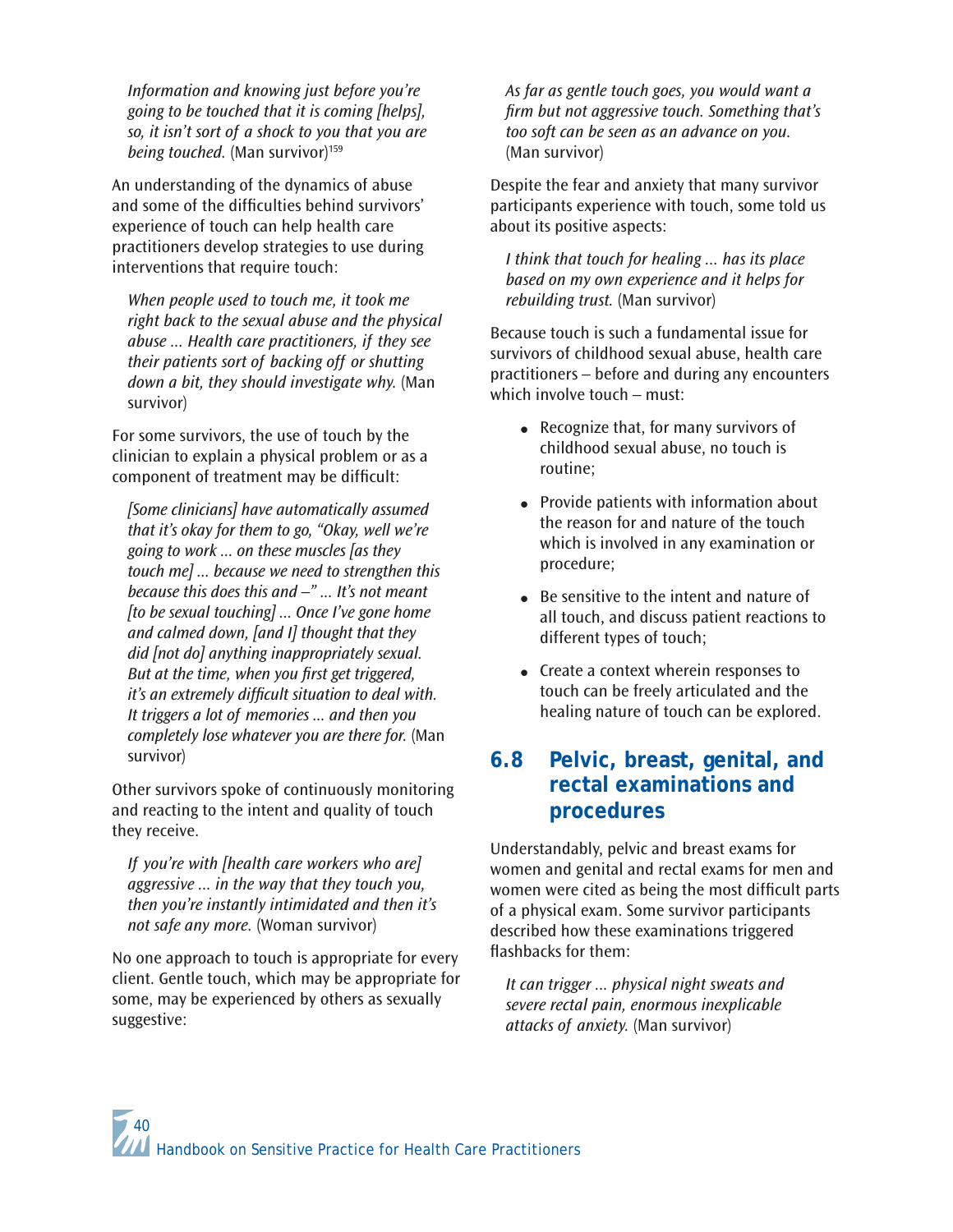Others are unable to tolerate such exams at all:

*I don't think I would allow anybody to touch me now ... nobody would get an internal on me. No. I will not allow myself to be that vulnerable again.* (Woman survivor)

Participants suggested that practitioners begin by describing the usual sequence of an examination and ask individuals whether they need to adapt it in any way:

*And you know, they take your blood pressure and I said, "You know you'd better do the Pap smear fi rst and then take the blood pressure because right now it will be off the charts and after it will be okay."* (Woman survivor)

*I think being uptight about the actual procedure also made it very difficult for me to talk in general about the other parts of the* 

*examination or the other questions they had to ask about the pregnancy or about that kind of thing ... The question-and-answer* 

*thing was always before the actual physical exam and I would be really stressed out and really kind of paralyzed feeling, and so I don't think I ever gave really great information because of that. So maybe having the physical exam fi rst would have helped, get it all over with fi rst, get yourself all back together again … Or have someone come with you, which I never did, but I suppose that would have [helped].* (Woman survivor)

Because there is no single approach that is appropriate in every situation, it is important to:

- $\bullet$  Use task-specific inquiry before the exam to learn about anticipated difficulties and negotiate with the individual to minimize discomfort;
- Offer a running commentary about what you are doing;
- Pay attention to nonverbal signs of distress (e.g., tense muscles, flinching, "spacing out," facial flushing, tears, or stuttering)

and ask for the client's feedback about ways to decrease difficulty;

- Minimize the time a patient must remain in a subordinate position;
- Drape parts of the body not being examined;
- Allow patients to wear clothing on parts of their body not involved in the examination (e.g., chest, arms, feet, etc.);
- Offer clients a mirror with which to watch the examination or treatment;
- In some cases, suggest to a tense patient that she insert the speculum herself, allowing her to have some control over the intrusion;
- When possible, conduct pelvic

There is no single approach that is appropriate in every situation.

examinations with the woman's head and upper body slightly elevated, as described below:

*I had been seeing [my family physician] for one and a half years. I kept postponing my physical and the MD noticed that. She kept bringing it up and reminding me until I finally told her that I was frightened of laying flat on my back in a paper gown. She told me that it would not be a problem for me to be partially sitting up throughout the whole examination including the pelvic exam. Now she tells all of her patients that that is an option. She told me that it had been an important conversation for her.* (Woman survivor)<sup>159</sup>

G Section  $6.3$  – Task-specific inquiry

### **6.9 Body position and proximity**

Both women and men survivors spoke about the difficulty they experienced being in certain positions, partially clad, with a fully clothed clinician standing over them. Health care practitioners can approach the topic of positioning in the same manner as they do other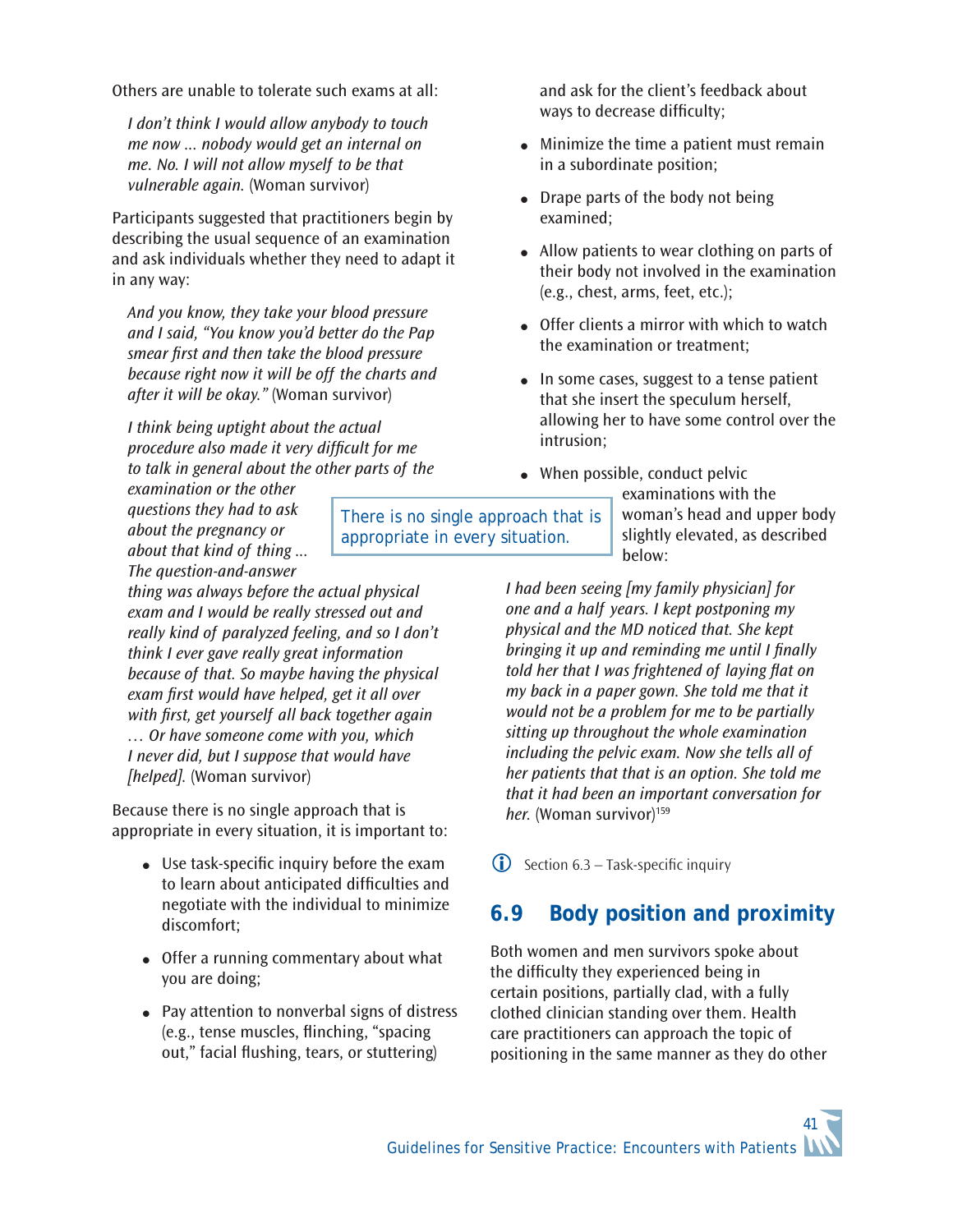aspects of the examination or treatment: explain the rationale for the proposed position, obtain consent, monitor for signs of distress, and offer a running commentary:

*[I had to lie on my stomach] and I was really uncomfortable. Finally, I told him, "I can't do this." I didn't tell him why. I said ... "I can't lay on my stomach; can I do it some other way?" [He said,] "Oh yeah, well – you can sit up." So there was an alternative.* (Man survivor)

*I don't like somebody standing behind me,* 

*but if they [must] ... the explanation is important.* (Man survivor)

Other participants talked about experiencing difficulty when a clinician had to be in certain positions or was in close physical proximity, as is

the case when practitioners examine the eyes, ears, and oral cavity or carry out treatments such as spinal adjustment.

#### **6.10 Pregnancy, labour and delivery, postpartum**

*[Pregnancy is] a very vulnerable [time] ... for* 

*women that have been sexually abused. Like for me it was a little bit scary because I wasn't sure how the end result would be, like during my labour, would I have flashbacks?* (Woman survivor)

While childbearing is a profound experience for most women, it can be

particularly difficult for women with histories of childhood sexual abuse. In their book *When Survivors Give Birth*, Penny Simpkin and Phyllis Klaus<sup>151p.33</sup> describe pregnancy as:

*A time of monumental change for women – a time when the past, present, and future all come together, a time of openness, a time of vulnerability. Being pregnant causes memories of one's own childhood to surface. Past events are stirred up. The present evokes the paradox of excitement over the baby on the one hand, and fears and anxiety on the other.*

According to these authors, some survivors welcome pregnancy as a sign that they are "normal" and develop a growing trust and confidence in themselves as their bodies change

> to support a new life. For others, however, the experience of pregnancy stirs up memories of past childhood sexual abuse. In her personal account, Christine,<sup>42</sup> an incest survivor, describes not having conscious

memory of her abuse until sometime after her third child was born. In retrospect, that knowledge has helped her to understand the difficulties she had with each of her pregnancies: the tears she shed for no apparent reason after every prenatal visit; her severe nausea and vomiting; her long, slow, overdue labours; and the serious postpartum depression. It also explained her life-long shame

There is evidence that childhood sexual abuse survivors: are more reluctant to address their health care needs, have poorer relationships with caregivers, have more anxiety and fear about labour and delivery, report disappointing birthing experiences, are (re)traumatized by the birth experience itself, have more emotional problems in the postpartum period, and experience more problems with breastfeeding and parenting.

Health care practitioners can approach the topic of positioning in the same manner as they do other aspects of the examination or treatment: explain the rationale for the proposed position, obtain consent, monitor for signs of

distress, and offer a running commentary.

and distrust of her body, her high need for control, and her life-long struggles with depression. Although she remembers the practitioners who attended her during and after her pregnancies as being caring individuals, none of them ever asked whether she had a history of abuse.

There is some evidence that, compared with women who do not have histories of childhood sexual abuse, survivors: are more reluctant to address their health care needs, have poorer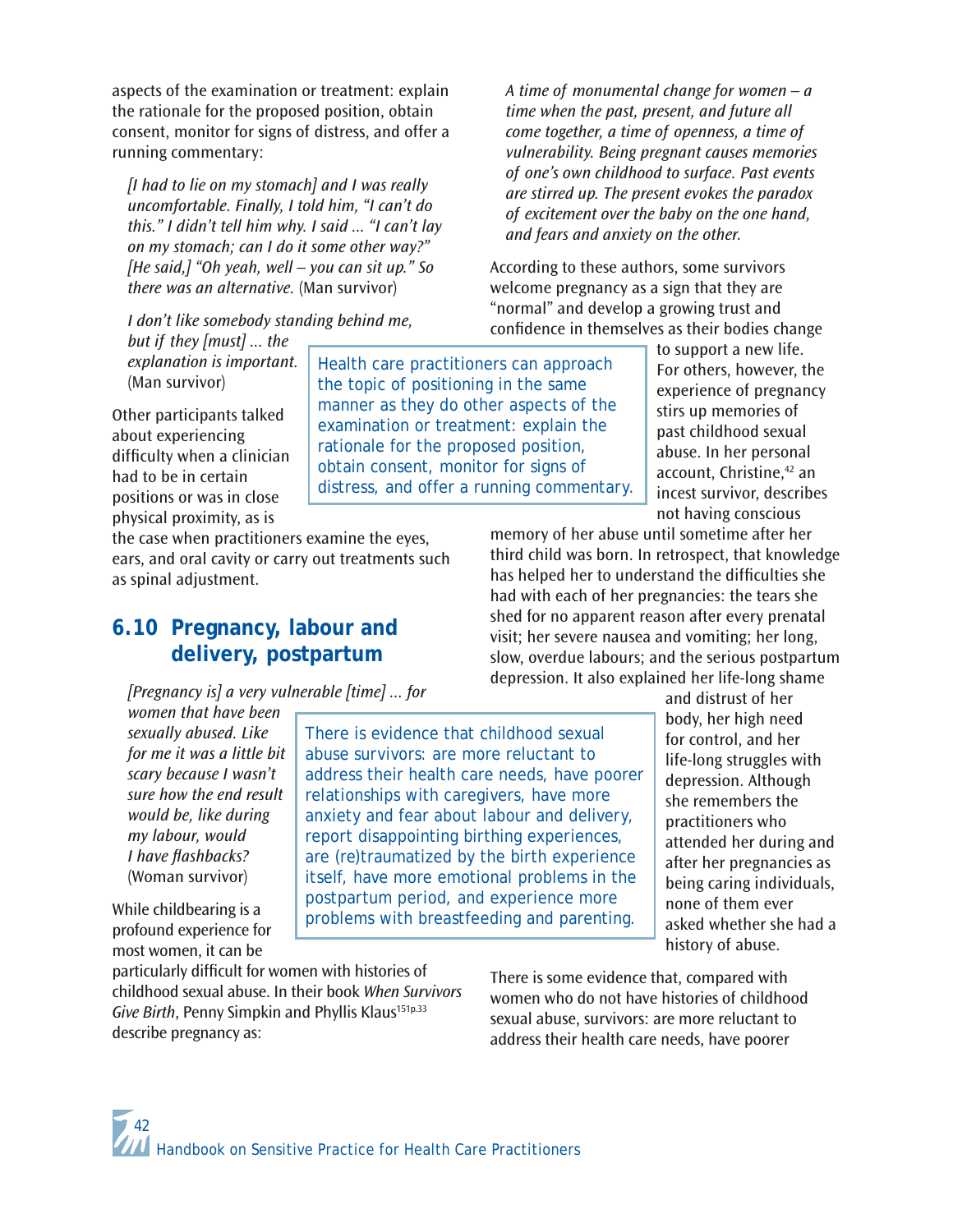relationships with caregivers, have more anxiety and fear about labour and delivery, report disappointing birthing experiences, are (re) traumatized by the birth experience itself, have more emotional problems in the postpartum period, and experience more problems with breastfeeding and parenting.76,84,92,130,134,148,151,180,182

In the Western world, "good" prenatal care involves frequent contacts with health care practitioners (physicians, nurses, midwives, ultrasound technicians, lab personnel, etc.) and typically includes a number of examinations, tests/procedures, and treatments that may prove difficult for some survivors. Debra Hobbins<sup>84</sup> offers the following list of perinatal experiences that might trigger memories of past childhood sexual abuse:

- Disrobing;
- Genital exposure/examinations;
- Raised side rails;
- Restraint or entrapment in bed by equipment (such as fetal monitor leads, belts, blood pressure cuffs, or oxygen masks);
- Being drugged (pain medications);
- Delayed or absent response to calls for assistance.

This list underscores the importance of inquiring about violence and abuse during health history taking with all patients:

who work closely with women through pregnancy, birthing, and the postpartum period to read Penny Simpkin and Phyllis Klaus's When Survivors Give Birth for more specific and detailed guidance concerning the provision of safe and respectful care.

We encourage health care practitioners

*and I need you to understand this and I need you to help me if I zone out.* (Woman survivor)

A practising midwife who participated in our second study told us that she may spend the first two to three prenatal visits just chatting with clients and waits for them to let her know when they are ready for a physical assessment. She tries to minimize invasive procedures and possible triggers as much as possible, performs only necessary interventions, and tries to be flexible (e.g., allowing women to perform certain procedures – such as swabs – themselves).

The principles and guidelines for Sensitive Practice presented in this *Handbook* are a useful foundation for perinatal care. We encourage health care practitioners who work closely with women through pregnancy, birthing, and the postpartum period to read Simpkin and Klaus's *When Survivors Give Birth*<sup>151</sup> for more specific and detailed guidance concerning the provision of safe and respectful care.

 $\circled{L}$  Recommended Readings and Resources – Pregnancy, labour, and postpartum

## **6.11 Oral and facial health care**

Although the guidelines for Sensitive Practice are pertinent to all types of practitioners, there are special concerns for practitioners who work with the mouth, jaw, and face. Because childhood sexual

abuse may be oral in nature, many survivors have difficulty tolerating various aspects of oral or facial health care (e.g., the body position they must assume during treatment, the physical proximity of the clinician, and the smells and textures of certain materials such as latex gloves or alcohol):

*Too many things in my mouth at once ... You're making me hold my mouth open too long because you have to do that when somebody's forcing you to do oral sex, like when you're a* 

*I was afraid of how the care would be, because they didn't know in my first pregnancy, they didn't know at all, they didn't ask and I didn't feel comfortable with telling them because of where I was at and I didn't have that voice to be able to speak out and say, you know, this is what I need and this is what happened to me*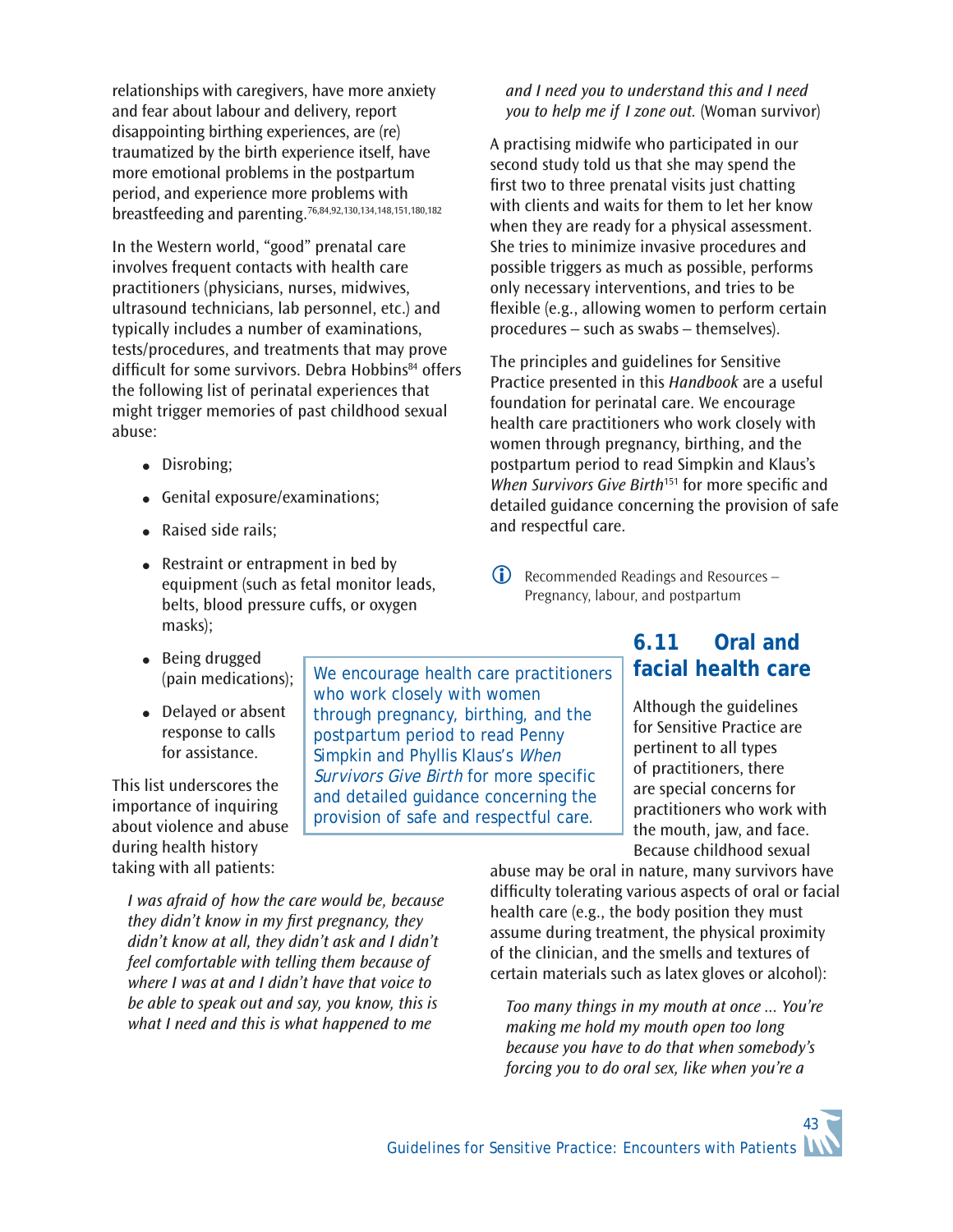*child, like, 'cause your mouth is too small.* (Woman survivor)

Many survivors have great difficulty tolerating various aspects of oral or facial health care.

This means that knowledge

of a patient's past history of abuse is extremely relevant to oral and facial health care:

*Because I was anticipating [difficulty with] a certain procedure I said, "I think you should also know that I am a sexual abuse survivor and ... maybe that's part of my reaction here." . . . So if I happen to freak out when he's poking around in my mouth, that he would have more information there and would know more of what he's dealing with.* (Man survivor)

 $\bullet$  Section 7.6 – Triggers and dissociation

Oral health care can regenerate the feelings of powerlessness and vulnerability that survivors felt as children:

*You have no control because you're in the chair, your mouth is* 

*frozen and you're pretty much at the mercy of that person.* (Man survivor)

The practitioner who helps the survivor to feel some sense of

control during treatment can allay abuse-related fears and increase the likelihood of greater cooperation during treatment. As noted earlier, sharing information and asking permission before performing a procedure can reduce the patient's feelings of anxiety and powerlessness.

*[The dentist] would talk his way through what he was doing. He would say, "Now I'm going to clean your teeth" or "Now I'm going to spray a little water on that tooth, it may be a bit sensitive." He doesn't overdo it but he explains everything he does, so that I have a very clear sense of where he's going and what he's doing* 

The practitioner who can help the survivor feel some sense of control during treatment will be addressing the patient's abuse-related fears and laying the groundwork for greater compliance during treatment.

*next. And that has been extremely helpful.* (Woman survivor)<sup>159</sup>

Although practitioners may perceive these frequent

explanations and step-by-step consent as repetitious, they are valuable to the apprehensive patient. Intermittently inquiring about a patient's comfort and following up on negative body language are also helpful, as are establishing hand signals to indicate the need to stop.

*Most of the time [the dentist says] "You know the signals, right?" And I go, "Yeah." And he'd always review the signals ... "This is what you can do for yes, this is no, this is stop."* (Man survivor)<sup>157p.1280</sup>

Allowing breaks during an appointment or, when possible, breaking a long appointment into two shorter ones can be helpful options for many patients.

*[When I told my dentist that I was having problems that day, he responded,] "Well,* 

> *what do I need to do? Are you comfortable in the chair? Are we going to need more breaks today?" ... There's just an unbelievable level of respect with this man. He's fabulous.* (Woman survivor)

G Section  $6.3 -$  Task-specific inquiry

Childhood sexual abuse survivors also can feel uncomfortable being in a reclining position in a dental chair with practitioner in close proximity:

*I feel really trapped in the chair, in a very vulnerable position – you know, where you have your mouth open, you're laid back. For me a lot of my trauma occurred, like, when I was in a laid back position ... and [so having a health care provider] ... over the top of me, I find that very threatening.* (Man survivor)

While supine positioning cannot be avoided, the initial exchange of information and obtaining of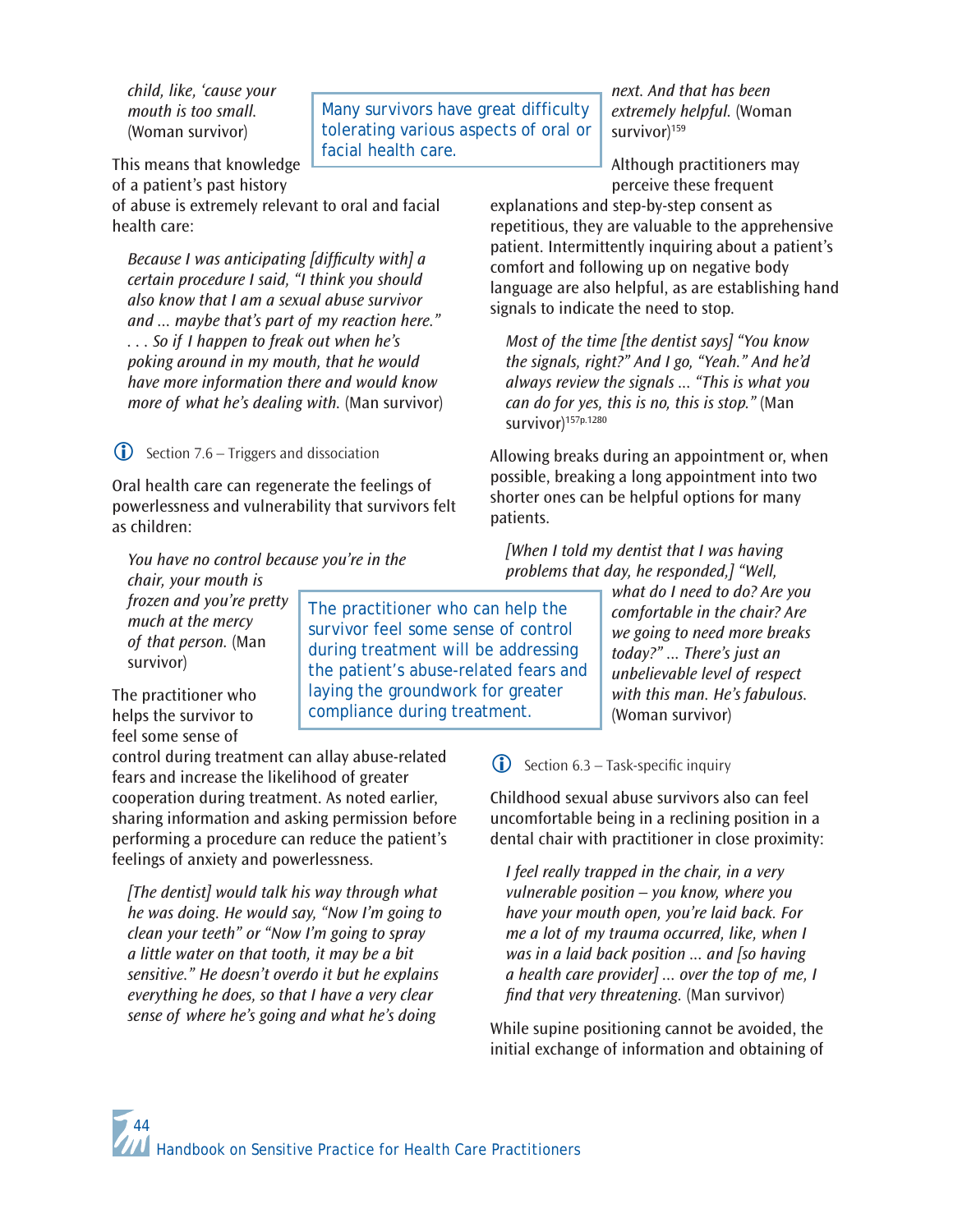consent should be done while the patient is still sitting upright. Furthermore, reclining may be accepted more readily if patients are given an ongoing explanation of what is being done and are offered the opportunity to watch part of the treatment using a mirror.

Survivors also talked about difficulties with materials that were reminiscent of condoms and other objects used during abuse:

*Dentists, for me, even on a good day, [are] a total, absolute nightmare. I'll tell you why. Number one, the gloves smell like condoms ... I can't ground myself, so ... I am back there [being abused] . . . it's not the dentist any*  more. (Woman survivor)<sup>157p.1280</sup>

While gloves are a necessity, opting for gloves made of vinyl or other materials may be an alternative that helps patients who seem particularly anxious about the smell or sensation of latex.

A further issue that arises in oral care is evidence

of neglect. In many instances, neglect of oral health may indicate fear of treatment or that a patient does not consistently value or care for his or herself or his or her body. In such cases, fears can

compound: the fear of treatment that keeps a patient from treatment can be a source of shame and can lead to a fear of

of dental neglect.

being reprimanded for the neglect:

*When they do my teeth they are going to say, "Oh you haven't been taking care of them, you should have come in before."* (Man survivor)<sup>157p.1280</sup>

While patients deserve and expect a realistic evaluation of their oral health, they may find it difficult to hear a poor prognosis for a condition that may have been preventable if it had been treated in a timely fashion. Because many survivors believe that they are bad or undeserving, they expect to be judged harshly. This makes it critical that oral health practitioners use a supportive, nonjudgmental tone when presenting treatment options. Instead of reprimanding their patients, oral health practitioners can engender trust by asking how they can best help patients take better care of their teeth.

Survivors indicated that, while oral health care was difficult for many of them, working with practitioners to address the difficulties together often resulted in a positive experience:

*He ... doesn't ignore what I tell him. He has compassion ... He listened to me. He addressed my situation ... When it's over ... I feel really great. I really do. Like he's so gentle, he's so kind, soft-spoken, yeah, he's amazing.* (Woman survivor)

To minimize the strain which many childhood sexual abuse survivors experience with oral and facial care, practitioners are encouraged to:

Undertake the initial exchange of

Because many survivors believe that they are bad or undeserving, they expect to be judged harshly. This makes it critical that oral health practitioners use a supportive, nonjudgmental tone when presenting treatment options in instances information and obtaining of consent while patients are still sitting upright;

- Opt for gloves made of vinyl or other materials for patients who are anxious about the smell or sensation of latex;
- Establish and use hand signals for "stop" and always respond promptly to them;
- Share information with patients on an ongoing basis;
- Address patient comfort on an ongoing basis by frequently checking in with patients and using task-specific inquiry;
- Follow up on negative body language;
- Allow breaks during an appointment or divide long appointments into two shorter ones;
- Offer patients the opportunity to watch part of the treatment using a mirror;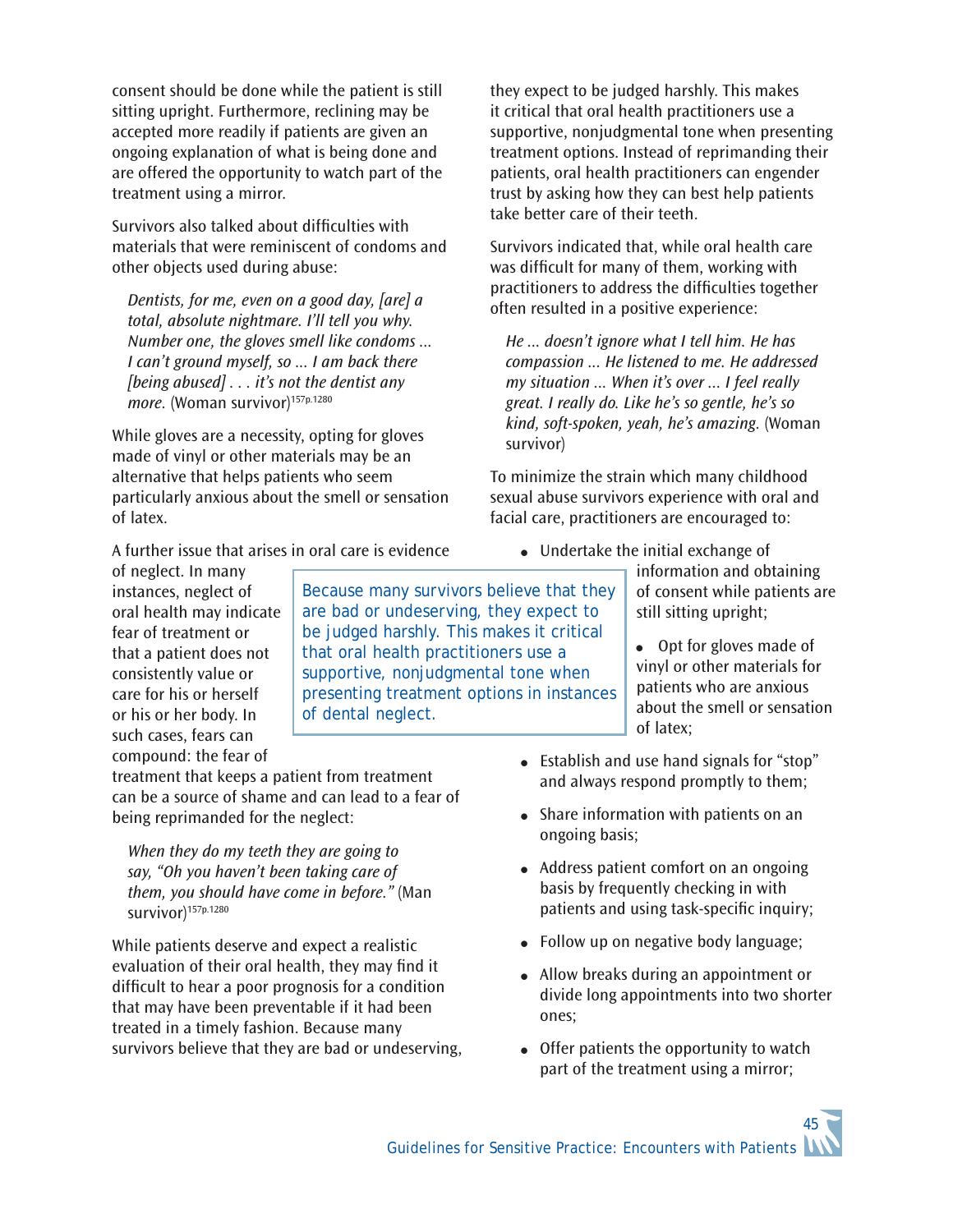• Address issues of oral health care neglect in a supportive, nonjudgmental tone and offer to collaborate with patients in finding a way to take better care of their teeth.

**i** Section 6.3 – Task-specific inquiry

## **6.12 Care within the correctional system**

The proportion of childhood sexual abuse survivors is higher within the correctional

system than in the general population. Prevalence rates of childhood sexual abuse among incarcerated women range from 47% to 90%;97,152,162 among men, these rates are 40% to 59% (for sexual and/or physical abuse).91,131

The strict health care protocols which are standard procedures within the prison health care system dramatically decrease the likelihood that childhood sexual abuse survivors will seek health care.

Two of the men who participated in our studies were incarcerated in federal institutions at the time of their interviews. They spoke about feeling unsafe when seeking health care not only because of the lack of privacy and confidentiality but also because of standard procedures used within the prison health care system. While the need for strict health care protocols is understandable, it is likely that such protocols dramatically decrease the likelihood that childhood sexual abuse survivors will seek health care:

*[When I went to the clinician for a topical nonprescription medication for haemorrhoids, she] wanted to physically check ... I was thinking, "No, no that's not necessary" ... So she refused me treatment ... [and told me,] "If you're refusing [to let me examine you] then I can't give you anything, so I'll just assume that there's nothing wrong with you."* (Man survivor)

It is likely that similar difficulties exist for women survivors as well, as has been documented by Pamela Dole,<sup>51</sup> a physician who worked in the US correctional system. Although further study

is warranted, we urge clinicians who work in the correctional system to examine current practices and seek ways to introduce the principles and guidelines of Sensitive Practice.

### **6.13 After any physical examination**

When ending any interaction, it is essential that practitioners establish a sense of equality with their patients. This will need to be handled differently in different settings:

> • In clinic or office settings, see patients *when they* are *fully dressed* for health teaching and before they leave an appointment.

• In hospital settings, allow patients who are remaining

in hospital garb to regain composure and experience themselves being recognized as a whole person (e.g., shake hands and say good-bye).

 $\bullet$  In all settings, invite final questions and, when appropriate, provide a briefly stated plan for future meetings.

# **6.14 Questions for reflection**

- Might any of my current practices be interpreted as insensitive by survivors? What needs to change?
- In what ways might I adapt my own practice to incorporate specific guidelines?
- Do any of these guidelines seem unrealistic or unworkable in my practice? What are some alternate ways of following such guidelines?
- How committed am I to incorporating these guidelines into my routine practice and into the routine practice of those who assist me in my work? What does this level of commitment mean to my clients?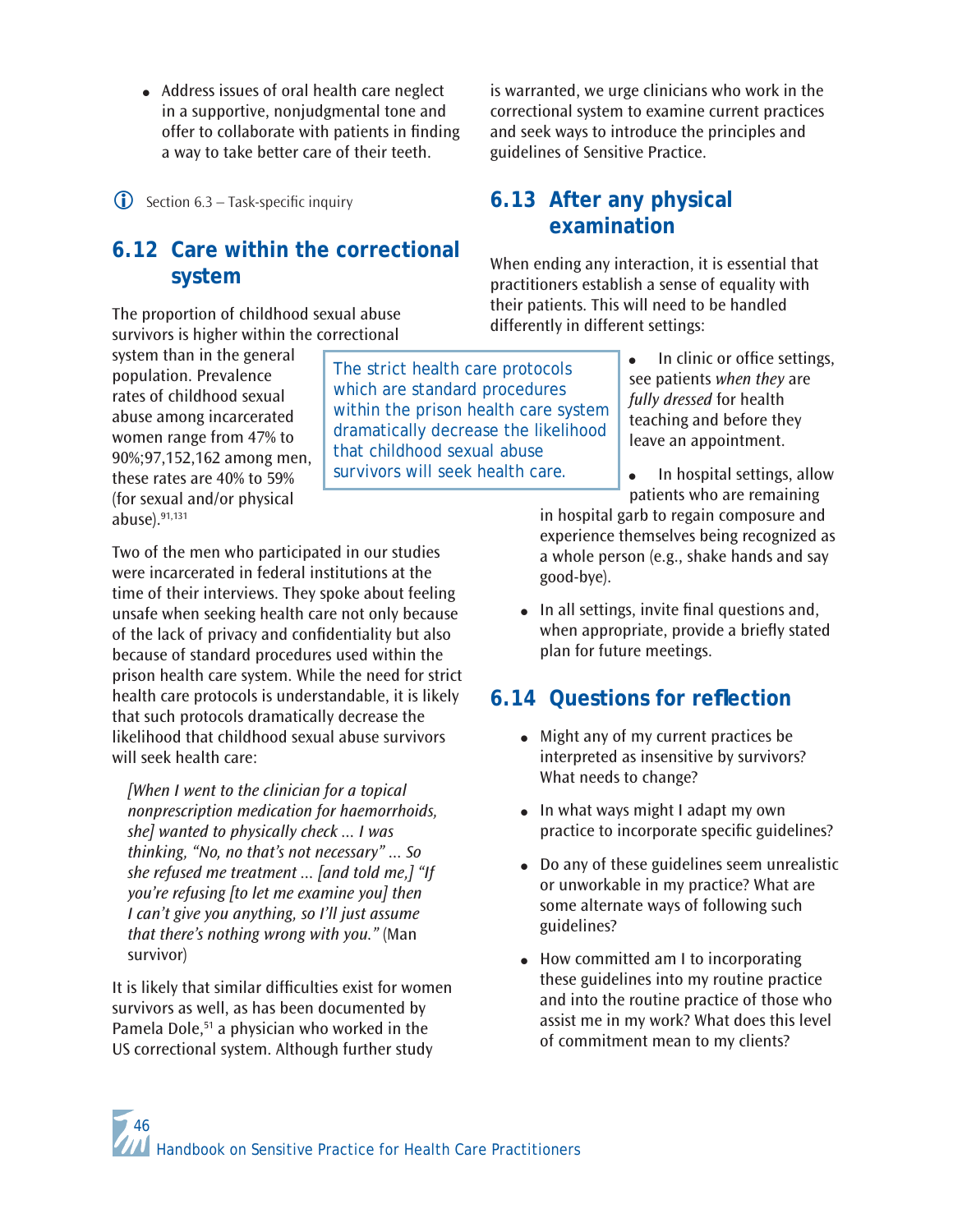- How aware am I of nonverbal communication of discomfort? Do I follow up on these indicators with my clients?
- Am I aware of resources in my community to which I can refer survivors for care outside my scope of practice? Is this information readily available?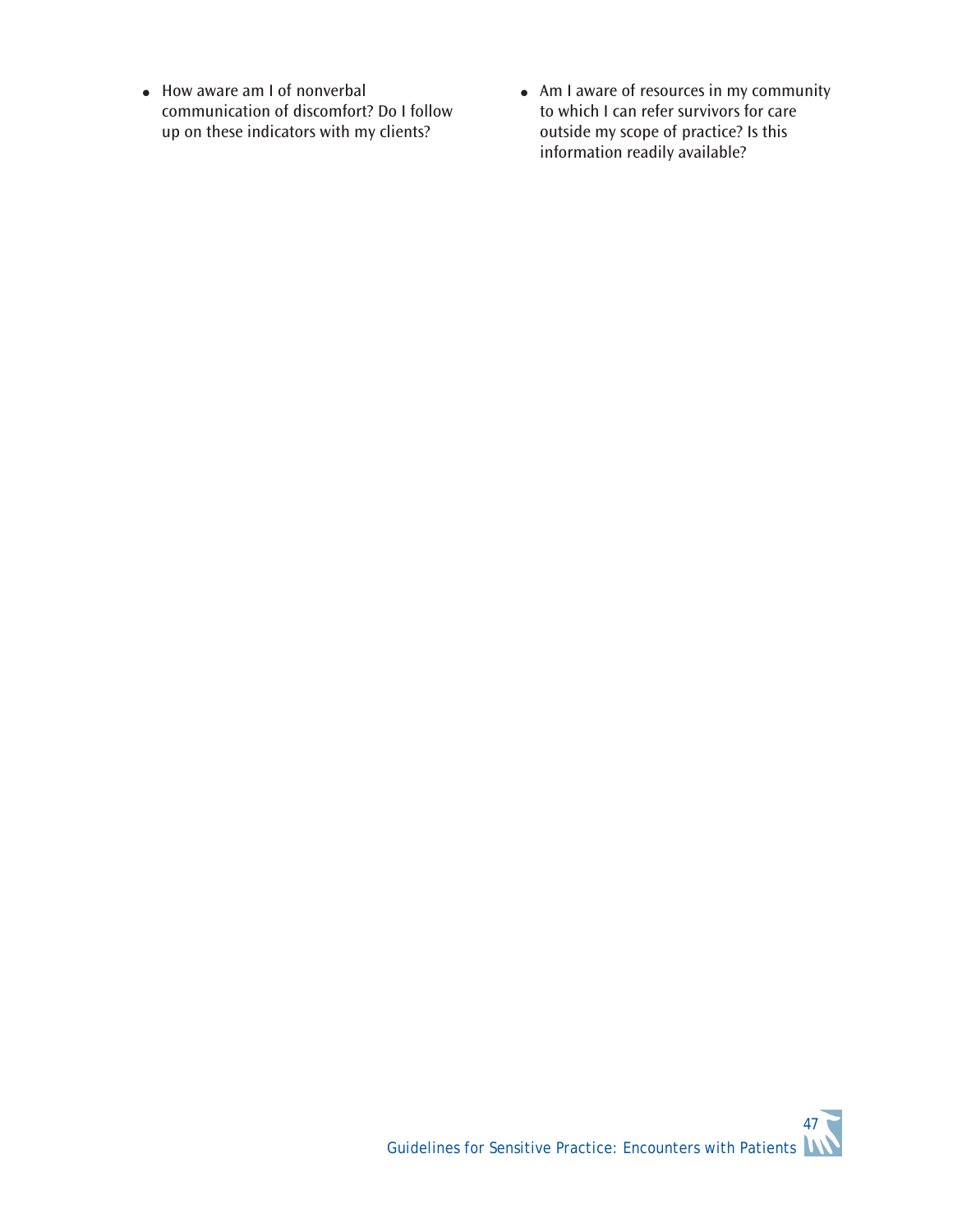# **7.1 Pain**

Pain is a complex issue involving the dynamic interaction of biological, psychological, and social factors that is only partially understood. Research has repeatedly found an association between childhood sexual and physical abuse and increased risk of chronic pain syndromes. An

individual may experience pain associated with body (somatic) memories of past abuse in addition to the pain of the disease, illness, or injury for which they seek treatment.

 $(i)$  Section 2.5 – Childhood sexual abuse and health

In keeping with the responses learned in childhood, some survivors cope with their memories by ignoring pain, dismissing its significance, or dissociating from it:

*The experience as a child is to discount the pain, [the abuser will] threaten [the child], say "Don't tell anyone about this," [and so the child will] hide the pain, to begin to dissociate from the pain.* (Woman survivor)

These responses may make it more difficult for health care practitioners to assess patients' level of pain, factors that may aggravate the pain or change their experience of pain during the course of treatment.

To complicate matters further, some survivors come to health care encounters having had negative experiences with other practitioners who have either discredited the patient's pain because it was inconsistent with objective evidence or questioned the client's rating of pain severity:

*While I was lying there I did hear some of the [clinicians] saying things like "Why doesn't she*  *suck it up" and "What's she doing back here again? She was here all day" ... I thought they were derogatory things because they didn't know my history ... My history was all there but obviously they hadn't looked at it.* (Woman survivor)

Because an individual's experience of pain is real, whether or not the pain is consistent with

Research has repeatedly found an association between childhood sexual and physical abuse and increased risk of chronic pain syndromes.

objective findings, it is the clinician's responsibility to assess the client's pain in a systematic, thorough, and nonjudgmental manner. The clinician can also:

- Include other practitioners on the treatment team (e.g., mental health practitioners, pain specialists, or pharmacists) to ensure a comprehensive treatment regime;
- Initiate a discussion of other options, including referral to other practitioners who specialize in the management of chronic pain (considering both traditional and complementary practitioners) if an individual's experience of pain does not remit despite the practitioner's best efforts;
- Offer a referral, where appropriate, for psychotherapy, clearly explaining the reasons for the suggestion and carefully documenting the details of the discussion;
- Follow up on any referral in future interactions with the client.

# **7.2 Disconnection from the body**

Judith Herman $81$  emphasizes the importance of reconnecting with the body in healing from trauma. Being out of touch with one's body can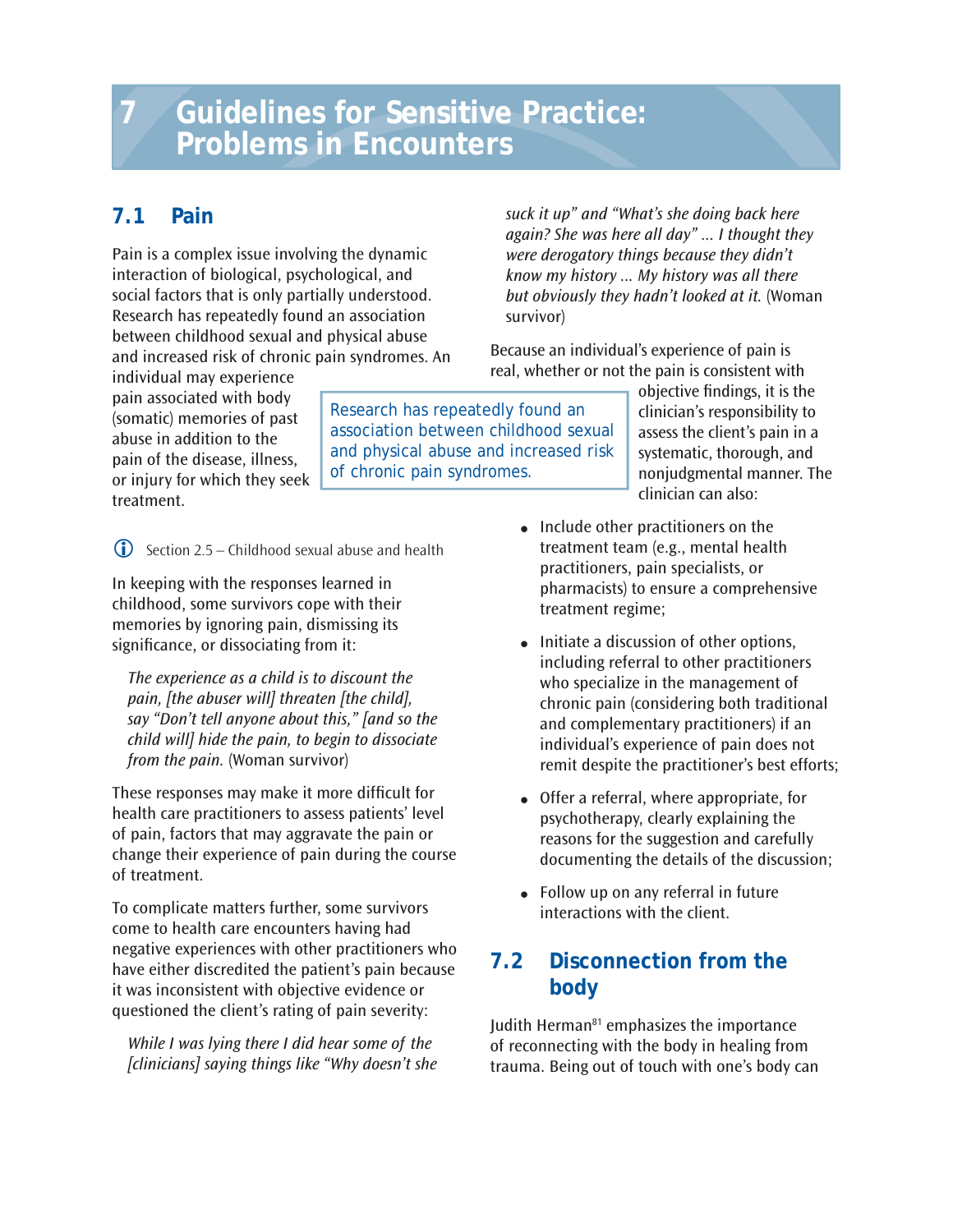49 Guidelines for Sensitive Practice: Problems in Encounters  $\blacksquare$ 

make looking after one's body difficult for a survivor. Indeed, for many survivors, the body becomes nothing more than "a vehicle to get around [in]" (Woman survivor). Such individuals often remain unaware of the messages that their bodies are sending and fail to recognize or attend to signs and symptoms of things such

as stress, anxiety, fatigue, or overexertion. These individuals may require specific guidance about activities of daily living and leisure time, physical

activity (from doing laundry to gardening), or exercise (either therapeutic or physical fitness training).

For many survivors, assistance from a health care provider to help them become more aware of their bodies may be a critical step in their process of recovery:

*[One part of treatment] has been for me to start to get in touch with my body ... I think that a physiotherapist can really affect that [by giving] that supportive invitation to ... come back into [one's] own body.* (Woman survivor)<sup>143p.256</sup>

*I needed ... my [massage therapist to] introduce me to my body ... [to] talk to me about my body because I'm not in touch with it.* (Man survivor)

Accordingly, health care providers who encounter patients who seem out of touch with their bodies should:

- Repeatedly invite those individuals to focus on their bodies.
- Offer ongoing health teaching about the importance of paying attention to somatic signs and symptoms.
- $\bullet$  Provide detailed verbal and written specific instructions for activities of daily living that are problematic as well as for leisure time physical activity. These instructions should

be related to childhood sexual abuse.

include a description of what the activity should feel like and give upper and lower limits for the performance of the activity (e.g., "If your pain increases after making one bed, rest before continuing" or "If you are out of breath, you are doing it too vigorously").

- Monitor performance and progress.
- Help clients set small, achievable goals to develop

neuromuscular skills and understand how to perform the activities correctly.

- Provide careful instructions to facilitate adherence to the treatment program.
- Teach the signs and symptoms of overuse so that survivors can learn how to monitor activity both during treatment and, later, independently of the clinician.
- Suggest a range of strategies to aid selfawareness and connection to the body including: (a) physical activity; (b) somaticbased re-education strategies (e.g., guided visualizations, relaxation exercises,

breathing exercises, or yoga); or (c) referrals to other health care providers including complementary health care practitioners.

# **7.3 Non-adherence to treatment**

As stated previously, the inability or apparent unwillingness of clients to adhere to treatment may be related to childhood sexual abuse. Factors such as depression and negative self-perception can lead to unsuccessful courses of treatment for patients and frustration for practitioners. In some instances, the difficulties which survivors experience are directly related to the specifics of past abuse:

*There [were] some of the exercises ... that they wanted me to do [after a total hip replacement] ... and one of them that I still* 

The inability or apparent unwillingness of clients to adhere to treatment may

Feeling out of touch with their bodies

can make self-care difficult for childhood sexual abuse survivors.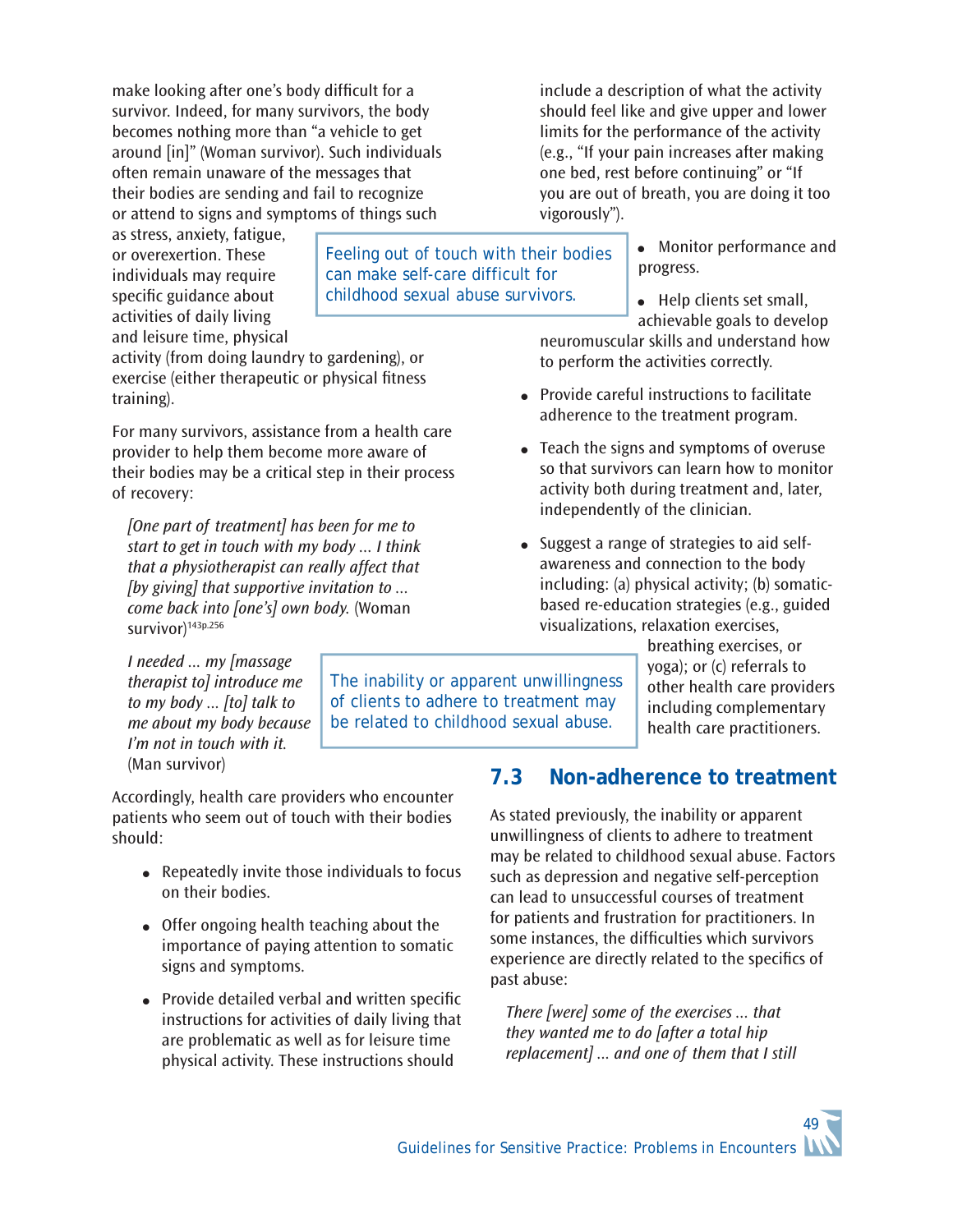*today cannot do ... You lie on your side ... it's a scissor ... [Even when the practitioner] had the sling ... around my ankle and it had a handle and I could pull it and my leg would go up, I couldn't even do that. I'd get it so far, but I wouldn't go any further because I had to keep [my legs] so tight ... [and the practitioner] got frustrated, she really did ... she thought I wasn't trying, and that wasn't true at all because I was doing the other [exercises] very well.* (Woman survivor)<sup>143p.257</sup>

 $\bigcirc$  Section 2.4 – The dynamics of childhood sexual abuse

Chapter 3 – What Survivors Bring to Health Care **Encounters** 

Appendix C – Traumagenic Dynamics of Childhood Sexual Abuse

In other instances, fear and anxiety decrease survivors' ability to hear and retain information. If they are in a dissociative state while information or instructions are given, they may be unable to recall them or to decipher cryptic written instructions.

The following suggestions may help practitioners elicit survivors' participation in their health care:

- Always explain the rationale for the recommendations being offered.
- Avoid using words such as *must* and *should*.
- **•** Provide detailed written as well as verbal instructions.
- Ask clients whether they feel able and willing to follow the recommendations.
- Explore barriers to treatment adherence (e.g., values, social factors, finances, or past abuse) and make adaptations where possible.
- $\bullet$  Adapt at-home treatment to fit the client's lifestyle and abilities, particularly for individuals whose low self-esteem

undermines their motivation and sense of agency.

- Where adherence to treatment is particularly important (e.g., for postoperative mobilization), work with individuals to achieve small and reasonable goals (e.g., by ensuring adequate analgesia, teaching splinting techniques, etc.), and acknowledge all successes.
- Remember that blame and guilt are more likely to lead to withdrawal than adherence.
- At the beginning of the meeting, check with clients about reactions during or after the previous meetings, address any problems that have occurred, and answer questions.
- Encourage the view that actively taking care of oneself fosters autonomy and independence.

# **7.4 Appointment cancellations**

For many survivors, "walking through the door [for a health care appointment] is a big deal," (Man survivor) and they cancel appointments as a means of avoidance:

> *My wife had been bugging me for a while now, "The dentist has been calling you. You've got to go." "Okay I'll call her back," and I don't call her back. But then eventually ... the adult*

*part of me says, okay you need to go to the dentist ... but the emotional side of me [says] no way I'm going there at all.* (Man survivor)

Certainly, cancellations are problematic in that they waste valuable health care resources and are a liability to fee-for-service practitioners and organizations. Nonetheless, it is helpful for service providers to understand why survivors may cancel appointments and, wherever possible, to make

It is helpful for service providers to understand why survivors may cancel appointments and, wherever possible, to make changes in their practice

environment to facilitate feelings of safety.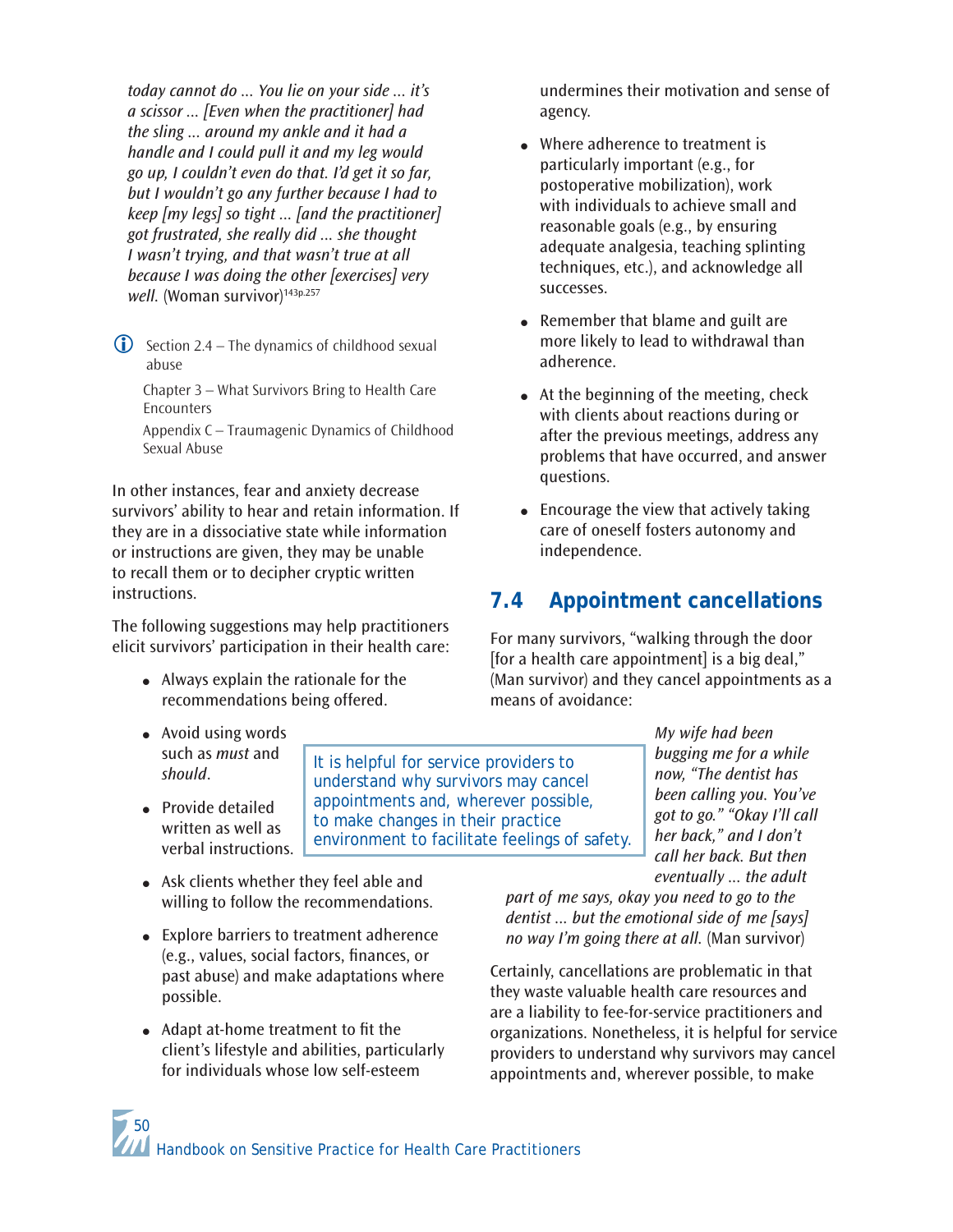changes in their practice environment to facilitate feelings of safety.

To help minimize cancellations, practitioners could:

- Offer "same-day" appointments that would allow survivors to book appointments on days when they feel able to cope. (This can be particularly helpful for oral health practitioners.)
- . Work with clients who have identified their apprehension and tendency to cancel appointments to develop a strategy that will assist them.

# **7.5 "SAVE the Situation": A general approach for responding to difficult interactions with patients**

All health care practitioners encounter difficult situations in the course of their day-to-day practice (e.g., informing a family of the death of a loved one, diagnosing a life-threatening disease or condition, or encountering someone who is angry, anxious, or extremely distressed). These emotionally charged situations may leave practitioners feeling unsure about how to respond. In such instances, reference to the "SAVE the Situation" model may be helpful. The model uses "SAVE" as an acronym for the following four steps: **S**top, **A**ppreciate, **V**alidate and **Explore.** A particular benefit of the "SAVE the Situation" approach is that it can be effective in any difficult situation and is not reserved exclusively for work with survivors.

G Section  $7.6$  – Triggers and dissociation Recommended Reading and Resources – The therapeutic relationship, boundaries, and managing challenging situations

#### **TABLE 3 S A V E the situation**

The acronym *SAVE* is a guide for responding effectively and compassionately in a variety of emotionally charged situations.

#### **S**TOP

Stop what you are doing and focus your full attention to the present situation.

#### **A**PPRECIATE

Try to appreciate and understand the person's situation by using the helping skills of empathy and immediacy. Empathy involves imagining the other person's experience (thoughts, feelings, body sensations) and communicating an understanding of that experience. Immediacy is verbalizing one's observations and responses in the moment, using present tense language. For example, 'Your fists are clenched and you look angry. What is happening for you?' or 'You seem upset' or 'I doubt there is anything that I can say that will make this easier. Is it okay with you if I sit here with you for a few minutes? If the patient is unable or unwilling to answer, the practitioner can shift the focus to determining possible ways to be helpful (e.g., "How can I help you?").

#### **V**ALIDATE

Validate the other person's experience. For example, "Given what you have just told me, it makes sense that you feel angry."

#### **EXPLORE**

Explore the next step. For example, "Who can I call to come and stay with you?" or 'This has been difficult for both of us. I am not sure where to go from here. Can I call you tomorrow to see how you are doing?"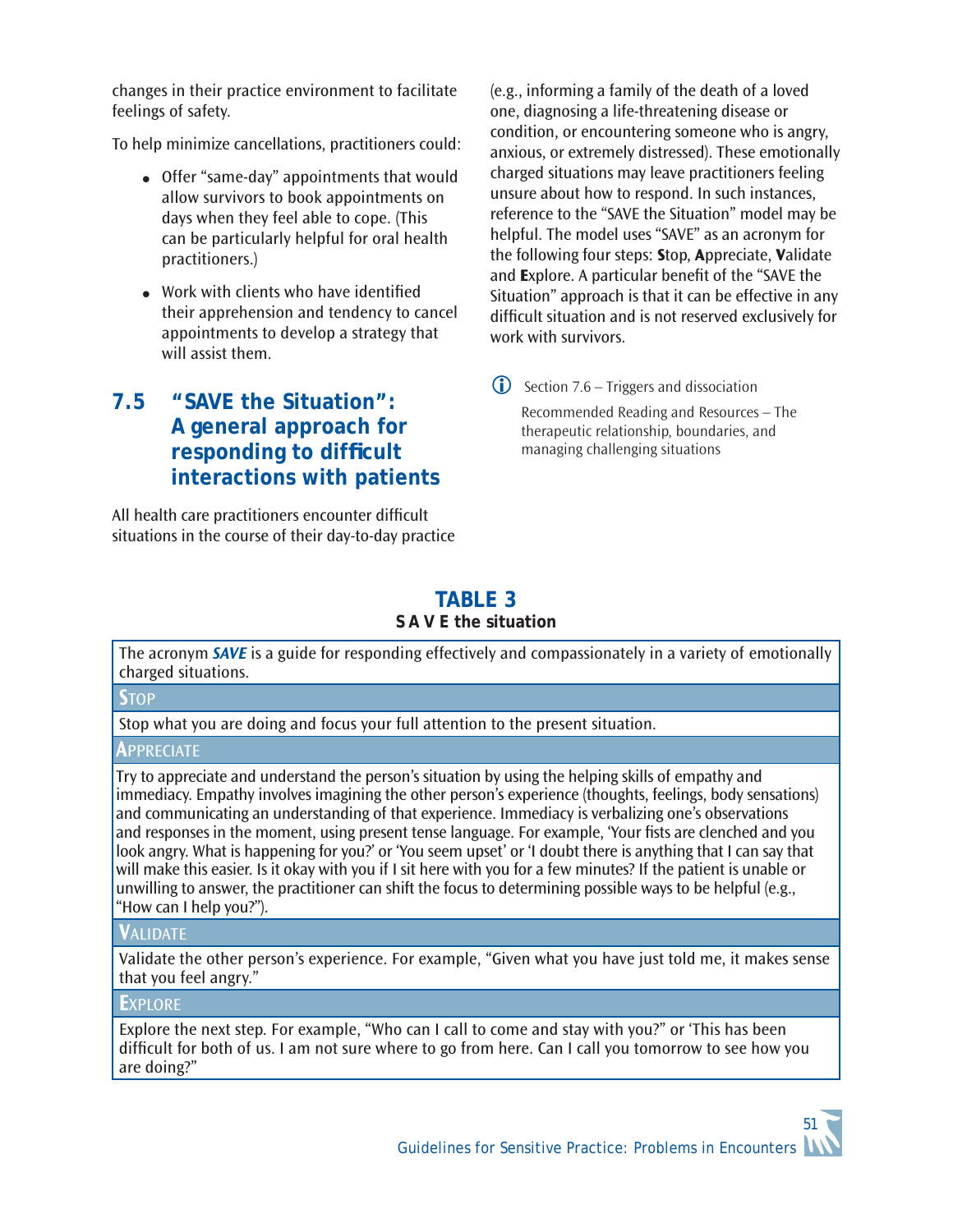# **7.6 Triggers and dissociation**

A trigger is anything (e.g., a sight, sound, smell, touch, taste or thought) associated with a past negative event that activates a memory, flashback or strong emotion. While the focus of this section is on triggers related to abuse, it is not the only cause of this type of adverse

*had victimized me ... [in] bathrooms. Being in the tub area ... had quite an effect.* (Man survivor)

Because triggers are directly associated with a particular event or events, they are unique to each individual. This explains why different stimuli will trigger different people and why a practitioner can never remove or avoid every potential trigger

reaction to examination and treatment. The suggestions in this section can be used regardless of the origin of the trigger.

Different stimuli will trigger different people and a practitioner can never remove or avoid every potential trigger in a practice setting.

*[After] surgery on my arm ... the [clinician] would put my arm in water ... [That was something] that my perpetrators had done,* 

in a practice setting. At the same time, common themes in triggers (see Table 4) are apparent and practitioners are encouraged to consider whether some of these potentially

triggering situations can be anticipated. If a patient is able to identify a trigger, the clinician

| <b>Sense</b> | <b>Trigger</b>                                                                                                                                                                                                                                            |
|--------------|-----------------------------------------------------------------------------------------------------------------------------------------------------------------------------------------------------------------------------------------------------------|
| Sight        | • An individual who resembles the abuser or who has similar traits or objects (e.g., clothing,<br>colouring, mannerisms).                                                                                                                                 |
|              | $\bullet$ A situation where someone else is being threatened or abused (e.g., a scowl, a raised hand,<br>actual physical abuse).                                                                                                                          |
|              | The sight of an object that was part of the abuse or similar to such an object (e.g., a belt, rope,<br>sex toys) or that is associated with the site where the abuse took place (e.g., a dark room, a<br>locked door).                                    |
| Sound        | • Sounds associated with anger (e.g., raised voices, arguments, loud noises, objects breaking).                                                                                                                                                           |
|              | • Sounds associated with pain or fear (e.g., sobbing, whimpering, screaming).                                                                                                                                                                             |
|              | • A situation in which the survivor is being reprimanded.                                                                                                                                                                                                 |
|              | • Sounds associated with the place or situation before, during, or after the abuse occurred (e.g.,<br>footsteps, a door being locked, a certain piece of music, sirens, birds chirping, a car door<br>closing).                                           |
|              | • Anything that resembles sounds that the abuser made (e.g., particular words, phrases or tone<br>of voice, whistling, cursing, groaning).                                                                                                                |
| Smell        | • Odours associated with the abuser(s) (e.g., cologne or after-shave, tobacco, alcohol, drugs).                                                                                                                                                           |
|              | Odours associated with the place or situation where the abuse occurred (e.g., mildew,<br>petroleum products, food odours, outdoor smells).                                                                                                                |
| Touch        | • Any type of physical contact or proximity that resembles the abuse (e.g., touch on certain parts<br>of the body, touch that comes without warning, standing too close, the sensation of breath on<br>the skin, the manner in which someone approaches). |
|              | • The sensation of any type of object that was used during abuse (e.g., ice, gel similar to lubricant<br>or semen, the sensation of equipment that is reminiscent of restraints used during abuse).                                                       |
| Taste        | • Any taste related to the abuse (e.g., certain foods, alcohol, tobacco).                                                                                                                                                                                 |

**TABLE 4 Common triggers**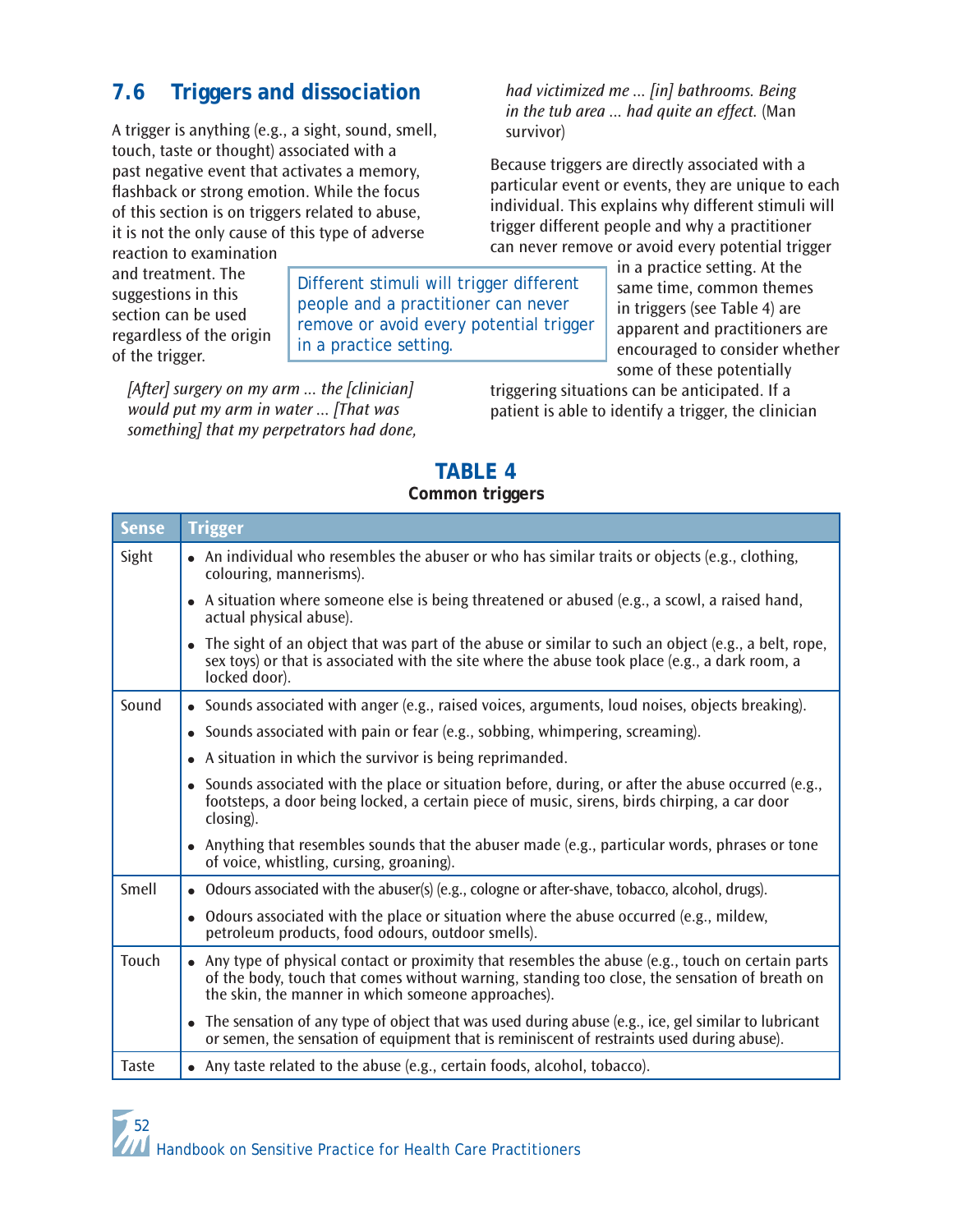and patient can problem-solve together to either avoid or minimize that trigger during future interactions.

Clinical practice incorporates many experiences in addition to touch that may trigger a negative response in a survivor even though they seem innocuous to the clinician. Survivors described triggers such as the use of water, ice, traction, or ultrasound gel. They also spoke about medical procedures and treatments during which they had to remain immobile or silent or heard others crying out with pain or anxiety, reminding them of abuse experiences. Other participants told us that a practitioner's body language or reprimands for behaviours interpreted as deliberate nonadherence to recommendations could also trigger intensely negative experiences.

 Survivors may or may not be aware of their triggers and may realize that they have been triggered only after they have had this experience. Individuals may also be triggered whether or not they have conscious memory of past abuse or have disclosed to anyone:

*[During] my first experience [with this type of practitioner], they didn't have any Kleenex, and the minute [the clinicians started] touching me I just started sobbing, without having any idea of ... why.* (Woman survivor)<sup>143p.258</sup>

*When he did the physical examination I just basically dissociated myself from my body and I never had any idea why ... or how I did it. But looking back now, I used to do that quite a bit. After the examination was over I had no idea what he said to me. The only thing I wanted to do was get out of there. I felt extremely violated.* (Man survivor)

Survivors stressed that it is important that all clinicians have a general understanding about triggers and how to respond to an individual who is triggered:

*The fl ashbacks that could happen while you're having an exam. The not being present in the moment ... It would be helpful for a [clinician] to be able to help bring a patient back into the present moment and give them the time to sort*  *through what's going on in their head.* (Woman survivor)<sup>159</sup>

*If you have a guy crying in front of you and especially if he's a victim, [if you understand triggers], at least you can have some type of understanding of where this person's coming from.* (Man survivor)

Health care practitioners should be attuned to the following behaviours, which may be nonverbal indicators of discomfort, distress, or dissociation:

- Rapid heart rate and breathing (breath holding or sudden change in breathing pattern may also be seen);
- Sudden flooding of strong emotions (e.g., anger, sadness, fear, etc.);
- $\bullet$  Pallor or flushing;
- Sweating;
- Muscle stiffness, muscle tension, and inability to relax;
- $\bullet$  Cringing, flinching, or pulling away;
- Trembling or shaking;
- Startle response.

These behaviours are probably best understood as "freeze-fight-or-flight" responses to the perception of a threat (i.e., sympathetic nervous system arousal).

The following responses may be clearer indications of dissociation:

- Staring vacantly into the distance;
- Spacing out or being uninvolved in the present;
- Being unable to focus, concentrate, or respond to instructions;
- Being unable to speak.

After being triggered into a dissociative state, an individual may seem confused or vague and ask questions such as "Where was I?", "What did I just say?", or "What just happened?" However,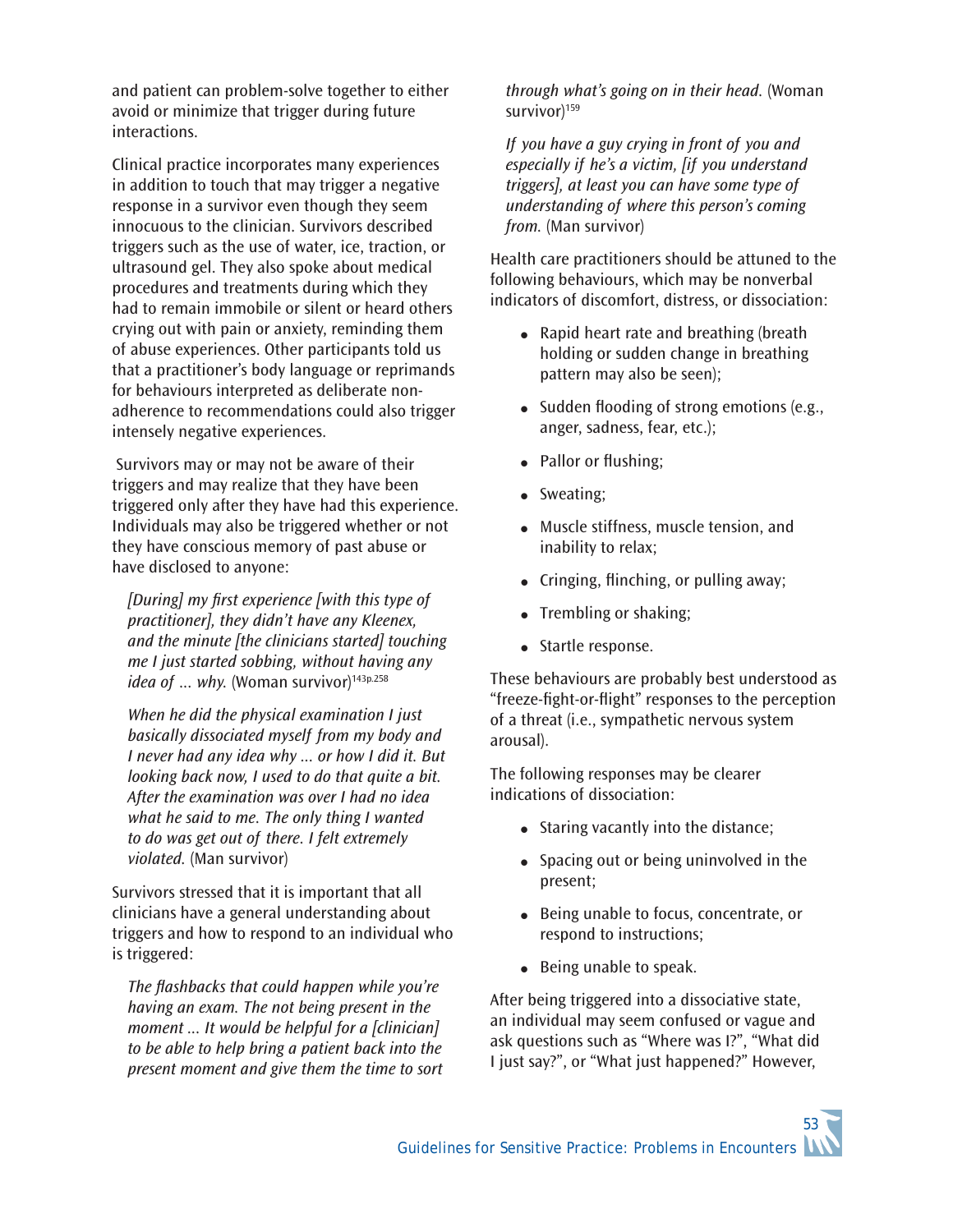it is possible that the clinician and even the clients themselves may not know that they have dissociated. Indeed, some survivors only discover as adults that they dissociate under stressful circumstances:

*The health care practitioner would come into my personal space and.... I would just dissociate. She'd touch me and then I'd just be gone. She worked with a lot of women who were survivors and she knew it. She'd just stop and say, "Where did you go?" And I didn't have a clue what she was talking about. But over the years I started getting a clue.* (Man survivor)

*Now, [clinicians] don't have to handle the [whole] crisis, but they do need to know how to recognize [it]. And how to make a referral in a nice way [by saying, for example,] "Do you see your counsellor tomorrow?" or "Is there someone you can talk to?" . . . They wouldn't need to go beyond [their scope of practice], but [it is helpful] if they can recognize what can happen when a woman is going through a fl ashback ... [and know] how to ground a person. It's not hard; ... [it's] just basic humanity and reassurance. You know, "You're okay, it's safe here," or [validating] the energy and the courage that it takes to go through [the specific intervention]* ... And *[they can say,] "Yes, [this treatment] can trigger memories, and it can be really disturbing and distressful, and what you're feeling is normal."* (Woman survivor)<sup>143p.258</sup>

To support clients who have been triggered and ensure that they do not leave the encounter feeling disoriented or embarrassed about their reactions to treatment, practitioners should:

- Follow the SAVE protocol;
- Orient clients to the present by reminding them where they are and what was happening when they began to have trouble staying present;
- Encourage slow, rhythmic "4-6 breathing" (inhale to the count of four and exhale to

the count of six) and (if possible) sitting up and placing their feet on the floor;

- Remind individuals to keep their eyes open and to look around the room;
- Encourage patients to notice physical sensations (e.g., the feeling of their back on the chair and their feet touching the floor, or the sensation of the air on their face).

As clients become more oriented and responsive:

- Do not touch them;
- Offer verbal reassurance in a calm voice;
- Avoid asking complicated questions or giving complex instructions; instead, ask simple questions to try to connect with the person (e.g., "Are you with me?", "Are you following me?", "Do you have ways of staying present?");
- $\bullet$  Offer them a glass of water;
- Allow them the necessary time and space to regain their equilibrium (a quiet room may be helpful);
- Normalize the experience. If the patient has disclosed abuse prior to this incident, let her or him know that health care interventions commonly trigger flashbacks or emotional responses, but do not ask for details of past abuse that may have contributed to being triggered. If the patient has not disclosed abuse, frame the normalizing comments in terms of anxiety that many people feel when seeing health care practitioners;
- Ask what the clients need right now  $(e.g.,)$ do they want your company, or would they rather be left alone);
- Offer continuity of care (i.e., if time constraints prevent you from staying with upset clients as long as you would like, explain this and ask if someone else can help, such as another staff member or a friend whom you could call).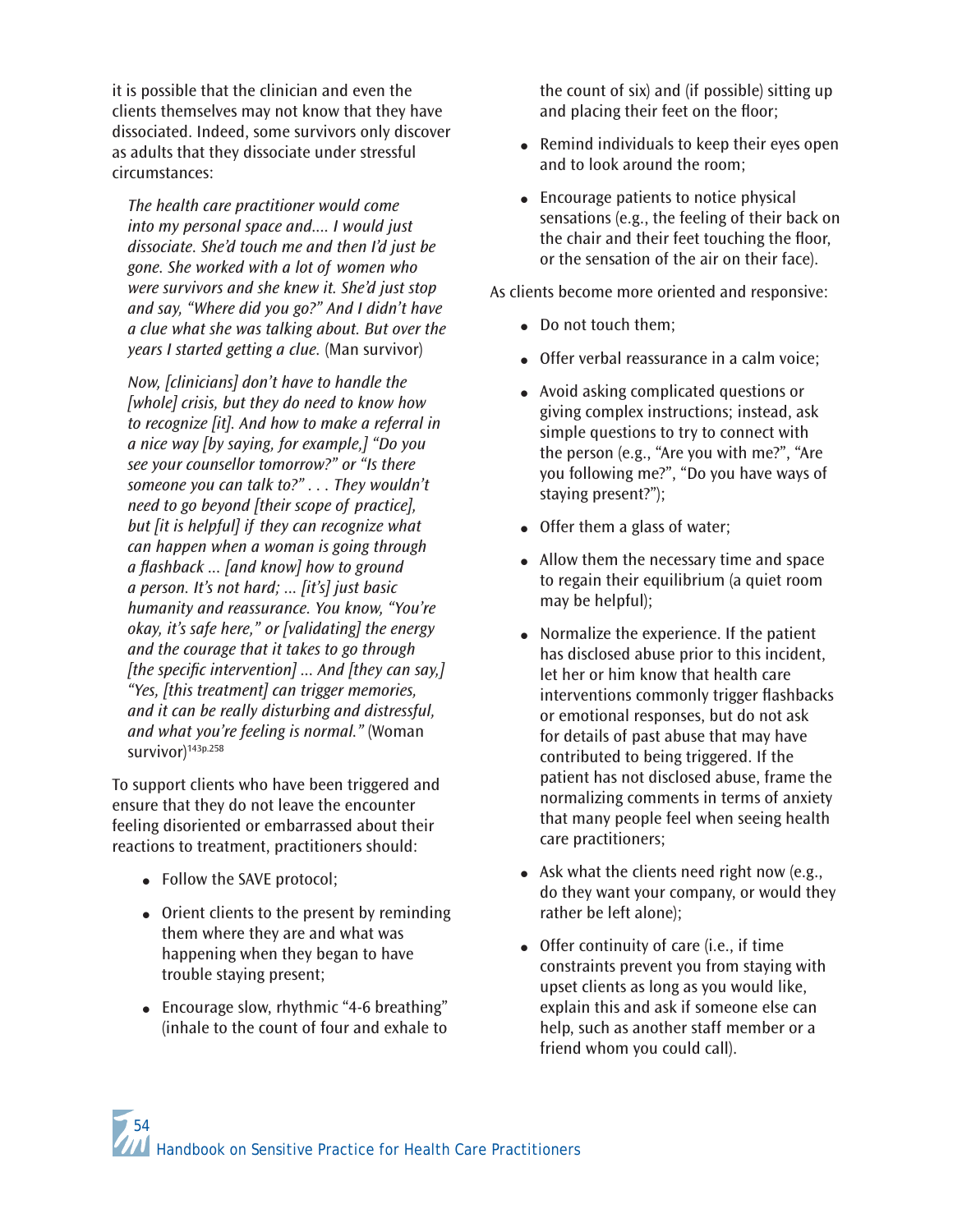Being triggered can be a frightening or bewildering experience. Some clients may benefit from talking about the experience with someone. Thus clinicians should:

• Inquire about whether the patient has someone to offer support and whether

they would like to contact that person now (e.g., "A new exam like the one we were doing today can be scary for many people and can bring about very strong emotions, as you just experienced. Sometimes it helps to talk about what happened. Do you have anyone you can process this with? Would you like to call this person to be with you now?").

- Find out whether patients would like to explore what has happened; if they have no one to talk with, ask them whether they want a referral to a counsellor or other community resource and whether they know about telephone help lines that exist in your community.
- Ask whether the client feels able to continue the examination or treatment.

A person who has been triggered or has dissociated may not retain or recall important information shared by the clinician. Thus, it is helpful for practitioners to:

- Repeat all instructions;
- Write down instructions and recommendations in clear language.

For individuals who have repeated experiences of dissociation during their interactions with clinicians:

- Suggest that they use a notebook to write information, instructions, and suggestions;
- Share with clients the responsibility for ensuring that essential information is recorded before the end of the interaction.

A person who has been triggered or has dissociated may not retain or recall important information.

Being triggered can be a frightening

or bewil-dering experience.

The next time the practitioner sees the client who has been triggered or dissociated:

 Discuss the experience with clients to ensure that they are feeling better and to

> reaffirm the message that the event does not alter the esteem in which they are held;

- Problem-solve with clients to identify what to avoid or modify in the future to prevent further triggering, keeping in mind that they may or may not be able to identify the trigger of a particular incident;
- Learn from the individuals what techniques they use to stay present and grounded, including any reminders or instructions that you can give them;
- $\bullet$  Suggest if the severity of the client's reactions and subsequent difficulty so indicates – a consultation with a mental health practitioner to develop additional strategies for coping with triggers.

Some survivor participants suggested that practitioners offer general cautionary messages to clients about adverse reactions to procedures or treatment that are

invasive or uncomfortable (e.g., pelvic and rectal exams and dental work):

*Something that my orthodontist may have never realized, for me with that history of abuse, [is that] when I got the braces on, for three nights in a row I just had horrible nightmares. I was phoning my counsellor and saying, "Can I book an appointment, get in right away?" Because I didn't have a clue what was going on ... All of a sudden I'm having nightmares being that little kid again because of all this prodding and pulling going on in my mouth. I would want an orthodontist handing out a leaflet going, if you've had sexual abuse, keep in mind this could give you nightmares or this could trigger you.* (Man survivor)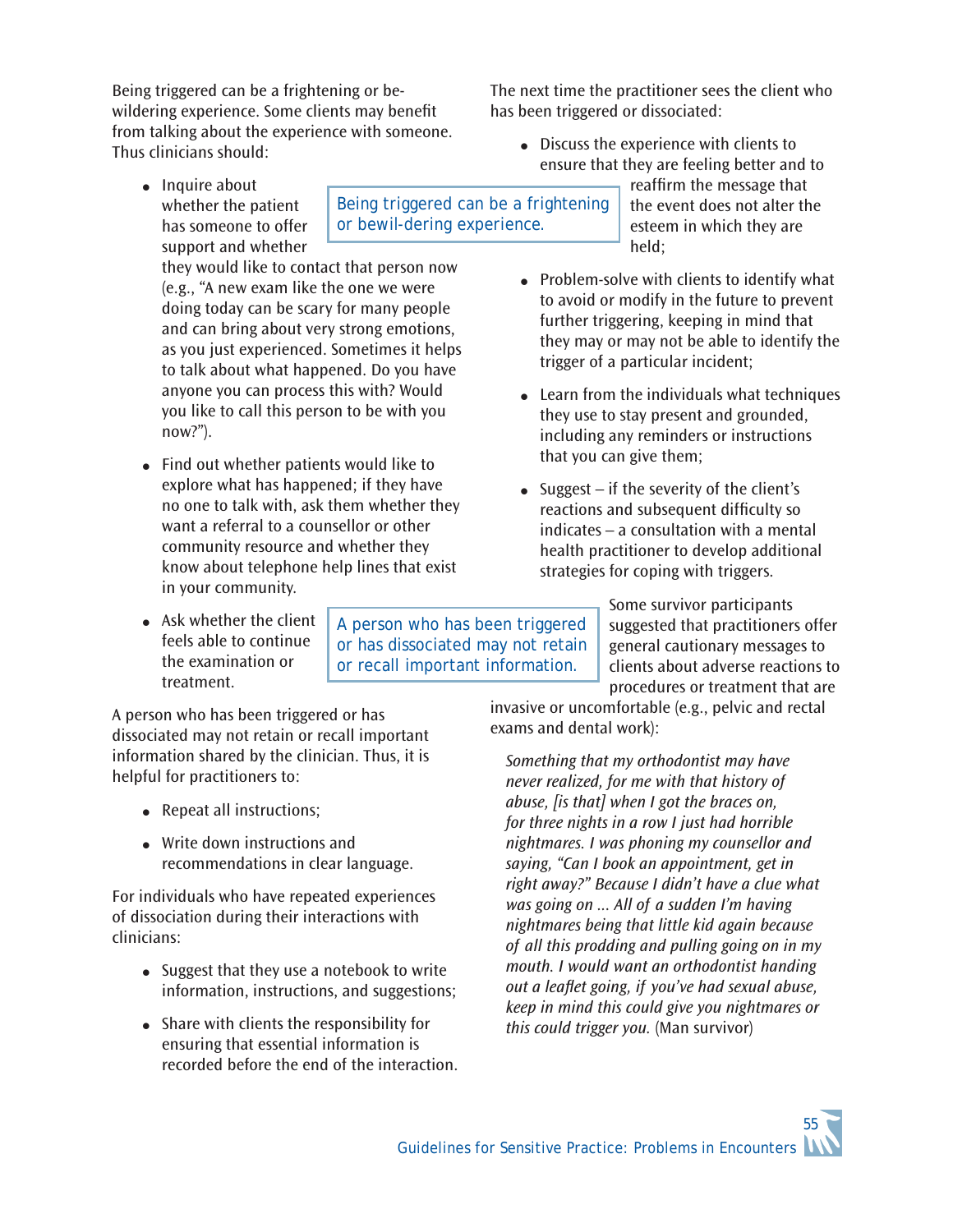If health care providers are shaken or upset by the triggering or dissociation of a client, they should talk with a colleague, a supervisor, or someone within their support system. This can be done without breaching confidentiality.

 $\bigcirc$  Section 3.5 – Specific behaviours and feelings arising during health care encounters Section 5.9 – Practitioners' self care

### **7.7 Anger or agitation**

*[Anger is] my initial response to almost everything ... I try to hold on to myself, which I do much better than before I was 40. But initially my reaction is to get angry.* (Man survivor)

Many men survivors and a few women survivors talked about responding with anger when they are

anxious or fearful or have been triggered:

Anger often elicits responses of defensiveness, irritation, or withdrawal.

*Anger shows up often when you are triggered – like [when] somebody touches you in the wrong place.* (Man survivor)

While it is generally easy to respond compassionately to someone who is sad or afraid, anger often elicits the opposite response – defensiveness, irritation, or withdrawal. This type of response, however, can leave survivors in an even more difficult situation:

*You are frightened and everybody is frightened of you.* (Man survivor)

Health care providers will benefit from recognizing the connection between anger and past abuse for some survivors as well as from

realizing that anger (an emotion) and violence (a behaviour) are distinct entities, not to be confused or seen as one response. Participants recommended that practitioners use the SAVE guidelines to understand the cause of the anger. They advised against trying to control agitated patients' behaviours; rather, they suggested that the clinician: (a) allow clients time to cool down; (b) reflect their observations back to the clients; and (c) work with them in seeking a solution to the problem (i.e., "Don't dictate, negotiate!" (Man survivor)).

A situation can quickly escalate if a practitioner responds to an angry or agitated client with defensiveness or anger. Managing one's own anger is critical to interpersonal effectiveness. Although many institutions and organizations have established policies to deal with angry and violent patients, it remains crucial that health care providers:

> Manage their own feelings of anger;

 Pay attention to personal safety (e.g., do not stand too close, do not make quick or sudden movements, identify an escape route);

- Adopt non threatening body language (e.g., stand with arms uncrossed, at a slight angle to the person to avoid the experience of face-to-face confrontation);
- Speak slowly in a low voice, breathe slowly and rhythmically.
- Encourage agitated individuals to relax and assure them that you are interested both in listening to their concerns and in helping them find solutions to their problems.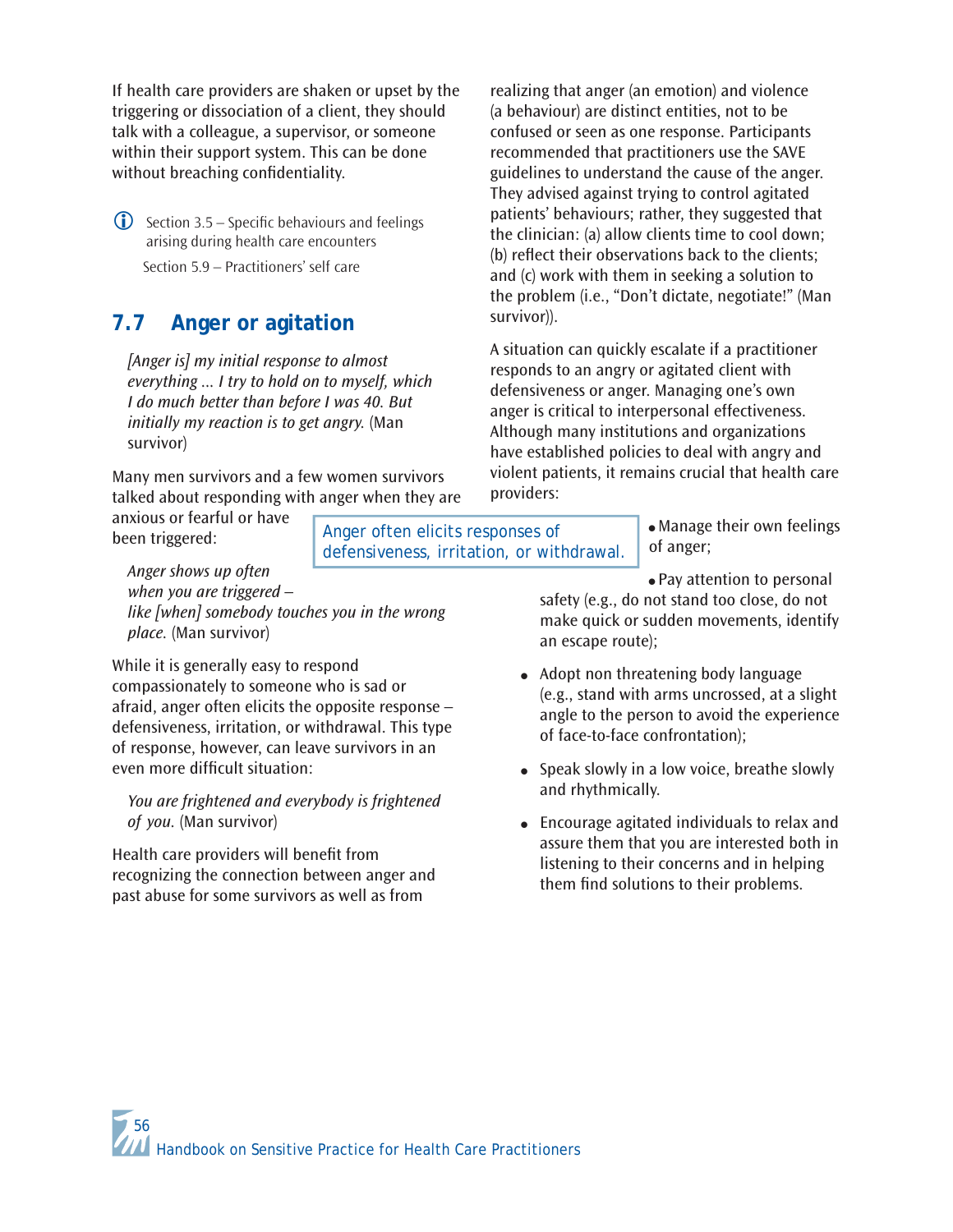### **8.1 The challenge of disclosure for survivors**

*[Choosing whether to disclose] depends on where you are in your journey. Because sometimes in your journey you don't want them [health care providers] to know [you're a survivor].* (Woman survivor)

Although this discussion speaks of survivors collectively, survivors are not a homogenous group; each survivor is a unique individual with a unique history and point of view. While survivors may or may not disclose their histories, their abilities to recall the abuse and their places in the journey towards recovery consistently play significant roles in disclosure. For example, most of the study participants have always had

clear memories of the abuse they experienced, while a smaller number only began to remember the abuse in adulthood. Some attempted to deny to both themselves and others that the abuse occurred:

*I just buried it and pretended that it didn't happen ... and sort of just [said to myself], "No, no-how could that affect my life?" And it wasn't until last year I really started to realize that it did affect my life. I knew it wasn't right at the time, way back, but I didn't know that it could potentially have the effect that it had.* (Man survivor)

Some survivors also told us that they had always remembered their childhood abuse, but did not identify it as abusive (believing that what happened to them happens to all children) until some new learning prompted them to reconsider their experience:

*My awareness of my childhood sexual abuse only dates from about nine or ten years [ago].*  *[I'm] not saying that I didn't remember things that happened to me. I did, but I didn't appreciate the dynamic that was there and I just sort of thought of them as early sexual experiences and said [to myself], "Well, doesn't that happen to everyone?" Then you suddenly discover that no, it doesn't happen to everyone. The real dynamic just really clicked one day and it really hit me hard.* (Man survivor)

Participants described a number of factors that influenced their decisions about whether to disclose to practitioners, and also how much and what information they shared. Some did so spontaneously early in the relationships, while others held back until they felt more comfortable with the clinicians. Still others chose not to disclose at all.

> Survivors who disclosed their abuse spontaneously (i.e., not in response to questioning by a practitioner) did so in the hope that the information would help the practitioners to understand them better:

*[I disclosed so that the clinician would] have some of the understandings of the feelings that are associated with that part of the physical exam ... – the shame and the guilt and the things that you have going on inside your head, the fl ashbacks that could happen while you're having an exam, the not being present in the moment.* (Woman survivor)

For many survivors, disclosure is a process. Unlike survivors who want to "get it over all at once," others prefer to reveal their history gradually over time, often so that they can take control of the timing and pace of disclosure:

*[My doctor's response] helped me, little by little, disclose more of my deep dark secrets* 

Survivors who disclosed their abuse spon-taneously did so in the hope that the information would help the practitioners to understand them better.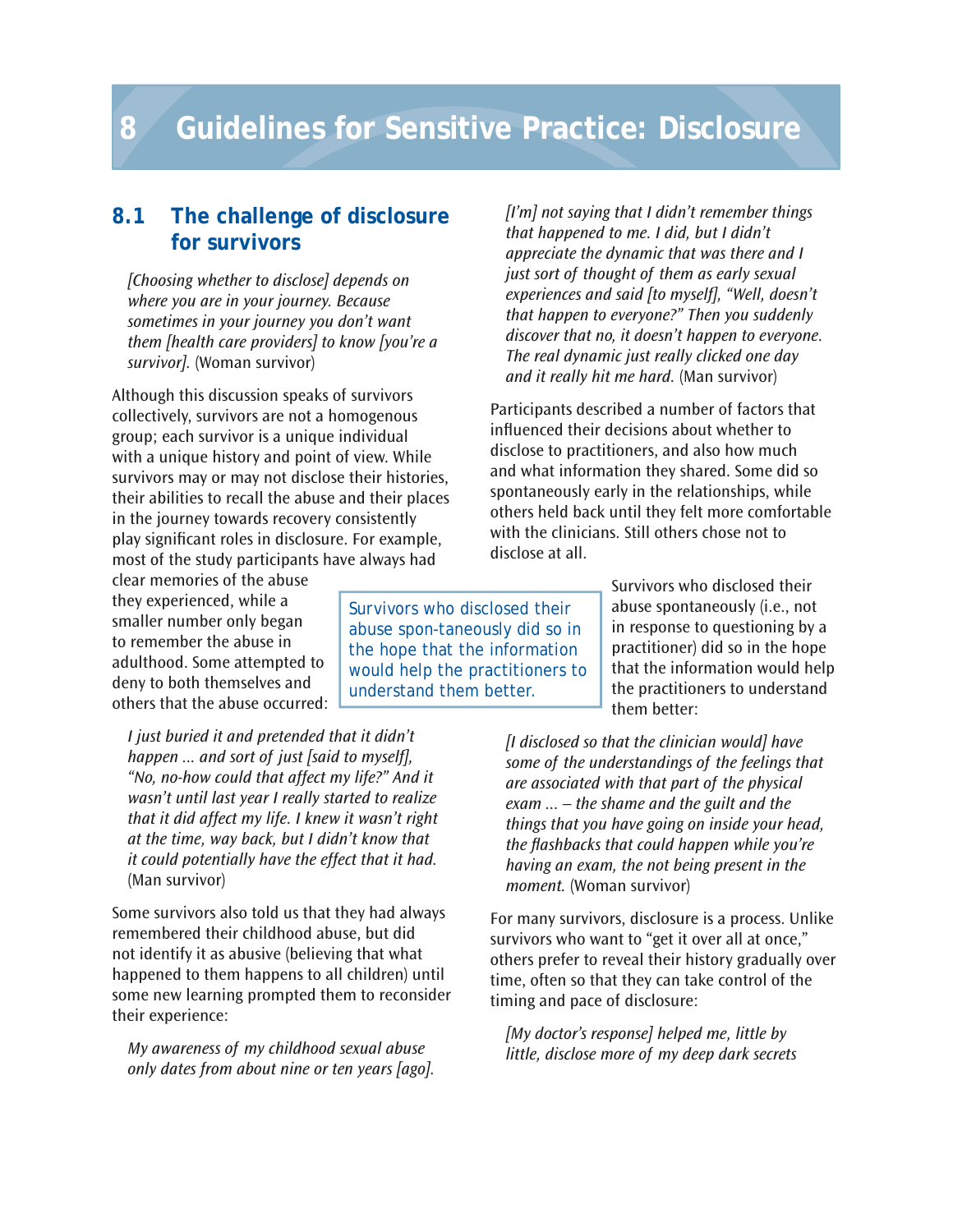*and helped me to ask more questions.* (Man survivor)<sup>159</sup>

Finally, some survivors want to avoid having to disclose repeatedly and take a proactive approach to the issue:

*At this point in my life I think differently [than I used to about disclosing]. I want "survivor" written on the front of my chart so that [clinicians] know and recognize that I want to be treated sensitively. Then, if a new [person] in the practice sees me it would be a reminder to them. Other survivors may not want that, but I think it would be great if I did not have to disclose every time I see a new [practitioner].*  (Woman survivor)

A reluctance to disclose may relate to: (a) survivors' feelings about themselves; (b) pressure from families, friends, or abusers to remain silent; (c) their fear of negative responses; and/or (d) the sense that their practitioners do not have the time to listen or seem unaware of the potential longterm health implications of violence.

Many individuals spoke about how their own feelings of shame and guilt affected their attitudes towards disclosure:

*There's a whole lot of shame [about having been victimized] … and disclosing that.* (Man survivor).

Others told us of the vulnerability they feel when disclosing:

*Every time you disclose, you expose yourself.* (Woman survivor)<sup>159</sup>

Previous experiences with disclosure play a major role in survivors' decisions about disclosure. Many were reluctant to say anything because they feared a negative reaction, particularly rejection:

*I'm really hesitant on mentioning it to people, especially ... [to health practitioners] – I don't want to start talking about it or mention it and get that rejection. 'Cause that's the worst. 'Cause then I clam up and I – my headaches will probably get worse and everything will just*  get worse. (Woman survivor)<sup>143p.258,164p.94</sup>

Others fear being blamed for the abuse or being judged:

*One [practitioner] that I saw ... reacted with insensitivity, by asking me, "How did you let it happen?" In the moment I felt revictimized and took all of the blame for what happened. That really had an impact on me.* (Woman survivor)

Many male survivors, in particular, are fearful that if they disclose past abuse a clinician will assume that they are also perpetrators:

*I called the hospital to talk about sexual abuse and they thought that I was the abuser and referred me to domestic sexual abuse centre.*  (Man survivor)

Both men and women whose abuser(s) were women were reluctant to disclose for fear of not being believed:

*Female survivors of female-perpetrated abuse ... experience disbelief as to the likelihood of having been abused by a woman.* (Woman survivor)

*If it was with a woman it's, "Well aren't you mistaking it for nurturing?"* (Man survivor)

Finally, both survivor participants and health care practitioner participants identified practitioners' apparent lack of time as a huge barrier to disclosure:

*I was almost 60 when I started [to deal with issues of sexual abuse] and it came to light after a lot of very significant [psychotherapeutic] work of mine ... So these are deep things. In other words, this is a deep question and to think of it in terms of a 15-minute segment [with a clinician] is hard.* (Man survivor)

### **8.2 Possible indicators of past abuse**

While there is no single indicator or cluster of symptoms and/or behaviours that provides evidence of past abuse, there is a growing body of research that documents a relationship between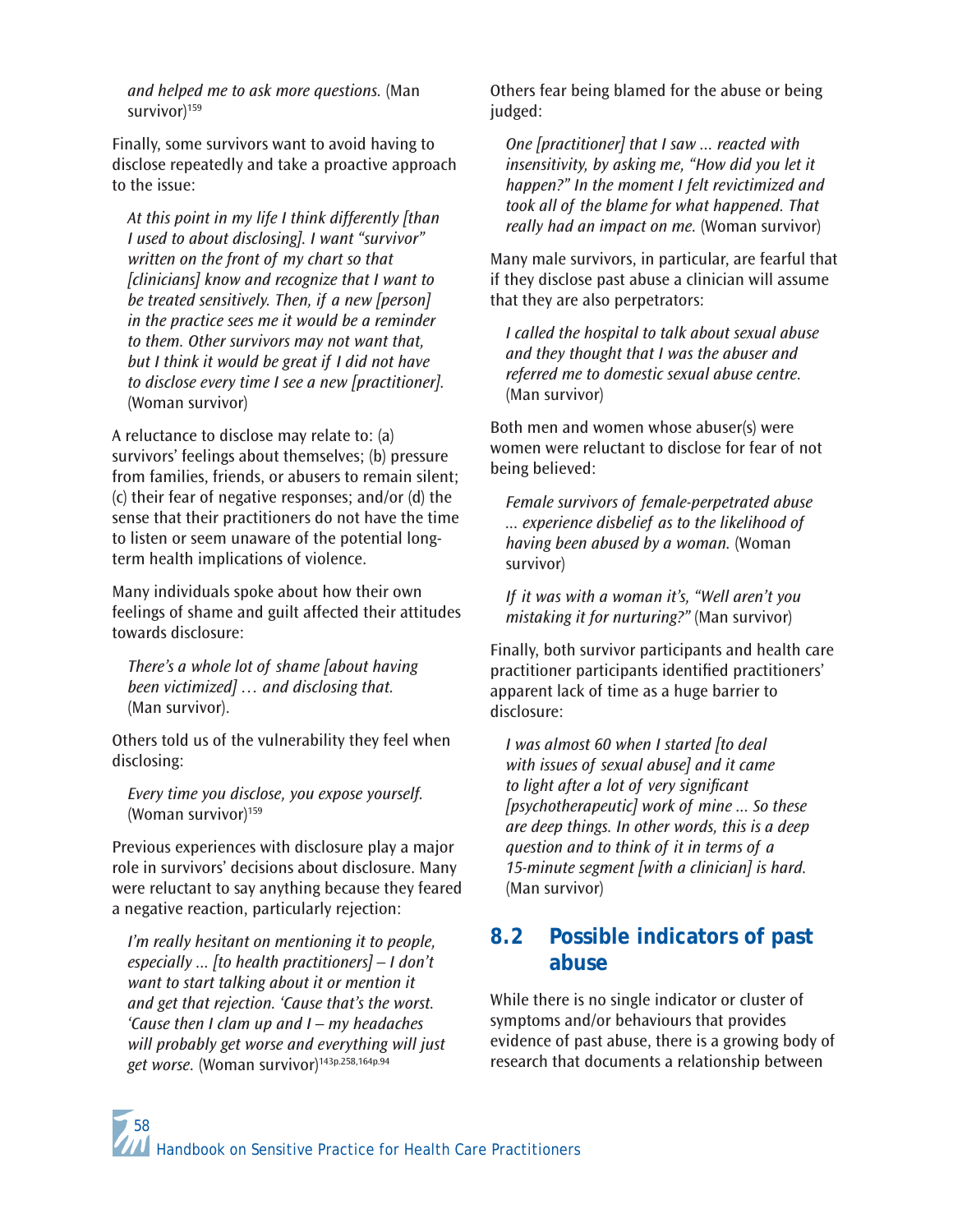adverse childhood experiences and certain behaviours and/or experiences in later life. Some of these include:

- Avoidance of all health care practitioners and/or health serving agencies;
- Repeated cancellations of appointments;
- Repeated postponement of a physical exam;
- Poor adherence to medical recommendations;
- Chronic unexplained pain (e.g., headache, pelvic, back, muscular);
- Unexplained gastrointestinal symptoms/distress;
- Disordered eating, obesity, or wide fluctuations in weight:
- Sleep disturbances (insomnia, hypersomnia);
- Sexual problems (e.g., avoidance, many sexual partners, unsafe sex practices);
- Alcohol or drug misuse;
- Depression;
- $\bullet$  Pattern of difficulty in interpersonal relationships;
- Self-harm behaviours and/or suicide ideations/attempts;
- Posttraumatic Stress Disorder or other anxiety problems;
- Dissociative states (blanking out, long silences).

 $\Omega$  Section 2.5 – Childhood sexual abuse and health

Recognizing clusters or patterns of these behaviours and symptoms along with inconsistencies or gaps in information provided by

Recognizing clusters or patterns of these behaviours and symptoms along with inconsistencies or gaps in information provided by the patient should alert a clinician to consider the possibility of abuse or violence.

the patient should alert a clinician to consider the possibility of abuse or violence:

*But I would ask [practitioners] to go a step further, to [talk] ... to men, particularly males who have addiction problems, who have eating disorders, sleep disorders, depression, anything that has to do with emotion, emotional things or mental health issues. I think it's important that these [clinicians] ... get trained to be able ... to identify [behaviours that may be related to past abuse] and to be up on what the actual symptoms are.* (Man survivor)159

It is crucial that health care providers be aware that these indicators, although clearly suggestive

of abuse or psychological trauma, may actually stem from other causes. Abuse is not always the source of these behaviours; nonetheless, inquiry about a history of childhood sexual abuse is essential.

# **8.3 Inquiring about past abuse**

A growing body of evidence indicates a relationship between abuse or violence and health problems. Our studies further demonstrate a range of ways in which past abuse can negatively affect survivor-practitioner interactions. Accordingly, inquiring about violence and abuse should be an integral part of collecting a health history:

*I think it's important that [health care practitioners] ask questions about abuse as part of a medical history, particularly of women, and I think that anyone dealing with women's pain who doesn't ask questions about violence in a woman's life is not doing their job. I feel that very, very strongly.* (Woman survivor)<sup>164p.93</sup>

 $(i)$  Section 2.5 – Childhood sexual abuse and health

By routinely asking about past violence and abuse, practitioners open the door for individuals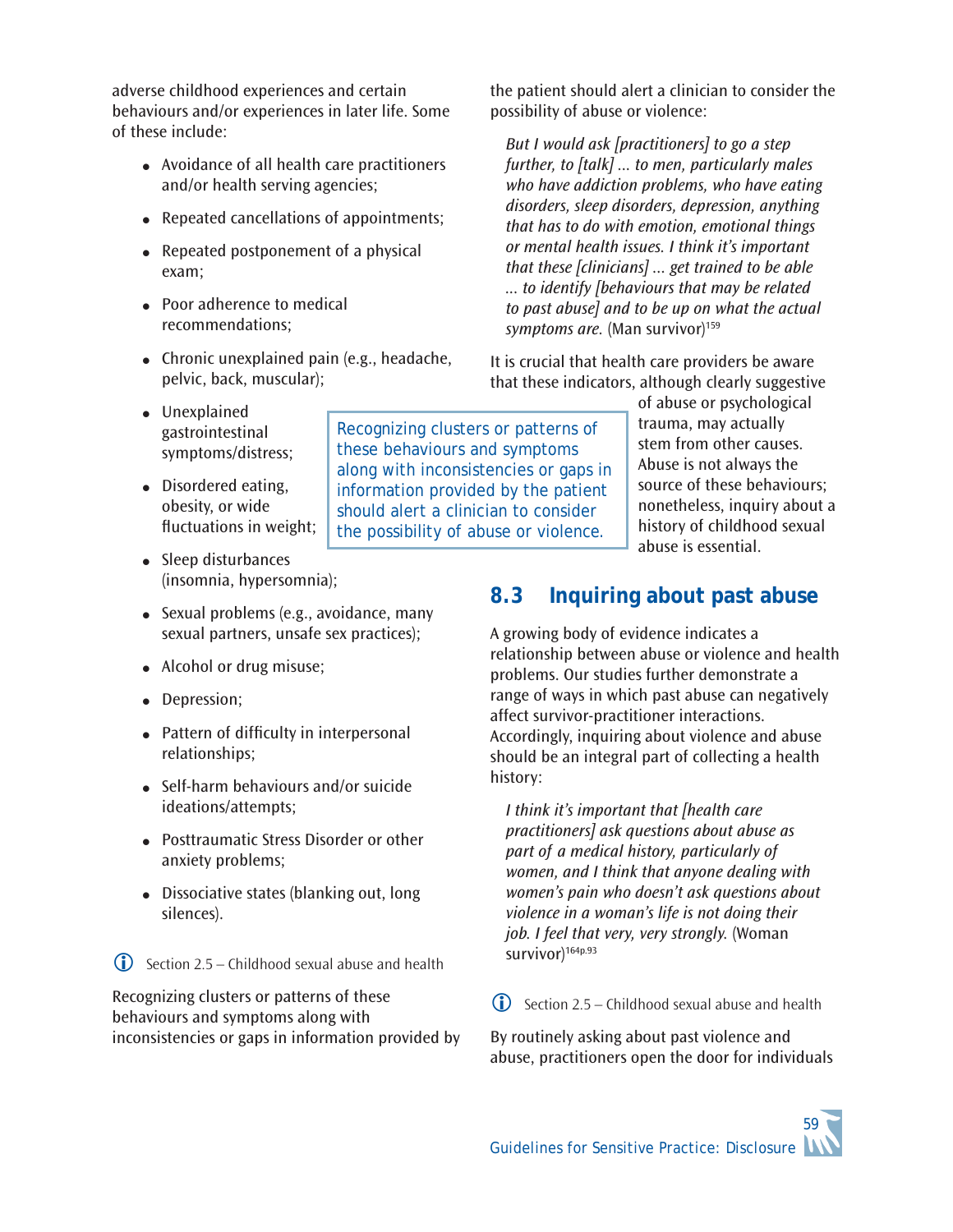to disclose if they choose to do so. In asking the question, practitioners: (a) demonstrate that they have an understanding of the relationship between interpersonal violence and health; (b) break the harmful silence surrounding abuse and violence; (c) signal that they recognize interpersonal violence as a health issue; and (d) validate their patients' experiences. Asking about a history of abuse can also lead to improvements in health care and may help avoid or reduce retraumatization, which often occurs in health care settings.

Some survivors who want to disclose find the topic too difficult to initiate on their own and are relieved when a practitioner broaches the topic:

#### *It was a huge relief to have my doctor ask, "Were you ever abused?"* (Man survivor)

Inquiring about past abuse may also be a first step towards helping a survivor develop a network of support. Because some survivors deal with chronic health problems related to childhood abuse,

they may experience ups and downs in their health – that is, periods of time during which they are relatively healthy

interspersed with exacerbations of symptoms (e.g., pain, anxiety, or depression). Assessing this pattern as part of the routine health history allows the practitioner to work with the individual proactively to ensure that adequate supports are in place in times of relative health. On the other hand, if a clinician learns about the past abuse for the first time during a crisis, it can be more difficult to respond effectively:

*If we don't talk about it for years and suddenly open up the can [of worms], it becomes diffi cult to deal with the outburst of reactions.* (Man survivor)

As one practitioner participant reported:

*Most patients present for chiropractic care for pain (lower back pain, neck pain, headaches). During history taking I ask if they can identify aggravating factors. Sometimes patients will relate stress as an aggravating factor. At other* 

Inquiring about violence and abuse should be an integral part of a health history.

*times I will ask if stress or being emotionally upset causes their symptoms to worsen. If they respond "Yes," then I will ask what the greatest causes of stress are for them ("Is the source of your stress: home life, relationships, work,*  school, finances, family issues etc.?"). Once the *patient confirms that stress is a factor and that they can identify what their main stress reaction triggers are, then I will ask if they have a good*  support system ("Do you confide in friends, significant others, other family members?"). I *next will ask if they actually use their support system. Many patients will respond with comments such as "Not as much as I should" or "Yes, and I think that they are tired of listening to me." At this point I am able to intervene by explaining to the patient that I have a good referral network, and that perhaps they should consider seeing a counsellor. I reassure the patient that I do not necessarily require any details regarding their stress, but many patients will spontaneously divulge ... In short, history taking allows me to develop a relationship* 

> *with the patient. During history taking, when the patient feels heard and cared for, then the*

*patient will often disclose childhood sexual abuse. Patients are always reassured that they are in control of everything that takes place during their visit. Communication is established during history taking and is reinforced during examination and treatments.*

While our own research and that of others makes it clear that health care practitioners have a professional and ethical responsibility to inquire about abuse or violence, it is important to understand this statement in relation to the debate regarding the evidence pertaining to inquiry about/screening for interpersonal violence. It is also important to acknowledge that not all survivors want to be asked about past abuse and may choose not to disclose:

#### *If I wanted to tell him, I'd tell him. It's not his business.* (Man survivor)<sup>159</sup>

As long as health care providers respect the wishes of survivors who prefer not to disclose a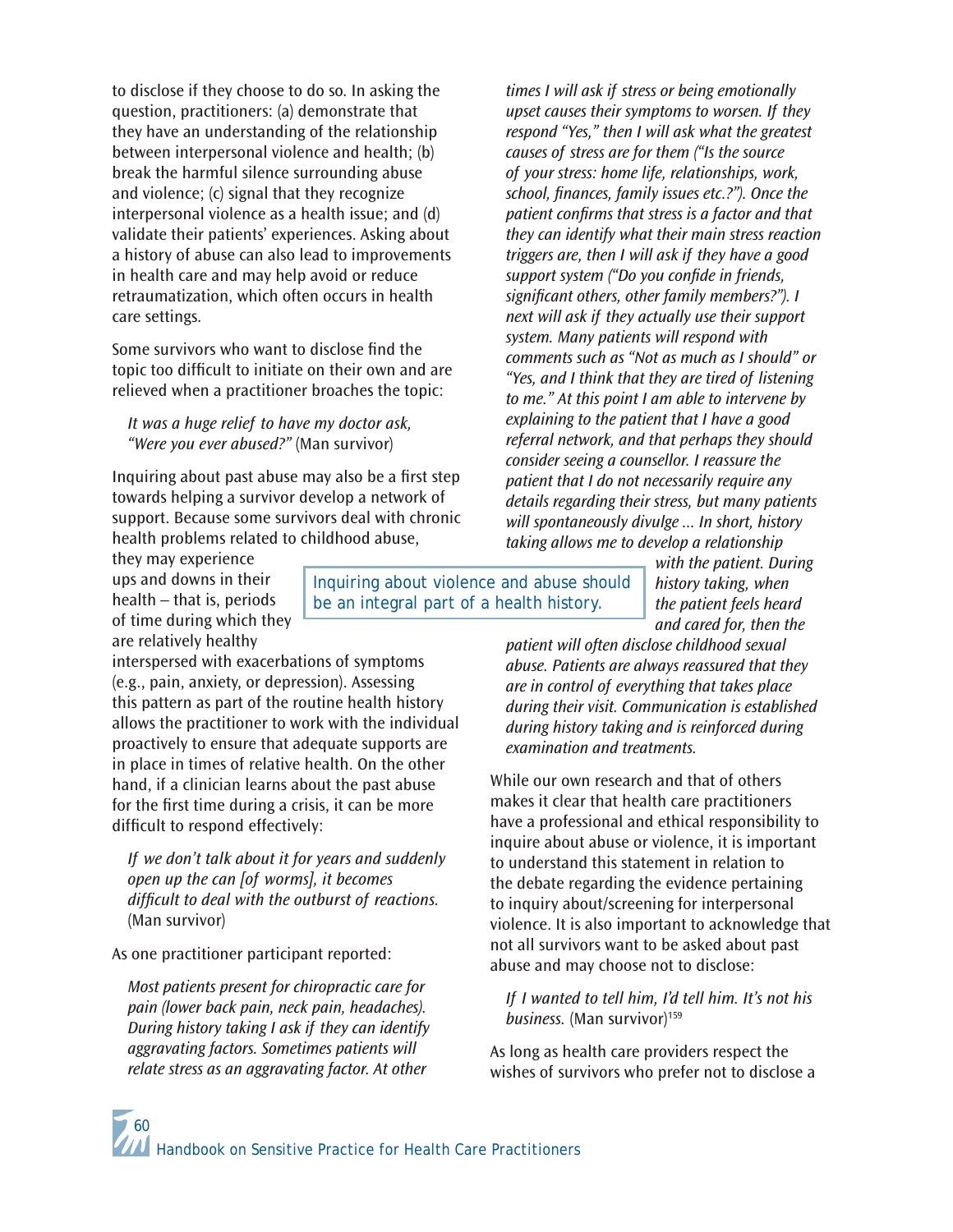history of abuse to them, there is no harm caused by inquiring about abuse. The Family Violence Prevention Fund's Research Committee made this point when it stated, "We know of no research to suggest that assessment and/or interventions [of family violence or intimate partner violence] in health care settings are harmful to patients."57p.5 As one survivor participant explained:

*I don't know that there's any harm in asking. My guess is that if you are denying it or you aren't sure that you want to reveal any secrets, you probably won't say anything. But at least it would give an opportunity to either ask,* 

*"What are you talking about?" or to say a little bit about that ... If I'm not ready to talk about it, I'll just skip over that and say I don't know anything.* (Man survivor)

History taking allows me to develop a relationship with the patient. During history taking, when the patient feels heard and cared for, then the patient will often disclose childhood sexual abuse. - Health care practitioner -

Both women and men described a number of factors that might encourage disclosure. They look for signals that the clinician has an understanding of the effects of interpersonal violence, including posters and pamphlets (directed at both women and men) prominently displayed in waiting rooms, washrooms, and examination rooms. Survivors also stressed the importance of feeling safe, and trusting their practitioners:

*My doctor made me comfortable from the beginning so I felt I had someone to talk to. I've been married for 28 years and I wasn't even able to tell my wife, but I was able to tell* 

*him. If I wasn't able to tell him I don't know if I would have been able to move in the direction of recovery.* (Man survivor)

*There was this one*  specific [practitioner *who] was just so, so kind* 

*... that person would defi nitely be someone that I would not have a problem sharing, you know, what had happened to me, what I had experienced.* (Woman survivor)

Survivors emphasized the importance of confidentiality in their decision to disclose:

*I* guess the primary issue is ... confidentiality. [I] *need to know,] are you going to tell anybody? Are you going to do anything with the information?* (Man survivor)

> Although a number of professional and regulatory/licensing bodies have guidelines and recommendations in place for inquiring about past violence

or abuse (e.g.,  $6,7,12$ ), most are not specific about how to approach the task. As gastroenterologists Alexandra Ilnyckyj and Charles Bernstein<sup>88</sup> observe, this lack of specificity contributes to the fact that, in practice, inquiries about past violence or abuse are not part of routine care, even when health care providers may suspect that it is relevant for an individual.

#### $\bigcap$  Appendix I – The

Evidence Debate Pertaining to Inquiry about Interpersonal Violence

For many practitioners, the first step towards routine inquiry about interpersonal violence is an attitudinal one. Studies have shown that barriers to inquiring about interpersonal violence include: (a) a lack of knowledge and training about the topic and how to ask relevant questions; $44,80$  (b) lack of privacy and time limitations; $55$  (c) the belief that abuse is not a problem for their patients;

and (d) frustration with being unable to help the victim.119 A clinician's own experience with violence might also factor into an unwillingness to address the topic with patients.<sup>110</sup> Nonetheless, routine inquiries

about interpersonal violence are fundamental to Sensitive Practice:

*Surely [practitioners] realize that it's a part of who I am and it needs to be acknowledged, and it does have an impact in terms of how I need to be treated.* (Woman survivor)

For many practitioners, the first step towards routine inquiry about interpersonal violence is an attitudinal one.

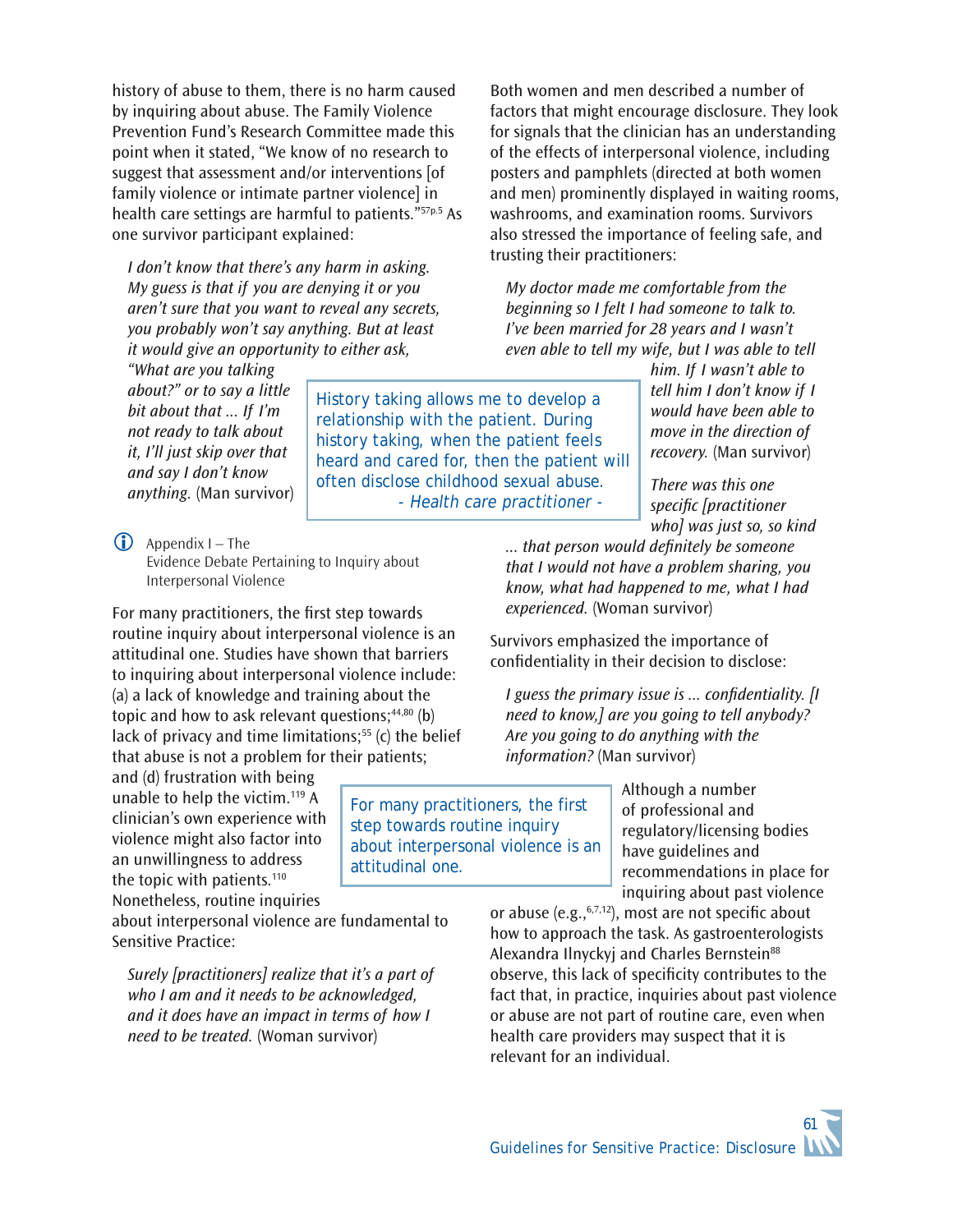L Recommended Reading and Resources – Screening tools

The therapeutic relationship and the health care environment are crucial factors in the inquiry about past abuse. The Society of Obstetricians and Gynaecologists of Canada<sup>153p.366</sup> clinical practice guidelines offer a valuable reminder to clinicians about the therapeutic relationship: "Several validated questionnaires exist for enquiring about [interpersonal violence]; however, the nature of the clinician-patient relationship and how questions are asked seem more important than the screening tool." Regarding the environment, survivor participants emphasized that privacy and clearly visible and available information (e.g., posters or brochures) convey the impression that a practitioner acknowledges the relationship between interpersonal violence and health.

**Verbal inquiry.** There is no one correct way to ask about a history of childhood abuse. Direct

approaches are a relief to some survivors, but may be too intrusive for others. Introducing questions in a way that relates past abuse to health and health care

There is no one correct way to ask about a history of childhood abuse. Direct approaches are a relief to some survivors, but may be too intrusive for others.

provides context and rationale. Practitioners could draw on the following statements as possible lead-ins to an inquiry of childhood sexual abuse history:

- "Research tells us that child sexual abuse among both girls and boys is much more common than was once believed. We also know that it can have long-term health effects."
- "Is there anything in your history that makes seeing a practitioner or having a physical examination difficult? If there is, I would like to hear about it so that we can work together more easily."
- "Some women (or men) want to talk with their health care providers about very personal or difficult topics. If you do, I am open to hearing about them."

Statements and questions such as these may open the door to disclosure, either in the moment or at some later time. If an individual hesitates or seems very reluctant to respond, another effective response from a clinician would be something such as:

• "I know these things can be hard to talk about. I think it is important to ask because there is growing evidence that violence and abuse can affect a person's health and create difficulties when they see health care practitioners. You don't have to discuss this with me if you don't want to. If you do, I can work with you to ensure you are comfortable when you see me and to get whatever support or assistance you need."

Regardless of how the questions are framed, participants told us that trust in their healthcare provider influenced their decision to disclose:

> *I had one [practitioner] ask me, "Was there any trauma in your childhood or lately that could cause these symptoms?" And right then, I thought, "Oh,*

*okay. I can talk about it. And I'm not going to get rejection."* (Woman survivor)

Some men survivors told us that they were unclear whether clinicians were asking if they were victims or perpetrators of sexual abuse when asked questions such as, "Have you encountered sexual abuse?" Therefore, they urged health care practitioners to clearly ask if the man is a *victim* of past abuse.

Most of the survivors in our research, both women and men, indicated that they did not want to discuss the *details* of their abuse with their practitioners:

*Some people press for more info upon disclosure and that is invasive and unacceptable.* (Woman survivor)

**Written inquiry.** Survivors in our studies varied in their views about the merits of written and oral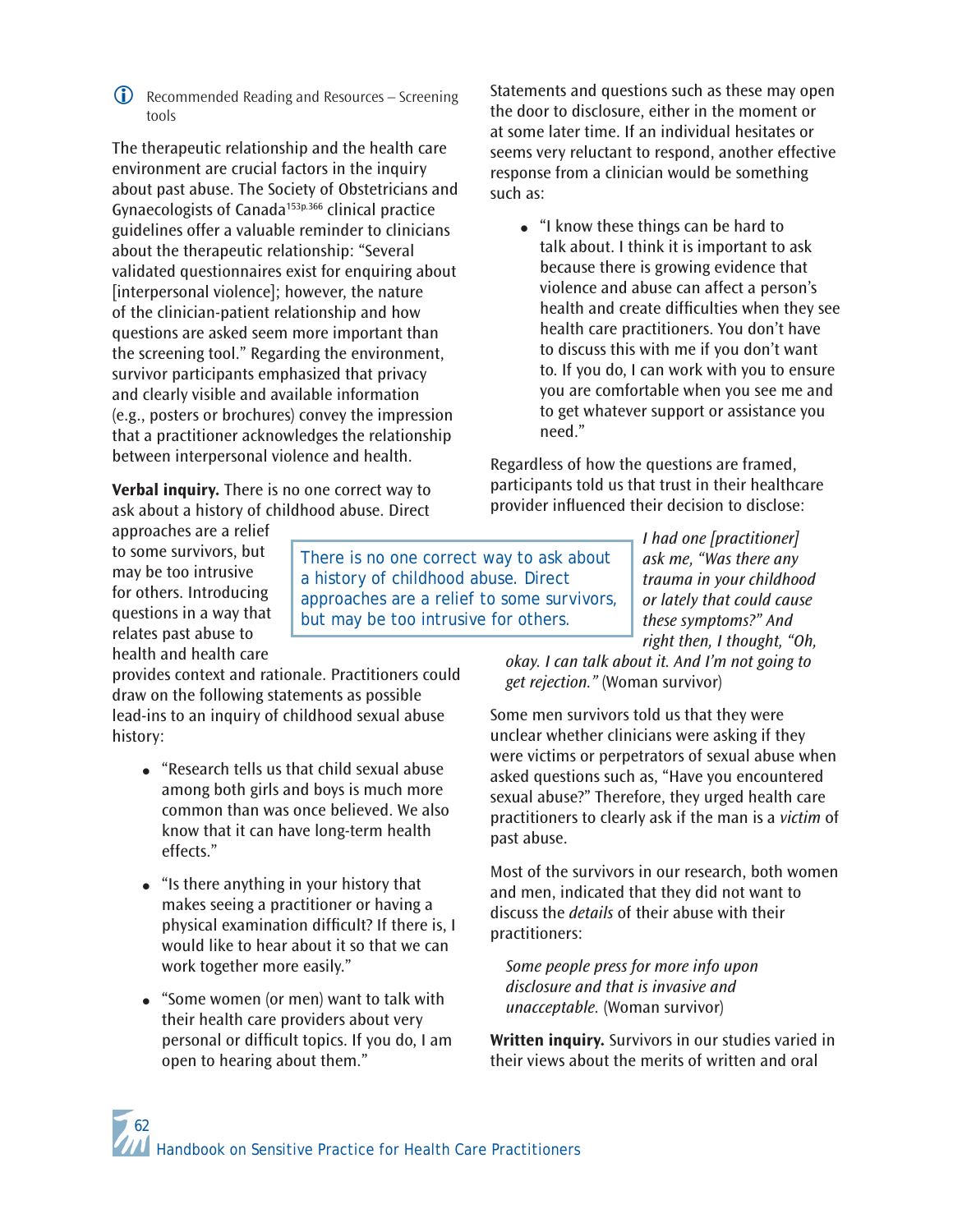inquiries. Proponents of written questionnaires believe that they are less intimidating than verbal inquiries. Others prefer verbal inquiries, because they open the door for an ongoing conversation. Given what survivors told us about their preference for a written or verbal approach to assessment, it seems that the most prudent strategy is for health care providers to use both written and verbal forms to collect every health history and to keep in mind that survivors may or may not choose to disclose.

### **8.4 Responding effectively to disclosure**

*Well, for one thing, it's really important [to tell survivors] ... that you believe them, because*  this might be the first person they've told. And *also, it's really important to accept them as a* 

When survivors disclose their history of abuse, it is usually because they hope that something positive will come from it. If practitioners do not respond, survivors may interpret the silence as an indication of lack of interest, which may deter them from mentioning it again. Moreover, they may stop seeing that particular clinician or, in the extreme, avoid all health services:

*I told the [health care provider] about my history of abuse. She didn't acknowledge [it] ... She just kept right on going with what she was doing ... Oh boy! If somebody says it, then you've got to acknowledge it. Because then what that says to me is that it's not valid, it's not important, it doesn't have anything to do*  with us. (Woman survivor)<sup>164p.95</sup>

**Express empathy and caring.** Survivors also want to know that their practitioners care about them.

*person. You can say whatever your real feelings are. [For example,] "I'm really sad to hear that."* (Woman survivor)<sup>143p.258,164p.95</sup>

The most prudent strategy is for health care providers to use both written and verbal forms as part of every health history.

Simple statements of empathy and concern can convey both compassion and interest:

*He just looked at me and he said, you know, I'm really sorry this happened to you. And that was the best thing he could have said.* (Woman survivor)<sup>159</sup>

*I remember feeling comforted by her, probably by her words. She probably said, "It's okay to cry" or she might have even rubbed my arm. I remember her telling me that she was going to give me a phone number where I could call so I could talk to somebody about it, which she did. She handled it very professionally.* (Woman survivor)

**Clarify confidentiality.** Confidentiality is a vital concern for many survivors. Although a clinician may have already discussed it previously, following a disclosure of abuse, health care practitioners need to repeat information about the level of confidentiality that they can extend. For example, the clinician might say, "Because you are an adult now, I am under no legal obligation to report this to police or a child welfare agency" and "I think it is important to write something about your

Communicating to survivors that they have been heard and believed is crucial whenever survivors disclose. While follow-up is also important (as the next section indicates), the practitioner's immediate verbal and nonverbal responses to disclosure can have a tremendous impact on the survivor.

**Accept the information.** Individuals need to know that their health care providers have heard them, have accepted the information, and believe that children are never responsible for abuse:

*His response was fi rst one of acknowledging what I said and, you know, genuinely looking like he cared and kind of going with that and not really pushing anything, not giving me advice or telling me what to do but, you know, just kind of going slowly with me through that. And I found that was excellent.* (Woman survivor)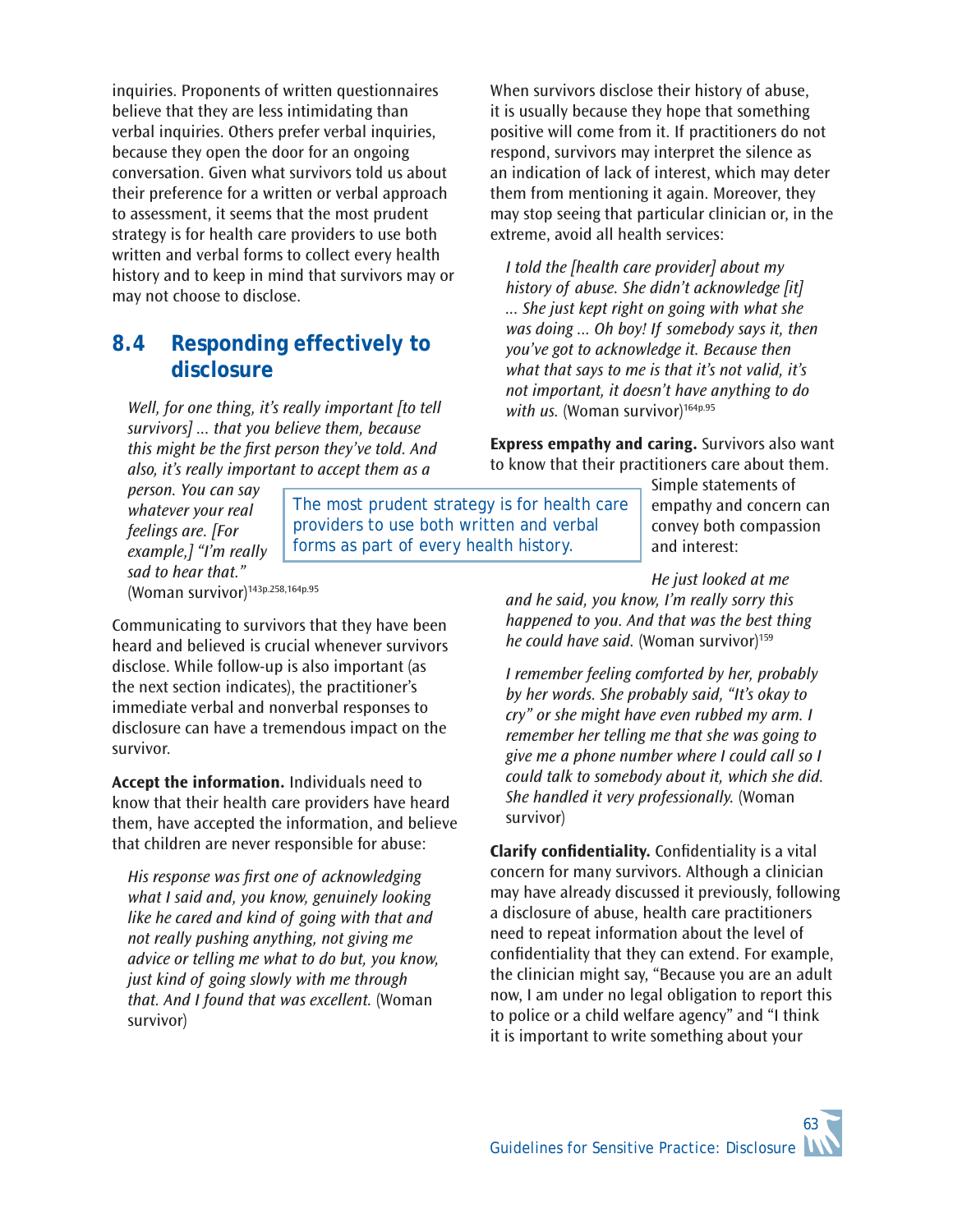childhood history in the chart. What would you like me to put down?"

 $\bullet$  Section 8.7 – Legal and record-keeping issues

*The most important thing is, "Whatever you say is confi dential with me." Because confidentiality is so huge.* (Man survivor)

#### **Acknowledge the prevalence of abuse.**

Understandably, many survivors feel very isolated and alone in their experience. Having health care providers demonstrate awareness about the prevalence and long term effects of childhood sexual abuse normalizes the experience for survivors and may reduce their sense of shame. For example, a clinician might say, "We know that as many as one in three women and one in seven men are survivors of childhood sexual abuse. It is sad to realize that so many children have suffered in this way."

**Validate the disclosure.** Health care practitioners must validate the courage it took to disclose and communicate that they believe what they have been told. Visible distress needs to be acknowledged (e.g., "I see that this is painful [distressing, disturbing] for you right now. What can I do to help?" or "It is okay if it takes more

than one visit to do a complete examination"). Failure to validate the individual's experience, silence, or judgemental comments can be

Health care practitioners must validate the courage it took to disclose and communicate that they believe what they have been told.

shaming and contribute to a reticence to disclose in the future:

*[It is important] to validate that experience because ... [it is hard] to keep that buried for 20 years and then bring it out and start talking about it and then look across and see a look of what you might perceive to be disbelief in somebody's eyes and you're wondering inside yourself, you know, . . maybe I am crazy and it didn't really happen or it wasn't like that or, you're supposed to be a man and it wasn't that bad and just shake it off and carry on right?*  (Man survivor)<sup>167p.510</sup>

**Address time limitations.** Time pressures are one of the biggest impediments to disclosure. If individuals disclose a history of abuse and the health care provider can spend only a few minutes with them afterward, it is important that the time constraints are communicated in a way that will not leave survivors feeling dismissed or that they have done something wrong by disclosing (e.g., "Thank you for telling me about being abused. I can only imagine how difficult things have been for you. I have another patient waiting – do you want to book a longer appointment later this week?").

 $\bullet$  Section 4.2 – Second Principle: Taking time Section 6.5 – Time Section 8.5 – Additional actions required at the time of disclosure or over time Section 8.6 – Responses to avoid immediately following a disclosure

**Offer reassurance.** Because individuals who have disclosed have shared some very personal information, they may feel vulnerable and exposed – both at the time of the disclosure and during future encounters with the practitioner to whom they have disclosed. To minimize this sense

of vulnerability, practitioners can reassure survivors that they applaud the courage it takes to talk about past abuse and that the information that has been shared will be useful in providing appropriate

health care.

**Collaborate to develop an immediate plan for**  self-care. Some survivor participants identified unsettled feelings or flashbacks of their abuse as an immediate after-effect of disclosure:

*I was triggered more, and I was getting more fl ashbacks after [disclosing the abuse].* (Man survivor)

Accordingly, health care providers should caution individuals who have just disclosed to be prepared for these feelings. They should then work with survivors to make a specific plan for self-care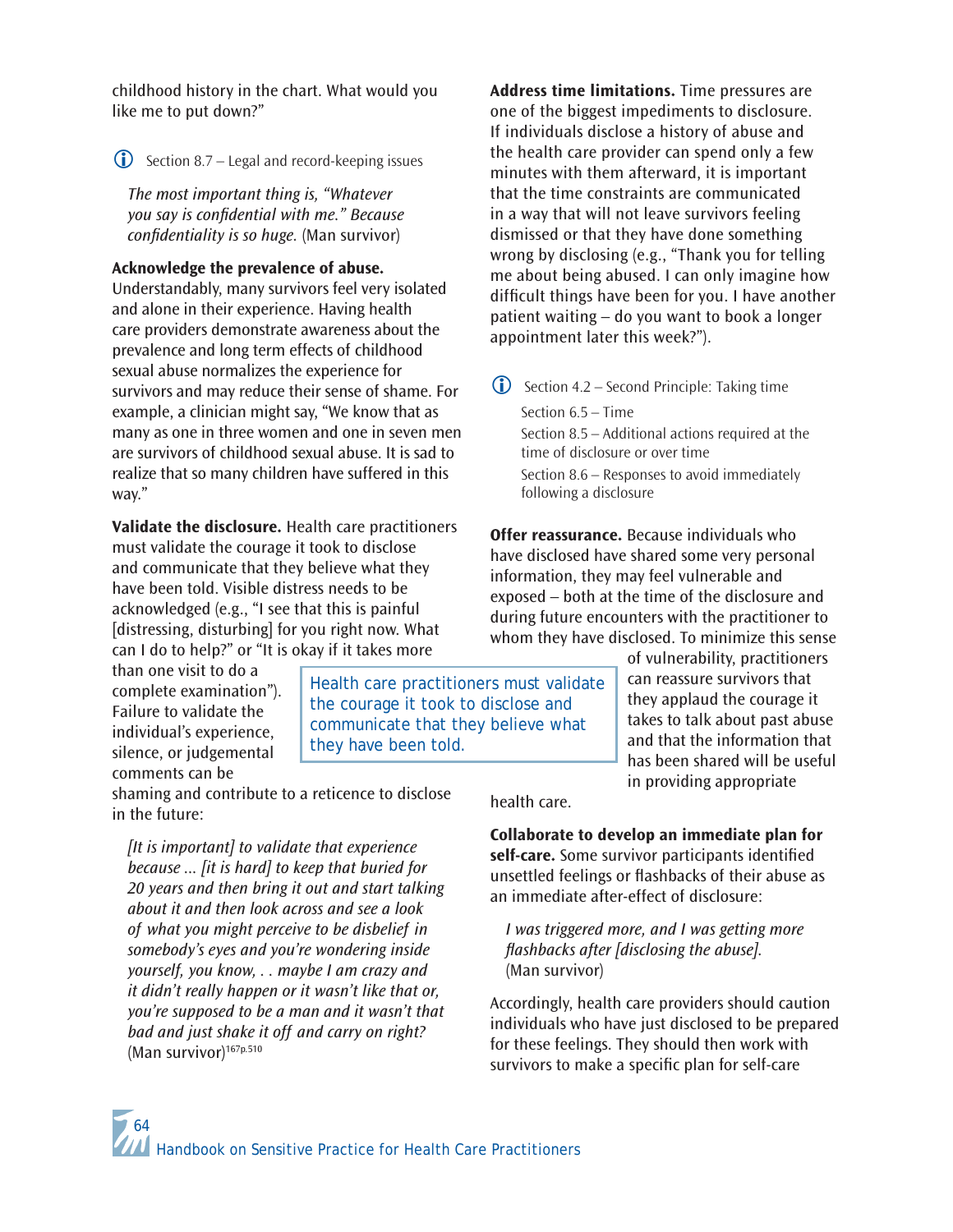(e.g., "Sometimes talking about past abuse stirs up upsetting memories. Tell me what you can do to look after yourself if this happens to you."). In working out this plan, clinicians should encourage individuals to:

- Include activities and coping strategies that have been successful (i.e., are supportive, comforting, or help the individual to manage distressing emotions).
- $\bullet$  Be specific and realistic, and include things that are easy to implement in a moment of distress. An unspecific plan (e.g., to take it easy for the next few days) may be too ambiguous to translate into meaningful activity, whereas a more specific plan (e.g., to call a specific support person or engage in a specific activity, such as going to the gym, meditating or praying, writing in a personal journal, or attending a selfhelp group meeting) gives survivors clear direction.
- Include ideas about what to do if the usual coping strategies do not work. This step is particularly important if the individual has a history of depression or self-harm. It might involve calling a health information line or crisis line or going to the emergency department of the local hospital.

#### **Recognize that action is not always required.**

Health care practitioners tend to be problemoriented and may respond to disclosure as a problem that requires immediate action or resolution; however, survivors may simply want the clinician to have the information. Survivors who have just disclosed may not necessarily expect clinicians to do anything except to be

present with them in the moment. While it is important to ask survivors if there is anything they want done related to their disclosure, it may be preferable to identify

Survivors who have just disclosed may not necessarily expect clinicians to do anything except to be present with them in the moment.

a later time for discussion about what actions (if any) the survivors want from the practitioner.

 $\Omega$  Section 8.5 – Additional actions required at the time of disclosure or over time

Ask whether this is the patient's first disclosure. As well as responding to a disclosure as outlined above, health care providers can inquire whether the patient is disclosing for the first time. By asking "Have you talked with anyone else about this?" practitioners can get a sense of whether the survivor has previously taken any steps to address the abuse. An answer of "No, I have never told anyone before today," as compared to "Well, my counsellor knows and suggested that I tell you," can help clinicians to shape their next response. It may also help them learn what supports the clients have in place and what they may need.

### **8.5 Additional actions required at the time of disclosure or over time**

Either immediately following the disclosure or during the next interaction, health care providers should seek to understand the survivors' reasons for disclosing and determine what (if anything) they want from the practitioners. It is also important to clarify the survivors' general expectations of the clinician and to explore any implications that the disclosure has for the survivors' health care. Such questions need to be asked in a manner that indicates clear support for the individuals' choice to disclose and may provide a bridge to discuss ways to maximize their feelings of safety and comfort. While such discussions may take some time (and be spread over a few interactions), the information which comes from them will provide a basis for future interactions:

> *When I came in, [the clinician] said, "I did some reading up on your condition," and he said, "This is what we're going to do." He says, "We're going*

*to work out a system, okay, so that I know if you're having trouble and you need to stop."*  (Woman survivor)

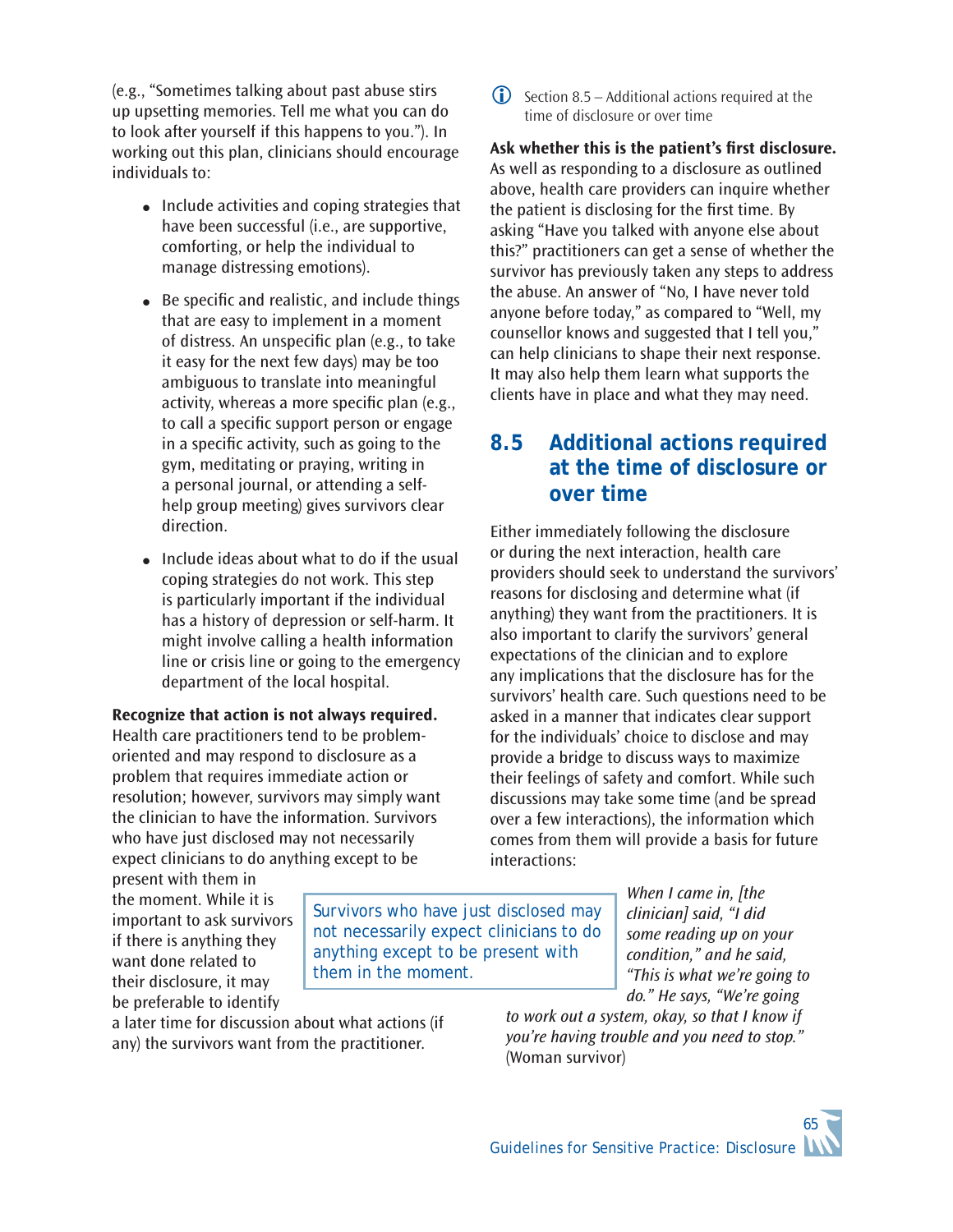Practitioners might say, for example, "Knowing this will help me care for you better. Can we talk about things that might make you more comfortable during your appointments?" or "Is there anything I can do differently?" The ensuing discussions may lead to disclosures of task-specific issues as survivors gradually feel freer to express their needs or preferences. As difficulties are identified, clinicians can integrate changes into the individual's ongoing care. Regardless of what is accomplished, health care practitioners should

not assume that all issues have been dealt with in one or two discussions; rather, they should check in with their clients throughout each interaction and make repeated invitations for feedback:

Health care providers should not assume that all issues have been dealt with in one or two discussions; rather, they should check in with their clients throughout each appointment and make repeated invitations for feedback.

*[The practitioner could say,] "Just let me know [what you need]; the lines are open. I know this [abuse] happened and if you need to talk about it or have any questions [you can talk about them with me]."* (Man survivor)

*[After] I told him I was a survivor ... he always questioned if I was comfortable doing anything ... Communication was more [important].* (Woman survivor)

Some survivors hope for a response that is beyond the clinician's ability or scope of practice. It is therefore important for practitioners to be clear about what they can and cannot do to help. If clinicians feel that individuals require assistance beyond that which they can offer, then a referral to someone more able or qualified may be suggested.

Most survivors recognized that disclosing their history of abuse was important to both their health and their health care. Nevertheless, many were concerned that, once they had disclosed their history of childhood sexual abuse, their health care practitioners would tend to attribute their health problems to the abuse before thoroughly investigating other possible reasons for the problems:

*[Practitioners] should never assume. Just because I was abused, that doesn't or shouldn't rule out the possibility that there could be something physical and serious that is wrong. That's one of the reasons I don't like to tell ... health practitioners about my abuse. They tend to write everything off as nerves and don't even check to see if the problem is something else.* (Woman survivor)

While an abuse history may contribute to some illnesses, it is the clinician's responsibility to

> ensure that health problems are investigated thoroughly for all patients.

Because of the vulnerability that they felt after disclosing their abuse histories, some survivors

were wary about being referred to other health care practitioners. Although clinicians typically see referrals as a normal and reasonable action to ensure accurate diagnosis and treatment, survivors may think that the referral implies that their practitioners cannot take care of them because they are "too complicated." As well, survivors may feel uncomfortable or anxious about having to meet one more clinician, whom they do not yet know or trust.

All patients have the right to make an informed choice about the health care practitioners with whom they will work. Thus, before making referrals, practitioners are encouraged to discuss the issue with their clients in order to come to an agreement on a new practitioner. These discussions may be very significant for survivors who, for example, are uncomfortable working with clinicians who are the same gender as their abuser(s). Whenever possible, practitioners should refer to health care providers who are knowledgeable about and sensitive to issues of interpersonal violence. Local resource registries may maintain a list of service providers (including health care practitioners) who specialize in working with survivors.

While some survivors may disclose past abuse as a lead-up to asking for a referral to specialized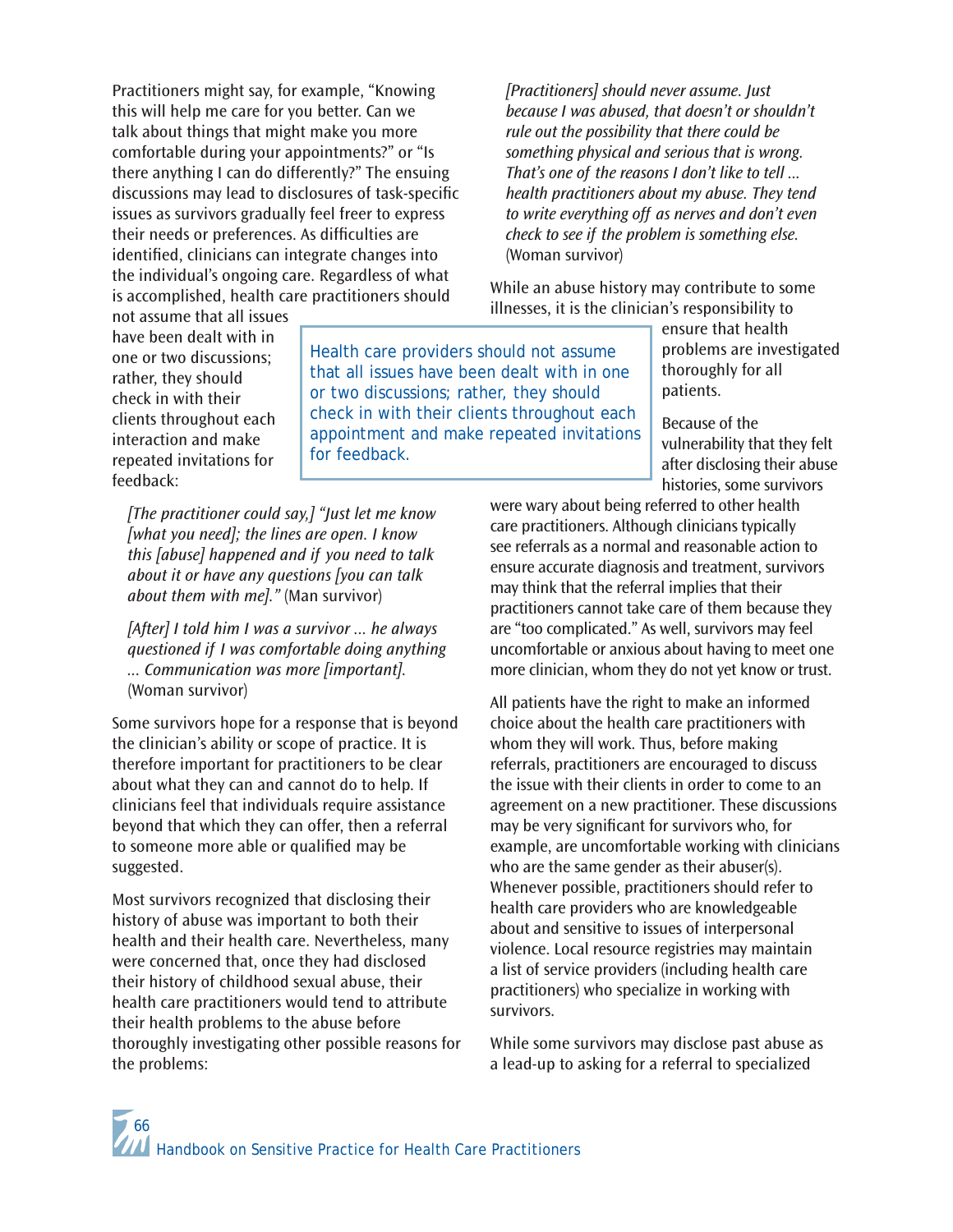counselling or support services, it is a mistake to assume that all survivors who disclose need or want to be referred to a mental health practitioner. By offering a referral before exploring the survivors' intentions, practitioners may give the impression that they think they know what is best for the individual or do not want to deal with the disclosure. An immediate referral to a mental health practitioner, regardless of whether the client is having difficulties related to past abuse, can feel like a clear statement that the clinician has judged the survivor to be "not okay." Under many circumstances, raising the issue of referral to a mental health practitioner may best be postponed to a later interaction so that practitioners can reinforce their acceptance of the survivor after the disclosure.

 $\bigcirc$  Section 5.10 – Community resources for survivors and health practitioners

A preferable response to disclosure is for practitioners to ask about the presence and effectiveness of supports (e.g., friends, family, counsellor, spiritual advisor, or self-help group) available to the survivor. Such questioning gives the practitioner information about the survivor's current resources and helps identify gaps. Questions such as "To whom do you turn for support?" or "Do you have enough support in your life?" can help assess the individual's situation. Further questions can help the practitioner make survivors aware of the organizations in the community that offer information, support, and other services to survivors:

*I needed to be reminded of resources and also that it was okay for me to call and use the resources. I needed permission to get the support I need.* (Man survivor)

## **8.6 Responses to avoid following a disclosure**

There are, unfortunately, instances when health care practitioners fail to respond sensitively to a disclosure. This failure often leaves the survivor who has risked sharing deeply personal information feeling more distressed.

#### **TABLE 5 Components of an effective response to disclosure**

#### **After hearing a disclosure of past abuse, the clinician should:** Accept the information Express empathy and caring  $\bullet$  Clarify confidentiality • Normalize the experience by acknowledging the prevalence of abuse • Validate the disclosure • Address time limitations • Offer reassurance to counter feelings of vulnerability Collaborate with the survivor to develop an immediate plan for self care • Recognize that action is not always required  $\bullet$  Ask whether it is a first disclosure **At the time of disclosure or soon after:** Discuss the implications of the abuse history for future health care and interactions with clinician • Inquire about social support around abuse issues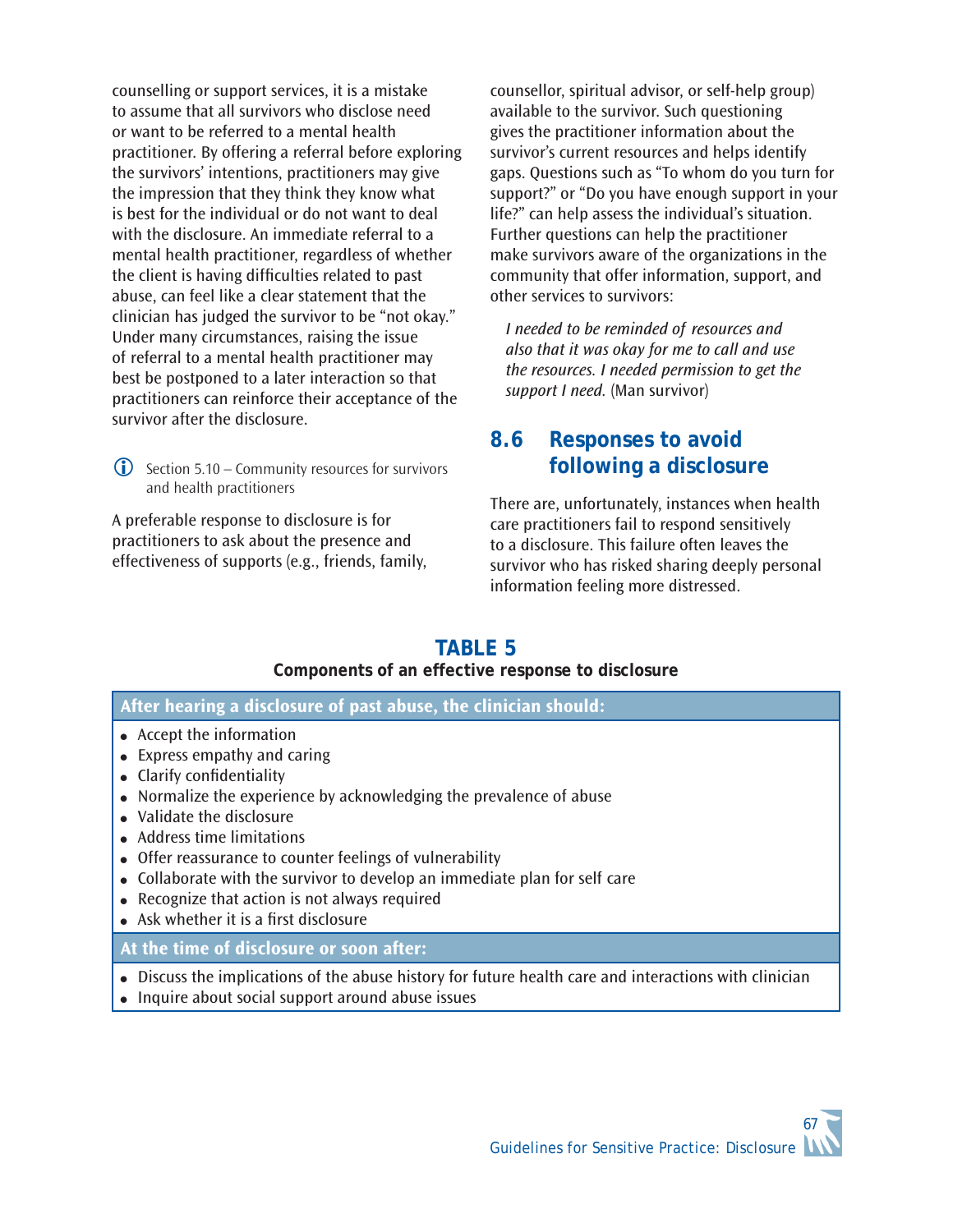*[Sometimes] someone [will start] to disclose [and the practitioner will say,] "You don't have to tell me this if you don't want to." People who are really nervous about hearing [a disclosure] keep saying that, and it gives the message, "I don't want to hear this."* (Woman survivor)

Negative responses (such as ignoring the disclosure, disbelief, denial of the negative impact of the abuse, or telling a survivor to "just get over it") are both painful and silencing:

*He told me that I should just get over this and move on.* (Woman survivor)

*Don't push the person and be really aware not to use the "shoulds," like "You should call the crisis line."* (Woman survivor)<sup>143p.259</sup>

Men survivors also cautioned against minimizing the effects of female-perpetrated abuse. Viewing the survivor as lucky to have had such an early introduction to sex or perceiving the abuse as merely a sowing of wild oats was very damaging.

### **8.7 Legal and record-keeping issues**

**Legal obligations.** In our studies, we use the term *disclosure* to refer to survivors telling health care practitioners that they have a history of childhood abuse, as distinct from *task-specific disclosure*, which occurs when individuals identify discomfort or difficulty with all or part of a specific examination or treatment. With the exception of this section, when we speak about disclosure in this handbook, we are referring strictly to *adults* revealing a history of *past abuse*.

Health care practitioners do not have a legal obligation to report *past* child abuse disclosed by an *adult*, unless, in disclosing his or her own experience, an individual identifies a child who may be currently in need of protection (e.g., if a male patient who was abused by a family member tells the practitioner that he has reason to believe that the same perpetrator is continuing to abuse children).

In contrast, all Canadian jurisdictions, except Yukon, have laws that mandate a duty to report

#### **Responses to avoid after a disclosure**

**Survivors identified the following responses as clearly not helpful:**

- Conveying pity (e.g., "Oh, you poor thing").
- Offering simplistic advice (e.g., "Look on the bright side," "Put it behind you," "Get over it," or "Don't dwell on the past.").
- Overstating or dwelling on the negative ("A thing like that can ruin your whole life").
- Smiling (while you may hope that your smile conveys compassion, a neutral or concerned expression is more appropriate).
- Touching the person without permission even if you intend it as a soothing gesture.
- Interrupting (let the individual finish speaking).
- Minimizing or ignoring the individual's experience of abuse, the potential impact of past abuse, or the decision to disclose (e.g., "How bad could it be?", "I know a woman that this happened to and she became an Olympic gold medalist," "Let's just concentrate on your back pain," or "What's that got to do with your sprained ankle?").
- Asking intrusive questions that are not pertinent to the examination, procedure, or treatment.
- Disclosing your own history of abuse.
- Giving the impression that you know everything there is to know on the subject.

If clinicians think that they have inadvertently responded to the disclosure in an inappropriate way, or if the patient's nonverbal feedback suggests a negative reaction to their initial responses, they should immediately clarify the intended message and check with the survivor for further reaction.

cases of suspected abuse or neglect of children to child welfare agencies or to police.103,127 Although the definitions of a child and the definitions of a child at risk vary somewhat among individual provinces,127 these same laws require that all cases of suspected abuse of children (under the age of majority) be investigated by the appropriate child welfare service to determine whether the children are in need of protection. When the suspicions are substantiated, child welfare authorities are mandated to intervene.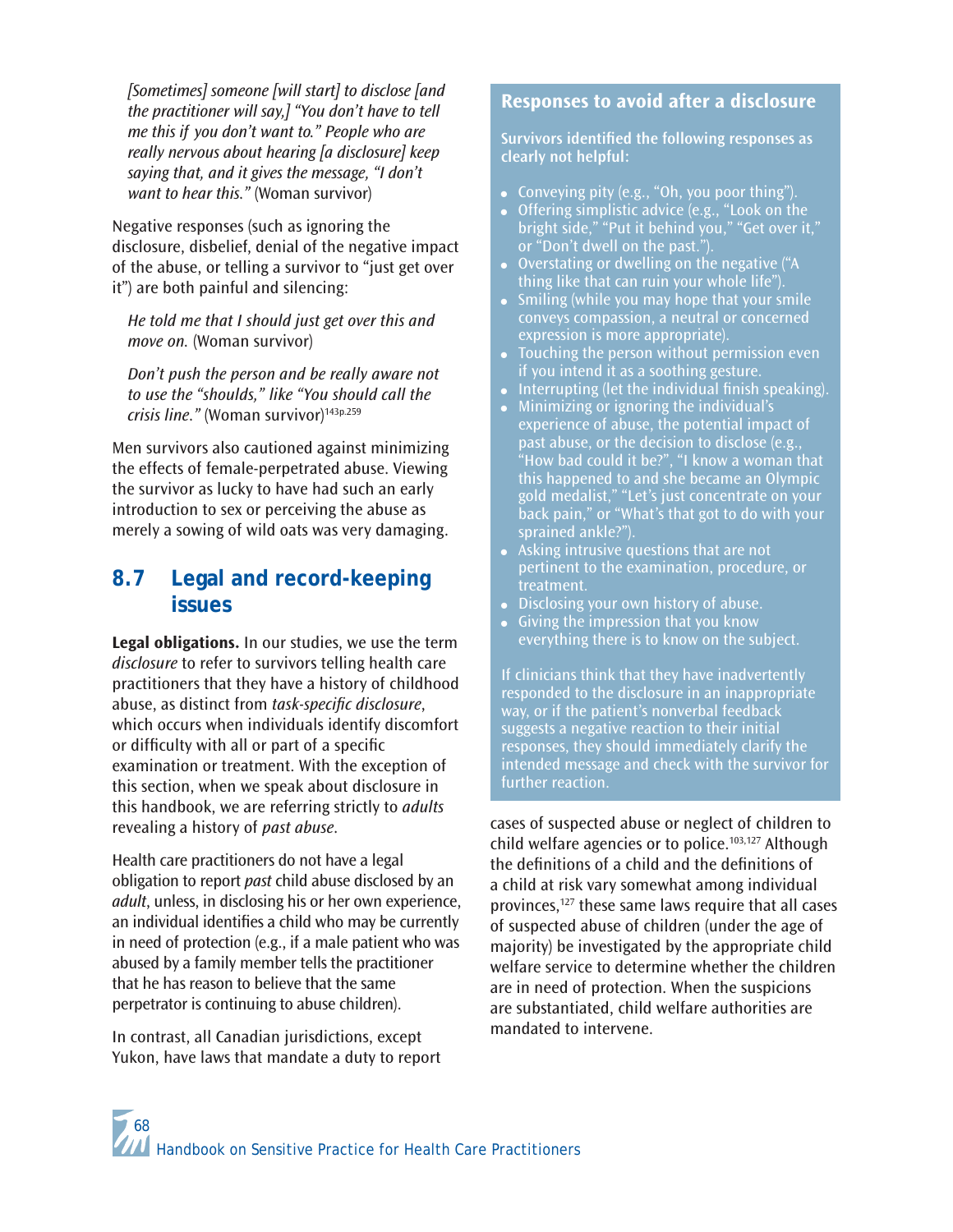It is the responsibility of all health care practitioners to know the legal requirements for reporting child abuse and neglect in their jurisdiction. Information and guidance about this obligation is available from regulatory/ licensing bodies and local child welfare authorities (Children's Aid Societies or Child and Family Services).

A guiding principle underlying the *Framework*78 is that the collection, use, and disclosure of health information are to be done on a need-to-know basis and with the highest degree of anonymity possible under the circumstances. Furthermore, the *Framework* understands privacy as a consentbased right and, unless otherwise stated in legislation, an individual's consent must be obtained for any collection, use, and disclosure

#### **Health care records.** Health

care records are both a means of communication among health care practitioners and legal documents. The type of information collected

and how it is documented and shared must comply with national, provincial, and territorial legislation. The onus is on all practitioners to understand and comply with the privacy and confidentiality requirements within their jurisdiction.

In the interests of safeguarding the privacy of Canadians, the federal, provincial, and territorial deputy ministers of health have undertaken the development of the *Pan-Canadian Health* 

*Information Privacy and Confi dentiality Framework*. 78 The aim of the *Framework* is to address Canadians' privacy and confidentiality needs and to articulate "a harmonized set of core provisions for the collection,

use, and disclosure of personal health information in both the publicly and privately funded sectors." The *Pan-Canadian Health Information Privacy and Confidentiality Framework* outlines a set of core provisions aimed at protecting the privacy and confidentiality of individuals' health information, while at the same time enabling the appropriate sharing of information to facilitate effective health care. These core provisions are consistent with the *Canadian Charter of Rights and Freedoms* and with *The Personal Information Protection and Electronic Documents Act (PIPEDA)<sup>40</sup> and endeavour to reflect* the realities of the current health system.

It is the responsibility of all health care pra-ctitioners to know the legal requirements for reporting child abuse and neglect in their jurisdiction.

of personal health information. As well, Alberta, Saskatchewan, Manitoba, and Ontario have enacted provincial legislation that addresses

the collection, use, and disclosure of personal health information by health care providers and health care organizations.

**Documenting a history of abuse.** Some of the survivors in our studies specifically asked their health care providers not to document past abuse. In responding to this request, a practitioner needs to balance the patient's right to privacy and legal reporting requirements. While not reporting suspected abuse of a child clearly contravenes the intent of the law, the same is not true of past

> abuse of a person who is currently an adult. Both practitioner and survivor participants concluded that it is important for clinicians to discuss with their patients how documentation of past

abuse might be done while still protecting their privacy. Survivors, for example, might agree to a chart note that states they have a history of abuse but provides no further details. Privacy may, however, be an issue when working with patients whose care is being paid for by a third party (e.g., insurance companies, employee assistance programs, or workers' compensation). Clinicians involved in fee-for-service practices are urged to pay particular attention to the reporting that is required of them.

Health care practitioners are further urged to consider the possible ramifications of sharing information about patients' histories of abuse

In responding to survivors' requests not to document their abuse histories, a practitioner needs to balance the patient's right to privacy and legal reporting requirements.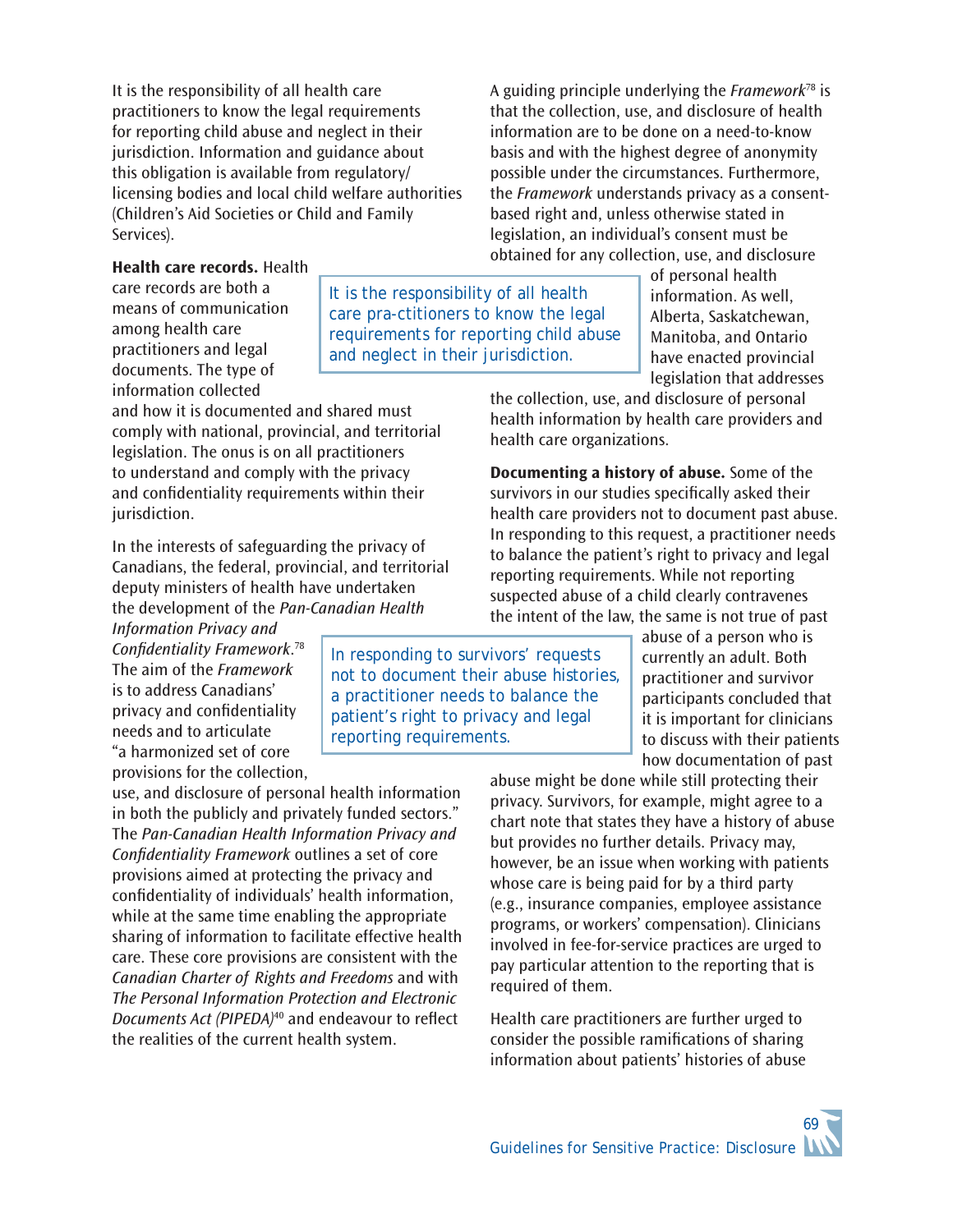when referring them to other health care practitioners:

*On many occasions when I've been referred to a specialist, it has been noted in the referring letter/form that I have a history of abuse. Too often the referring [practitioner] assumes it is sexual abuse although I have never specifi ed. I have learned the hard way that this information is not seen only by the [receiving health care practitioner] ... but is also read by some of the staff at the clinic I am going to. I don't want my history of abuse broadcast to the world so I now ask the referring clinician to state that a sensitive approach to any physical examination is required rather than disclose my abuse history. If the referring doctor needs to know, I am in a position to disclose or not and to only that person.* (Woman survivor)

Documentation about past abuse may have legal implications for clients who are (or may in the future be) involved in a court case. If, for example, a client chooses to press criminal charges or launches a civil action against an abuser, or if civil litigation follows a motor vehicle crash, relevant health records may be subpoenaed. Sometimes the records will be sought to support the client's case; however, in other instances, they might be used to challenge the client's credibility or account of events. Regarding consent for the provision of medical records to insurance companies, survivors should be advised that they have the option of sharing all or only specific portions of their record. Health care practitioners are strongly encouraged to seek legal advice in situations where a client's health record is requested by a third party before taking any action.

 $(i)$  Section 5.8 – Collaborative service delivery

### **8.8 Ouestions for reflection**

- Does my environment foster a sense of safety for potential disclosure?
- Do my clients trust me enough to disclose? Are there any steps I could take to increase their feelings of trust and safety?
- How do I want to integrate routine inquiry about child sexual abuse? Do I have a "script" that feels natural to me?
- How would I feel if a client disclosed a history of child sexual abuse? Are my reactions different for males and females? How would I know whether my reactions are helpful for my clients?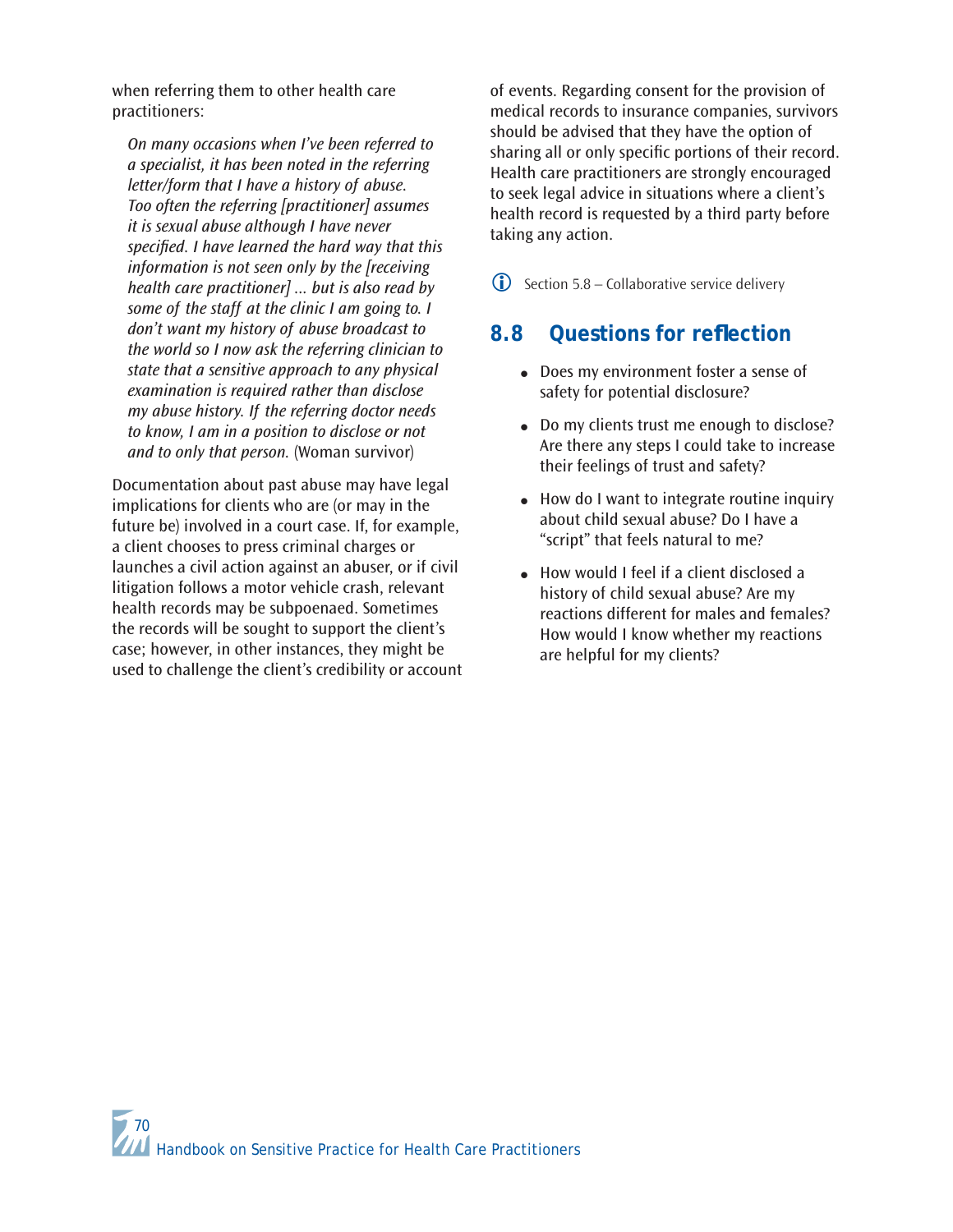### **9.1 Clinicians' contributions to survivor's healing from childhood sexual abuse**

*I think that we're talking about really long-term partnerships with a number of medical people ... maybe a physiotherapist, a psychotherapist, a family doctor. We need these nuclei of support, and they need to be in touch with each other, and I have that, so I feel like I have a network of support.* (Woman survivor)<sup>143p.259</sup>

All forms of violence and abuse can leave an individual feeling disempowered and disconnected from others. Healing from abuse involves reempowerment and reconnection with self and others.81 Because the harm of abuse occurs in the context of relationships and because it affects individuals' ability to relate with others, healing can only occur in relationships. Relationships with caring others provide the substrate – the nutrient medium – for healing the parts of the self that were damaged by past trauma. The absence of trusting relationships leaves survivors isolated in their shame. Through engagement with others, survivors can learn to rebuild their basic capacities for autonomy, trust, and intimacy. $81$  Health care practitioners can be allies in that process by offering effective and sensitive health care in the context of genuine human connection. They can also facilitate reconnection by helping survivors learn about their bodies and how they function in health and illness.

### **9.2 Sensitive Practice and patient-centred care**

Some would argue that the Sensitive Practice paradigm is redundant – that client-centred care, by definition, incorporates all that this *Handbook* describes. However, we have a different

perspective. While the *Handbook* includes neither all possible ways that practitioners can be sensitive to survivors nor all of the ways that interpersonal violence can affect an individual's health or health care experiences, we have come to see Sensitive Practice as a refinement or "fine tuning" of patient-centred care. If all practitioners were knowledgeable about the association between abuse and health, then Sensitive Practice might not be necessary. Unfortunately, many curricula devote little attention to violence and abuse and their implications for health and health care,<sup>169</sup> and some practitioners remain convinced that our health care system cannot afford the few extra minutes it takes to enact Sensitive Practice. We suggest that, especially in light of the pressures on the health care system, failure to practice sensitively is tantamount to abdicating our ethical responsibility to do no harm.

Thus, we encourage all health care providers to become more aware of the effects of violence and abuse and to ensure that their words and behaviour communicate this understanding in a sensitive way. By fine-tuning our patient-centred approach, we will make greater strides in helping patients become healthier and better functioning members of society. Although a practitioner's contributions to an individual's healing are not always measurable, survivors have reminded us that the trust and safety that allow (re)connection within a strong therapeutic relationship can be hugely helpful to them. And the possibility that the survivor will be further empowered to make gains, however slow, holds bright promise:

*So, what we have is a relationship of ... mutual give and take ... [The clinician] gives me a lot of responsibility; I give her a lot of information; we negotiate how best to work [together] to help me to fulfil my needs and to let me have power over my own life.* (Woman survivor)<sup>143p.260</sup>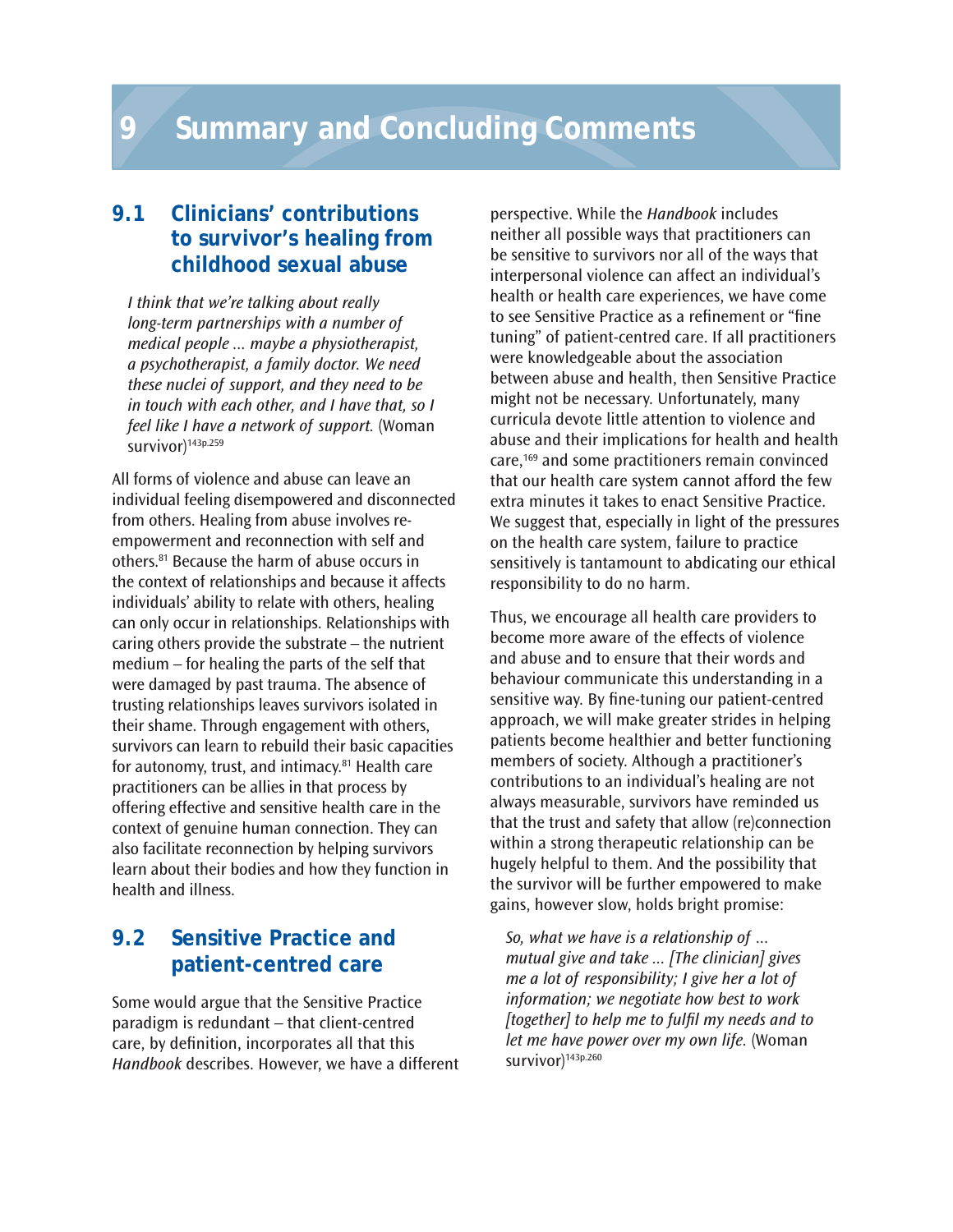# **APPENDIX A: Empirical Basis of the Handbook**

This *Handbook* is informed by two multidisciplinary, multisite research studies that employed grounded theory<sup>67</sup> and action research<sup>126</sup> methods. The overall intent of the project has been to facilitate a process by which childhood sexual abuse survivors and health care practitioners collaborate to develop practice knowledge that influences health care.<sup>166</sup> In the first study, we explored women survivors' experiences of physical therapy, consulted with survivors, physical therapists and physical therapy students to develop guidelines for Sensitive Practice, and summarized the results of the study in a handbook. In the second study, we addressed gaps and questions from the first project, by asking men and women survivors about their experiences with and ideas about Sensitive Practice for a wide range of health care practitioners (including but not limited to physicians, nurses, nurse practitioners, oral health practitioners, massage therapists, complementary therapy practitioners, and other health care practitioners without special training in mental health/psychiatry or psychotherapy). We then engaged health care practitioners and survivors in a dialogue about Sensitive Practice and the creation of this second edition of the *Handbook*.

The first research project was conducted in three phases. In the first phase, 27 adult female childhood sexual abuse survivors in Saskatchewan and Ontario were interviewed. The women were between 19 and 62 years of age and from a broad range of educational backgrounds, professions, and income levels: 26 identified themselves as Caucasian and one woman self-identified as Métis. All had been referred for physical therapy in either inpatient or outpatient clinics; four had declined to see physical therapists. Transcripts of the interviews were analyzed and the central themes identified.<sup>142,143,158,164</sup>

In the second phase of the project, working groups of four survivors and four physical therapists in each group met in Saskatoon, Saskatchewan, and Waterloo, Ontario, four to six times over six months to refine the themes into principles and guidelines for Sensitive Practice. In the final phase of the project, the information from the interviews and working groups was used to draft the fi rst edition of the *Handbook*. Approximately 200 survivor participants, other survivors, physical therapists, physical therapy students, and counsellors across Canada commented on successive drafts in writing or during focus groups. This lengthy and broad consultative process was intended to ensure the clinical relevance of the first edition of the *Handbook*.

In our second study, we focused on survivors' experiences with *all* types of health care providers. We conducted individual interviews with 49 men survivors and talked with one group of nine men. Interviews were conducted in six provinces (British Columbia, Alberta, Saskatchewan, Ontario, Nova Scotia, and New Brunswick). We also conducted interviews with 19 women survivors in Saskatchewan and Ontario. Repeated efforts to recruit Aboriginal survivors and survivors of colour were not overwhelmingly successful. Eight men and one woman self-identified as Aboriginal (Métis or First Nations). Participants ranged in age from 24 to 62 years. Participants were from a broad range of educational backgrounds, professions, and income levels.<sup>157,159,167</sup>

As in the first study, themes from these interviews served as the starting point for two working groups in each of two cities. In Winnipeg, one working group was made up of four male survivors and three nurses and nurse practitioners and the other working group consisted of four male survivors and four physicians. In Saskatoon, one working group included four female survivors and three nurses and the other was made up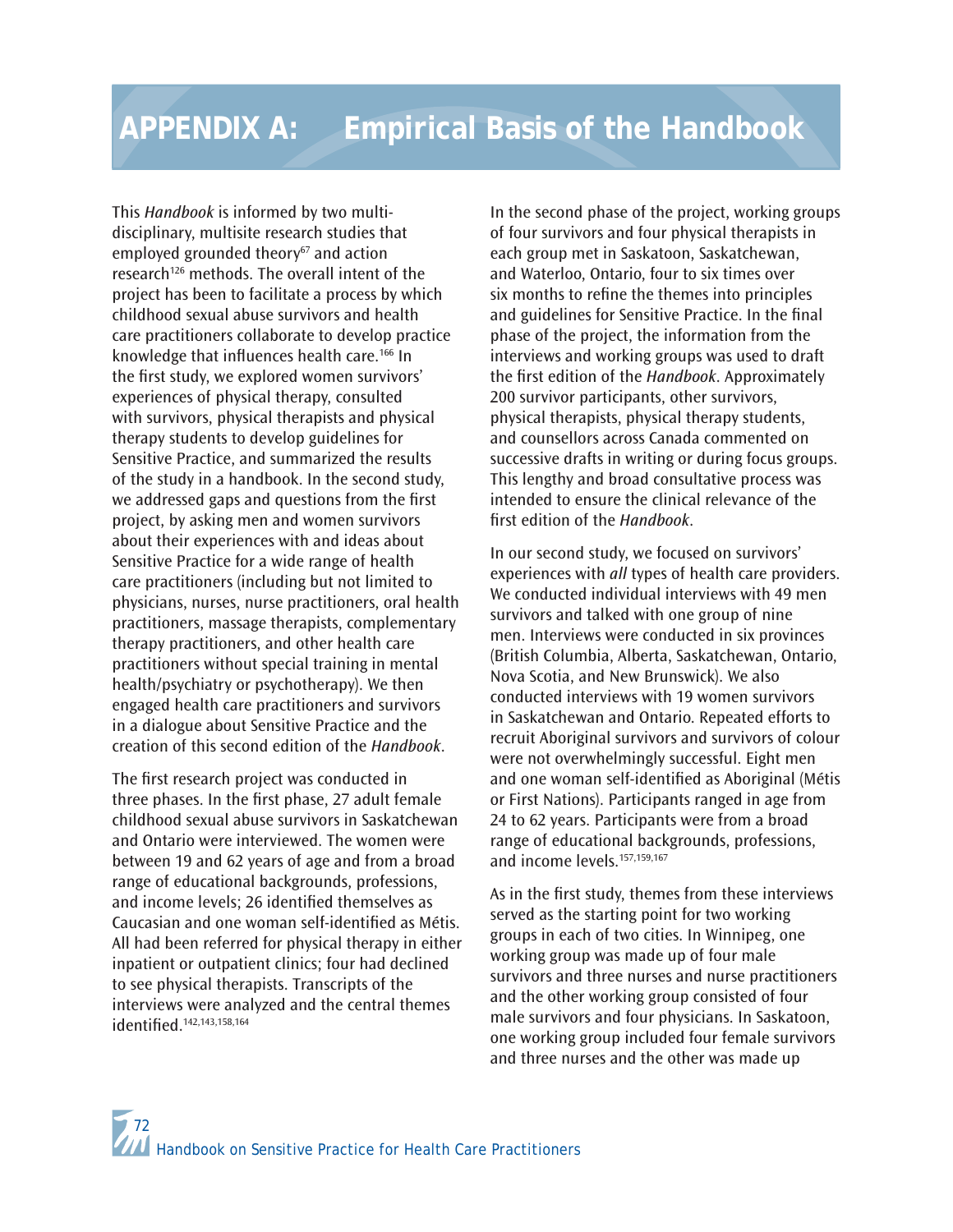of three female survivors and four physicians. The groups met three or four times over four months. Interview findings and recommendations from the working groups in both studies were incorporated into a draft of the second edition of the *Handbook* that was sent to all participants. Feedback was incorporated into draft 2 and was sent to 110 health care practitioners representing a wide range of health disciplines and perspectives (including those from academic training programs, professional associations, regulatory/licensing bodies and various practice settings). Feedback was received from 56 consultants, including aroma therapists, chiropractors, dentists, dental hygienists, dental assistants, individuals teaching and researching in the area of kinesiology and sport, massage therapists, mental health practitioners, midwives, naturopathic doctors, nurses, nurse practitioners, physicians, physical therapists, occupational therapists, and reiki practitioners. Draft 3 was developed from this consultation and was used for further consultations with six focus groups of health care practitioners and students. In total, approximately 200 survivors and health care practitioners from across Canada participated in this consultation process.

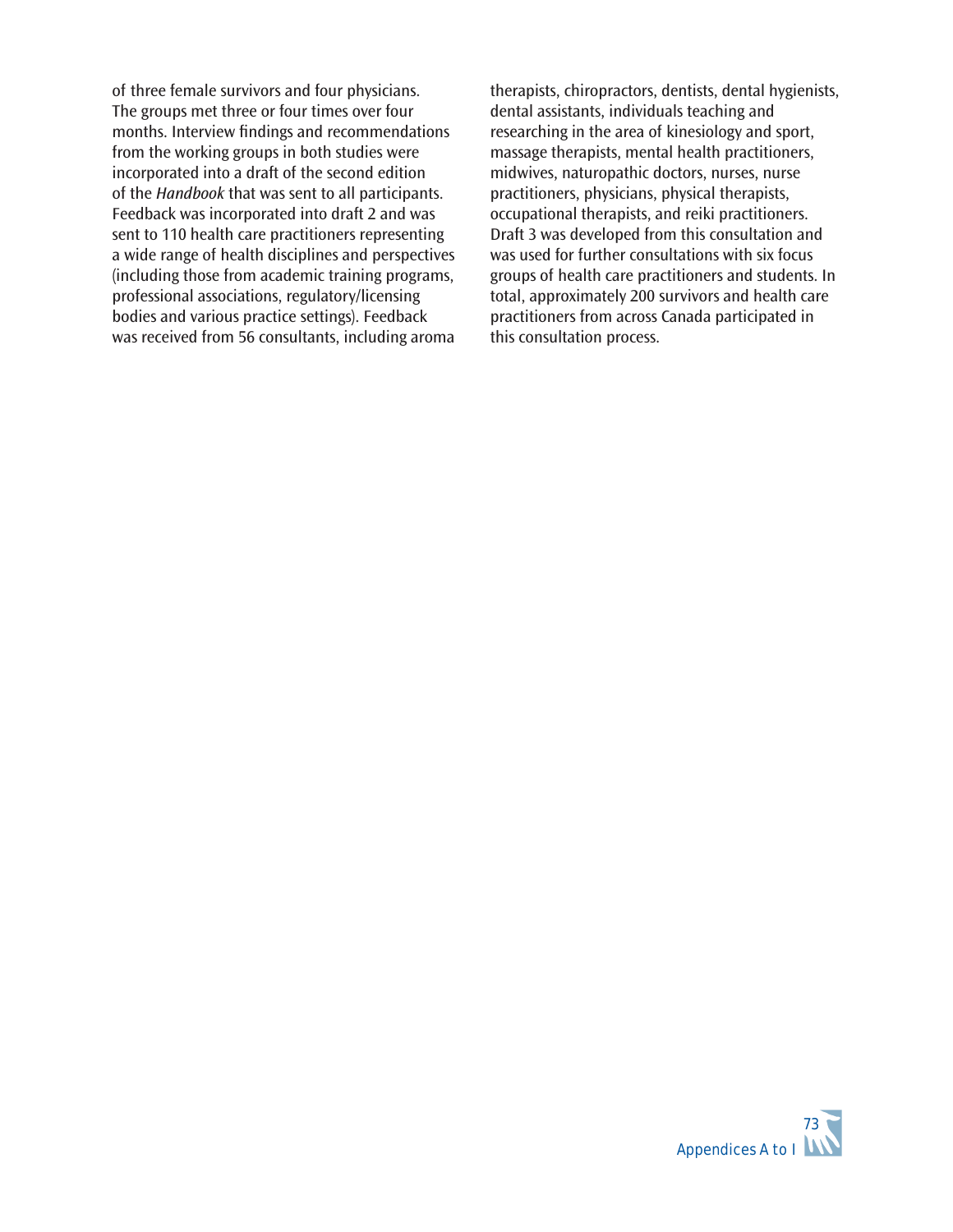## **APPENDIX B: Prevalence of Childhood Sexual Abuse**

Because childhood sexual abuse is often unreported in childhood or adolescence, adult retrospective studies are the most common source of prevalence estimates. The most current and reliable lifetime prevalence estimates are that as many as one third of women and 14% of men are survivors of childhood sexual abuse.<sup>25,31,62</sup> Accurate accounting of the occurrence of childhood sexual abuse is hampered by methodological issues related to reporting barriers (e.g., shame, guilt, self-blame, fear, etc.), definitional controversies, population sampled (community vs. clinical), method of data collection (e.g., self-report questionnaire vs. interview), response rates, and the number of questions researchers ask about childhood sexual abuse.62,122,135,184 This helps to explain the wide range in reported results and suggests caution when interpreting results and making cross-study comparisons.

Large community-based studies of the incidence and prevalence of childhood sexual abuse among children and youth are rare, with the most comprehensive one being a telephone survey of 2,000 U.S. residents (aged 10-16 years) done by David Finkelhor and Jennifer Dziuba-Leatherman.65 These authors report that in the year preceding the interview, 3.2% of girls and 0.6% of boys had experienced contact childhood sexual abuse, which was defined as "a perpetrator touching the sexual parts of a child under or over the clothing, penetrating the child, or engaging in any oral-genital contact with the child."65p.419 In the overall sample, the combined prevalence of attempted and completed childhood sexual abuse categories was 10.5%.

Community-based probability samples typically find that  $12\% - 35\%$  of women and  $4\% - 9\%$  of men have had an unwanted sexual experience before the age of 18 years.<sup>122</sup> After adjusting for samplerelated variation, response rates, and differences in definitions across 16 cross-sectional community sample surveys, Kevin M. Gorey and Donald R. Leslie<sup>70</sup> determined that the prevalence of childhood sexual abuse was 16.8% for women and 7.9% for men. In his review of large communitybased studies in 19 countries around the globe, Finkelhor<sup>63</sup> found that the prevalence of childhood sexual abuse was 7%-36% for females and 3%-29% for males, indicating that childhood sexual abuse is an international problem and has been found in every region where it has been studied. More recent studies in non-Western countries confirm this (e.g., $41,98$ ). David Murray Fergusson and Paul E. Mullen,<sup>60</sup> after examining community-based prevalence from several countries, concluded that between 15% and 30% of females and between 3% and 15% of males report exposure to some form of unwanted sexual attention in childhood. This is consistent with John Briere and Diana Elliot's recent study,31 which found 32.3% of women and 14.2% of men reported sexual abuse in childhood. In the latter work, 21% of adults who reported histories of childhood sexual abuse also experienced physical maltreatment.

The prevalence of childhood sexual abuse is even higher among individuals with disabilities. A review of literature regarding children with disabilities, $83$  defined as "the full spectrum of physical, mental, and emotional impairment,"83p.1018 cited research that reported children with disabilities are almost twice as likely to be neglected, 1.6 times more likely to be physically abused, and 2.2 times more likely to be sexually abused than are children without disabilities.83 Other studies report even higher rates of sexual abuse for children with disabilities.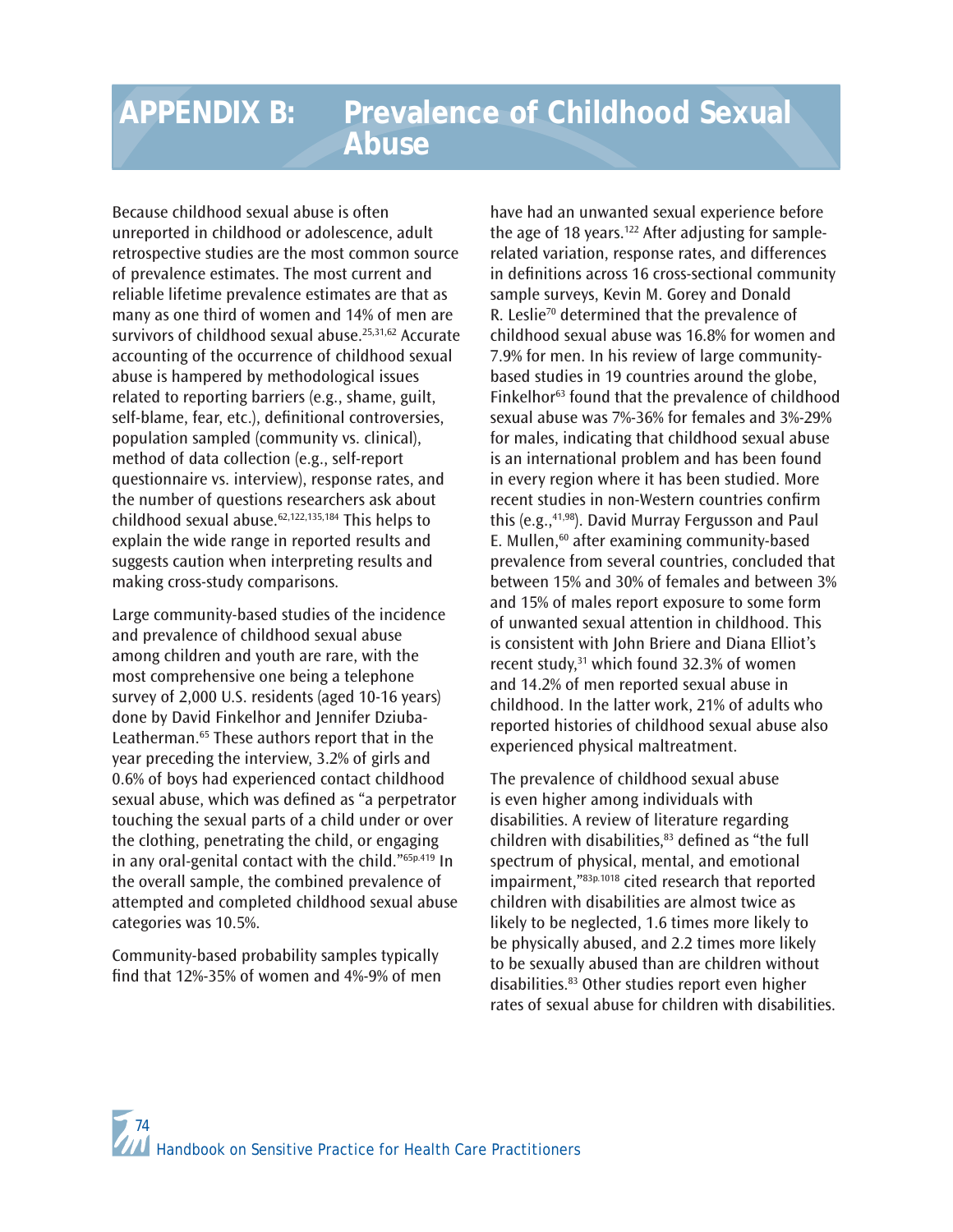## **APPENDIX C: Traumagenic Dynamics of** *Childhood Sexual Abuse*

Some of the common problems experienced by childhood sexual abuse survivors are summarized in Table 6 using David Finkelhor and Angela Browne's conceptualization of the traumagenic

dynamics of childhood sexual abuse.<sup>64</sup> These dynamics describe the impact that abuse-related behaviours, events, and experiences can have on their victims.

## **TABLE 6**

#### **Traumagenic dynamics of childhood sexual abuse**

| <b>Characteristic</b>      | <b>Dynamics</b>                                                                                                                                                                              | <b>Possible Manifestations</b>                                                                                                                        |
|----------------------------|----------------------------------------------------------------------------------------------------------------------------------------------------------------------------------------------|-------------------------------------------------------------------------------------------------------------------------------------------------------|
| Traumatic<br>Sexualization | • Rewarding a child for sexual behaviour<br>may heighten the salience of sexual issues<br>for him or her                                                                                     | • Avoidance of all things sexual<br>Preoccupation with sexual matters or                                                                              |
|                            | • Receiving attention and affection for sex<br>can affect a survivor's ability to achieve a<br>healthy sense of love and belonging                                                           | compulsive sexual behaviours<br>• Precocious sexual activity<br>Aggressive sexual behaviours                                                          |
|                            | • Sexual parts of the child may be<br>fetishized                                                                                                                                             | Promiscuity<br>Prostitution (making use of or working in                                                                                              |
|                            | • Abuse may impart misconceptions about<br>sexuality (e.g., sexual identity, sexual<br>orientation, sexual behaviour, and sexual<br>morality)                                                | the sex trade)<br>Sexual dysfunctions (e.g., lack of desire,<br>difficulty with sexual arousal, inability<br>to experience orgasm, and avoidance of   |
|                            | • Sexual activities may become conditioned<br>to negative emotions and memories,<br>creating an aversion to sex or intimacy                                                                  | sexual intimacy)                                                                                                                                      |
| Betrayal                   | • Childhood sexual abuse manipulates<br>a child's vulnerability, violates the<br>expectation that others will provide care<br>and protection, and may interfere with<br>the ability to trust | Overdependence or clinginess<br>$\bullet$<br>• Vulnerability to subsequent abuse and<br>exploitation<br>Failure to accurately judge the<br>$\bullet$  |
|                            | • The child's autonomy and wellbeing are<br>disregarded, which may affect the sense<br>of self                                                                                               | trustworthiness or motives of others,<br>leading to subsequent abuse and<br>exploitation and/or inability to protect<br>one's own children from abuse |
|                            | • Deep-seated guilt and shame develop<br>because children believe something bad<br>about them caused the abuse                                                                               | • Social withdrawal, isolation, and/or<br>avoidance of intimate relationships                                                                         |
|                            | • Profound sense of grief over lost<br>innocence or the "perfect" or "normal"<br>family; depression                                                                                          | Chronic relationship difficulties<br>$\bullet$<br>• "Acting out" behaviours (e.g., aggression,<br>delinquency, risk-taking, etc.)                     |
|                            | Extreme anxiety or fear, which engenders<br>a sense of dependency                                                                                                                            |                                                                                                                                                       |

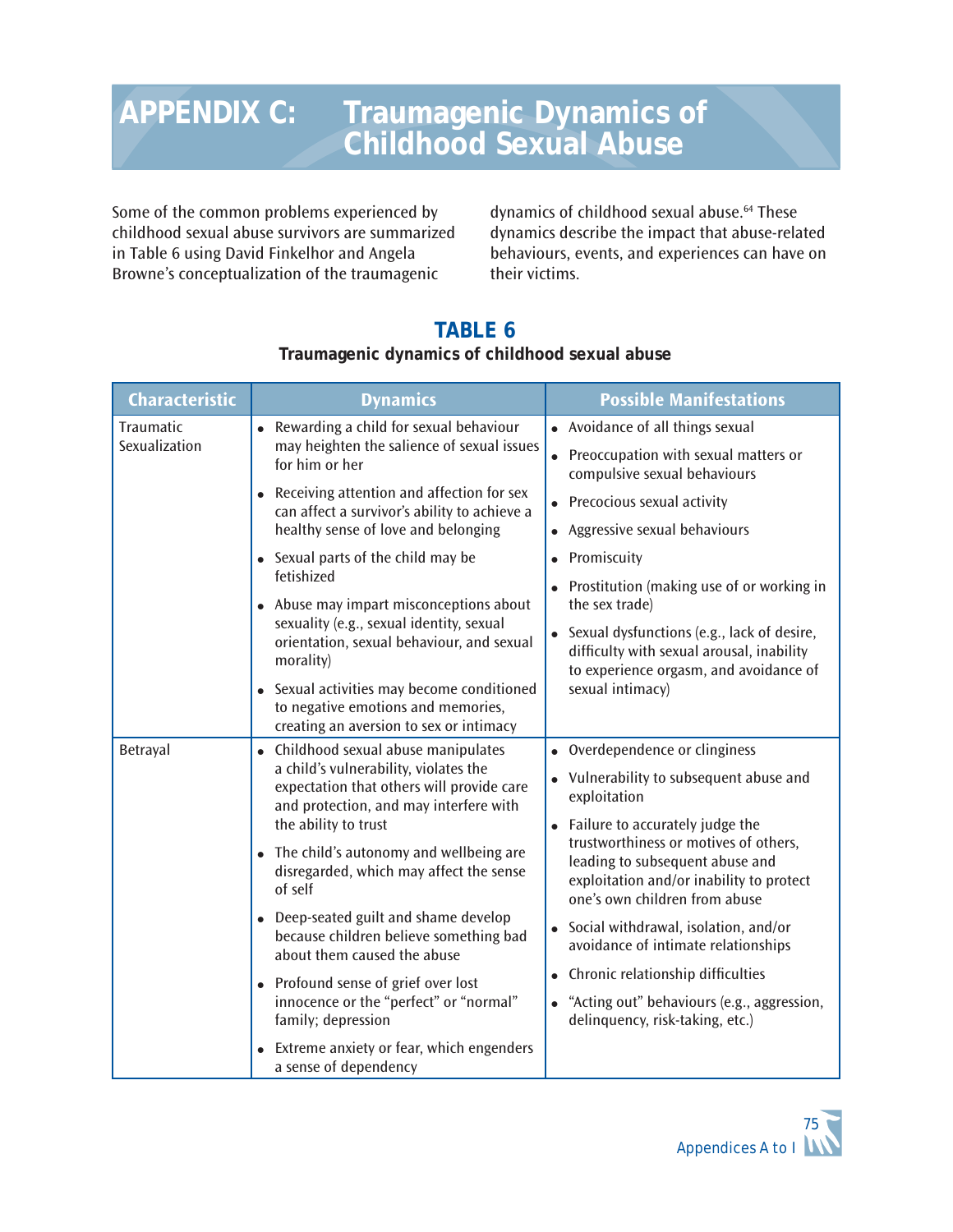| <b>Characteristic</b> | <b>Dynamics</b>                                                                                                                                                                                                                                                                                                                                                                                                                                                                                                                        | <b>Possible Manifestations</b>                                                                                                                                                                                                                                                                                                                                                                                                                                                                                                                                                     |
|-----------------------|----------------------------------------------------------------------------------------------------------------------------------------------------------------------------------------------------------------------------------------------------------------------------------------------------------------------------------------------------------------------------------------------------------------------------------------------------------------------------------------------------------------------------------------|------------------------------------------------------------------------------------------------------------------------------------------------------------------------------------------------------------------------------------------------------------------------------------------------------------------------------------------------------------------------------------------------------------------------------------------------------------------------------------------------------------------------------------------------------------------------------------|
| Stigmatization        | • Abuser(s) and others blame or denigrate<br>the victim engendering a sense of shame<br>or guilt<br>The abuser and others pressure child for<br>secrecy<br>The victim feels "damaged," "abnormal,"<br>"bad," which may contribute to a<br>distorted sense of self and lowered self-<br>esteem                                                                                                                                                                                                                                          | Dysphoria or chronic depression<br>$\bullet$<br>Stigmatization, isolation, and<br>marginalization may contribute to<br>substance abuse<br>Criminal behaviour<br>$\bullet$<br>Failure to care for oneself (e.g., risk-taking<br>behaviours, poor hygiene, poor health<br>practices)<br>Self-harm or self-mutilation<br>$\bullet$                                                                                                                                                                                                                                                    |
| Powerlessness         | • Unwanted invasion of one's body or<br>personal space can interfere with the<br>establishment and maintenance of<br>healthy boundaries and increase risk of<br>repeated victimization<br>• Abuser(s) may use violence, threats,<br>trickery, or bribery to involve their victim<br>• If others do not believe and respond<br>appropriately to disclosure of abuse, an<br>individual may develop a lowered sense<br>of efficacy<br>• Some victims develop a high need for<br>personal control and may even identify<br>with the abuser | Hyper-arousal (i.e., chronic anxiety,<br>phobias, tendency to startle easily,<br>irritability, poor sleep)<br>Intrusion (e.g., flashbacks during waking<br>states, traumatic nightmares during sleep)<br>Constriction (dissociation to endure<br>danger that one is unable to fight off or<br>escape) -alters perception, sensation, and<br>time sense and may result in avoidance<br>of reminders of the trauma, emotional<br>numbing/blunting, detachment, and an<br>inability to experience joy<br>Stress-related disease and illness; chronic<br>and/or vague somatic problems |

Adapted from Finklehor and Browne<sup>64</sup> with permission of D. Finkelhor.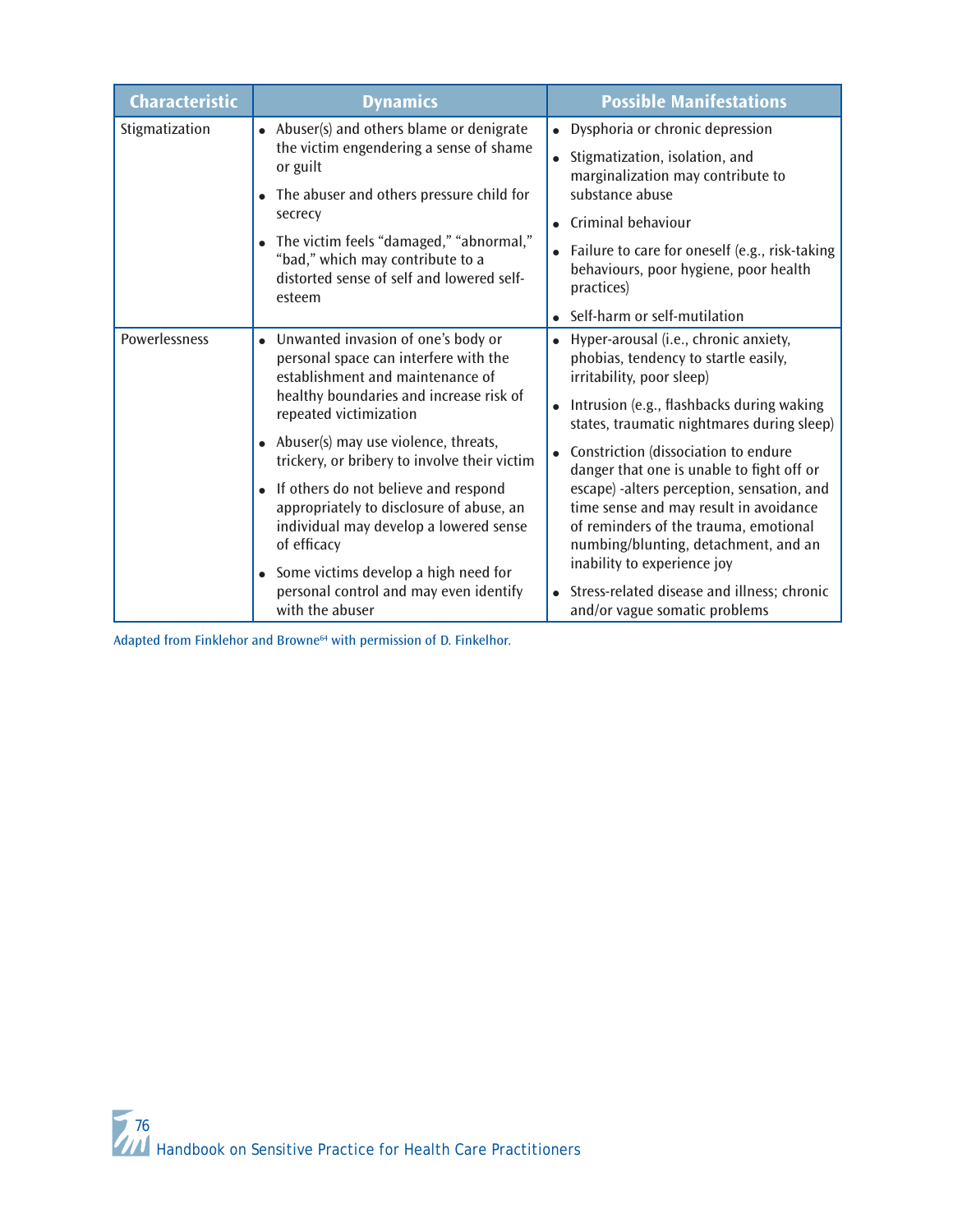## **APPENDIX D: Diagnostic Criteria for Stress Disorders**

#### **Acute Stress Disorder (ASD)**

Reprinted from *The Diagnostic and Statistical Manual*  of Mental Disorders (4<sup>th</sup> ed., Text Revision)<sup>11p.471-472</sup> with permission of the American Psychiatric Association.

- A. The person has been exposed to a traumatic event in which both of the following were present:
	- the person experienced, witnessed, or was confronted with an event or events that involved actual or threatened death or serious injury, or a threat to the physical integrity of self or others
	- the person's response involved intense fear, helplessness, or horror
- B. Either while experiencing or after experiencing the distressing event, the individual has three (or more) of the following dissociative symptoms:
	- a subjective sense of numbing, detachment, or absence of emotional responsiveness
	- a reduction in awareness of his or her surroundings (e.g., "being in a daze")
	- **•** derealization
	- depersonalization
	- dissociative amnesia (i.e., inability to recall an important aspect of the trauma)
- C. The traumatic event is persistently reexperienced in at least one of the following ways:
	- recurrent images, thoughts, dreams, illusions, flashback episodes, or a sense of reliving the experience
	- distress on exposure to reminders of the traumatic event
- D. Marked avoidance of stimuli that arouse recollections of the trauma (e.g., thoughts, feelings, conversations, activities, places, people).
- E. Marked symptoms of anxiety or increased arousal (e.g., difficulty sleeping, irritability, poor concentration, hypervigilance, exaggerated startle response, motor restlessness).
- F. The disturbance causes clinically significant distress or impairment in social, occupational, or other important areas of functioning or impairs the individual's ability to pursue some necessary task, such as obtaining necessary assistance or mobilizing personal resources by telling family members about the traumatic experience.
- G. The disturbance lasts for a minimum of 2 days and a maximum of 4 weeks and occurs within 4 weeks of the traumatic event.
- H. The disturbance is not due to the direct physiological effects of a substance (e.g., a drug of abuse, a medication) or a general medical condition, is not better accounted for by Brief Psychotic Disorder, and is not merely an exacerbation of a pre-existing Axis I or Axis II disorder.

#### **Posttraumatic Stress Disorder (PTSD)**

Reprinted from *The Diagnostic and Statistical Manual*  of Mental Disorders (4<sup>th</sup> ed., Text Revision)<sup>11p.467-468</sup> with permission of the American Psychiatric Association.

- A. The person has been exposed to a traumatic event in which both of the following were present:
	- (1) the person experienced, witnessed, or was confronted with an event or events that involved actual or threatened death or serious injury, or a threat to the physical integrity of self or others.

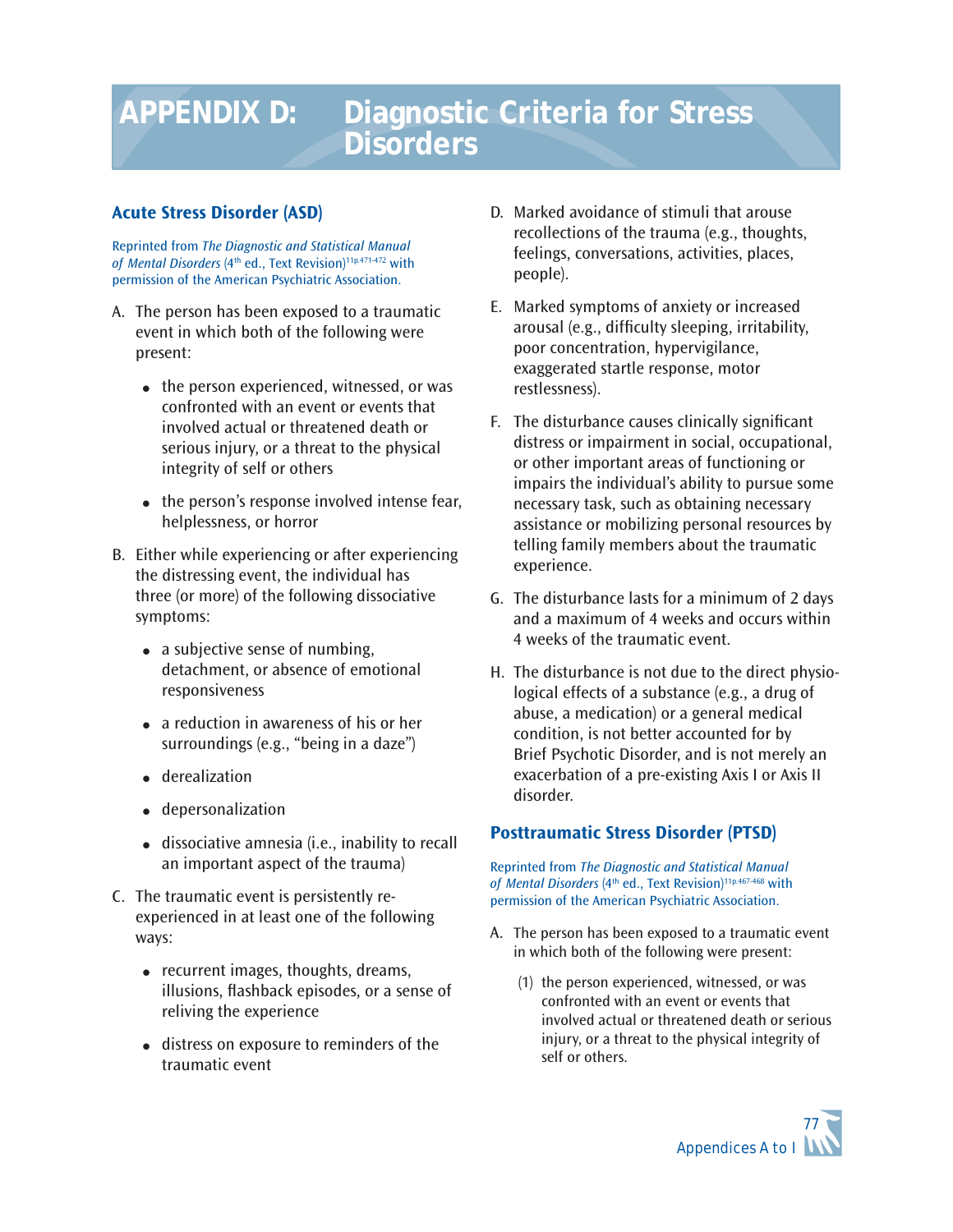- (2) the person's response involved intense fear, helplessness, or horror. Note: In children, this may be expressed instead by disorganized or agitated behaviour.
- B. The traumatic event is persistently reexperienced in one (or more) of the following ways:
	- (1) recurrent and intrusive distressing recollections of the event, including images, thoughts, or perceptions. Note: In young children, repetitive play may occur in which themes or aspects of the trauma are expressed.
	- (2) recurrent distressing dreams of the event. Note: In children, there may be frightening dreams without recognizable content.
	- (3) acting or feeling as if the traumatic event were recurring (includes a sense of reliving the experience, illusions, hallucinations, and dissociative flashback episodes, including those that occur on awakening or when intoxicated). Note: In young children, trauma-specific reenactment may occur.
	- (4) intense psychological distress at exposure to internal or external cues that symbolize or resemble an aspect of the traumatic event.
	- (5) physiological reactivity on exposure to internal or external cues that symbolize or resemble an aspect of the traumatic event.
- C. Persistent avoidance of stimuli associated with the trauma and numbing of general responsiveness (not present before the trauma), as indicated by three (or more) of the following:
	- (1) efforts to avoid thoughts, feelings, or conversations associated with the trauma
	- (2) efforts to avoid activities, places, or people that arouse recollections of the trauma
	- (3) inability to recall an important aspect of the trauma
	- (4) markedly diminished interest or participation in significant activities
	- (5) feeling of detachment or estrangement from others
	- (6) restricted range of affect (e.g., unable to have loving feelings)
- (7) sense of a foreshortened future (e.g., does not expect to have a career, marriage, children, or a normal life span)
- D. Persistent symptoms of increased arousal (not present before the trauma), as indicated by two (or more) of the following:
	- $(1)$  difficulty falling or staying asleep
	- (2) irritability or outbursts of anger
	- (3) difficulty concentrating
	- (4) hypervigilance
	- (5) exaggerated startle response
- E. Duration of the disturbance (symptoms in Criteria B, C, and D) is more than 1 month.
- F. The disturbance causes clinically significant distress or impairment in social, occupational, or other important areas of functioning.
	- Specify if: Acute: if duration of symptoms is less than 3 months Chronic: if duration of symptoms is 3 months or more
	- Specify if: With Delayed Onset: if onset of symptoms is at least 6 months after the stressor

#### **Disorders of Extreme Stress not Otherwise Specified (DESNOS)**

Judith Herman<sup>81</sup> has challenged the ability of the diagnosis of posttraumatic stress disorder  $(PTSD)^{9,10,11}$  to capture the full range of human response to trauma. She and others (e.g.,173) suggest that it is more accurate to think about human responses to trauma as a spectrum anchored at one end by an acute stress reaction that resolves on its own without treatment, and on the other by what Herman calls "complex posttraumatic stress disorder," with "classic or simple" PTSD residing somewhere between the two.<sup>81p.119</sup>

When the *DSM IV*<sup>10</sup> was being developed, a field trial was completed to explore whether the construct of complex PTSD, also termed *disorders of extreme stress, not otherwise specified* (DESNOS) should be included as a diagnosis separate from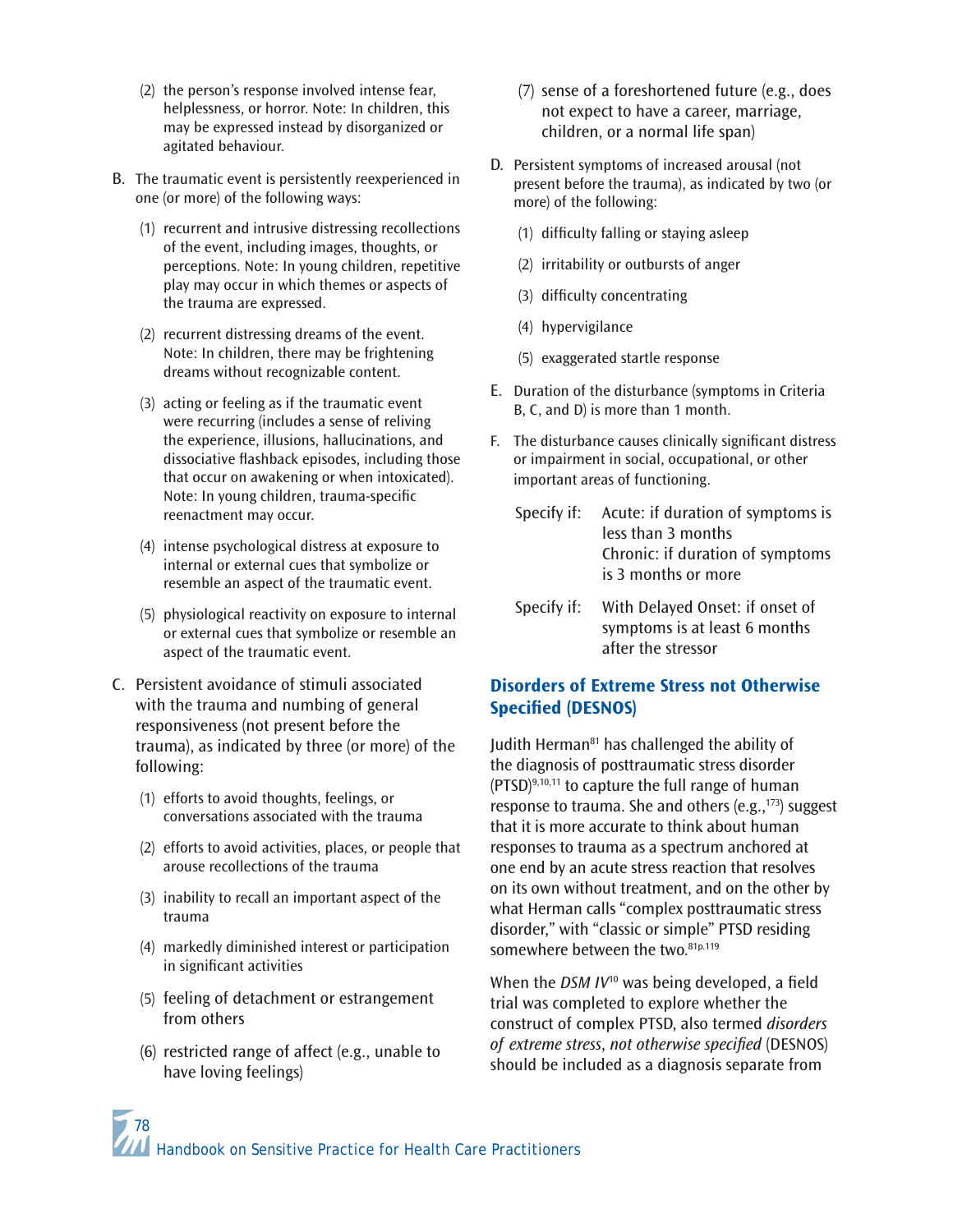PTSD. Although many argue that the field trial and other more recent studies support the legitimacy of the DESNOS diagnosis,174 DESNOS was not included in the *DSM IV*. However, the categories of symptoms included in the conceptualization of DESNOS were listed under the "Associated and Descriptive Features of PTSD."171

In the most recent version of *DSM-IV-TR*, the authors state that the following constellation of symptoms may be associated with PTSD, and are generally seen when the stressor involves interpersonal trauma such as childhood sexual or physical abuse or domestic battering:

- impaired affect modulation;
- self-destructive and impulsive behaviour;
- dissociative symptoms;
- somatic complaints;
- feelings of ineffectiveness;
- shame, despair, or hopelessness;
- feeling permanently damaged;
- a loss of previously sustained beliefs;
- hostility:
- social withdrawal;
- feeling constantly threatened;
- impaired relationships with others;
- a change from the individual's previous personality characteristics.<sup>11p.465</sup>

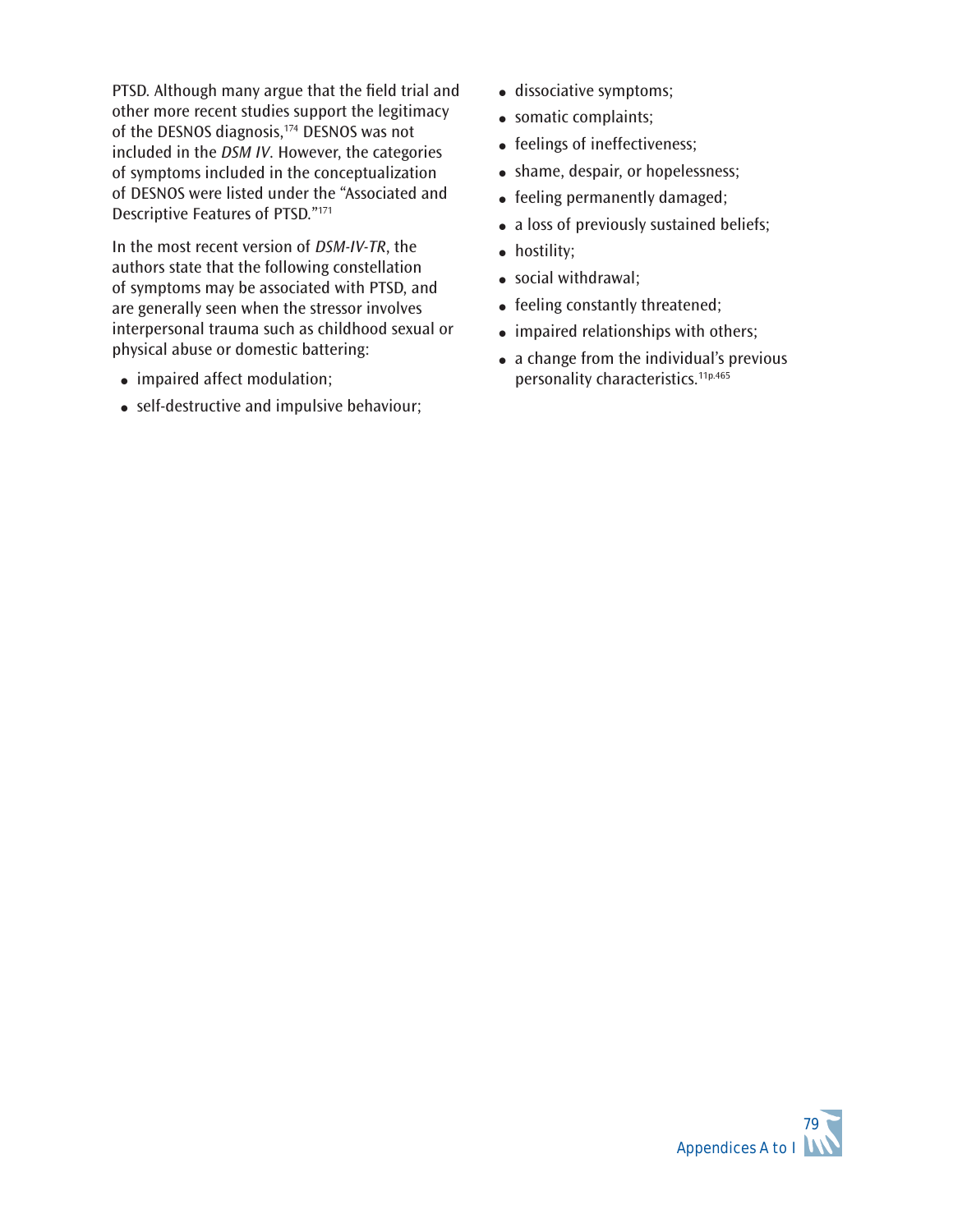# **APPENDIX E: Sample Introduction to a Facility**

Survivors pointed out that they are unfamiliar with the scope of practice for many health care practitioners and much of what is involved in examination and treatment. The following is an information sheet for new patients developed by survivors and clinicians to provide an understandable introduction to an out-patient physical therapy facility. Health care providers are encouraged to work with patients to develop introductions to their practice and facilities similar to this physical therapy example.

#### **Suggestions for clients at out-patient physical therapy facilities**

*Welcome to physical therapy! We are glad to work with you. Physical therapy will include an assessment and treatment by the physical therapist. Direct and open communication between the client and the therapist is important. Below is a list of suggestions that may help you at physical therapy.*

#### **You have the right to choose a male or female physical therapist.**

- $\bullet$  If you know this is important for you, please tell us when you book your first appointment.
- If you decide later in treatment that you would rather work with a therapist of a different gender, you may tell us then too.

 If we are unable to book you with your choice of a male or female therapist, we may refer you to a facility that can. **You can choose to have someone accompany you during your physical therapy appointments.**

This person can be:

- a family member or friend.
- a staff member from the clinic.

#### **Physical therapy works best when you and your therapist work as a team.**

For example, your physical therapist will explain your treatment to you. Please tell your physical therapist if:

- you are not comfortable with the treatment.
- you do not understand the treatment or language your therapist is using.
- you do not agree with the treatment.

Also, physical therapy works best when you talk to your physical therapist about how the treatment is working (or not working!) for you. The more you are able to tell your physical therapist, the better he or she will be able to help you. **We will do our best to ensure your privacy.**

- Your physical therapist may need you to wear a gown for some treatments. If you would prefer to bring loose fitting clothing from home, please tell your physical therapist.
- In some cases it is necessary to change your clothing for your treatment: you will have privacy to change your clothing.
- Please tell us if you would like the curtains drawn around your treatment table during any part of treatment.

#### **Physical therapy involves touch and movement of your body.**

Tell your physical therapist if:

- certain parts of your body are sensitive to touch or movement.
- you are nervous about touch.
- there is something your physical therapist can do to make you more comfortable.

#### **You have the right to stop treatment at any time, during or after a session.**

Reasons people might stop treatment may include:

- discomfort during treatment.
- deciding to try a different type of medical care.

*If you decide to try a different type of care, your physical therapist may be able to give you the name of someone she or he thinks can help you.*

#### **Above all, we want you to notice an improvement in your health.**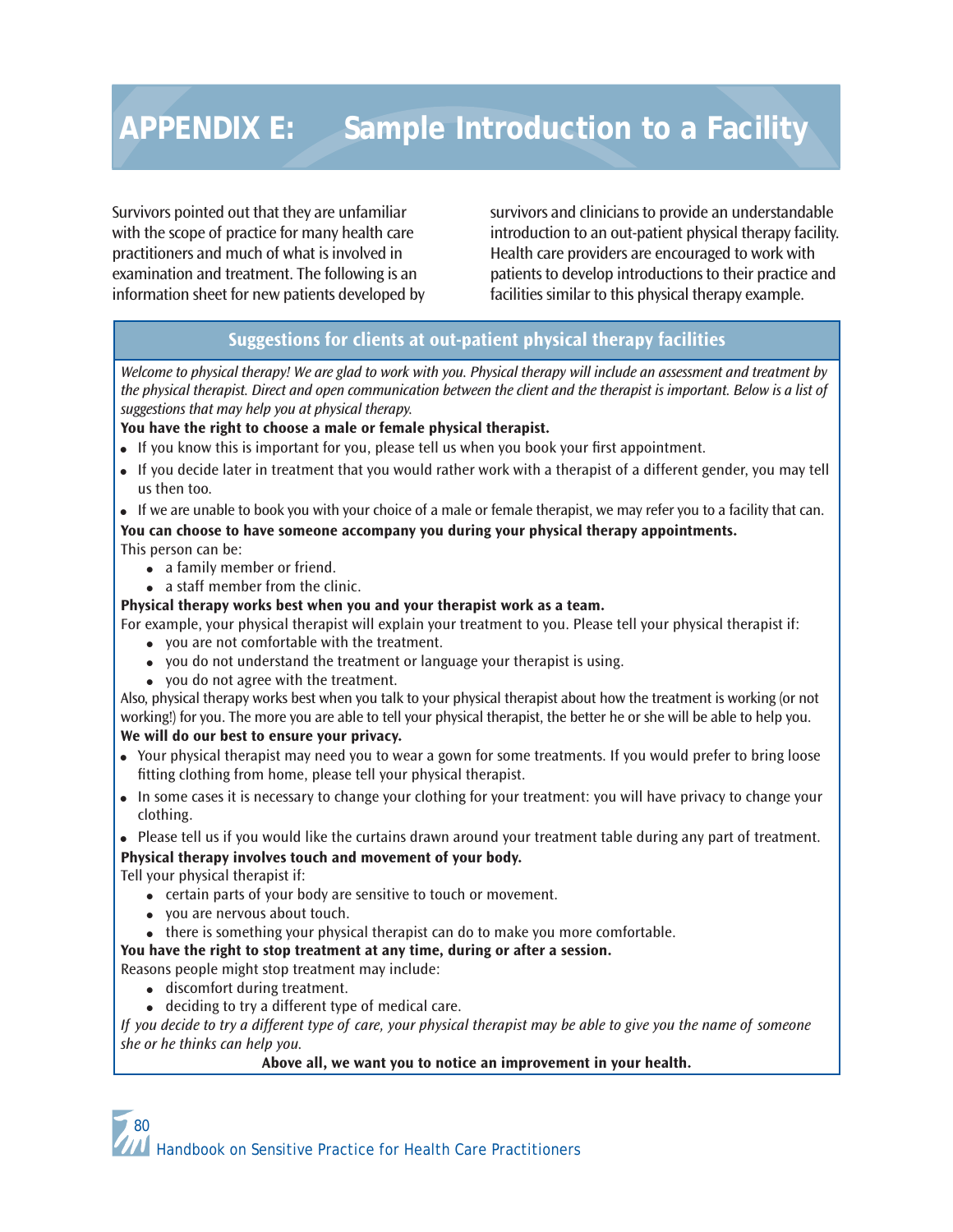## **APPENDIX F: Using Plain Language in Consent Forms**

The following form was created by a survivor who revised a "standard" consent form used in a physical therapy clinic to illustrate how Plain Language can be used to create forms that are

easier to understand. Clinicians are urged to work with both legal advisors and clients to develop forms that include all legal requirements but are written in Plain Language.

#### **Consent Form for Examination and Treatment by a Physical Therapist**

I am about to be examined and treated by a physical therapist and her/his assistants.

In order for me to be properly examined or treated, I will need to wear shorts and a T-shirt. The physical therapist will need to observe my body while it is still and while it is moving. It will be necessary for the therapist to touch and move my body in assessment and treatment. Should I feel uncomfortable about the assessment and treatment process at any time, I can inform the physical therapist and request that assessment and/or treatment be stopped. I can have someone else in the room with me; either a friend or relative, or someone else from the clinic, if available. In the latter case, I can choose the gender of this person.

I will need to tell the physical therapist about my health problems, both past and present. The therapist will ask my permission to contact my doctor if he or she finds any new problems. I am aware that all information I disclose and all information that will be charted is confidential.

Physical therapy treatment may involve: <br>(plain language, be specific). Soreness after treatment is common because joints and muscles are stretched. If I have any other symptoms, I will tell my physical therapist.

My signature below indicates that I understand all of the above information.

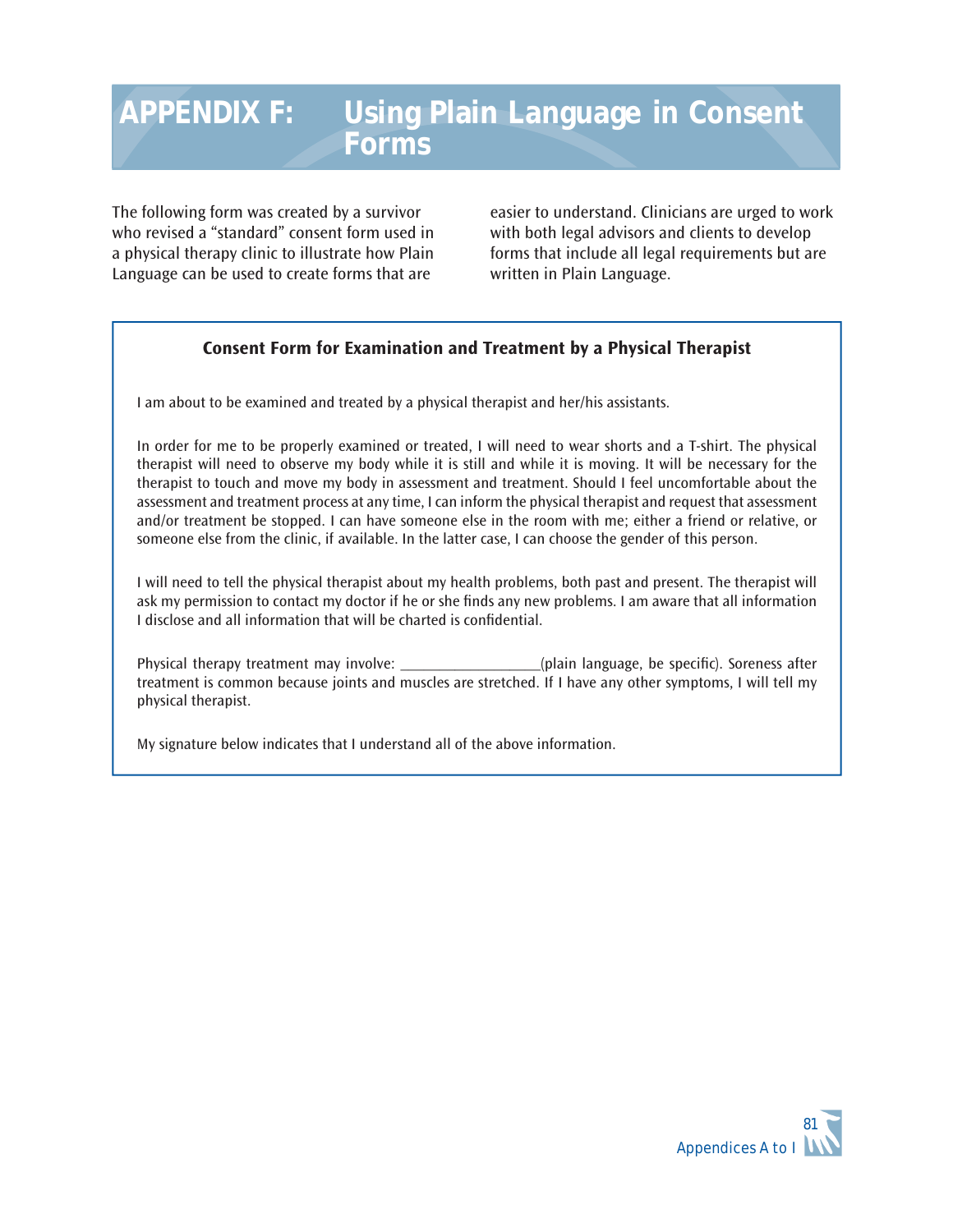

#### **A brief history of Aboriginal Peoples**

Abundant literature describes the history of the First Nations, Métis and Inuit in Canada. An abbreviated list of recommended readings is found in the bibliography. The purpose here is to provide an overview as a starting point for health care practitioners working with First Nations, Métis, and Inuit peoples in the area of Sensitive Practice.

Aboriginal Peoples constitute a diverse population in Canada. There are several terms that have been introduced in the literature in an attempt to categorize these populations into one group, such as aboriginal, native, Indian, and indigenous. The Constitution of Canada uses the term *Aboriginal* to include Status and Non-Status Indians, Métis and Inuit. Status Indians are those whose ancestors signed treaties; Non-Status Indians are those whose ancestors refused to sign treaties or were absent at the time of the signing. A subpopulation of Non-Status Indians was also created through loss of treaty rights for various reasons such as serving in the armed forces, voting, obtaining a postsecondary degree, and, for Status Indian women, marrying non-Aboriginal men. For the most part, members of this subpopulation have regained their treaty rights through a revision in the Indian Act in 1984 (Bill C-31).

Our knowledge of the history of indigenous people in Canada prior to the arrival of the Europeans is very limited. The majority of information has been gleaned through the sciences of archaeology and anthropology. The most commonly held theory in the Western world is that the ancestors of the First Nations came from Asia over the Bering Strait. *Time immemorial*, a phrase often used by First Nations to describe how long they have been here, has been roughly translated to mean between 50,000 and 15,000 BC.<sup>50</sup> There have been three separate times when the Bering Strait could have been used as a land

bridge, and there are theories arguing that there were three distinct migrations.<sup>50</sup> On the basis of archaeological findings, it appears that, through multiple generations, the first wave of people travelled down the Pacific coast into South America. As the glaciers retreated, some headed back up north. The second wave, the Athapascans (Dene), stayed in the north, but began to move south following a volcanic eruption. The third wave, the Inuit, spread eastward through the north.50

There have been several attempts to categorize the First Nations people of Canada. Linguistics is one common method, and there are 11 different language families: Algonquian, Athapaskan, Eskimo-Aleut, Haida, Tlingit, Siouan, Tsimshian, Wakashan, Salishan, Kutenai, and Iroquoian.175 It has been hypothesized that around the time of European contact there were between 50 and 60 languages, but the most commonly spoken languages today are Cree, Ojibway, and Inuktitut. Many First Nations are diligently working to save their languages.<sup>175</sup> Another method of categorization is culture areas, and these areas are based on geography and a group of people sharing similar cultures. These *culture areas* are: Arctic, Western Subarctic, Eastern Subarctic, Northeastern Woodlands, Plains, Plateau, and Northwest Coast.175 It is interesting that these geographical culture areas closely resemble the geographical separation according to linguistics. Today there are more than 610 First Nations communities in Canada, and the total population, living both on and off reserve, is more than 733,000.13

The time following contact with Europeans brought many changes to First Nations peoples in Canada, including the creation of an entirely different people: the Métis. The Métis were primarily the offspring of First Nations women and French men. The term *half-breed* was more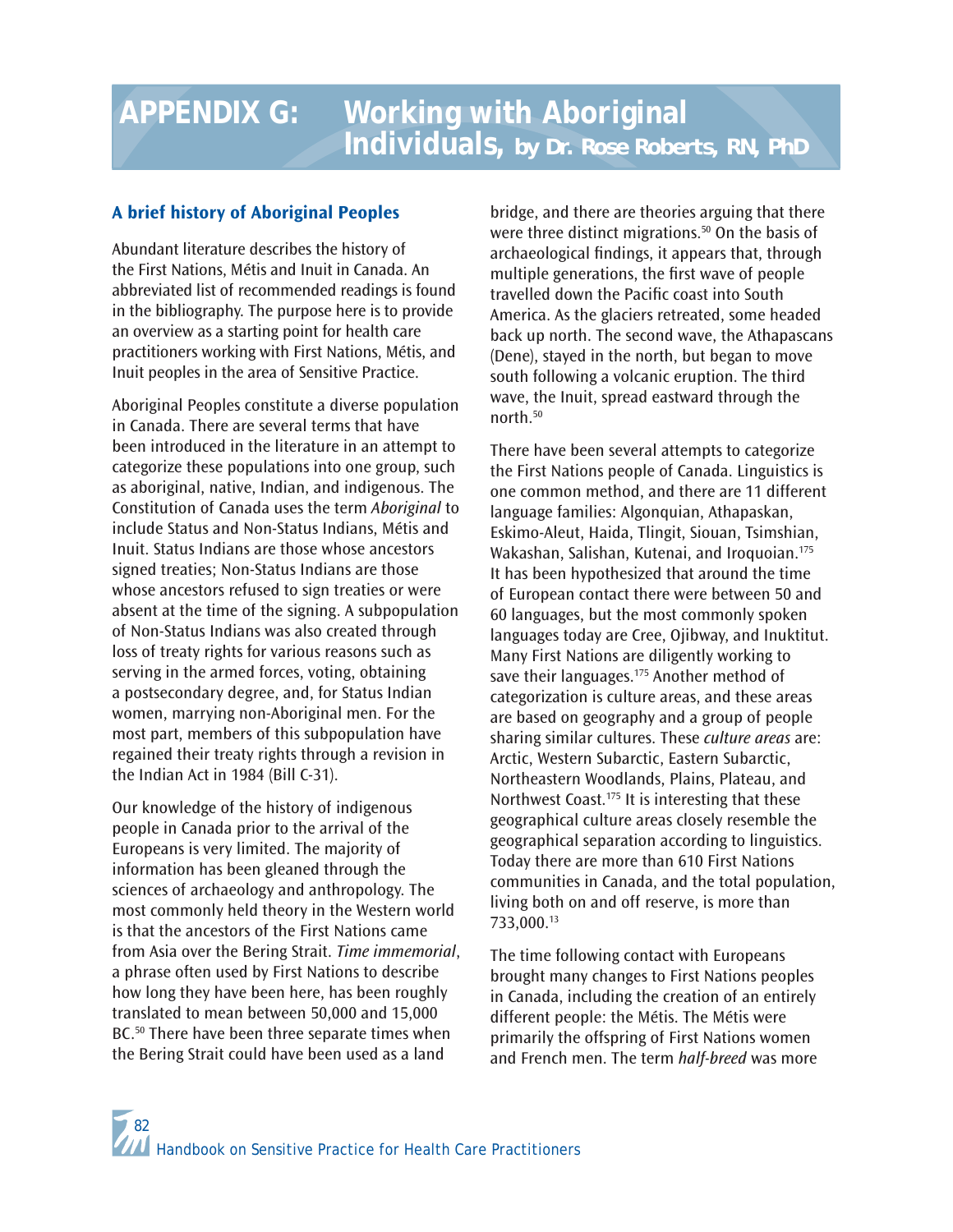often used to describe children of First Nations women and Scottish or English men. The Métis of today define themselves according to the following definition adopted by the Métis National Council, the national governmental organization representing the Métis: "Métis means a person who self identifies as Métis, is of Historic Métis Nation ancestry, is distinct from other Aboriginal peoples and is accepted by the Métis Nation."106 The "Historic Métis Nation" means the Aboriginal people then known as Métis or Half-Breeds who resided in the Historic Métis Nation Homeland, the area of land in west central North America used and occupied as the traditional territory of the Métis or Half-Breeds. The Métis National Council estimates that there are between 350,000 and 400,000 Métis in Canada.106

The Inuit are peoples who live in the Arctic regions of Canada, Alaska, and Greenland. They have very similar cultural and physical characteristics despite the wide geographical area in which they live. The Inuit have survived in one of the world's harshest environments for more than 5,000 years.90 The areas are mostly coastal, consisting of shallow basins with rivers flowing through and many islands covered with permanent ice and mountain glaciers. The treeless shores provide no wind protection, temperatures are below freezing for eight or nine months of the year, and total precipitation is so slight that the area nearly qualifies as desert. According to the 2001 census, there are more than 45,000 Inuit in Canada, representing about 5% of the Aboriginal population.160 They are represented nationally by the Inuit Tapiriit Kanatami.

#### **The residential school legacy**

Between 1892 and 1969, approximately 135 residential schools were established to meet the treaty right to education.<sup>1</sup> Although First Nations leaders wanted schools built on the reserves, the federal government decided that residential schools would be cheaper and entered agreements with the Roman Catholic Church, the Church of England, the Methodist Church, and the Presbyterian Church to operate the schools. The vast majority of these schools were in the western

provinces and it is estimated that more than 150,000 students attended them. The Assembly of First Nations estimates that more than 105,000 survivors of residential schools are still alive today.14

The premise of the residential schools was assimilation through education, religious indoctrination, and cultural degradation (teaching the children to be ashamed of their heritage). Physical, emotional, and sexual abuses were rampant and living conditions were often substandard. Former residents say that they were often hungry and that their parents brought them food on their weekend visits:<sup>72</sup> others report being forced to steal food from the kitchens. The education the children received was also substandard. As late as the 1950s, more than 40% of the teaching staff at the schools had no professional training.<sup>1</sup> Cultural degradation practices included physical and emotional abuse for speaking a traditional language, cutting students' hair (hair has strong cultural and spiritual implications), imposing foreign religious practices, and intentionally separating students from visiting parents.

The residential school experiences continue to have a detrimental impact on Aboriginal communities today. These "intergenerational impacts refer to the effects of physical and sexual abuse that were passed on to the children, grandchildren, and great-grandchildren of Aboriginal people who attended the residential school system."2 Some of these effects include:

- Alcohol and drug abuse;
- Past and ongoing physical, emotional, and sexual abuse;
- Low self-esteem:
- Dysfunctional families and interpersonal relationships;
- Parenting issues;
- Suicide:
- Teen pregnancy.

The Aboriginal Healing Foundation (AHF) was established in 1998 in response to the Royal

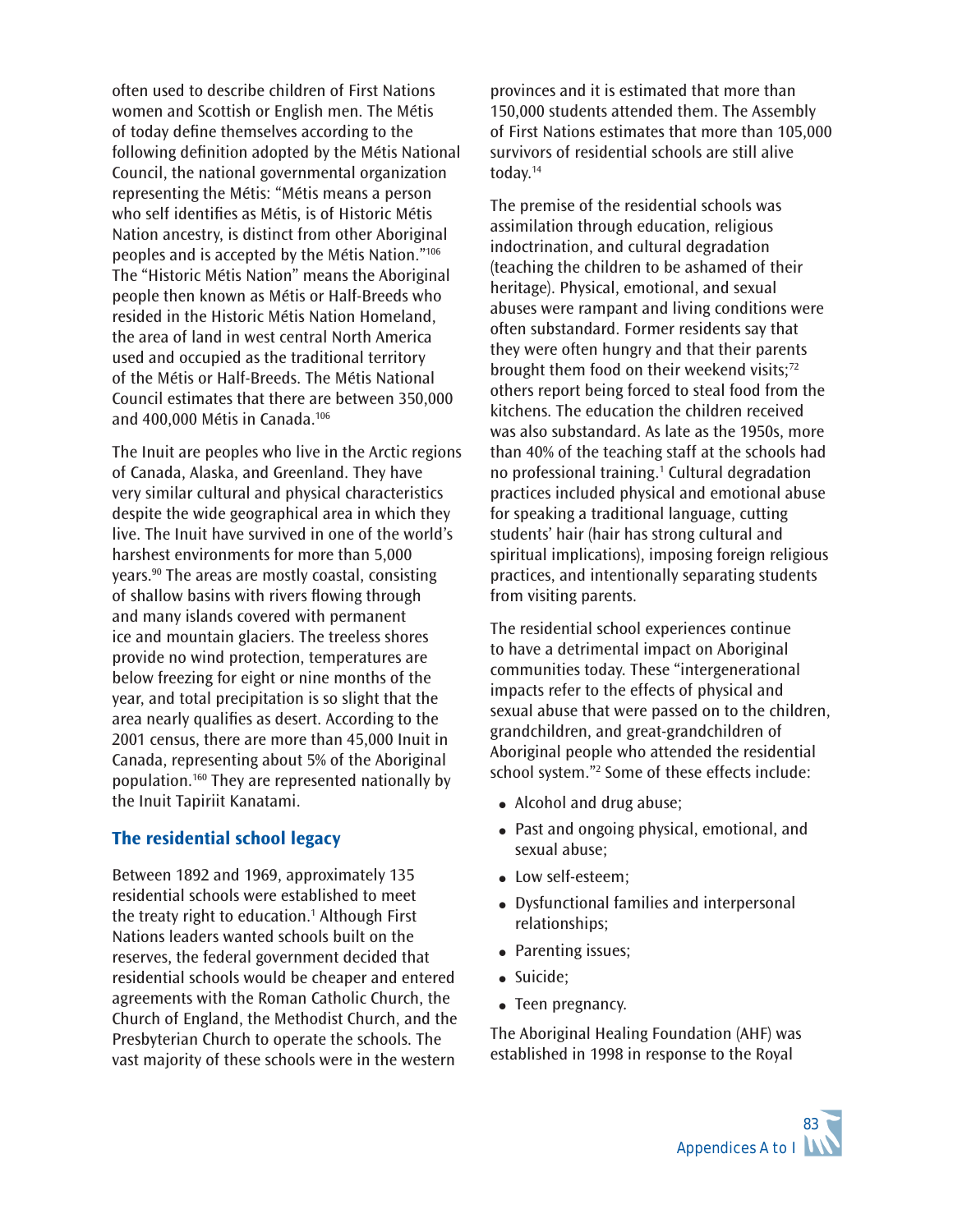Commission on Aboriginal Peoples. The AHF's mandate is to fund and support Aboriginal healing initiatives. As of November 2005, the federal government had committed \$378 million to 1,346 community-based grants and has pledged another \$125 million over the next five years. The AHF has received more than \$1.3 billion in funding proposals and estimates that \$600 million is required over the next 30 years to fully address the residential school legacy. For more information, interested readers are encouraged to visit the AHF website (www.ahf.ca). The Indian Residential School Survivors' Society is another organization that offers resources to survivors as well as those that work within the healing field (www.irsss.ca). Among other services, it provides a national 24 hour toll-free crisis line (1-866-925-4419).

With respect to Sensitive Practice, health care practitioners working with Aboriginal clients should be aware of the following personality characteristics that may indicate past residential school trauma: (a) unconscious internalization of residential school behaviours (e.g., false politeness, not speaking out, passive compliance, excessive neatness, or obedience without thought); (b) flashbacks and associative trauma (e.g., certain smells, foods, sounds, sights, and people trigger flashbacks and memories, anxiety attacks, physical symptoms, or fear); (c) internalized sense of inferiority or aversion in relation to white people and especially white people in power.<sup>2</sup>

Health care practitioners are strongly encouraged to approach individuals of Aboriginal heritage with respect and openness, allowing more time than usual for introductions and the development of a trusting relationship. The Sensitive Practice protocols presented in this *Handbook* are appropriate to use when working with Aboriginal clients, especially when they are accompanied by concerted efforts to increase one's awareness and understanding of Aboriginal cultures.

 $\bigcirc$  Recommended Readings and Resources – Aboriginal Peoples: Readings (especially the policy statements by Dr. Janet Smylie)

#### **Health care systems**

Health care is not a provision specifically addressed in the treaties between Canada and First Nations and Inuit. The only direct mention of health care can be found in Treaty 6 which was signed in the mid-prairies of Saskatchewan and Alberta in 1876 and reads, "That a medicine chest shall be kept at the house of each Indian Agent for the use and benefit of the Indians at the direction of such agent."39 Subsequent court proceedings involving Treaty 6 have ruled that at the time the treaties were signed, the Chiefs were looking for the best possible agreement for their members, and within that understanding, the clause could mean the provision of any and all services necessary for continued health for First Nations.112 The intent of the medicine chest clause has been applied to all First Nations and Inuit peoples.

The federal government provides comprehensive health care services to First Nations and the Inuit through the First Nations and Inuit Health Branch (FNIHB). FNIHB provides direct care to on-reserve populations and reimburses the provincial and other health care agencies for services provided to off-reserve populations. There has been a recent shift in responsibility as First Nations are reclaiming some aspects of self-government. Health transfer payments to individual First Nations or Tribal Councils has allowed First Nations to administer the funding and given them the freedom to determine their own health needs and plan their programs accordingly. Non-Status and Métis people are left out of these arrangements and receive their health care within the provincial or territorial health system.

#### **Aboriginal health beliefs**

The most common health model found in the literature and the oral tradition of Aboriginal peoples is the medicine wheel model (see Figure 2). Actual medicine wheels are circular stone formations found in all parts of North America. The term *medicine wheel* has been borrowed from these stone structures and applied to the theory of health and other areas of Aboriginal traditions. The medicine wheel is a circle, which means there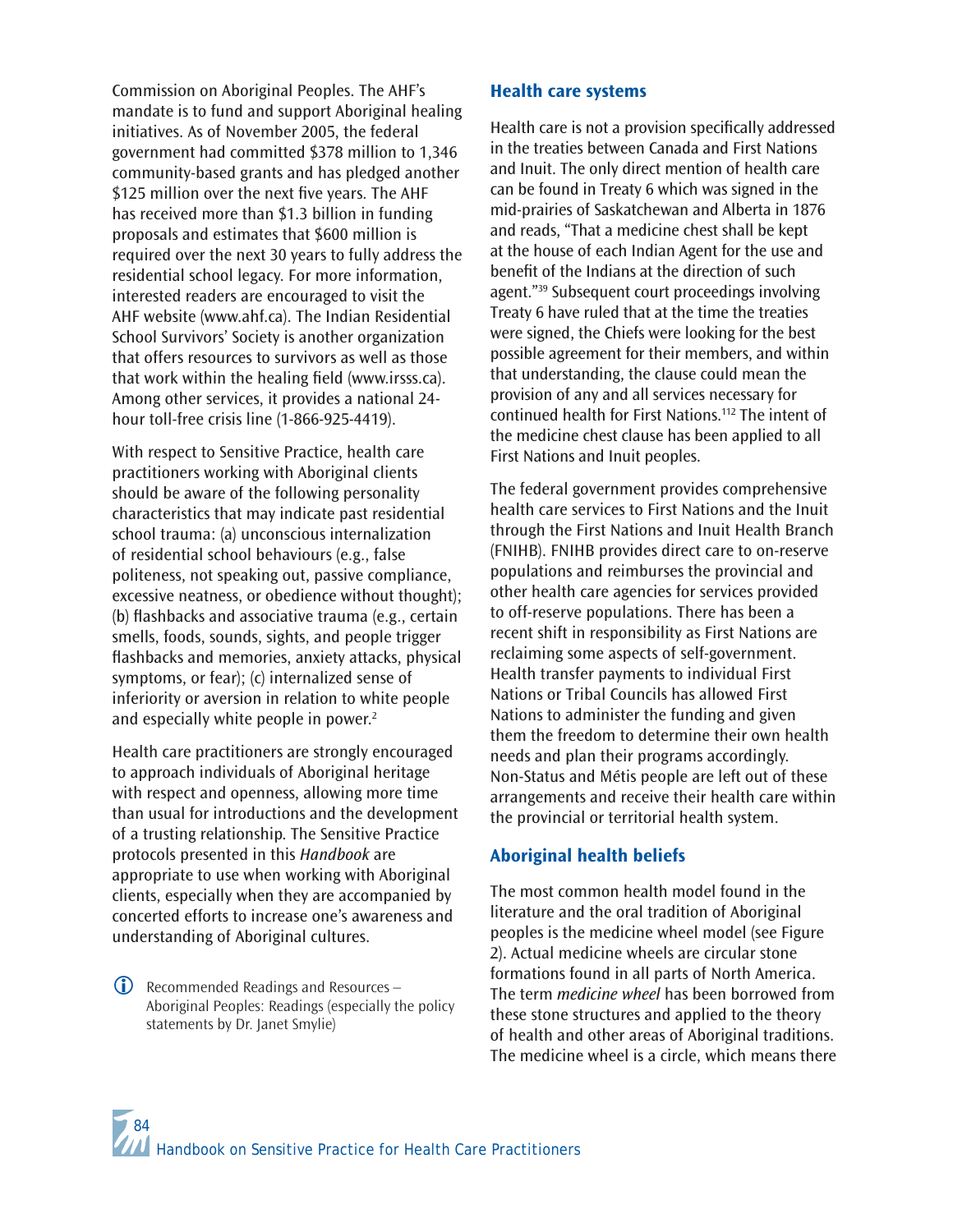is no end and no beginning. The same could be said for one's health status. The four areas of the wheel are intellectual, emotional, spiritual, and physical. Some Aboriginal people believe that all four areas have to be in balance if one is to be in an optimum state of health; in other words, if any of the four areas are out of balance, then the individual becomes ill. All four areas are also connected and interrelated, so that there is

no distinction such as the separation between mind and body that is often found in Western health paradigms. Specific programs have been developed in many Aboriginal communities and organizations using the medicine wheel as the framework. An Internet search of the term *medicine wheel* reveals the diverse situations and disease entities to which this framework has been applied.



**FIGURE 2**

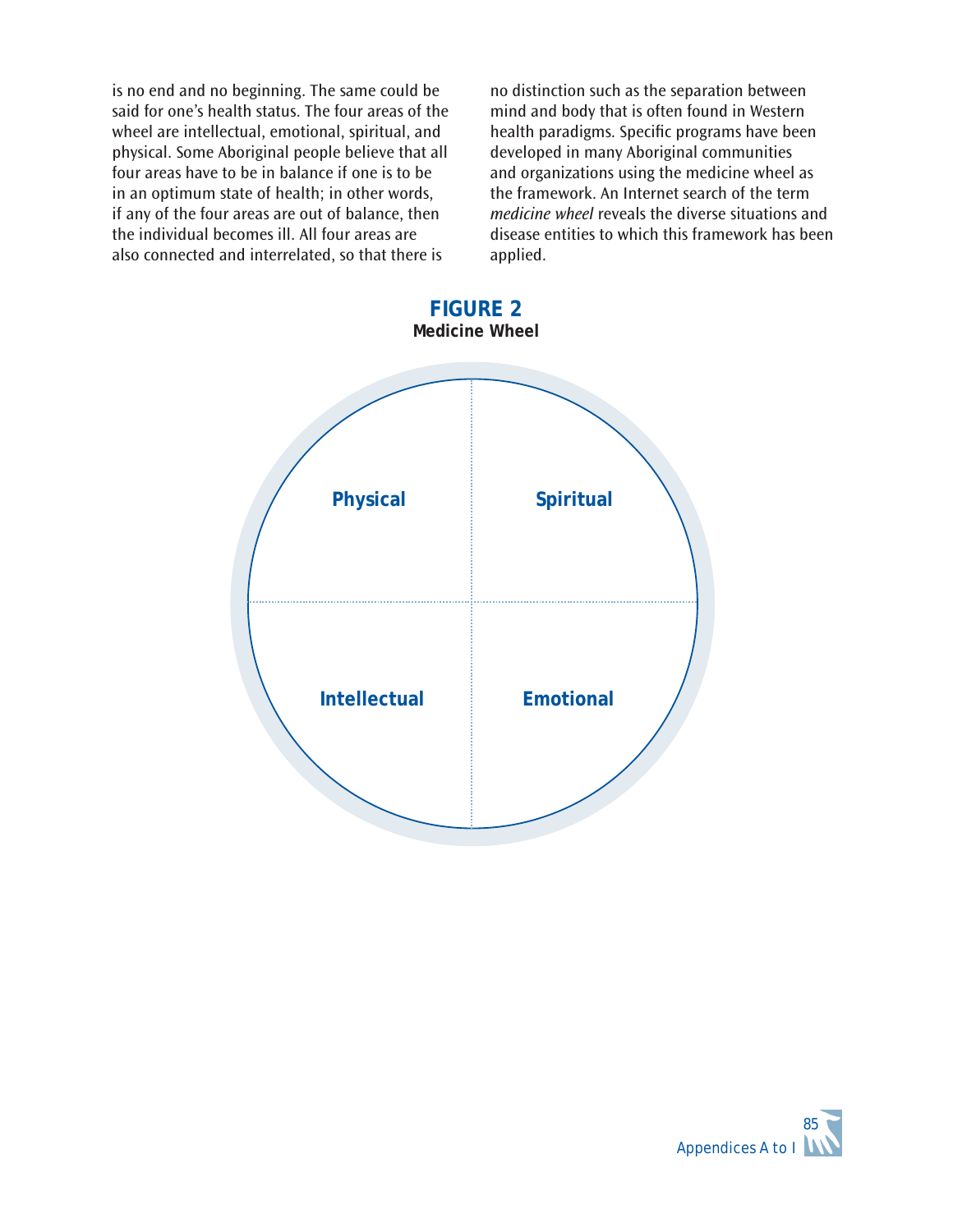## **APPENDIX H: A Note about Dissociative Idenity Disorder**

Dissociative Identity Disorder (DID) – which was previously called Multiple Personality Disorder – is a psychiatric condition which requires specialized training to diagnose correctly. The *DSM-IV-TR* criteria for DID include "the presence of two or more distinct identities or personality states (each with its own relatively enduring pattern of perceiving, relating to, and thinking about the environment and self)."11p.529

Researchers believe that DID is almost always associated with a history of severe child abuse<sup>69</sup> and requires very specialized treatment by a multidisciplinary team. If a health care practitioner encounters a person who has been diagnosed with DID and is not already receiving treatment from a mental health team, a referral to and collaboration with such a specialized service is essential.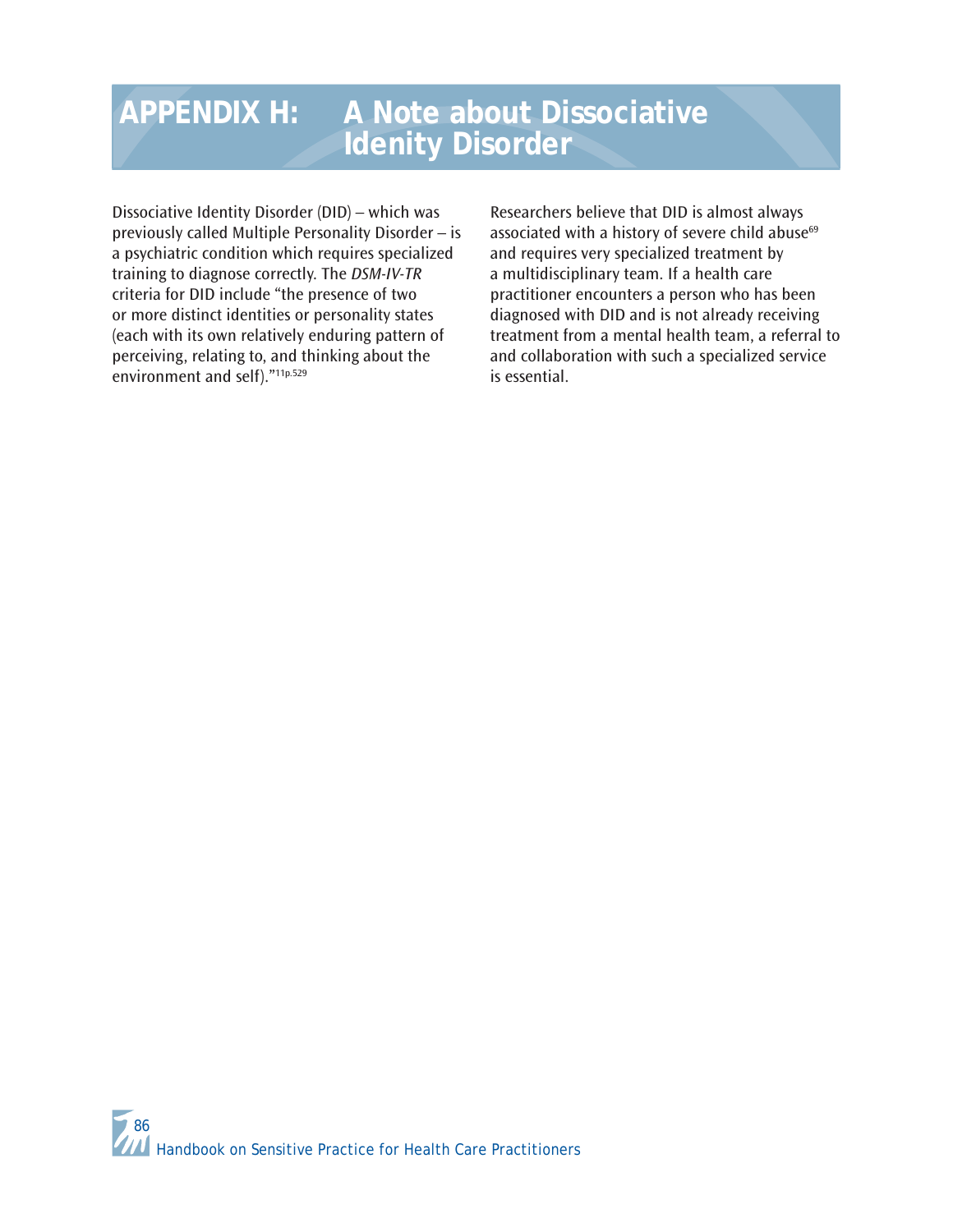## **APPENDIX I: The Evidence Debate Pertaining to Inquiry about Interpersonal Violence**

While the empirical evidence is clear about the high prevalence of childhood sexual abuse and links between childhood adversity and adult health problems, it is less clear about whether health care practitioners should routinely assess for current and past abuse/violence (usually including intimate partner (or domestic) violence and childhood abuse). Three recent systematic reviews from the United States,<sup>115</sup> Britain,<sup>123</sup> and Canada<sup>179</sup> concluded that there is insufficient evidence to recommend routine screening for family and/or intimate partner violence. In contrast, the Intimate Partner Violence Working Group of the Society of Obstetricians and Gynaecologists of Canada (SOGC)<sup>153</sup> and the Registered Nurses of Ontario<sup>128</sup> both issued clinical practice guidelines endorsing routine assessment for intimate partner violence/woman abuse as standard practice. Furthermore, existing practice guidelines and recommendations for management of a number of conditions also call for an assessment of abuse history (e.g.,  $6,7, 8,12$ ).

#### $\bigcirc$  Section 2.5 – Childhood sexual abuse and health

This debate is pertinent to any discussion of making inquiries about a history of child sexual abuse. Exposure to childhood violence or abuse increases an individual's risk for intimate partner violence in adulthood  $(e.g.,<sup>17</sup>)$ . Because the two co-occur with some frequency, childhood abuse/ violence and intimate partner violence may not be categorically discrete entities. This means that if an individual discloses intimate partner violence, there is also the possibility of past childhood abuse/violence.

Considerable expert opinion (including57,153,181) disagrees with the findings of the systematic reviews cited above. Much of this disagreement centres around the distinction between *inquiring about violence* and *screening* (which by definition must meet strict requirements related to lack

of symptoms, specificity, sensitivity, positive predictive value, negative predictive value, etc.). Those who oppose universal screening point to the "absence of any high quality evidence of the benefit and a similar lack of evidence that screening does not harm."181p.163 Those who support routinely inquiring about violence point out that such inquiry does not equate to screening but rather, represents "asking questions about domestic violence during a health care contact."181p.163 The SOGC reiterates this in its consensus statement on intimate partner violence screening:

*Asking women about violence is not a screening intervention* [emphasis added]: victims are not asymptomatic; disclosure is not a test result, it is a voluntary act, and the presence or absence of violence is not under the victims' control; and most interventions required to protect and support survivors are societal, not medical.153p.366

Because the three systematic reviews looked only at those studies that met the criteria for "screening," they considered only a small portion of the existing intimate partner violence research. For example, of the 806 abstracts that related to screening for intimate partner violence, only 14 met the inclusion criteria that Nelson and colleagues $115$  used; similarly, only two of the 667 abstracts on intimate partner violence intervention studies were considered.<sup>57</sup> This led the Family Violence Prevention Fund's Research Committee to conclude:

As a consequence of this overly narrow approach to what the most relevant research questions are, an important body of studies related to IPV [intimate partner violence] was not considered. The outcomes most closely focused on are harm, death, and disability. In contrast, most researchers in the field would expect that measurable benefits (desirable

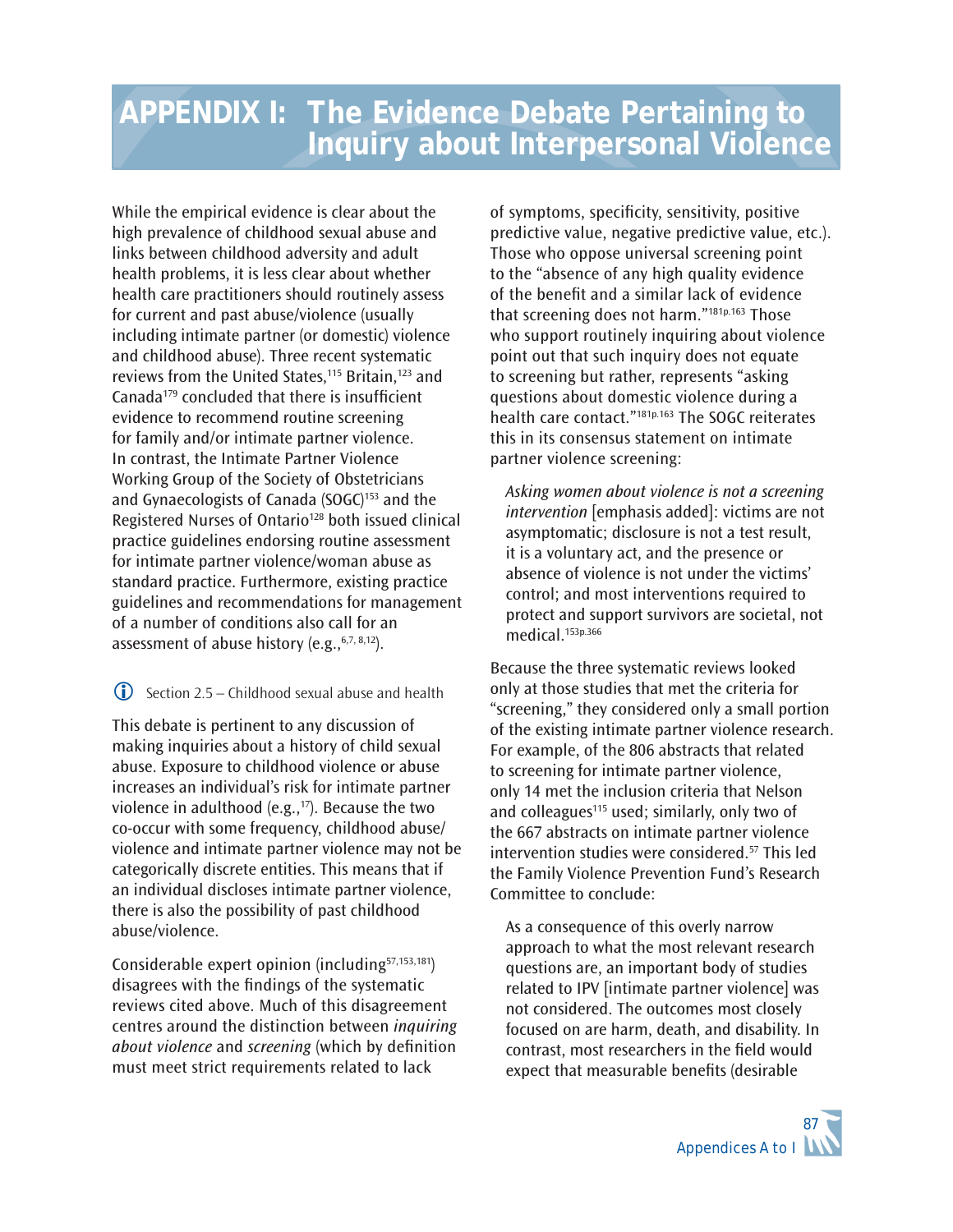outcomes) would include improved health and safety of the patient and their children, enhanced protective factors, and decreased frequency and severity of physical and/or emotional abuse.57p.2-3

We believe that the research on which this Handbook is based further supports the argument that routinely inquiring about a history of past abuse is not harmful to individuals and, if done in a sensitive and informed manner, is likely to lead to improved health for all patients.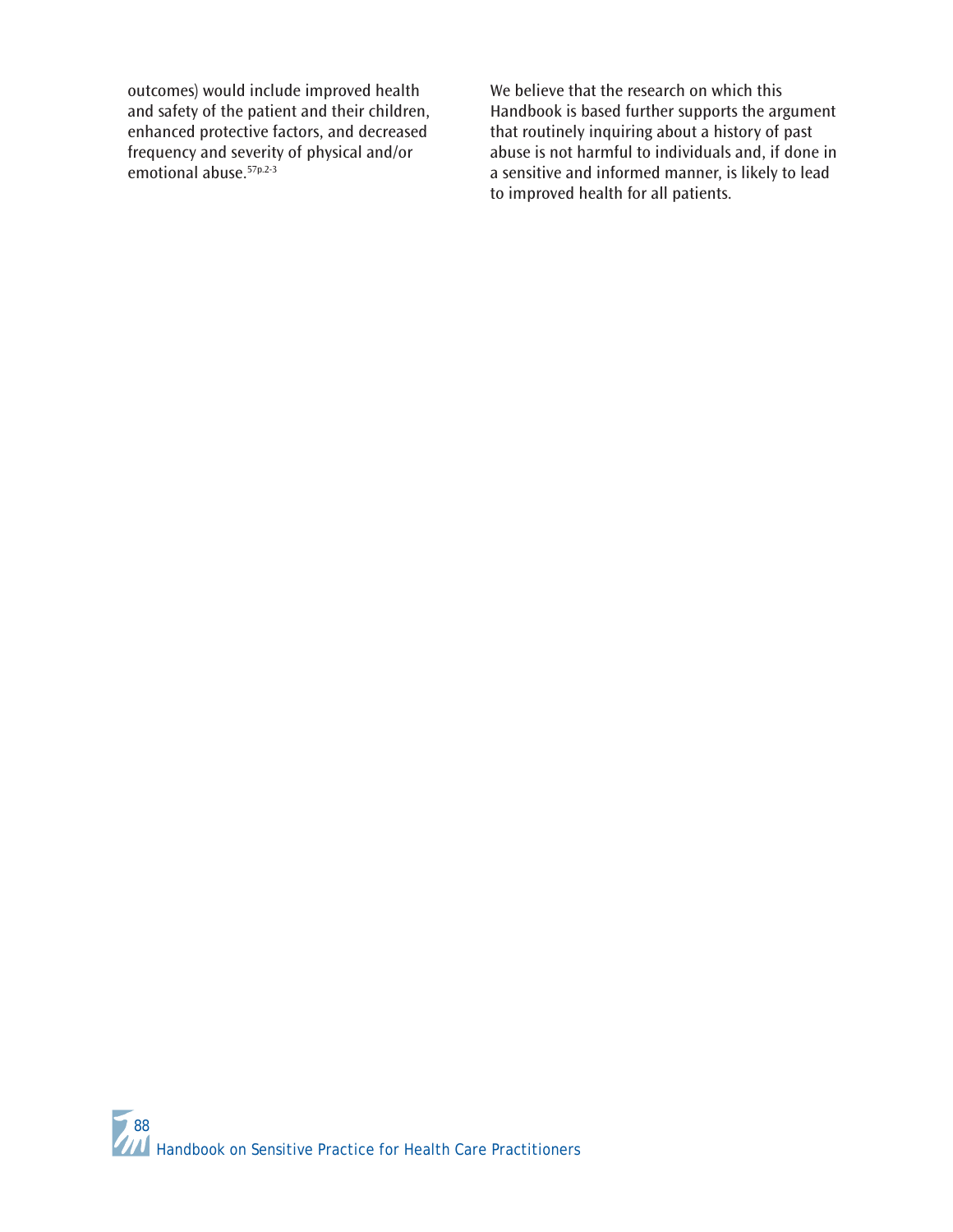# **Bibliography**

## **Works Cited**

- 1. Aboriginal Healing Foundation. (1999a). Annual Report 1999. Retrieved April 26, 2006, from http:// www.ahf.ca/newsite/english/pdf/annual\_report\_1999.pdf
- 2. Aboriginal Healing Foundation (1999b). Where are the children? Healing the legacy of the residential schools – Intergenerational Impacts. Retrieved April 27, 2006, from http://www. wherearethechildren.ca/en/impacts.html
- 3. Alaggia, R. (2004). Many ways of telling: Expanding conceptualizations of child sexual abuse disclosure. *Child Abuse & Neglect*, 28, 1213-1227.
- 4. Allen, J.G. (1993). Dissociative processes: Theoretical underpinnings of a working model for clinician and patient. *Bulletin of the Menninger Clinic*, 57(3), 287-308.
- 5. Allers, C.T., Benjack, K.J., White, J., & Rousey, J.T. (1993). HIV vulnerability and the adult survivor of childhood sexual abuse. *Child Abuse and Neglect*, 17(2), 291-298.
- 6. American College of Obstetricians and Gynecologists. (2004). ACOG Practice Bulletin No. 51. Chronic pelvic pain. *Obstetrics & Gynecology*, 103(3), 589-605.
- 7. American Gastroenterological Association. (2002). American Gastroenterological Association medical position statement: Irritable bowel syndrome. *Gastroenterology*.123(6), 2105-7.
- 8. American Physical Therapy Association. (2005). *Guidelines for recognizing and providing care for victims of domestic violence*. Alexandria VA: Author.
- 9. American Psychiatric Association. (1980). *Diagnostic and statistical manual of mental disorders* (3rd ed.). Washington, DC: Author.
- 10. American Psychiatric Association. (1994). *The diagnostic and statistical manual of mental disorders* (4th ed.). Washington, DC: Author.
- 11. American Psychiatric Association. (2000). *The diagnostic and statistical manual of mental disorders* (4<sup>th</sup> ed., Text revision). Washington, DC: Author.
- 12. American Psychiatric Association Working group on Psychiatric Evaluation. (2006). *Practice guidelines for psychiatric evaluation of adults* (2nd ed.). Washington, DC: American Psychiatric Association. Retrieved January 21, 2008, from http://www.psychiatryonline.com/content.aspx?aid=137162
- 13. Assembly of First Nations. (2006). *Description of the AFN*. Retrieved April 27, 2006, from http://www. afn.ca/article.asp?id=58
- 14. Assembly of First Nations Residential Schools Unit. (Fall, 2004). *Canada's Residential School Aboriginal Survivor Series*. Retrieved April 27, 2006, from http://www.afn.ca/residentialschools/PDF/ Newsletters/Fall\_2004.pdf.

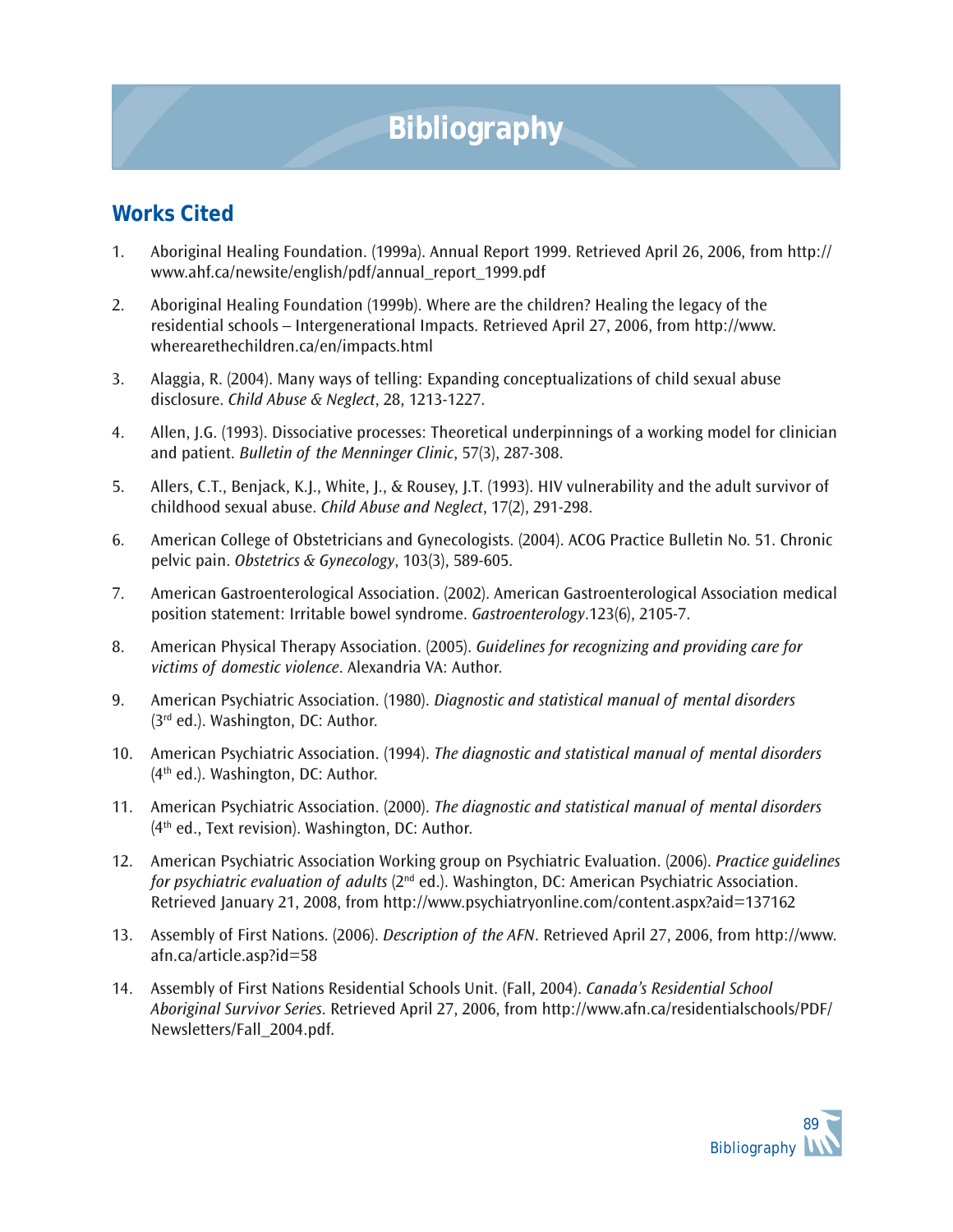- 15. Banyard, V.L., Williams, L.M., & Siegel, J.A. (2004). Childhood sexual abuse: A gender perspective on context and consequences. *Child Maltreatment*, 9(3), 223-238.
- 16. Becker, J.V. (1994). Offenders: Characteristics and treatment. *The Future of Children*, 4(2), 31, 178-197.
- 17. Bensley, L., Van Eenwyk, J., & Simmons, K.W. (2003) Childhood family violence history and women's risk for intimate partner violence and poor health. *American Journal of Preventive Medicine*, 25(1), 38-44.
- 18. Berliner, L. & Elliot, D.M. (2002). Sexual abuse of children. In J.E.B. Myers, L. Berliner, J.N. Briere, C.T. Hendrix, C.A. Jenny & T.A. Reid (Eds.). *The APSAC handbook on child maltreatment*. Thousand Oaks, CA: Sage.
- 19. Betancourt, J.R., Green, A.R., Carrillo, J.E. (2002). *Cultural competence in health care: Emerging frameworks and practical approaches. The Commonwealth Fund Report*. Retrieved April 8, 2007, from http://www.cmwf.org/publications/publications\_show.htm?doc\_id=221320
- 20. Betancourt, J.R., Green, A.R., Carrillo, J.E., & Ananeh-Firempong, O. (2003). Defining cultural competence: A practical framework for addressing racial/ethnic disparities in health and health care. *Public Health Reports*, 118, 293-302.
- 21. Betancourt, J.R. & Maina, A.W. (2004). The Institute of Medicine Report: "Unequal treatment": Implications for academic health centers. *The Mount Sinai Journal of Medicine*, 71(5), 314-321. Retrieved April 8, 2007, from http://www.mssm.edu/msjournal/71/71\_5\_pages\_314\_321.pdf
- 22. Blanchard, G. (1986). Male victims of child sexual abuse: A portent of things to come. *Journal of Independent Social Work*, 1(1), 19-27.
- 23. Blume, E. S. (1990). *Secret survivors*. New York: Ballantine Books.
- 24. Bohn, D.D. & Holz, K.A. (1996). Sequelae of abuse: Health effects of childhood sexual abuse, domestic battering, and rape. *Journal of Nurse Midwifery*, 41(6), 442-456.
- 25. Bolen, R. & Scannapieco, M. (1999) Prevalence of child sexual abuse: A corrective metanalysis. *Social Service Review*, 73(3), 281-313.
- 26. Bolen, R.M. (2001). *Child sexual abuse: Its scope and our failure*. New York: Kluwer Academic/Plenum Publishers.
- 27. Borelli, B.R. (2006). *Understanding the dynamics of ritual abuse*. Unpublished doctoral dissertation. San Francisco: Alliant International University.
- 28. Briere, J. (1989). *Therapy for adults molested as children: Beyond survival*. New York: Springer Publishing.
- 29. Briere, J. (1992). Methodological issues in the study of sexual abuse effects. *Journal of Consulting and Clinical Psychology*, 60(2), 196-203.
- 30. Briere, J., & Elliott, D.M. (1994). Immediate and long-term impacts of child sexual abuse. *Future of Children*, 4(2), 54-69.
- 31. Briere, J., & Elliott, D.M. (2003). Prevalence and psychological sequelae of self-reported childhood physical and sexual abuse in a general population sample of men and women. *Child Abuse and Neglect*, 27(10), 1205-22.
- 32. Briere, J., Evans, D., Runtz, M., & Wall, T. (1988). Symptomatology in men who were molested as children: A comparison study. *American Journal of Orthopsychiatry*, 58(3), 457-461.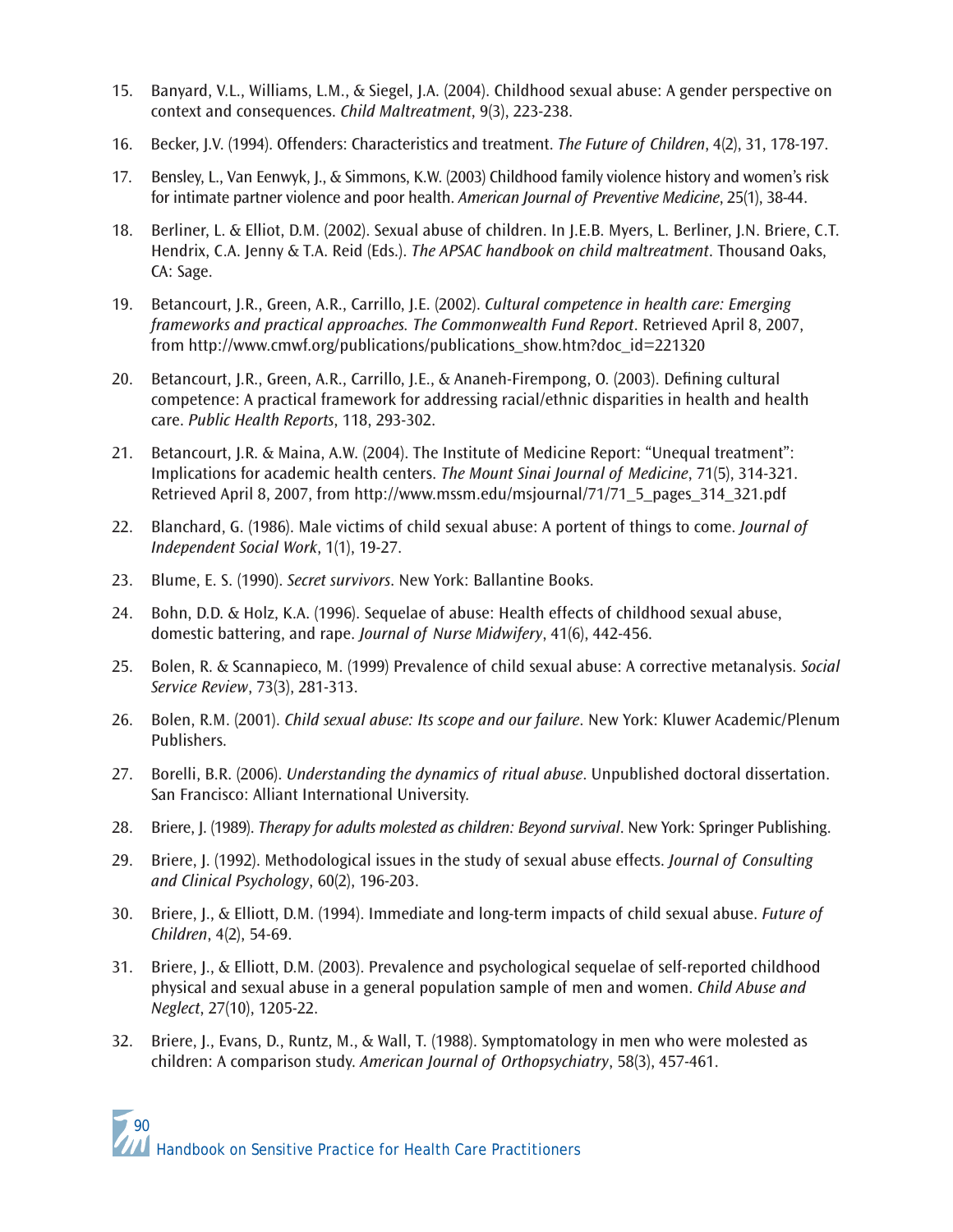- 33. Briere, J., & Runtz, M. (1990). Differential adult symptomatology associated with three types of child abuse histories. *Child Abuse & Neglect*, 14(3), 357-64.
- 34. Browne, A.J., & Varcoe, C. (2006). Critical cultural perspectives and health care involving Aboriginal peoples. *Contemporary Nurse*, 22(2), 155-67.
- 35. Burgess, S., Watkinson, A.M., Elliott, A., MacDermott, W., & Epstein, M. (2003). *I couldn't say anything so my body tried to speak for me: The cost of providing health care services to women survivors of childhood sexual abuse*. Winnipeg, MB: The Prairie Women's Health Centre of Excellence. Retrieved January 27, 2008, from http://www.cewh-cesf.ca/PDF/pwhce/i-couldnt-say-anything-long.pdf
- 36. Caldwell, B. (2005, January 25). Sex-case teacher fi red. *The Record*, p. A1.
- 37. Campinha-Bacote, J. (1999). A model and instrument for addressing cultural competence in health care. *Journal of Nursing Education*, 38, (5), 203-207.
- 38. Campinha-Bacote, J. (2003). Many faces: Addressing diversity in health care. *Online Journal of Issues in Nursing* 8(1). Retrieved June 5, 2006, from http://nursingworld.org/ojin/topic20/tpc20\_2.htm
- 39. Canada. (1876). *Treaty No. 6*. Retrieved January 22, 2008, from: http://www.ainc-inac.gc.ca/pr/trts/ trty6/trty6a\_e.html
- 40. Canada. (2000). *Personal Information Protection and Electronic Documents Act*. S.C. 2000, c. 5. Retrieved January 22, 2008, from http://laws.justice.gc.ca/en/ShowFullDoc/cs/P-8.6///en
- 41. Chen, J., Dunne, M.P. & Han, P. (2006). Child sexual abuse in Henan province, China: Associations with sadness, suicidality and risk behaviors among adolescent girls. *Journal of Adolescent Health*, 38, 544-549.
- 42. Christine. (1994). A burden to share: A personal account of the effects of childhood sexual abuse on birth. *The Birthkit*, 1(2). Retrieved January 21, 2008, from http://www.gentlebirth.org/archives/ burden.html.
- 43. Clarke, S., & Pearson, C. (2000). Personal constructs of male survivors of childhood sexual abuse receiving cognitive analytic therapy. *British Journal of Medical Psychology*, 73, 169-177.
- 44. Cohn, F., Salmon, M.E., & Stobo, J.D. (Eds.) (2002). *Confronting chronic neglect: the education and training of health professionals on family violence*. Washington, DC: National Academy Press.
- 45. Conte, J.R., & Schuerman, J.R. (1987). Factors associated with an increased impact of child sexual abuse. *Child Abuse & Neglect*, 11(2), 201-11.
- 46. Coulehan, J.L. and Block, M.RE. (1992). *The medical interview: A primer for students of the art*. (2nd ed.) Philadelphia: F.A. Davis.
- 47. Courtois, C. (1988). *Healing the incest wound: Adult survivors in therapy*. New York: Norton.
- 48. Denov, M. (2003). Myth of innocence: Sexual scripts and the recognition of child sexual abuse by female perpetrators. *Journal of Sex Research*, 40(3), 303-314.
- 49. Denov, M.S. (2004). The long-term effects of child sexual abuse by female perpetrators: A qualitative study of male and female victims. *Journal of Interpersonal Violence*, 19(10), 1137-56.
- 50. Dickason, O.P. (2002). And the people came. *Canada's First Nations: A history of founding peoples from earliest times*. (3rd ed). Don Mills, ON: Oxford University Press.

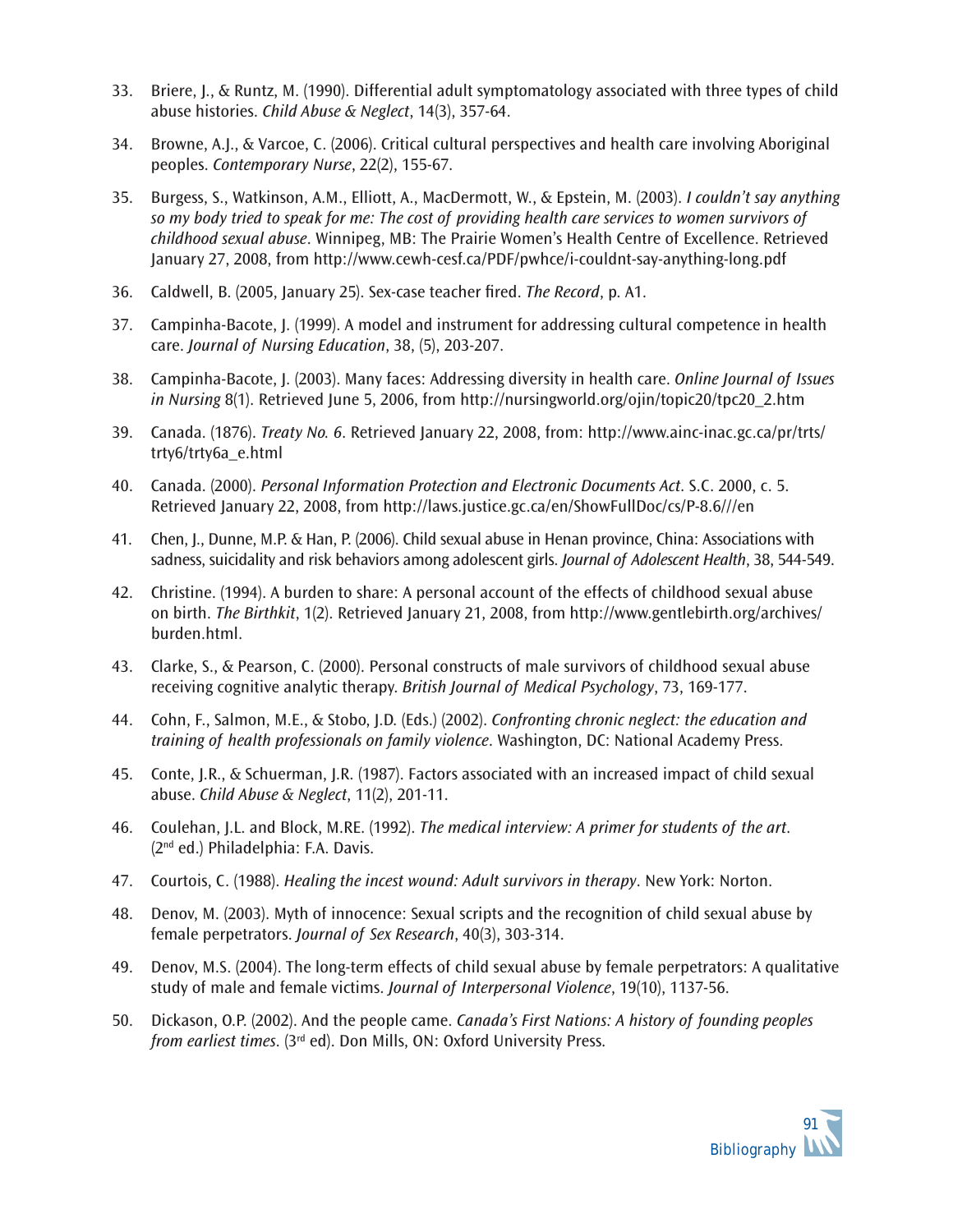- 51. Dole, P. *Pap smears for survivors of sexual abuse*. Retrieved July 6, 2007, from http://www.tpan.com/ publications/positively\_aware/may\_june\_01/papsmears.html
- 52. Dorais, M. (2002). *Don't tell: the sexual abuse of boys*. Montreal: McGill-Queen's University Press.
- 53. Drossman, D.A., Leserman, J., Nachman, G., Li, Z.M., Gluck, H., Toomey, T.C., & Mitchell, C.M. (1990). Sexual and physical abuse in women with functional or organic gastrointestinal disorders. *Annals of Internal Medicine*, 13(11), 828-33.
- 54. Dube S.R., Anda R.F., Whitfield C.L., Brown D.W., Felitti V.J., Dong M., et al. (2005). Long-term consequences of childhood sexual abuse by gender of victim. *American Journal of Preventive Medicine*, 28(5), 430-438.
- 55. Ellis, J.M. (1999). Barriers to effective screening for domestic violence by registered nurses in their Emergency Department. *Critical Care Nursing Quarterly*, (22)1, 27-41.
- 56. Engel, B. (1999). *Families in recovery: Healing the damage of childhood sexual abuse*. (2nd ed.) Lincolnwood, IL: Lowell House.
- 57. Family Violence Prevention Fund's Research Committee. (2003). *Review of the US Preventive Services Task Force Draft Recommendation and Rationale Statement on Screening for Family*  Violence. Retrieved January 27, 2008, from http://www.endabuse.org/programs/healthcare/files/ FullResponse.pdf
- 58. Felitti, V.J. (1991). Long-term medical consequences of incest, rape, and molestation. *Southern Medical Journal*, 84(3), 328-31.
- 59. Felitti, V.J., Anda, R.F., Nordenberg, D., Williamson, D.F., Spitz, A.M. et al. (1998). Relationship of childhood abuse and household dysfunction to many of the leading causes of death in adults: The Adverse Childhood Experiences (ACE) study. *American Journal of Preventive Medicine*, 14(4), 245-258.
- 60. Fergusson, D.M. & Mullen, P.E. (1999). *Childhood sexual abuse: An evidence based perspective*. Thousand Oaks, CA: Sage.
- 61. Finklehor, D. (1990). Early and long-term effects of childhood sexual abuse: An update. *Professional Psychology: Research and Practice*, 21, 325-330.
- 62. Finkelhor, D. (1994). Current information on the scope and nature of child sexual abuse. *The Future of Children*, 4(2), 31-53.
- 63. Finkelhor, D. (1994). The international epidemiology of child sexual abuse. *Child Abuse & Neglect*, 18(5), 409-417.
- 64. Finkelhor, D., & Browne, A. (1985). The traumatic impact of child sexual abuse: A conceptualization. *American Journal of Orthopsychiatry*, 55(4), 530-41.
- 65. Finkelhor, D., & Dziuba-Leatherman, J. (1994). Children as victims of violence: A national survey. *Pediatrics*, 94(4, Pt 1), 413-20.
- 66. Figley, C. R. (Ed.) (1995). *Compassion fatigue: Coping with secondary traumatic stress disorder in those who treat the traumatized*. New York: Brunner/Mazel.
- 67. Glaser, B., & Strauss, A. (1967). *The discovery of grounded theory*. Chicago: Aldine.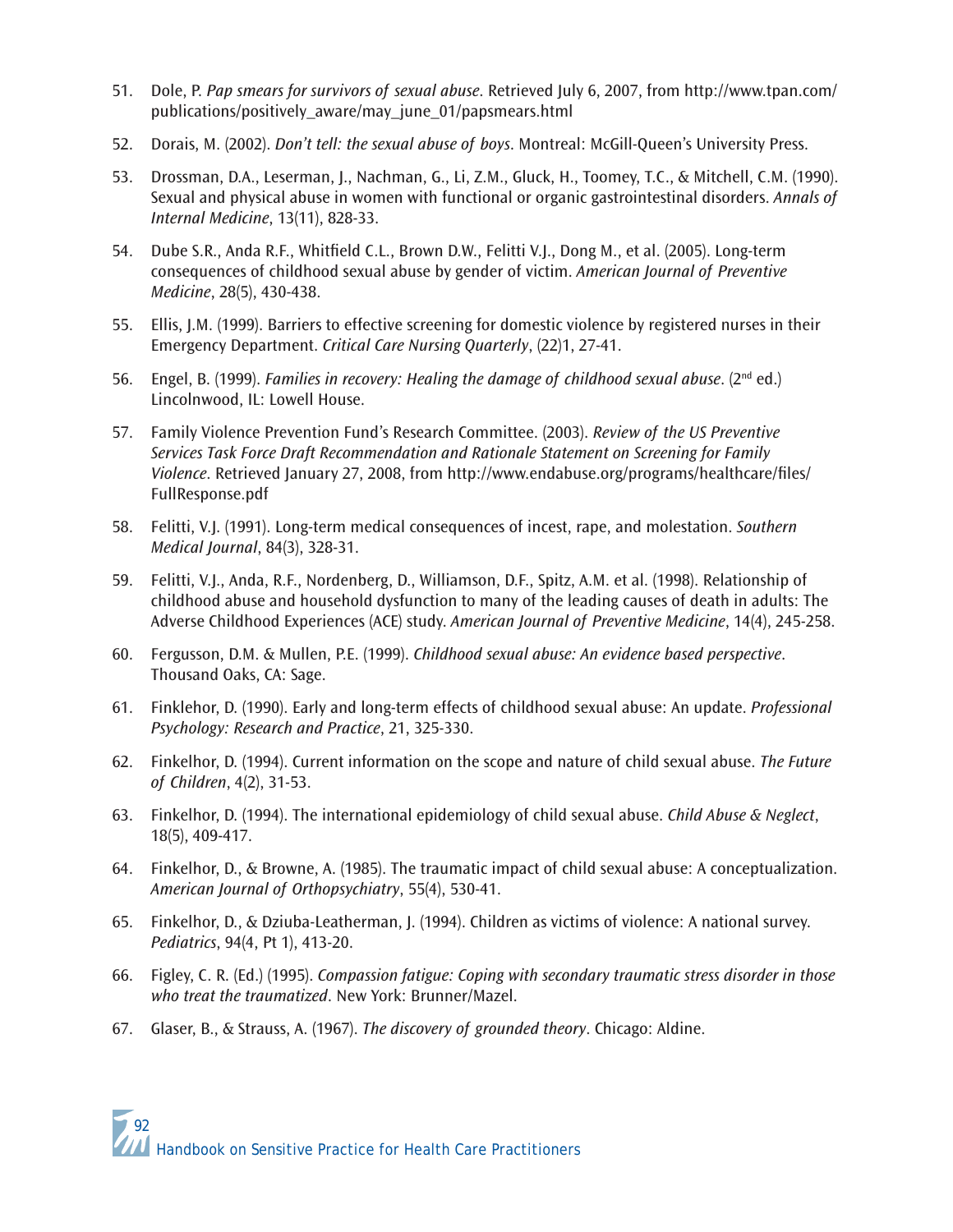- 68. Glasser, M., Kolvin, I., Campbell, D., Glasser, A., Leitch, I., & Farrelly, S. (2001). Cycle of child sexual abuse: Links between being a victim and becoming a perpetrator. *British Journal of Psychiatry*, 179, 482-494.
- 69. Golding, J.M. (1996). Sexual assault history and limitations in physical functioning in two general population samples. *Research in Nursing and Health*, 19, 33-44.
- 70. Gorey, K., & Leslie, D. (1997). The prevalence of child sexual abuse: Integrative review adjustment for potential response and measurement bias. *Child Abuse & Neglect*, 21, 391-398
- 71. Graham, J.E., Christian, L.M., & Kiecolt-Glaser, J.K. (2006). Stress, age, and immune function: Toward a lifespan approach. *Journal of Behavioral Medicine*, 29(4), 389-400.
- 72. Grant, A. (2004). *Finding my talk: How fourteen Canadian Native women reclaimed their lives after residential school*. Calgary: Fifth House.
- 73. Grayston, A.D., & De Luca, R.V. (1999). Female perpetrators of child sexual abuse: A review of the clinical and empirical literature. *Aggression and Violent Behavior*, 4(1), 93-106.
- 74. Gustafson, D.L. (2005). Transcultural nursing theory from a critical cultural perspective. *Advances in Nursing Science*, 28(1), 2-16.
- 75. Gustafson, D.L. (2007). White on whiteness: Becoming radicalized about race. *Nursing Inquiry*, 14(2), 153-161.
- 76. Hall, J.M., & Kondora, L.L. (1997). Beyond "true" and "false" memories: Remembering and recovery in the survival of childhood sexual abuse. *Advances in Nursing Science*, 19(4), 37-54.
- 77. Hartman, C.R., & Burgess, A.W. (1993). Information processing of trauma. *Child Abuse & Neglect*, 17(1), 47-58).
- 78. Health Canada, Health and the Information Highway Division. (January 27, 2005). *Pan-Canadian*  Health Information Privacy and Confidentiality Framework. Ottawa, ON: Author. Retrieved January 27, 2008, from http://www.hc-sc.gc.ca/hcs-sss/pubs/ehealth-esante/2005-pancanad-priv/index\_e.html
- 79. Heffernan, K., & Cloitre, M. (2000). A comparison of Posttraumatic Stress Disorder with and without Borderline Personality Disorder among women with a history of childhood sexual abuse. *Journal of Nervous and Mental Disease*, 188(9), 589-595.
- 80. Heinzer, M., & Krimm, J. (2002). Barriers to screening for domestic violence in an emergency department. *The Science of Health and Nursing* 16(3): 24-33.
- 81. Herman, J. (1992). *Trauma and recovery*. New York: Basic Books.
- 82. Herman, J.L. Perry, J.C. & van der Kolk, B.A. (1989). Childhood trauma in Borderline Personality Disorder. *American Journal of Psychiatry*, 146(4), 490-495.
- 83. Hibbard, R.A., Desch, L.W.,American Academy of Committee on Child Abuse and Neglect, and American Academy of Pediatrics Council on Children With Disabilities. (2007). Maltreatment of children with disabilities (Clinical report). *Pediatrics*. 119(5),1018-25.
- 84. Hobbins, D. (2004). Survivors of childhood sexual abuse: Implications for perinatal nursing care. *Journal of Obstetric, Gynecologic, and Neonatal Nursing*, 33(4), 485-97.

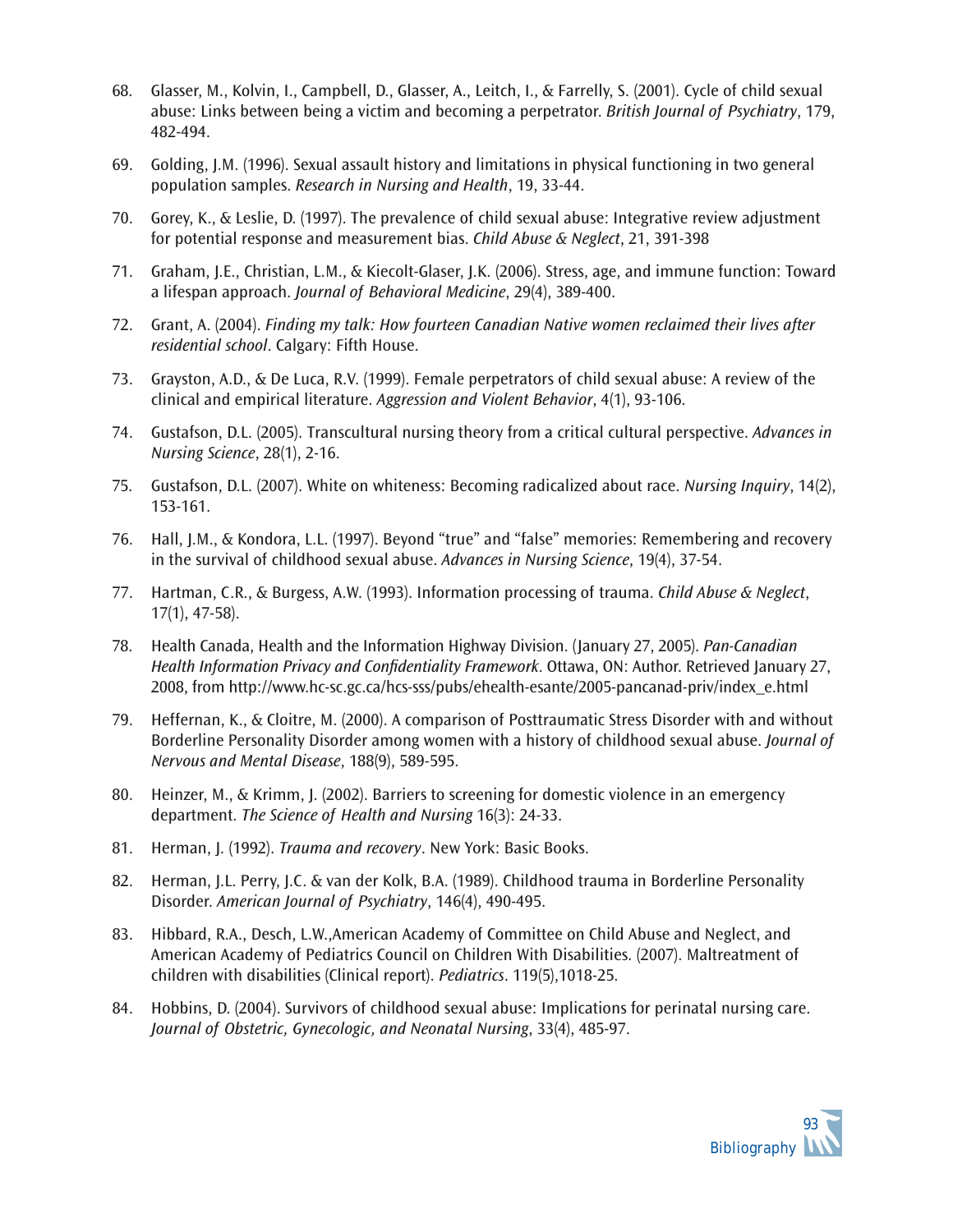- 85. Holmes, G.R., Offen, L., & Waller, G. (1997). See no evil, hear no evil, speak no evil: Why do relatively few male victims of childhood sexual abuse receive help for abuse-related issues in adulthood? *Clinical Psychology Review*. 17(1), 69-88.
- 86. Holmes, W.C., Slap, G.B. (1998). Sexual abuse of boys: Definition, prevalence, correlates, sequelae, and management. *JAMA*, 280(21), 1855-1862.
- 87. Hulme, P. (2000). Symptomatology and health care utilization of women primary care patients who experienced childhood sexual abuse. *Child Abuse & Neglect*, 24(11), 1471-1484.
- 88. Ilnyckyj, A., & Bernstein, C. N., (2002). Sexual abuse in irritable bowel syndrome: To ask or not to ask - that is the question. *Canadian Journal of Gasteroenterology*, 16(11), 801-5.
- 89. International Society for the Study of Trauma and Dissociation. (2007). *Frequently asked questions: Trauma*. Retrieved April 27, 2007, from http://www.isst-d.org/education/faq-trauma.htm
- 90. Inuit Tapiriit Kanatami. *Our 5000 year heritage*. Retrieved April 27, 2006, from http://www.itk. ca/5000-year-heritage/index.php
- 91. Johnson, R.J., Ross, M.W., Taylor, W.C., Williams, M.L., Carvajal, R.I., & Peters, R.J. (2006). Prevalence of childhood sexual abuse among incarcerated males in county jail. *Child Abuse & Neglect*, 30, 75-86.
- 92. Kendall-Tackett, K. A. (1998). Breastfeeding and the sexual abuse survivor. *Journal of Human Lactation*, 14(2), 125-130.
- 93. Kendall-Tackett, K. (2002). The health effects of childhood abuse: Four pathways by which abuse can infl uence health. *Child Abuse & Neglect*, 26, 715-29.
- 94. Kendall-Tackett, K.A. (2004). Epilogue: Where do we go from here? In K.A. Kendall-Tackett (Ed.), *Health consequences of abuse in the family: A clinical guide for evidence-based practice* (pp. 247-251). Washington, DC: American Psychological Association.
- 95. Kop, W.J. (2003). The integration of cardiovascular behavioral medicine and psychoneuroimmunology: New developments based on converging research fields. *Brain, Behavior, & Immunity*, 17(4), 233-237.
- 96. Lab, D.D., Feigenbaum, J.D., & De Silva, P. (2000). Mental health professionals' attitudes and practices towards male childhood sexual abuse. *Child Abuse & Neglect*, 24(3), 391-409.
- 97. Laishes, J. (2002). The 2002 mental health strategy for women offenders. Ottawa, ON: Correctional Service of Canada. Retrieved January 23, 2008, from http://www.csc-scc.gc.ca/text/prgrm/fsw/ mhealth/toc-eng.shtml
- 98. Lalor, K. (2004). Child sexual abuse in sub-Saharan Africa: A literature review. *Child Abuse & Neglect*, 28, 439-460.
- 99. Lambie, I., Seymour, F., Lee, A., & Adams, P. (2002). Resiliency in the victim-offender cycle in male sexual abuse. Sexual Abuse: *A Journal of Research and Treatment*, 14(1), 31-48.
- 100. Laporte, L., & Guttman, H. (1996). Traumatic childhood experiences as risk factors for Borderline and other personality disorders. *Journal of Personality Disorders*, 10(3), 247-259.
- 101. Leonard, B. E., & Song, C. (1997). Changes in the immune-endocrine interrelationships in anxiety and depression. *Stress Medicine*, 13(4), 217-227.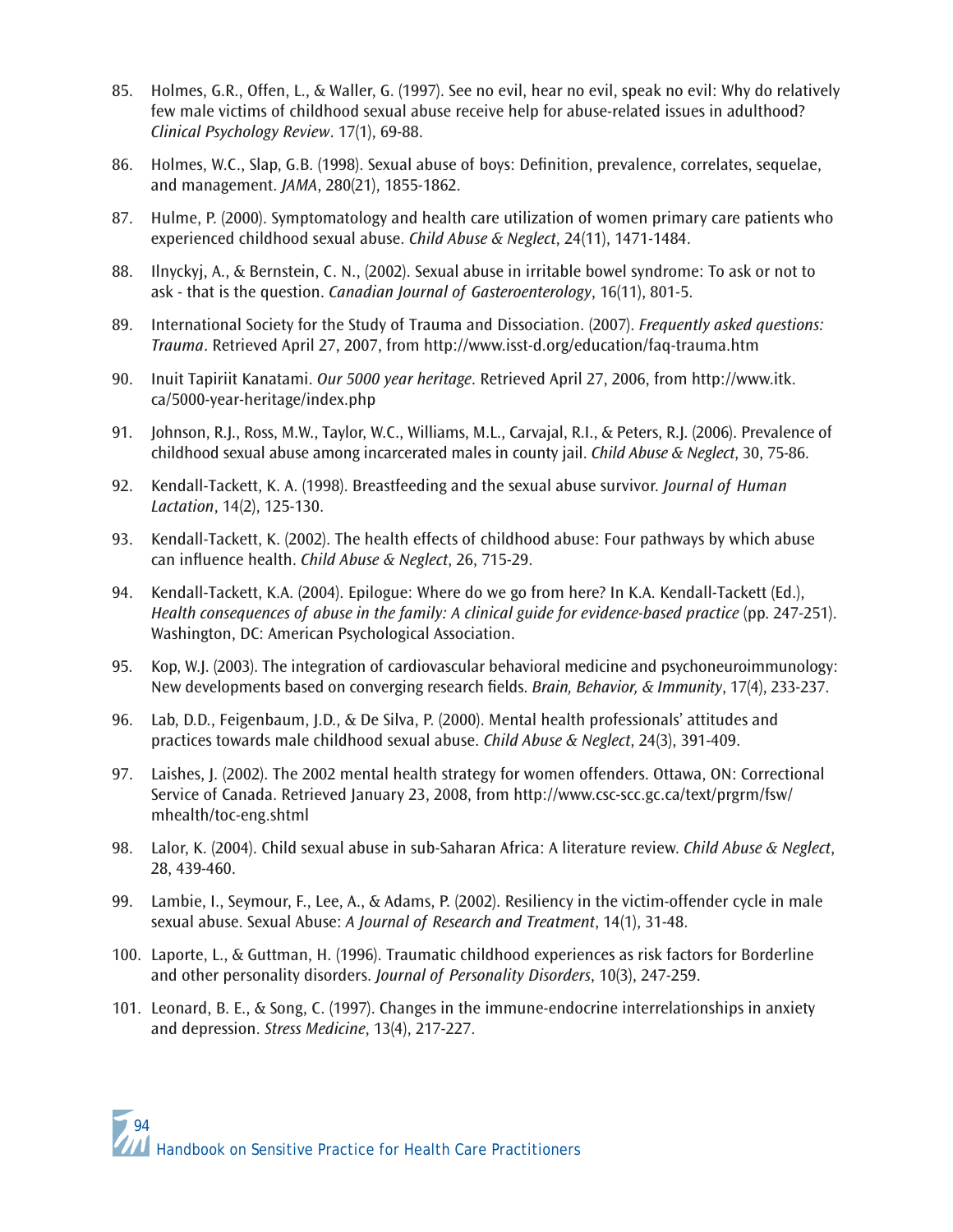- 102. Lesserman, J., Li, Z., Drossman, D.A., & Hu, Y.J.B. (1998). Selected symptoms associated with sexual and physical abuse history among female patients with gastrointestinal disorders: The impact on subsequent health care visits. *Psychological Medicine*, 28, 417-425.
- 103. Loo, S.K., Bala, N.M., Clarke, M.E., & Hornick, J.P. (1999). *Child abuse: Reporting and classifi cation in health care settings*. Ottawa, ON: National Clearing House on Family Violence.
- 104. Lutgendorf, S.K., & Costanzo, E.S. (2003). *Psychoneuroimmunology and health psychology: An integrative model*. Brain, Behavior, and Immunity, 17(4), 225-32.
- 105. Mathews, F. (1996). *The invisible boy: Revisioning the victimization of male children and teens*. Ottawa, ON: National Clearinghouse on Family Violence. Retrieved June 14, 2006, from, http://www. phac-aspc.gc.ca/ncfv-cnivf/familyviolence/pdfs/invisib.pdf
- 106. Metis National Council. *Who are the Metis*? Retrieved April 27, 2006, from http://www.metisnation.ca/
- 107. Miller, D. (1994). *Women who hurt themselves: A book of hope and understanding*. New York: Basic Books.
- 108. Molnar, B.E., Buka, S.L., & Kessler, R.C. (2001). Child sexual abuse and subsequent psychopathology: Results from the National Comorbidity Survey. *American Journal of Public Health*, 91(5), 753-760.
- 109. Monahan, K., & Forgash, C. (2000). Enhancing the health care experiences of adult female survivors of childhood sexual abuse. *Women & Health*, 30(4), 27-41.
- 110. Moore, M., Zaccaro, D., & Parsons, L. (1998). Attitudes and practices of registered nurses toward women who have experienced abuse/domestic violence. *Journal of Obstetric, Gynecologic, and Neonatal Nursing*, 27(2), 175-181.
- 111. Mulder, R.T., Beautrais, A.L., Joyce, P.R., & Fergusson, D.M. (1998). Relationship between dissociation, child sexual abuse, childhood physical abuse, and mental illness in a general population sample. *American Journal of Psychiatry*, 155(6), 806-811.
- 112. National Aboriginal Health Organization and Native Law Centre. *Discussion Papers Series in Aboriginal Health: Legal Issues. Treaty No. 6 "medicine chest" clause*. Retrieved April 27, 2006, from http://www.usask.ca/nativelaw/medicine.html
- 113. National Center for Victims of Crime. (1997). *Child sexual abuse*. Retrieved January 27, 2008, from http://www.ncvc.org/ncvc/main.aspx?dbName=DocumentViewer&DocumentID=32315
- 114. Nathan, P. & Ward, T. (2001). Females who sexually abuse children: Assessment and treatment issues. *Psychiatry, Psychology and Law*, 8(1), 44-55
- 115. Nelson, H. D., Nygren, P., McInerney, Y., & Klein, J. (2004). Screening women and elderly adults for family and intimate partner violence: A review of the evidence for the U.S. Preventive Services Task Force. *Annals of Internal Medicine*, 140(5), 387-396.
- 116. Newman, M.G., Clayton, L., Zuellig, A., Cashman, L., Arnow, B., Dea, R & Taylor, C.B. (2000). The relationship of childhood sexual abuse and depression with somatic symptoms and medical utilization. *Psychological Medicine*, 30, 1063-1077.
- 117. O'Leary, P. (2001). Working with males who have experienced childhood sexual abuse. In B. Pease & P. Camilleri (Eds.), *Working with men in the human services* (pp. 80-92). Crows Nest, NSW: Allyn & Unwin.
- 118. Oxford University Press. (2000- ) *Oxford English Dictionary*. Retrieved January 19, 2008, from OED On-line, http://dictionary.oed.com/cgi/entry/50204210

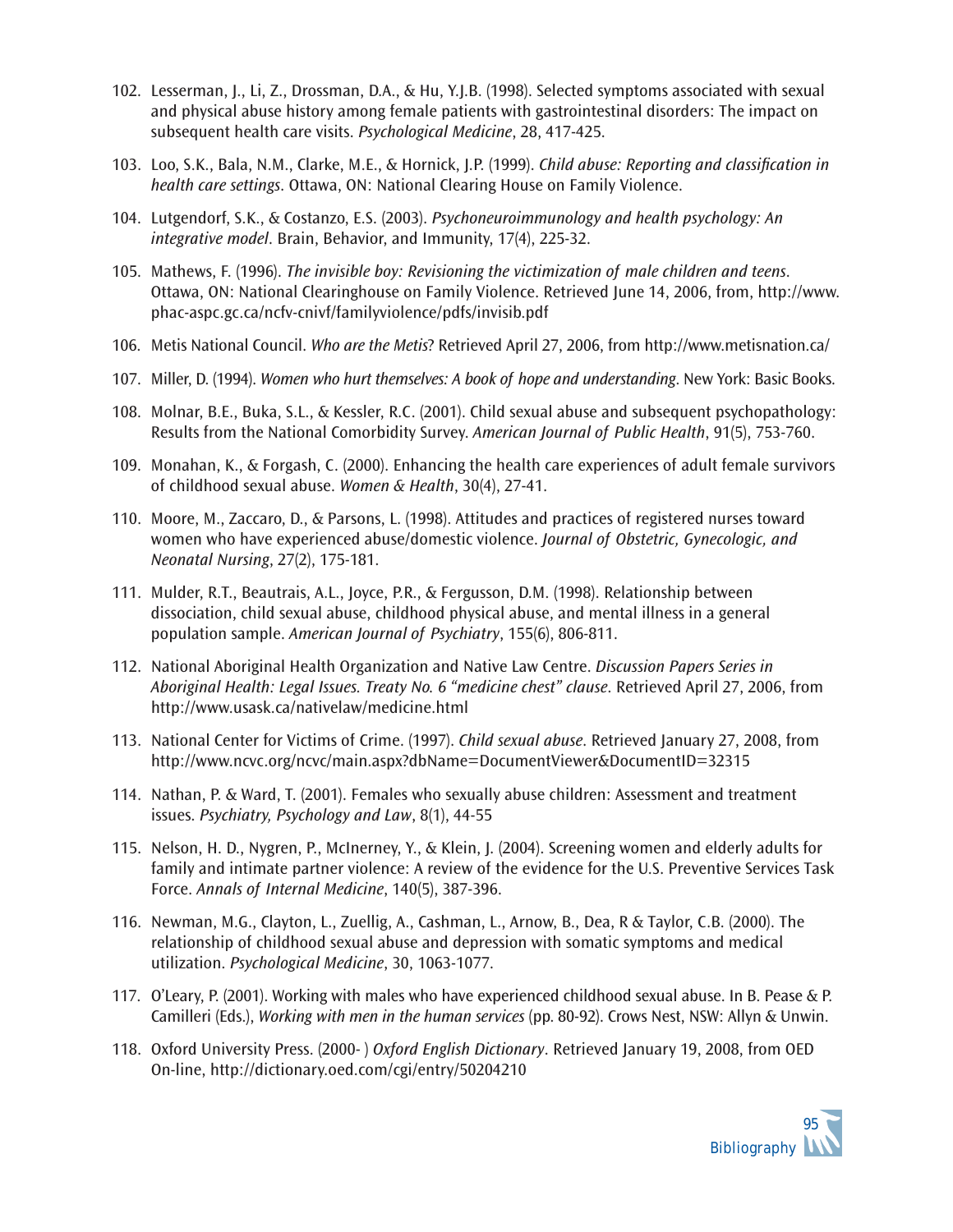- 119. Parsons, L.H., Zaccaro, D., Wells, B., & Stovall, T.G. (1995). Methods and attitudes toward screening obstetrics and gynecology patients for domestic violence. *American Journal of Obstetrics & Gynecology*, 173(2), 381-386.
- 120. Putnam, F.W. (1989). Pierre Janet and modern views of dissociation. *Journal of Traumatic Stress*, 2(4), 413-429.
- 121. Putnam, F. (1995). Dissociation as a response to extreme trauma. In R. Kluft (Ed.), *Childhood Antecedents of Multiple Personality* (pp. 66-97). Washington, DC: American Psychiatric Press.
- 122. Putnam, F.W. (2003). Ten-year research update review: Child sexual abuse. *American Academy of Child and Adolescent Psychiatry*, 42(3), 269-278.
- 123. Ramsay, J., Richardson, J., Carter, Y.H., Davidson, L.L., & Feder, G. (2002). Should health professionals screen women for dopmestic violence? Systematic review. *British Medical Journal*, 325(7359), 314-326.
- 124. Ramsden, I. (1993). Kawa whakaruruhau. Cultural safety in nursing education in Aotearoa, New Zealand. *Nursing Praxis in New Zealand*, 8(3), 4-10.
- 125. Ramsden, I. (2000). Cultural safety/Kawa whakaruruhau ten years on: A personal overview. *Nursing Praxis in New Zealand*, 15(1), 4-12.
- 126. Reason, P., & Branbury, H. (Eds.). (2001). *Handbook of action research*. London: Sage.
- 127. Regehr, C., & Kanani, K. (2006). *Essential law for social work practice in Canada*. Don Mills ON: Oxford University Press.
- 128. Registered Nurses of Ontario. (2005). *Best Practice Guidelines. Woman Abuse: Screening, Identification and Initial Response*. Toronto, ON: Author.
- 129. Reiter, R.C., & Gambone, J.C. (1990). Demographic and historic variables in women with idiopathic chronic pelvic pain. *Obstetrics & Gynecology*, 75(3), 428-32.
- 130. Rhodes, N., & Hutchinson, S. (1994). Labor experiences of childhood sexual abuse survivors. *Birth*, 21(4), 213-20.
- 131. Robinson, D., & Taylor, J. Childhood victimization of offenders by family members: Other correlates of family violence in: *The Incidence of Family Violence Perpetrated by Federal Offenders: A File Review Study*. FV-103. Correctional Services of Canada. Ottawa. Retrieved July 9, 2007, from http:// www.csc-scc.gc.ca/text/pblct/fv/fv03/fv03e07\_e.shtml#1
- 132. Robohm, J.S., Litzenberger, B.W. & Pearlman, L.A. (2003). Sexual abuse in lesbian and bisexual young women: Associations with emotional/behavioural difficulties, feelings about sexuality, and the "coming out" process. *Journal of Lesbian Studies*, 7(4), 31-47.
- 133. Romano, E., & De Luca, R.V. (2001). Male sexual abuse: A review of effects, abuse characteristics, and links with later psychological functioning. *Aggression and Violent Behavior*, 6(1), 55-78.
- 134. Rose, A. (1992). Effects of childhood sexual abuse on childbirth: One woman's story. *Birth*, 19(4), 214-8.
- 135. Rosen, L.N., & Martin, L. (1996). Impact of childhood abuse history on psychological symptoms among male and female soldiers in the U.S. Army. *Child Abuse & Neglect*, 20(12), 1149-1160.
- 136. Rothstein, J. M. (1999). The sensitive practitioner. *Physical Therapy*, 79(3), 246-247.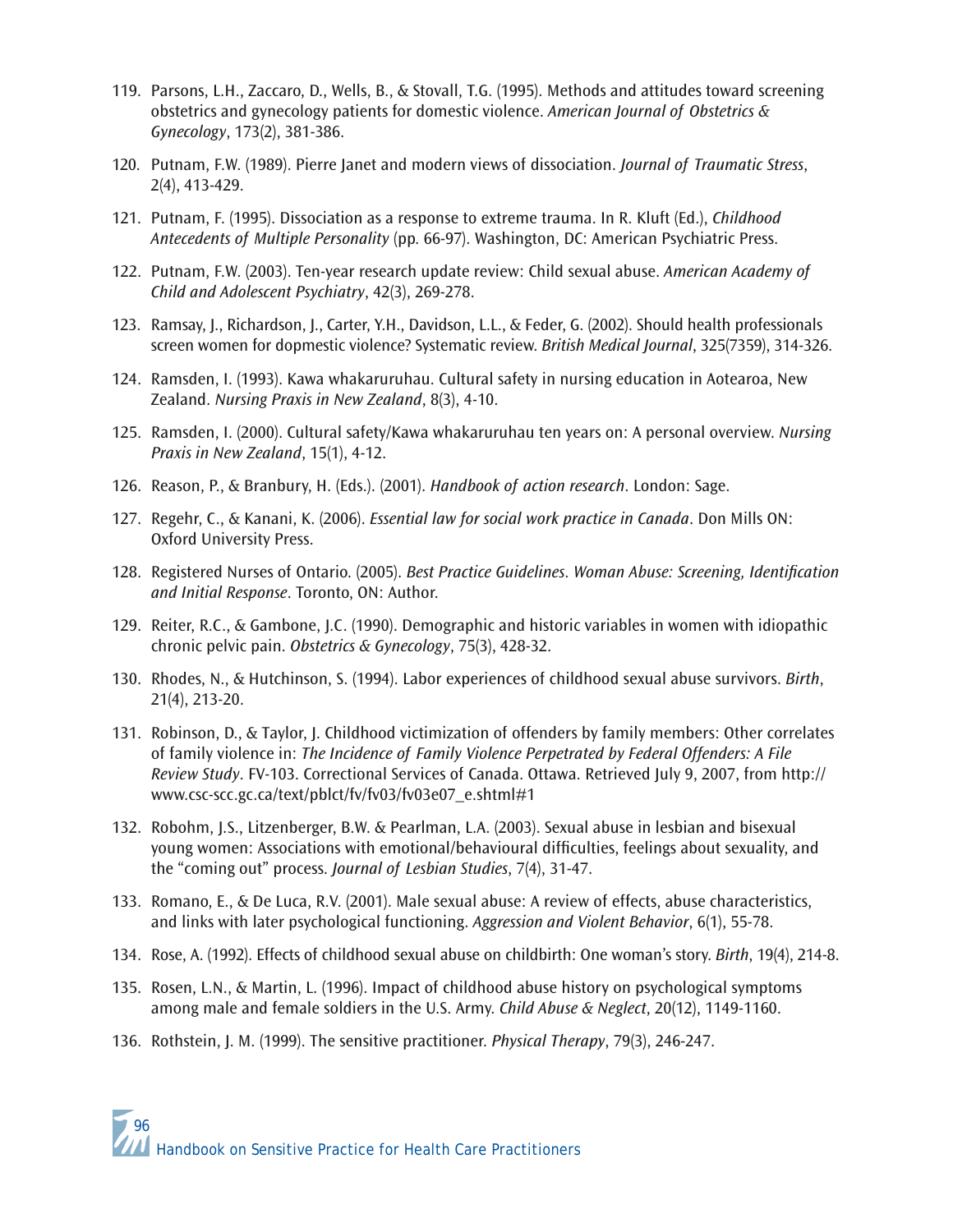- 137. Salter, D., McMillan, D., Richards, M., Talbot, T., Hodges, J., Bentovim, A. et al. (2003). Development of sexually abusive behaviour in sexually victimised males: A longitudinal study. *Lancet*, 361(9356), 471-476.
- 138. Sapsford, L. (1997). Strengthening voices: A soulful approach to working with adolescent girls. *Women & Therapy*, 20(2), 75-87.
- 139. Saradjian, J. (1996). *Women who sexually abuse children: From research to clinical practice*. Chichester, UK: John Wiley & Sons.
- 140. Sarson, J., & MacDonald, L. (2005). Ritual abuse/torture. *R.C M.P. Gazette*, 67(1), Retrieved January 27, 2008, from http://www.ritualabusetorture.org/gazette.pdf
- 141. Scarinci, I.C., McDonald-Haile, J., Bradley, L.A., & Richter, J.E. (1994). Altered pain perception and psychosocial features among women with gastrointestinal disorders and history of abuse: Apreliminary model. *American Journal of Medicine*, 97(2), 108-18.
- 142. Schachter, C.L., Radomsky, N., Stalker, C.A., & Teram, E. (2004). Women survivors of child sexual abuse: How can health professionals promote healing? *Canadian Family Physician*, 50, 405-412.
- 143. Schachter, C.L., Stalker, C.A., & Teram, E. (1999). Toward sensitive practice: Issues for physical therapists working with survivors of childhood sexual abuse. *Physical Therapy*, 79(3), 248-261.
- 144. Schachter, C.L., Teram E., & Stalker, C.A. (2004). Integrating grounded theory and action research to develop sensitive practice with survivors of childhood sexual abuse. In K. W. Hammell & C. Carpenter (Eds.), *Qualitative research in evidence-based rehabilitation* (pp. 77-88). Edinburgh: Harcourt.
- 145. Schnurr, P.P., & Green, B.L. (Eds.). (2004). *Trauma and health: Physical health consequences of exposure to extreme stress*. Washington, DC: American Psychological Association.
- 146. Schofferman, J., Anderson, D., Hines, R., Smith, G., & Keane, G. (1993). Childhood psychological trauma and chronic refractory low-back pain. *Clinical Journal of Pain*, 9(4), 260-5.
- 147. Sebold, J. (1987). Indicators of child sexual abuse in males. *Social Casework*, 68(2), 75-80.
- 148. Seng, J.S., Sparbel, K.J.H., Low, L.K., & Killion, C. (2002). Abuse-related posttraumatic stress and desired maternity care practices: Women's perspectives. *Journal of Midwifery and Women's Health*, 47, 360-370.
- 149. Sex case teacher goes free. (2004, November 14). MX, 1.
- 150. Sickel, A.E., Noll, J.G., Moore, P.J., Putnam, F. & Trickett, P.K. (2002). The long-term physical health and healthcare utilization of women who were sexually abused as children. *Journal of Health Psychology*, 7, 583-597.
- 151. Simkin, P and Klaus, P. 2004. *When survivors give birth: Understanding and healing the effects of early sexual abuse on the childbearing women*. Seattle, WA: Woman Classic Day Publishing.
- 152. Singer M.I., Bussey J., Song L., & Lunghofer L. 1995. The psychosocial issues of women serving time in jail. *Social Work*, 40(1):103-113.
- 153. Society of Obstetricians and Gynaecologists of Canada, Interpersonal Violence Working Group. (2005). Clinical practice guidelines: Intimate partner violence consensus statement. *Journal of Obstetrics and Gynaecologists of Canada*, 157, 365-388.
- 154. Spataro, J., Mullen, P.E., Burgess, P.M., Wells, D.L., & Moss, S.A. (2004). Impact of child sexual abuse on mental health: Prospective study in males and females. *British Journal of Psychiatry*, 184, 416-421.

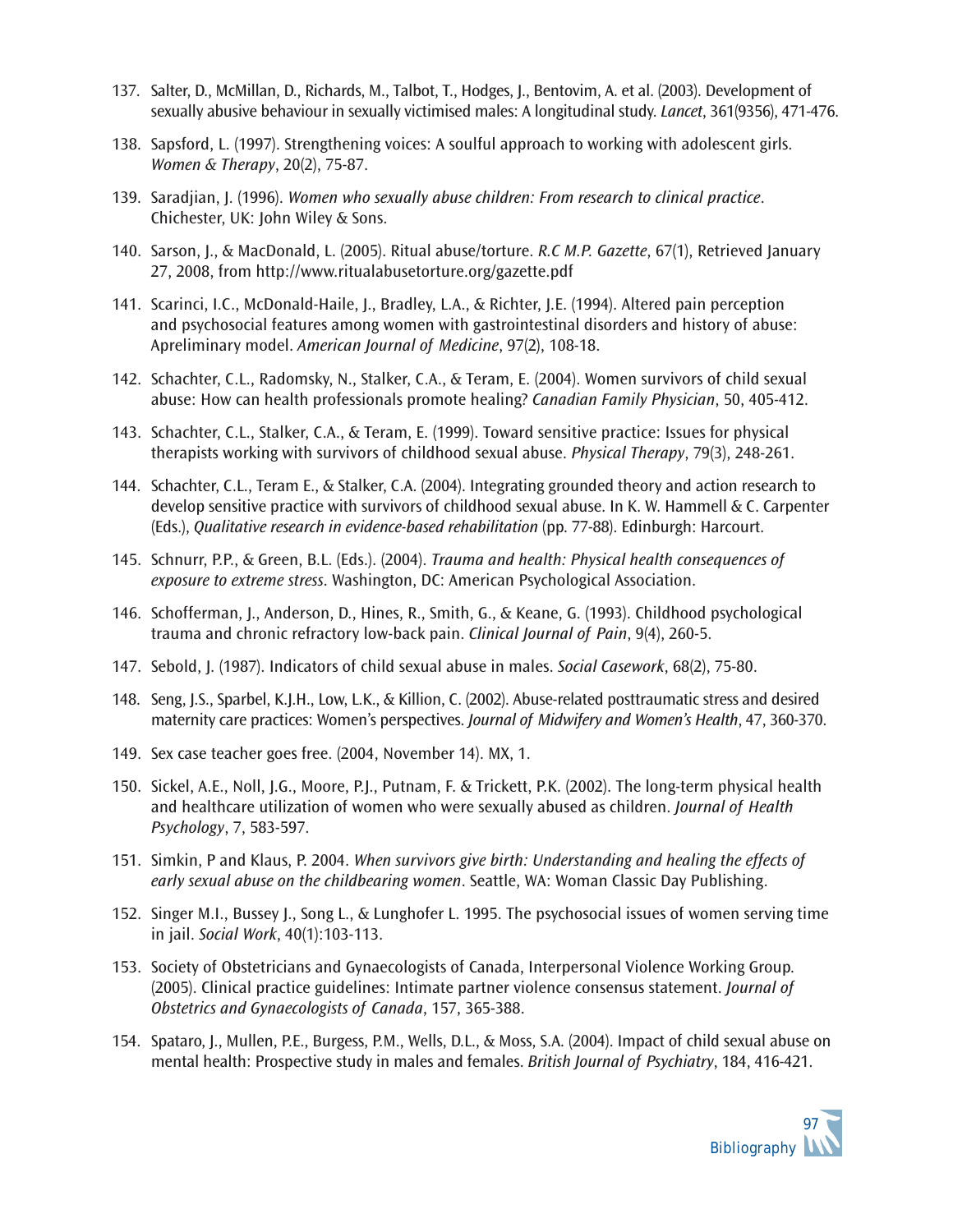- 155. Spiegel, D. (1990). Trauma, dissociation and hypnosis. In R.P. Kluft (Ed.) *Incest-related syndromes of adult psychopathology*. (pp. 247-261) Washington, DC: American Psychiatric Press.
- 156. Springs, F.E., & Friedrich, W.N. (1992). Health risk behaviors and medical sequelae of childhood sexual abuse. *Mayo Clinic Proceedings*, 67(6), 527-32.
- 157. Stalker, C.A., Carruthers-Russell, B.D., Teram, E., & Schachter, C.L. (2005). Providing dental care to survivors of childhood sexual abuse. Treatment considerations for the practitioner. *Journal of the American Dental Association*, 136, 1277-1281.
- 158. Stalker, C.A., Schachter, C.L., & Teram, E. (1999). Facilitating effective relationships between survivors of childhood sexual abuse and health professionals: Lessons from survivors who have received physical therapy. Affilia: Journal of Women and Social Work, 14, 176-198.
- 159. Stalker, C.A., Schachter, C.L., Teram, E., & Lasiuk, G. (in press). Client-centred care: Integrating the perspectives of childhood sexual abuse survivors and clinicians. In V. Banyard, V. Edwards, & K. Kendall-Tackett (Eds.) *Integrating trauma practice into primary care*. New York: Haworth Press.
- 160. Statistics Canada. (2006). *2001 census, analysis series, Aboriginal peoples, Inuit*. Retrieved April 27, 2006, from http://www12.statcan.ca/english/census01/Products/Analytic/companion/abor/groups3. cfm
- 161. Steel, J., Sanna, L., Hammond, B., Whipple, J., & Cross, H. (2004). Psychological sequelae of childhood sexual abuse: abuse-related characteristics, coping strategies, and attributional style. *Child Abuse & Neglect*, 28(7), 785-801.
- 162. Stevens, J., Zierler, S., Dean, D., Goodman, A., Chalfen, B. (1995). Prevalence of prior sexual abuse and HIV risk-taking behaviors in incarcerated women in Massachusetts. *J. Correctional Health Care*, 2(2), 137-149.
- 163. Stewart, M., Belle Brown, J., Weston, W.W., McWhinney, I.R., McWilliams, C.L., & Freeman, T.R. (2003). *Patient-centered medicine: transforming the clinical method*. London, UK: Radcliffe Medical Press.
- 164. Teram, E., Schachter, C.L., & Stalker, C.A. (1999). Opening the doors to disclosure: Childhood sexual abuse survivors reflect on telling physical therapists about their trauma. *Physiotherapy*, 85(2), 88-97.
- 165. Teram, E., Schachter, C.L., Stalker, C.A. & Hovey, A. (2005). *Childhood sexual abuse survivors' perceptions of their interactions with health professionals: Analysis of gender related differences*. 11th Qualitative Health Research Conference. Utrecht University, Utrecht, the Netherlands.
- 166. Teram, E., Schachter, C.L. & Stalker, C.A. (2005). The case for integrating grounded theory and participatory action research: Empowering clients to inform professional practice. *Qualitative Health Research*. 15, 1129-1140.
- 167. Teram, E., Schachter, C.L., Stalker, C.A., Hovey, A., & Lasiuk, G. (2006). Towards malecentric communication: Sensitizing health professionals to the realities of male childhood sexual abuse survivors. *Issues in Mental Health Nursing*, 27, 499-517.
- 168. Trocmé, N., Fallon, B., MacLaurin, B., Daciuk, J. Felstiner, C., et al. (2003). *Canadian Incidence Study of Reported Child Abuse and Neglect – 2003: Major Findings*. Retrieved January 16, 2008, from http://www.mcgill.ca/files/crcf/2005-CIS\_2003\_Major\_Findings.pdf.
- 169. Tudiver S., McClure L., Heinonen, T., Scurfield, C., & Krewlewetz, C. (2000). *Women survivors of childhood sexual abuse: knowledge and preparation of health care providers to meet client needs*.

Handbook on Sensitive Practice for Health Care Practitioners 98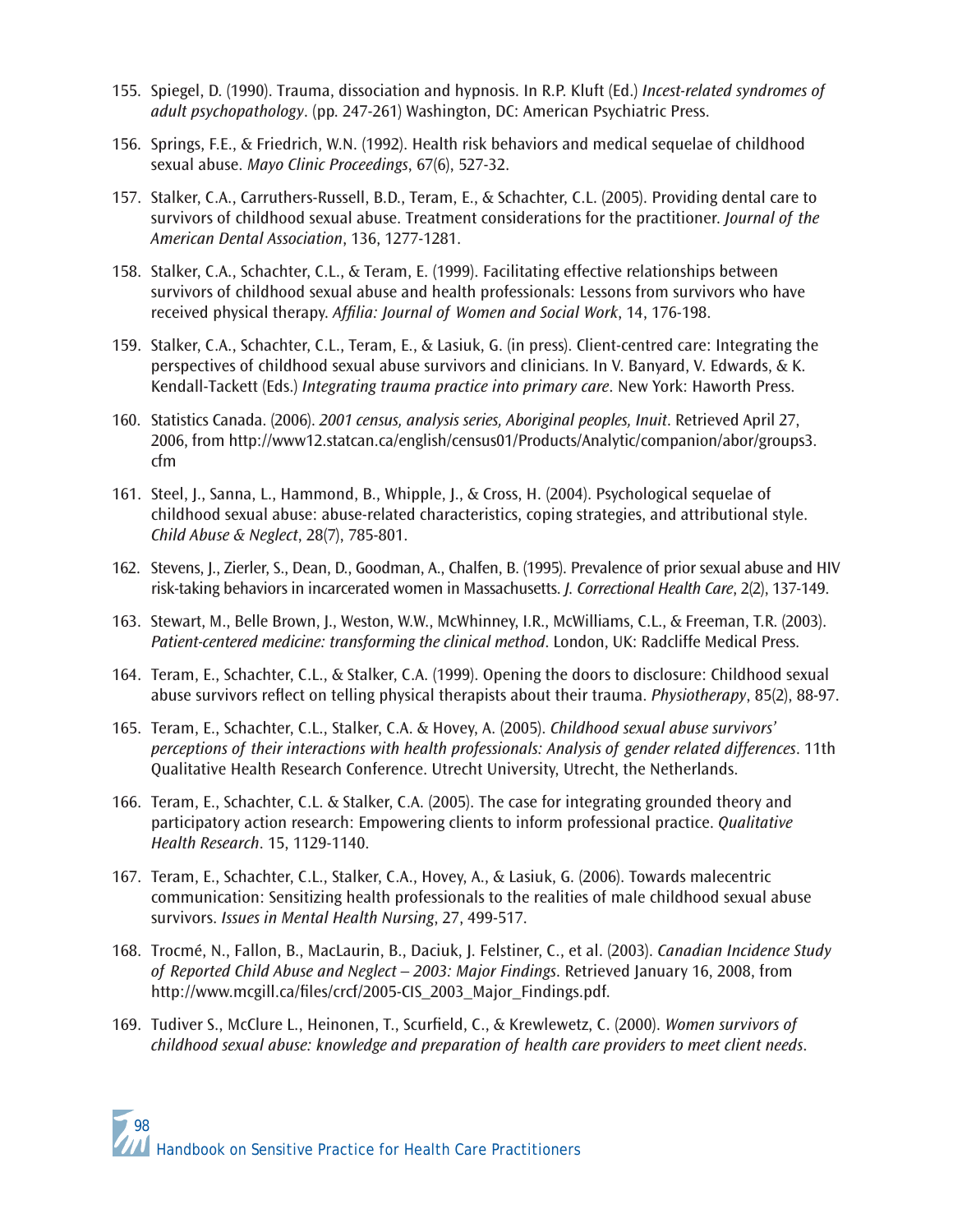*Final Report prepared for Prairie Women's Centre of Excellence for Women's Health*. Retrieved December 20, 2003 from http://www.pwhce.ca/womenSurvivors.htm

- 170. van der Kolk, B.A. (1998). The psychology and psychobiology of developmental trauma. In: A. Stoudemire, (Ed.) *Human Behaviour: An Introduction for Medical Students* (pp. 383-399). Philadelphia PA: Lippincott-Raven.
- 171. van der Kolk, B.A., & Courtois, C.A. (2005) Editorial comments: Complex developmental trauma. *Journal of Traumatic Stress*, 18(5), 385-8.
- 172. van der Kolk, B.A., & McFarlane, A.C. (1996). The black hole of trauma. In B.A.van der Kolk, A. C. McFarlane, & L. Weisaith (Eds.), *Traumatic stress: The effects of overwhelming experiences on mind, body, and society* (pp. 3-23 ). New York: The Guilford Press.
- 173. van der Kolk, B.A., Pelcovitz, D., Roth, S., Mandel, F.S., McFarlance, M.D., & Herman, J.L. (1996). Dissociation, somatization, and affect dysregulation: The complexity of adaptation to trauma. *American Journal of Psychiatry*, 153 (7 Suppl), 83-91.
- 174. van der Kolk, B.A., Roth, S. Pelcovitz, D. Sunday, S. & Spinozzola, J. (2005). Disorders of extreme stress: The empirical foundation of a complex adaptation to trauma. *Journal of Traumatic Stress*, 18(5), 389-99.
- 175. Waldram, J.B., Herring, D.A., Kue Young, T. (1995). *Aboriginal health in Canada: Historical, cultural and epidemiological perspectives*. Toronto ON: University of Toronto Press.
- 176. Walker, E.A., Gelfand, A.N., Katon, W.J., Koss, M.P., Von Kortoff, M., et al, (1999). Adult health status of women with histories of childhood abuse and neglect. *American Journal of Medicine*, 107(4), 332-9.
- 177. Walker, E.A., Milgrom, P.M., Weinsetin, P., Getz, T., Richardon, R. (1996). Assessing abuse and neglect and dental fear in women. *Journal of the American Dental Association*, 127, 485-490.
- 178. Walker, E.A., Newman, E., & Koss, M.P. (2004). Costs and health care utilization associated with traumatic experiences. In P.P. Schnurr and B.L. Green (Eds.), *Trauma and health: Physical health consequences of exposure to extreme stress*. Washington, D. C.: American Psychological Association.
- 179. Wathen, C.N., & MacMillan, H.L. (2003). Prevention of violence against women: Recommendation statement from the Canadian Task Force on Preventive Health Care. *Canadian Medical Association Journal*, 169(6), 582-4.
- 180. Waymire, V. (1997). A triggering time: Childbirth may recall sexual abuse memories. *AWHONN Lifelines*, 1(2), 47-50.
- 181. Webster, J. (2006). Screening for domestic violence: The 'evidence' dilemma. *Contemporary Nurse*, 21(2), 163-4.
- 182. Westerlund, E. (1992). *Women's sexuality after childhood incest*. New York: W. W. Norton.
- 183. Whealin, J. (2003). *Child sexual abuse: A National Center for PTSD fact sheet*. Retrieved January 27, 2008, from http://www.ncptsd.va.gov/ncmain/ncdocs/fact\_shts/fs\_child\_sexual\_abuse.html
- 184. Widom, C.S., & Morris, S. (1997). Accuracy of adult recollections of childhood victimization: Part 2. Childhood sexual abuse. *Psychological Assessment*, 9(1), 34-46.
- 185. Willumsen, T. (2001). Dental fear in sexually abused women. *European Journal of Oral Science*, 109, 291-6.

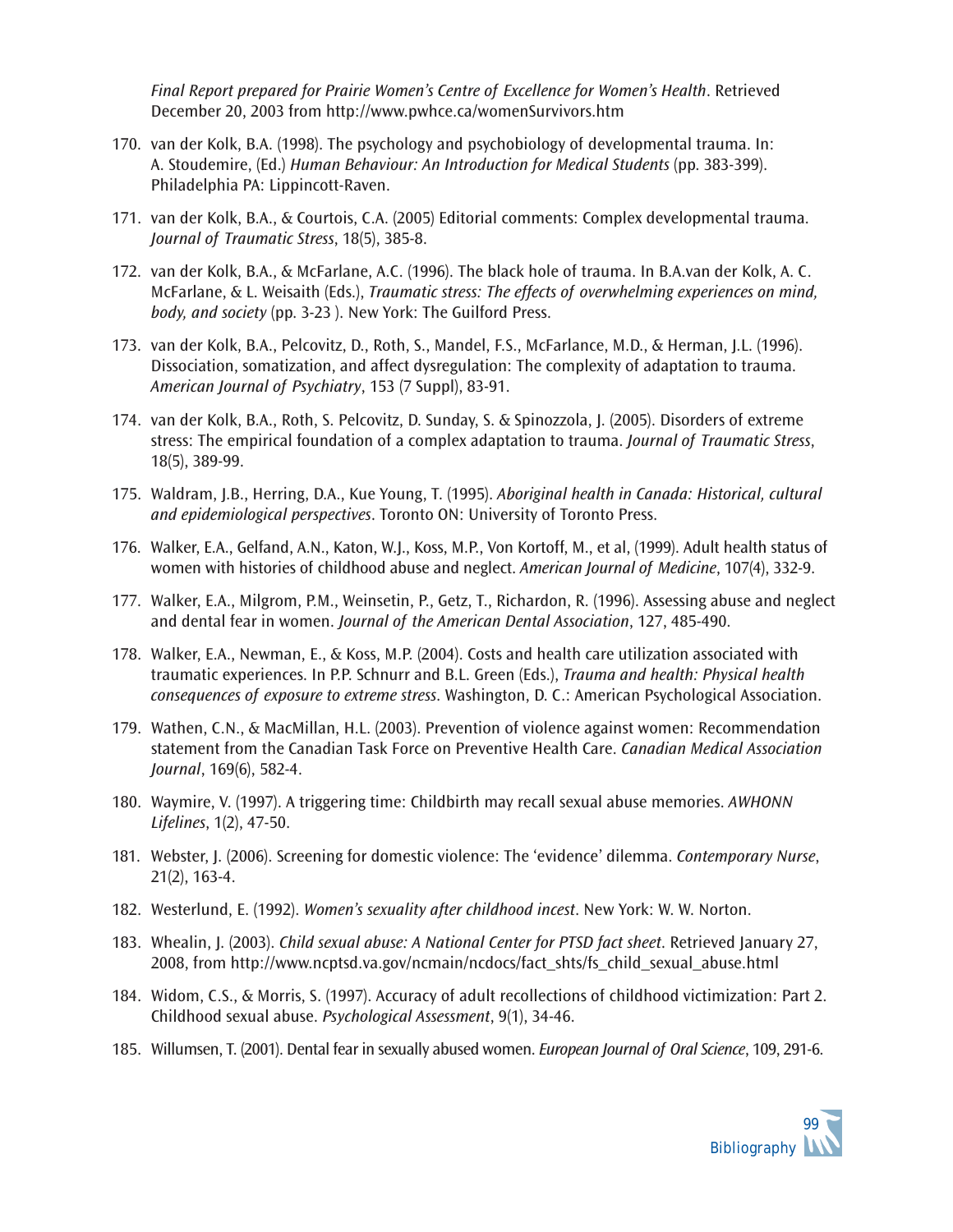## **Recommended Reading and Resources**

### **Childhood sexual abuse and trauma: Readings**

Dorais, Michel. 2002. *Don't tell: The sexual abuse of boys*. Montreal: McGill-Queen's University Press.

- Everett, B. & Gallop, R. (2001). T*he link between childhood trauma and mental illness: Effective interventions for mental health professionals*. Thousand Oaks: Sage Publications.
- Herman, J. (1992). *Trauma and recovery*. New York: Basic Books.
- Hulme, P.A. (2004). Theoretical perspectives on the health problems of adults who experienced childhood sexual abuse. *Issues in Mental Health Nursing*, 25, 339-361.
- Lew, M. (2004). *Victims no longer: The classic guide for men recovering from sexual child abuse*. Harper Collins Publishers: New York.
- Rosenbloom, D. & Williams, M.B. (1999). *Life after trauma: A workbook for healing*. New York: Guilford.
- Rothschild, B. (2000). *The body remembers: The psychophysiology of trauma and trauma treatment*. New York: Norton.
- Saakvitne, K.W., Gamble, S., Pearlman, L.A. & Tabor Lev, B. (2000). Risking connection: A training curriculum for working with survivors of childhood abuse. Lutherville, MD: The Sidran Press.
- van der Kolk, B. A., McFarlane. A., & Weisaeth, L. (Eds.). (1996). *Traumatic stress: The effects of overwhelming experience on mind, body, and society*. New York: Guilford Press.
- van der Kolk, B.A. (1998). The psychology and psychobiology of developmental trauma. In: Stoudemire, A. (Ed) *Human Behaviour: An Introduction for Medical Students*. (pp. 383-399). Philadelphia: Lippincott-Raven.
- van der Kolk, B.A. (2003). The neurobiology of childhood trauma and abuse. *Child and Adolescent Psychiatric Clinics*, 12, 293-317.

### **Pain: Readings**

- Gatchel, R.J., Peng, Y.B., Peters, M.L., Fuchs, P.N., & Turk, D.C. (2007). The biopsychosocial approach to chronic pain: Scientific advances and future directions. *Psychological Bulletin*, 133, 581-624.
- Mailis-Gagnon, A., & Israelson, D. (2003). *Beyond pain: Making the mind-body connection*. Ann Arbor, MI: University of Michigan Press.
- Radomsky N. (1995). *Lost Voices: Women, Chronic Pain and Abuse*. New York: Haworth Press.

### **Childhood sexual abuse and trauma: Websites**

- National Clearinghouse on Family Violence has many resources available free of charge. Toll free telephone 1-800 267-1291; (613) 957-2938; Fax (613) 941-8930; http://www.phac-aspc.gc.ca/nc-cn
- Canadian Association of Sexual Assault Centres is a pan Canadian organization of sexual assault centres in Canada. Their website has contact information and links for sexual assault centres across Canada. http://www.casac.ca/english/home.htm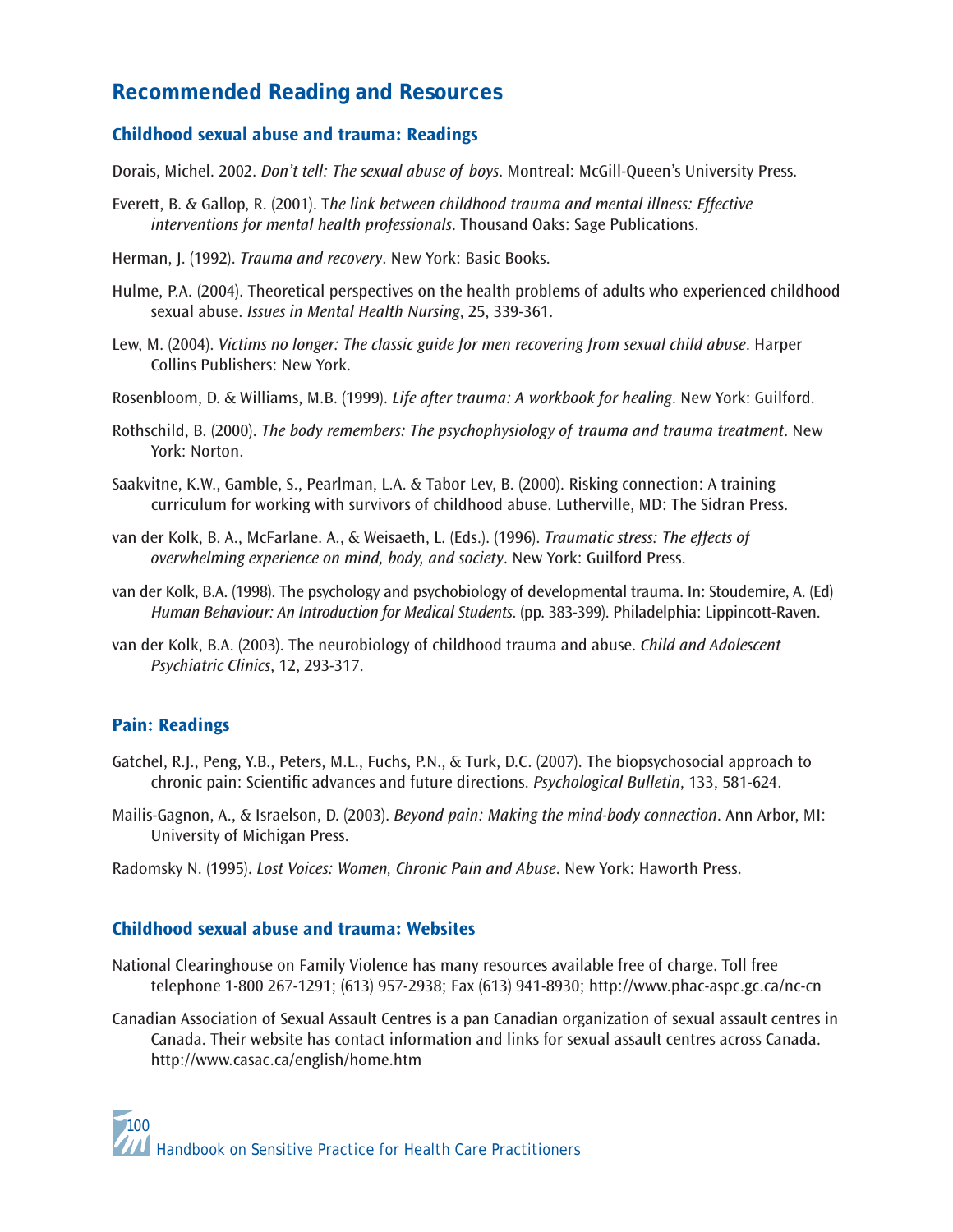- Tamara's House, a residential treatment centre for women survivors of childhood sexual abuse (Saskatoon, Saskatchewan) http://www.tamarashouse.sk.ca/
- British Columbia Society for Male Survivors of Sexual Abuse (Vancouver, BC) http://www.bc-malesurvivors. com/html/mission\_purpose.htm
- Men's Resource Centre (Winnipeg, Manitoba) http://www.elizabethhill.ca/mrc.html

The Men's Project (Ottawa/Cornwall Ontario) http://themensproject.ca

#### **Ritual abuse: Readings**

- Clay, Colin. (1996). *More than a survivor: Memories of satanic ritual abuse and the paths which lead to healing*. Saskatoon, SK: Author.
- Oksana, Christine. (1994). *Safe passage to healing: A guide for Survivors of ritual abuse*. New York: Harper Perennial.
- Smith, Margaret. (1993). *Ritual Abuse: What it is: Why it happens: How to help*. New York: Harper Collins

#### **Sexual abuse in sport: Readings**

- Brackenridge, C.H. (1994). Fair play or fair game: Child sexual abuse in sport organisations. *International Review for the Sociology of Sport*, 29(3), 287-299.
- Brackenridge, C.H. (1997). "He owned me basically": Women's experience of sexual abuse in sport. *International Review for the Sociology of Sport*, 32(2), 115-130.
- Brackenridge, C.H. (2000). Harassment, Sexual Abuse, and Safety of the Female Athlete. *Clinics in Sports Medicine*, 19(2), 187-198.
- Brackenridge, C.H., & Kirby, S. (1997). Playing safe? Assessing the risk of sexual abuse to young elite athletes. *International Review for the Sociology of Sport*, 32(4), 407-418.
- Kirby, S., & Wintrup, G. (2002). Running the gauntlet in sport: An examination of initiation/hazing and sexual abuse. *Journal of Sexual Aggression, Special Issue on Sexual Harassment and Abuse in Sport*, 8.
- Kirby, S., Greaves, L., & Hankivsky, O. (2000). *The dome of silence. Sexual harassment and abuse in sport*. Halifax, NS: Fernwood Publishing.

### **Critical cultural perspective: Readings**

- Gustafson, D.L. (2005). Transcultural nursing theory from a critical cultural perspective. *Advances in Nursing Science*, 28(1), 2-16.
- Gustafson, D.L. (2007). White on whiteness: Becoming radicalized about race. *Nursing Inquiry*, 14(2), 153-161.
- Gustafson D.L. (Accepted). Beyond sensitivity and tolerance: Theoretical approaches to caring for newcomer women with mental health problems. In S. Guruge & E Collins (Eds.). *Working with women and girls in the context of migration and settlement*. Toronto, ON: Centre for Addiction & Mental Health.

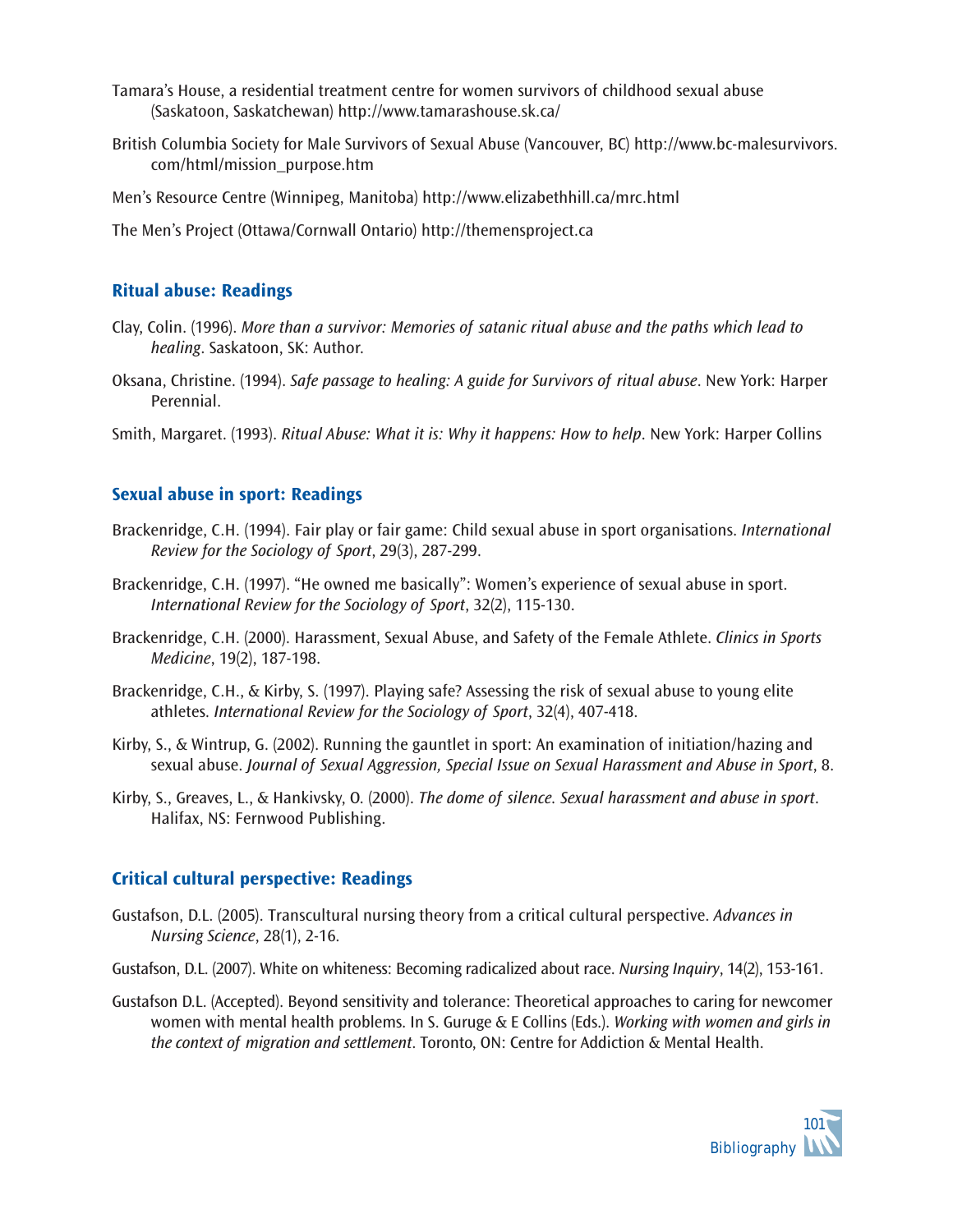- Racine, L. (2003). Implementing a postcolonial feminist perspective in nursing research related to non-Western populations. *Nursing Inquiry*, 10 (2), 91-102.
- Reitmanova, S. & D.L. Gustafson. (Accepted). "They can't understand it": Maternity health care needs of immigrant Muslim women in St. John's, Canada. *Maternal and Child Health Journal*.

Swendson, C. & Windsor, C. (1996). Rethinking cultural sensitivity. *Nursing Inquiry*, 3(1), 3-10.

### **Aboriginal Peoples: Readings**

- Adams, H. (1995). *A tortured people: The politics of colonization*. Penticton, BC: Theytus Books.
- Brizinksi, P. (1993). *Knots in a string: An introduction to Native Studies in Canada* (2<sup>nd</sup> ed.). Saskatoon, SK: University Extension Press.
- Browne, A. (1995). The meaning of respect: A First Nations perspective. *Canadian Journal of Nursing Research*, 27(4); 95-109.
- Canadian Medical Association. (1994). *Bridging the gap: Promoting health and healing for Aboriginal peoples in Canada*. Ottawa, ON: Canadian Medical Association.
- Lux, M. (2001). Medicine that walks; Disease, medicine and Canadian Plains Native people, 1880-1940. Toronto, ON: University of Toronto Press.
- McClure, L., Boulanger, M. Kaufert, J. & Forsythe, S. (Eds.) (1992). *First Nations urban health bibliography: A review of the literature and exploration of strategies*. No. 5. Winnipeg: Northern Health Research Unit, University of Manitoba.
- Royal Commission on Aboriginal Peoples. (1996). *People to people, nation to nation: Highlights from the Royal Commission on Aboriginal Peoples*. Ottawa, ON: Minister of Supply and Services Canada. Retrieved January 30, 2008, from http://www.ainc-inac.gc.ca/ch/rcap/rpt/index\_e.html
- Statistics Canada. (1993). *Language, tradition, health, lifestyle and social issues: 1991 Aboriginal Peoples Survey*. Cat. No. 89-533. Ottawa, ON: Statistics Canada.
- Stiegelbauer, S.M. (1996). What is an elder? What do elders do? First Nation elders as teachers in culturebased urban organizations. *Canadian Journal of Native Studies*, XVI(1), 37-66.
- Smylie, J. (2000). *A guide for health professionals working with Aboriginal peoples*. SOGC Policy Statement No. 100, Executive summary. Retrieved June 6, 2007, from http://www.sogc.org/guidelines/pdf/ ps100%5Fsum.pdf
- Smylie, J. (2001). *A guide for health professionals working with Aboriginal peoples*. Aboriginal Health Resources SOGC Policy Statement No. 100. Retrieved June 7, 2006, from http://www.sogc.org/ guidelines/pdf/ps100%5F4.pdf
- Smylie J. (2000). *Guide for health professionals working with Aboriginal peoples. The sociocultural context of Aboriginal peoples in Canada*. SOGC Policy Statement No. December 2000. Retrieved June 7, 2006, from http://www.sogc.org/guidelines/pdf/ps100.pdf
- Smylie J. (2001). *A guide for health professionals working with Aboriginal peoples*. *Cross cultural understanding*. SOGC Policy Statement No. 100. Retrieved June 7, 2006, from http://www.sogc.org/ guidelines/pdf/ps100%5F3.pdf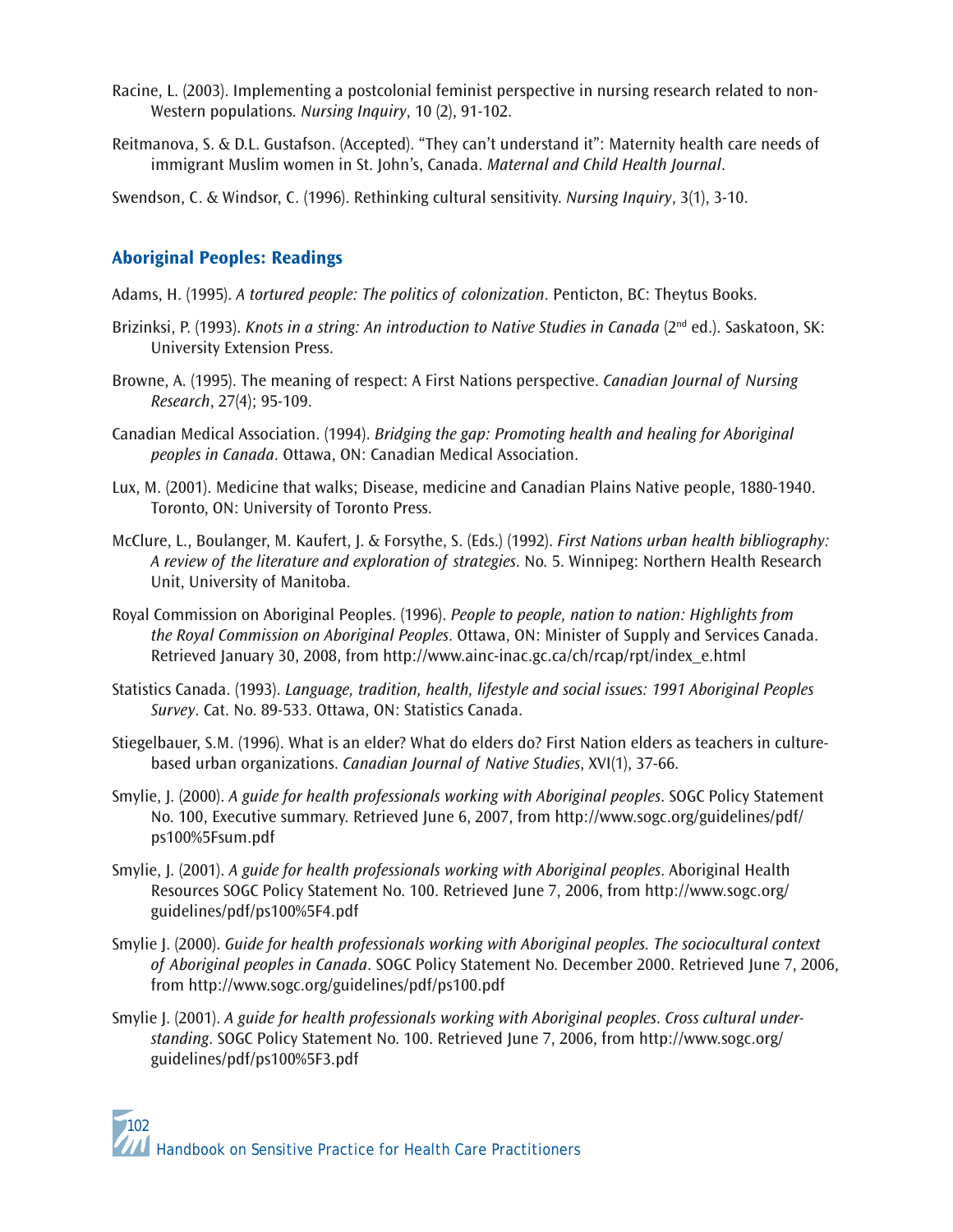- Smylie, J. (2001). *Guide for health professionals working with Aboriginal peoples. Health issues affecting Aboriginal peoples*. SOGC Policy Statement No. 100. Retrieved June 7, 2006, from http://www.sogc. org/guidelines/pdf/ps100%5F2.pdf
- Waldram, J. B., Herring, D. A., & Kue Young, T. (1995). *Aboriginal health in Canada: Historical, cultural and epidemiological perspectives*. Toronto, ON: University of Toronto Press.
- Young, D., Ingram, G., & Swartz, L. (1989). *Cry of the eagle: Encounters with a Cree healer*. Toronto, ON: University of Toronto Press.
- Young, D. E., & Smith, L. L. (1992). *The involvement of Canadian Native communities in their health care programs: A review of literature since the 1970s*. Canadian Circumpolar Institute, Northern Reference Series No. 2. Edmonton, AB: University of Alberta.
- Young, T.K. (1988). *Health Care and Cultural Change: The Indian Experience in the Central Subarctic*. Toronto, ON: University of Toronto Press.

### **Aboriginal Peoples: Websites**

Assembly of First Nations: http://www.afn.ca/ First Nations & Inuit Health Branch website: http://www.hc-sc.gc.ca/fnih-spni/index\_e.html Métis National Council: http://www.metisnation.ca/ Aboriginal Healing Foundation: http://www.ahf.ca/

### **Plain Language: Readings**

- Human Resources and Social Development Canada. http://www.hrsdc.gc.ca/en/hip/lld/nls/Resources/ plainws.shtml
- Plain language.gov. Plain language guidelines and manuals. http://www.plainlanguage.gov/howto/ guidelines/index.cfm

### **Plain Language: Websites**

NIH plain language training. http://plainlanguage.nih.gov/CBTs/PlainLanguage/login.asp The Plain Language Association International. http://www.plainlanguagenetwork.org/

### **Pregnancy, labour, and postpartum**

- Hobbins, D. (2004). Survivors of childhood sexual abuse: Implications for perinatal nursing care. *Journal of Obstetric, Gynecologic, and Neonatal Nursing*, 33(4), 485-97.
- Jacobs, J. L. (1992). Child sexual abuse victimization and later sequelae during pregnancy and childbirth. *Journal of Child Sexual Abuse*, 1(1), 103-112.
- Kendall-Tackett, K. (1998). Literature review. Breastfeeding and the sexual abuse survivor. *Journal of Human Lactation*, 14(2), 125-33.

Rhodes, N., & Hutchinson, S. (1994). Labor experiences of childhood sexual abuse survivors. *Birth*, 21(4), 213-20.

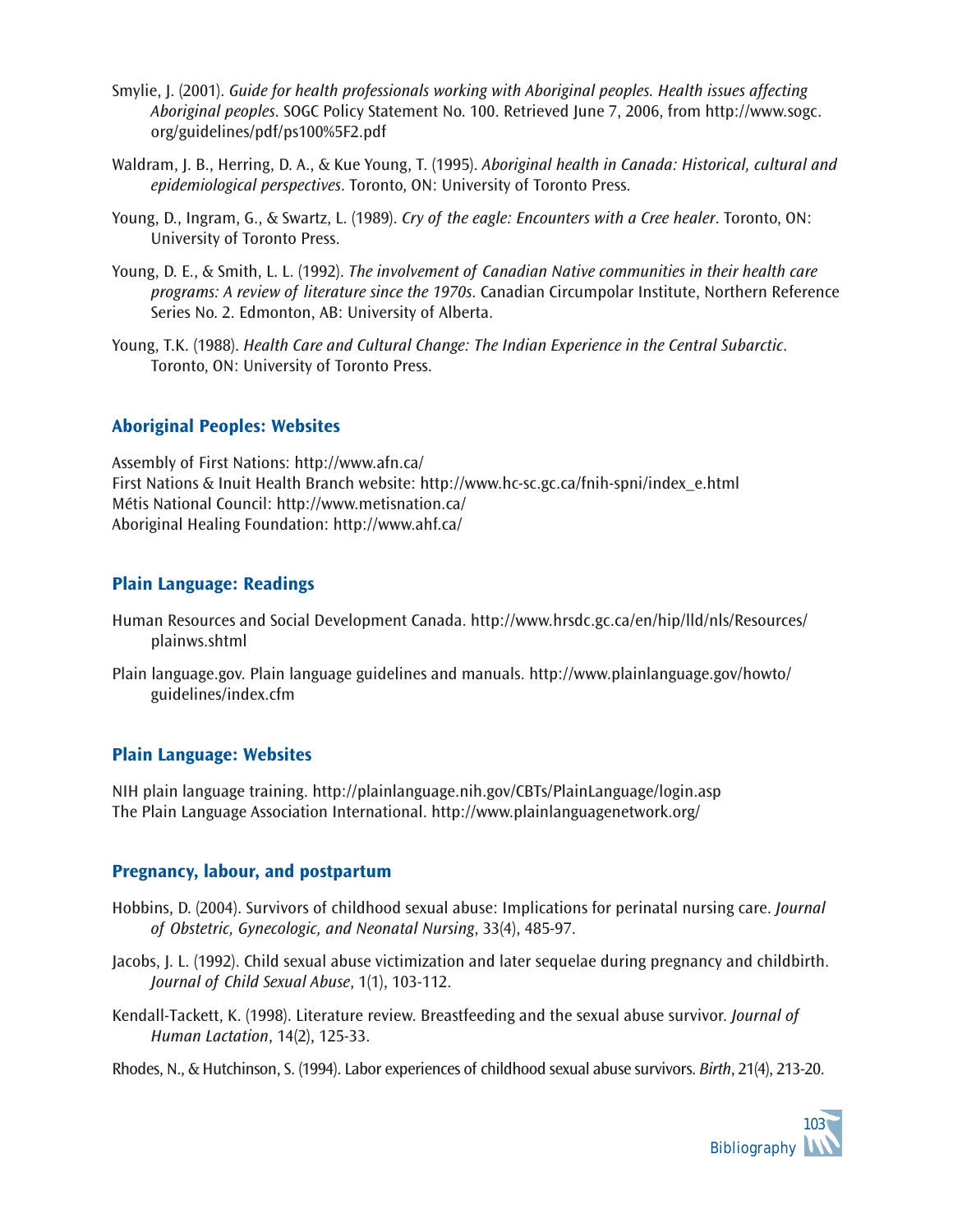Rose, A. (1992). Effects of childhood sexual abuse on childbirth: One woman's story. *Birth*, 19(4), 214-8.

- Seng, J.S., Sparbel, K.J.H., Low, L.K., & Killion, C. (2002). Abuse-related posttraumatic stress and desired maternity care practices: Women's perspectives. *Journal of Midwifery & Women's Health*, 47(5), 360-70.
- Simkin, P and Klaus, P. (2004). *When survivors give birth: Understanding and healing the effects of early sexual abuse on the childbearing woman*. Seattle, WA: Woman Classic Day Publishing.
- Waymire, V. (1997). A triggering time: Childbirth may recall sexual abuse memories. *AWHONN Lifelines*, 1(2), 47-50.

#### **The therapeutic relationship, boundaries, and managing challenging situations: Readings**

- College of Physiotherapists of Ontario. (2007). *Guide to standard for managing challenging situations when providing patient care*. Retrieved November 7, from http://www.collegept.org
- College of Physical Therapists of Alberta. (2007). *Managing challenging situations. A resource guide for physical therapists*. Retrieved November 7, 2007, from http://www.cpta.ab.ca
- College of Physiotherapists of Ontario. (2005). *Guide to the standard for establishing and maintaining therapeutic relationships*. Retrieved November 7, 2007, from http://www.collegept.org
- College of Nurses of Ontario. (2006). *Practice standard. Therapeutic nurse-client relationship, Revised 2006*. Retrieved November 7, 2007, from http://www.cno.org
- Nurses Association of New Brunswick. (2000). *Standard for the therapeutic nurse-client relationship*. Retrieved November 7, 2007, from http://www.nanb.nb.ca/index.cfm
- College of Registered Nurses of Nova Scotia. (2002). *Professional boundaries and expectations for nurseclient relationships*. Retrieved November 7, 2007, from http://www.crnns.ca

#### **Screening tools**

- Roy, C.A., & Perry, J.C. (2004). Instruments for the assessment of childhood trauma in adults. *Journal of Nervous & Mental Disorder*, 192(5), 343-51.
- Thombs, B.D., Bernstein, D.P., Ziegelstein, R.C., Scher, C.D., Forde, D.R., Walker, E.A., et al. (2006). An evaluation of screening questions for childhood abuse in 2 community samples: Implications for clinical practice. *Archives of Internal Medicine*, 166(18), 2020-6.
- Thombs, B.D., Bernstein, D.P., Ziegelstein, R.C., Bennett, W., & Walker, E.A. (2007). A brief two-item screener for detecting a history of physical or sexual abuse in childhood. *General Hospital Psychiatry*, 29, 8-13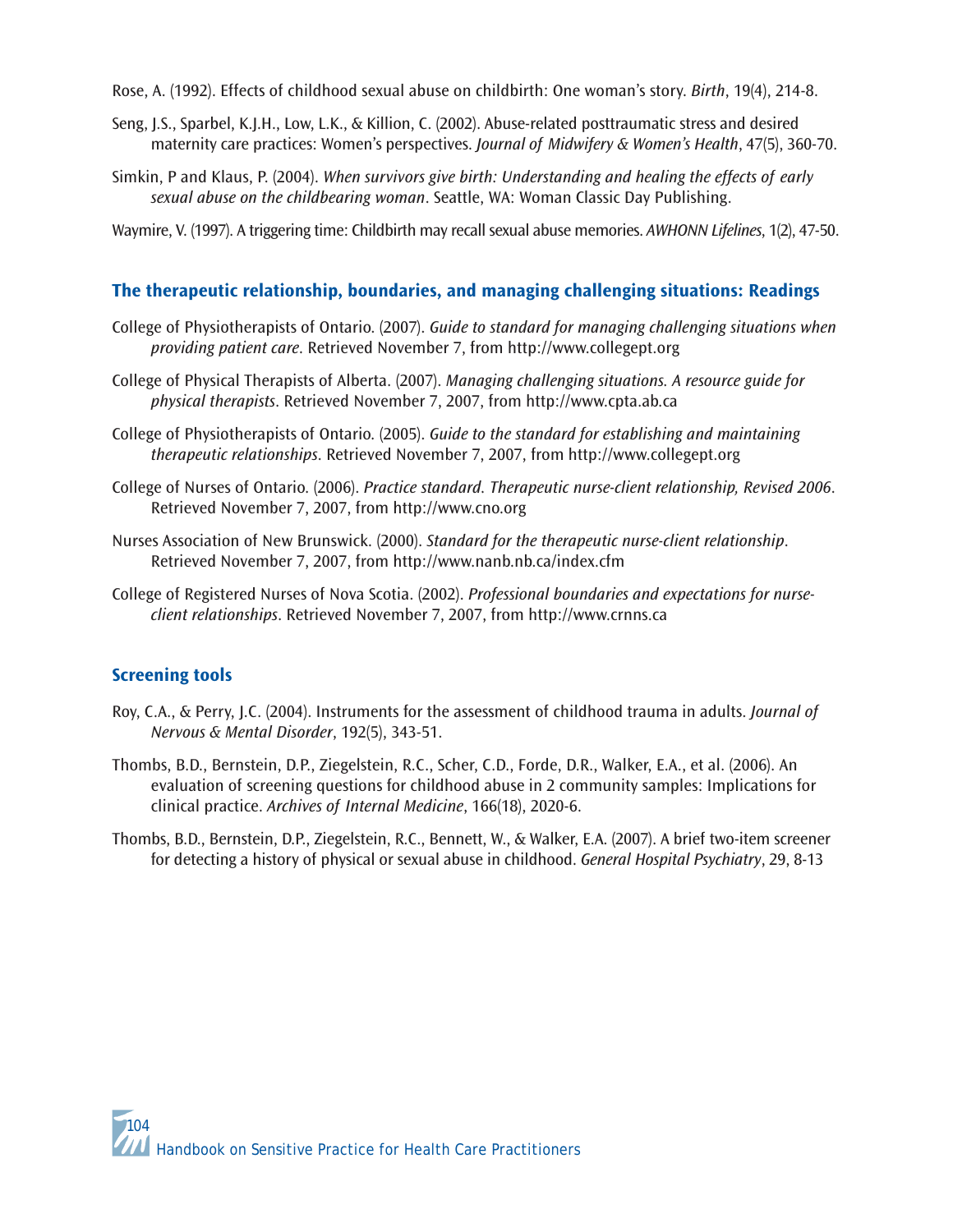# **Index**

Aboriginal individuals, working with, 82 Acute stress disorder, 77 Adherence/non-adherence to treatment, 49 Administrative staff and assistants, 25 Agitation, 56 Anger, 56 Appointment cancellations, 50 Body position, 41 Boundaries, 21 Care within the correctional system, 46 Chaperone, 27 Childhood sexual abuse And health, 6 Definition, 5 Dynamics of, 6 Perpetrators of, 6 Prevalence, 74 Survivors of, 5 Traumagenic dynamics, 75 Clinicians' contributions to survivors' healing, 71 Clothing, 32 Collaborative service delivery, 29 Community resources, 31 Control, 20 Counter-transference, 12 Diagnostic criteria for stress disorders, 77 Disclosure, 57 Challenges for survivors, 57 Components of an effective response, 67 Documenting a history of abuse, 69 Health care records, 69 Inquiring about interpersonal violence, 59, 87 Verbal inquiry, 62 Written inquiry, 62

Legal obligations, 68 Possible indicators of past abuse, 58 Responding effectively, 63 Additional actions required, 65 Responses to avoid, 67 Disconnection from the body, 48 Disorders of extreme stress not otherwise specified, 78 Dissociation, 13, 52, 86 Dissociative identity disorder, 86 Empirical Basis of the Handbook, 72 Environment, physical Other issues, 26 Privacy, 26 Waiting and waiting areas, 25 Examinations After, 46 General suggestions, 36 Pelvic, breast, genital and rectal, 40 Flashbacks. *See* Triggers Gender socialization, women, 9 Gender socialization, men, 10 Guidelines of Sensitive Practice Summary, 108 Health care records, 69 Documenting a history of abuse, 69 Informed consent, 38, 81 Introductions and negotiating roles, 32 Legal obligations and record-keeping issues, 68 Limitations of the Handbook, 4 Oral and facial health care, 43 Patient-centred care and Sensitive Practice, 71 Physical pain, 14, 48 Possible indicators of past abuse, 59 Posttraumatic stress disorder, 77

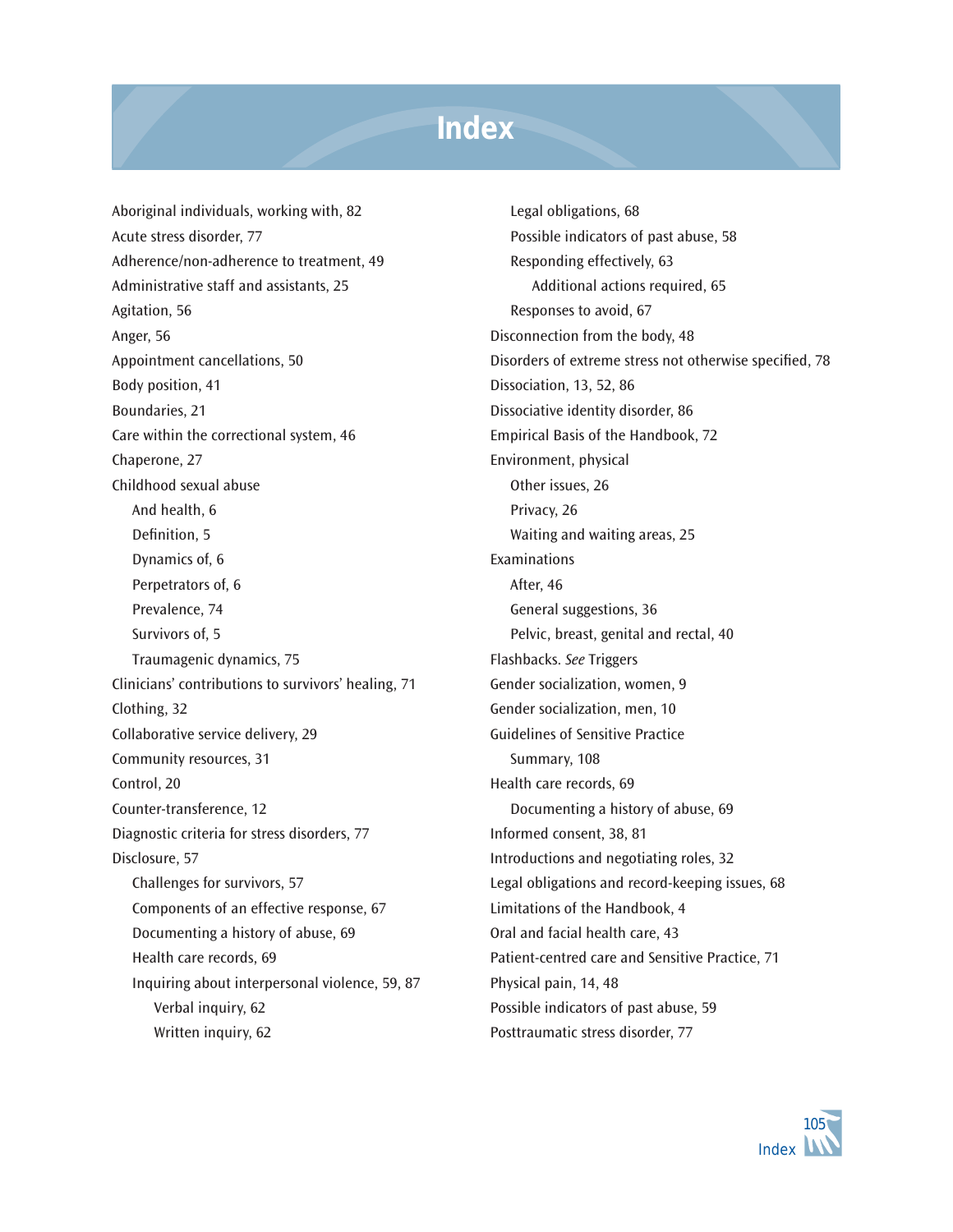Pregnancy, labour and delivery, postpartum, 42 Principles of Sensitive Practice Avoiding retramatization, 23 Demonstrating awareness and knowledge of interpersonal violence, 23 Fostering feelings of safety, 17 Fostering mutual learning, 22 Rapport, 19 Respect, 17 Respecting boundaries, 21 Sharing Control, 20 Sharing Information, 19 Summary, 107 Taking Time, 18 Understanding nonlinear healing, 22 Proximity of practitioner, 41 Questions about sexuality and sexual orientation, 15 Rapport, 19 Reflective practice, questions, 24, 46, 70 Residential school legacy, 83 Responding to difficult interactions with patients, 51 Responses to avoid after a disclosure, 67 Retraumatization, 23 S A V E the situation, 51 Safety, 17 Umbrella of, 18 Sample Introduction to a Facility, 80

Self-care for practitioners, 30 Practitioners who are survivors, 30 Self-harm, 15 Sharing information, 19, 26 Societal myths about the cycle of violence, 11 Specific behaviours and feelings arising during health care encounters Ambivalence about the body, 14 Conditioning to be passive, 15 Discomfort with persons who are the same gender as the abuser, 13 Dissociation, 13 Distrust of authority figues, 12 Fear and anxiety, 13 Physical pain, 14 Self-harm, 15 Triggers, 13, 52 Support persons, 27 Task-specific inquiry, 33 Terminology, 3 Third party observer, 27 Time, 18, 37 Touch, 39 Transference, 12 Triggers, 13, 52 Varying tolerance to treatment, 22 Working with survivors from diverse cultural groups, 28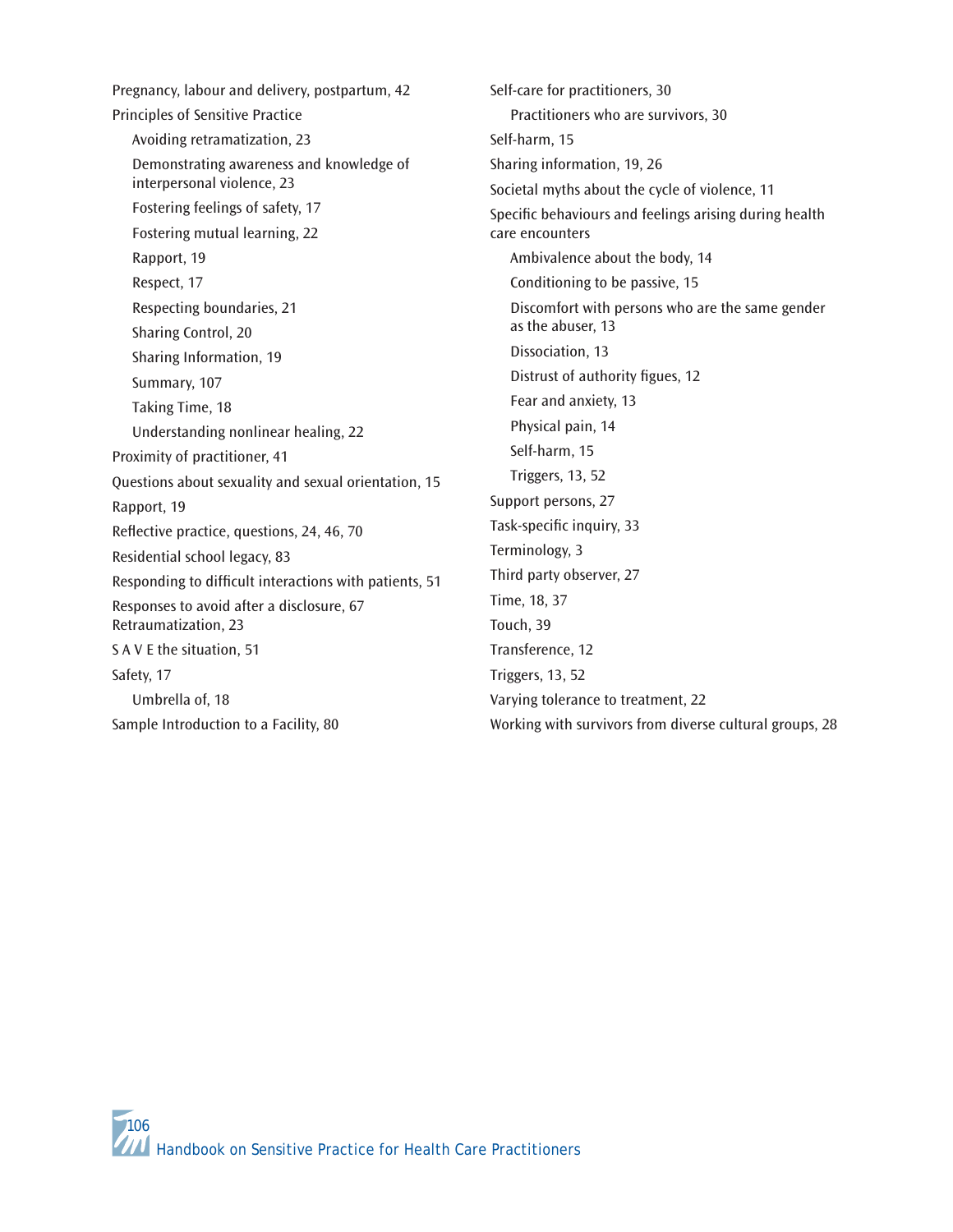The goal of Sensitive Practice is to foster a sense of safety for patients. Although the principles and guidelines articulated in this *Handbook* and outlined in Tables 7 and 8 are based on studies with Canadian men and women with histories of childhood sexual abuse, they represent a basic approach to care that should be extended

to all patients. By adopting the principles of Sensitive Practice as the standard of care, health care providers convey respect, support clients' autonomy and right to participate in healthcare, and decrease the likelihood of inadvertently retraumatizing the survivors of abuse with whom they work knowingly or unknowingly.

# **TABLE 7**

| Respect                                  | Acknowledging the inherent value of clients as individuals with unique beliefs,<br>values, needs, and histories means upholding and defending their basic human<br>rights and suspending judgment of them.                                                                                                              |
|------------------------------------------|-------------------------------------------------------------------------------------------------------------------------------------------------------------------------------------------------------------------------------------------------------------------------------------------------------------------------|
| <b>Taking time</b>                       | Taking adequate time with patients ensures that they do not feel depersonalized<br>or objectified.                                                                                                                                                                                                                      |
| Rapport                                  | Developing and maintaining an interpersonal style that is professional, yet<br>conveys genuine caring, promotes trust and a sense of safety.                                                                                                                                                                            |
| Sharing information                      | Informing patients of what to expect on an going basis and inviting them to ask<br>questions and offer information and feedback helps reduce anxiety and promotes<br>active engagement in their health care.                                                                                                            |
| Sharing control                          | Seeking consent and offering choices enables the clinician to work with rather<br>than on patients, and ensures that patients become full active participants in<br>their own health care.                                                                                                                              |
| Respecting boundaries                    | Paying ongoing attention to boundaries and addressing difficulties that arise<br>reinforces patients' right to personal autonomy.                                                                                                                                                                                       |
| Fostering mutual learning                | Fostering an environment in which information sharing is a two-way process<br>encourages survivors to learn about their health and how to become active<br>participants in their own health care. It also assists clinicians to learn how best to<br>work with individuals who have experienced interpersonal violence. |
| Understanding nonlinear<br>healing       | Checking in with patients throughout each encounter and over time, and being<br>willing to adjust their actions accordingly, enables caregivers to meet the needs<br>of individuals whose ability to tolerate health care examinations and procedures<br>vary over time.                                                |
| Demonstrating awareness<br>and knowledge | Showing that they are aware of interpersonal violence helps professionals foster<br>a sense of trustworthiness and promotes an atmosphere in which patients are<br>willing to work alongside their health care providers.                                                                                               |

**Summary of principles of Sensitive Practice**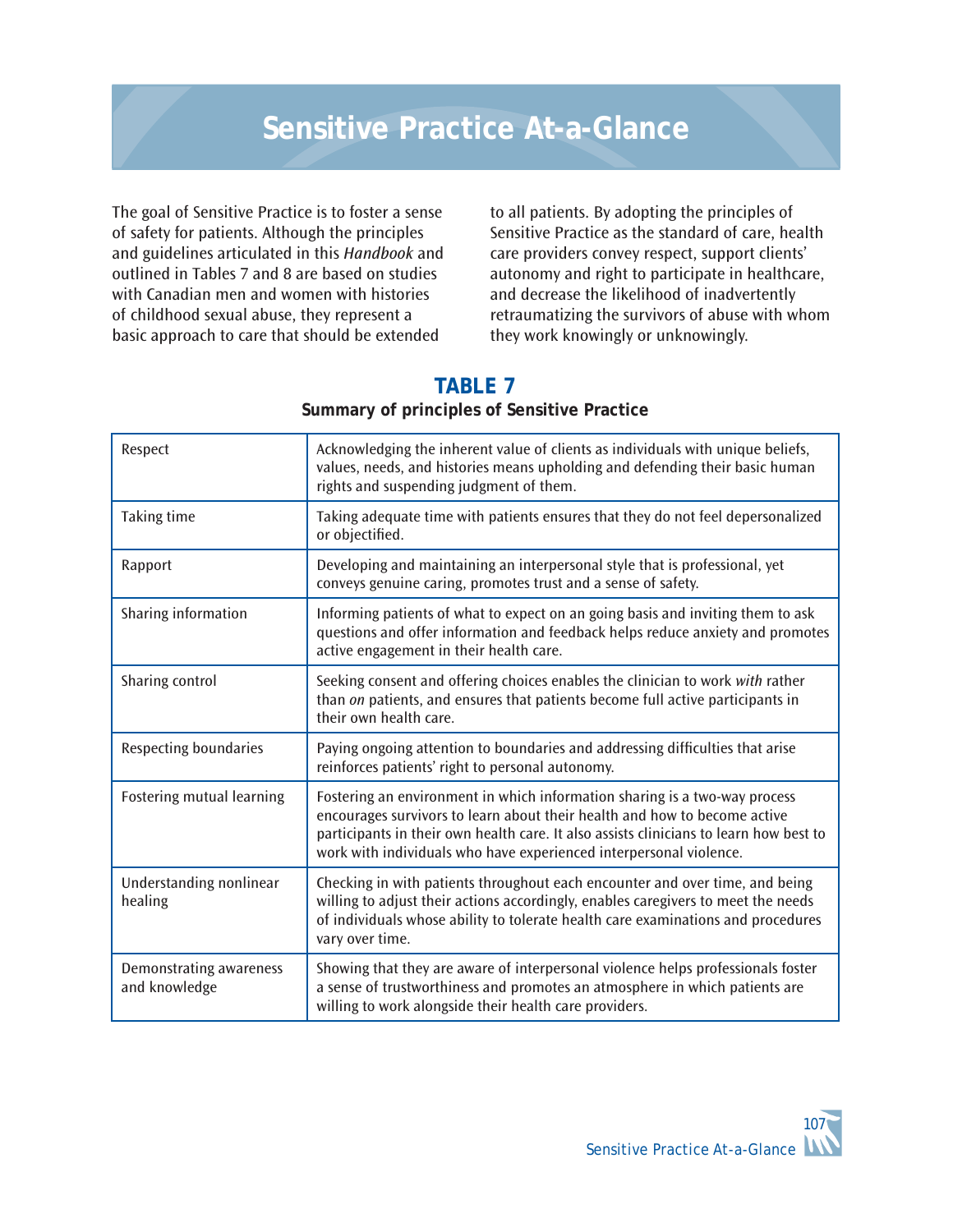# **TABLE 8**

# **Summary of guidelines of Sensitive Practice**

| <b>Context of encounters</b>               |                                                                                                                                                                                                                                                                                                                                                                                                                                                                                 |  |
|--------------------------------------------|---------------------------------------------------------------------------------------------------------------------------------------------------------------------------------------------------------------------------------------------------------------------------------------------------------------------------------------------------------------------------------------------------------------------------------------------------------------------------------|--|
| Administrative<br>staff and<br>assistants  | • Train all personnel about Sensitive Practice<br>• Work with staff and assistants to establish a few "routine responses" that are survivor-<br>friendly                                                                                                                                                                                                                                                                                                                        |  |
| Waiting areas                              | Keep patient informed of length of wait or invite patient to check intermittently<br>$\bullet$<br>Provide printed materials related to interpersonal trauma<br>Provide and clearly identify washrooms                                                                                                                                                                                                                                                                           |  |
| Privacy                                    | Knock and wait for acknowledgement before entering<br>Have at least one soundproof examination or interview room<br>Problem-solve with patients to meet their needs for privacy and safety                                                                                                                                                                                                                                                                                      |  |
| Preparation of<br>clients                  | Provide introductory information in plain language, both written and verbal<br>$\bullet$<br>Negotiate with patient to identify needs and workable solutions<br>$\bullet$<br>Encourage presence of support person or chaperone; agree upon roles for all parties                                                                                                                                                                                                                 |  |
| <b>Encounters with patients</b>            |                                                                                                                                                                                                                                                                                                                                                                                                                                                                                 |  |
| <b>Introductions</b>                       | • Discuss and negotiate roles for patient and clinician prior to all examinations or<br>treatments<br>Allow enough time to help individuals understand fully what you are doing<br>Do not assume the patient knows what is involved in an exam, treatment, or procedure<br>Seek consent in an ongoing way throughout the encounter                                                                                                                                              |  |
| Clothing                                   | Meet patient fully clothed before and after<br>Explain why removal of clothing is necessary<br>Discuss clothing requirements with patients and collaborate with them to find an<br>agreeable solution<br>Minimize amount of clothing being removed and length of time patient must be disrobed<br>Provide gowns in a wide variety of sizes for all body types<br>Leave the room while the patient is changing                                                                   |  |
| Task-specific<br>inquiry                   | Inquire about patient's past experiences, preferences, difficulties with the exam/<br>procedure<br>Inquire about how to increase the person's comfort<br>Inquire about whether the patient thinks there is anything else that the clinician should<br>know about<br>Repeat inquiry intermittently over time, and if body language suggests discomfort                                                                                                                           |  |
| General approach                           | Use task-specific inquiry to identify difficulties; problem-solve together to increase<br>comfort<br>Monitor body language and follow up on signs of distress<br>Explain why positions for patient and clinician are necessary                                                                                                                                                                                                                                                  |  |
| Touch                                      | Describe what is involved before and during the exam or treatment<br>$\bullet$<br>Seek consent before beginning and when shifting from one part of the body to another<br>Encourage individuals to ask you to pause, slow down, or stop the examination or<br>$\bullet$<br>treatment at any time to lessen their discomfort or anxiety<br>When a presenting problem necessitates examination of areas of the body other than the<br>site of the symptoms, explain the rationale |  |
| Genital, rectal<br>exams and<br>procedures | Acknowledge discomfort<br>$\bullet$<br>Offer a running commentary about what you are doing<br>$\bullet$<br>Minimize time the patient must remain in a subordinate position<br>$\bullet$<br>Drape parts of the body not being examined<br>$\bullet$                                                                                                                                                                                                                              |  |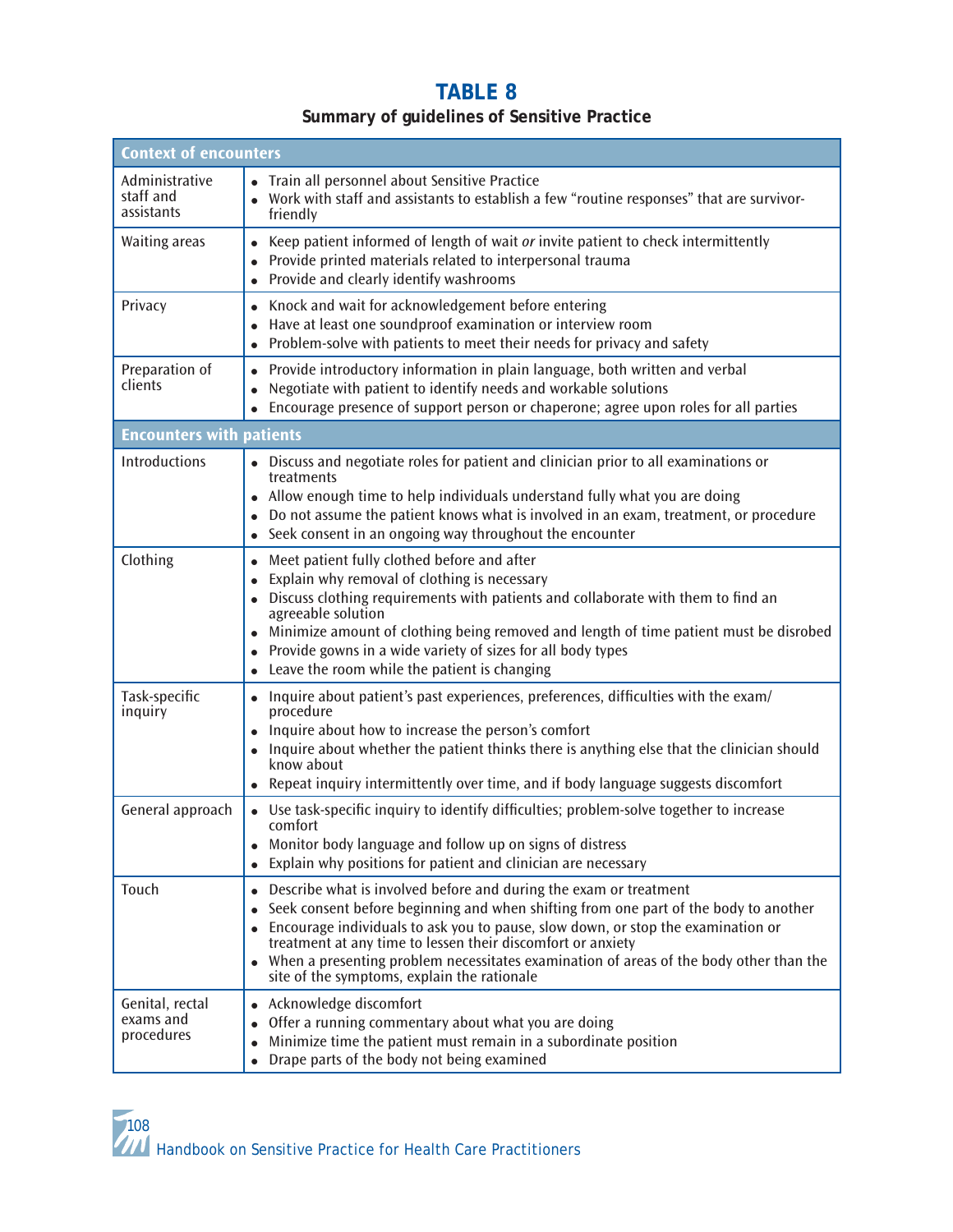| Oral and facial<br>health care          | • Agree on hand signals so that the patient can give instant feedback when verbal<br>communication is not possible<br>• Problem-solve with the patient around difficulties with smell/feel of gloves, dental dam,<br>body position, other task-specific difficulties<br>Ensure that your comments to the patients about their oral health and behaviour during<br>the appointment are offered in a nonjudgmental way<br>• Keep the length of appointments as short as possible; consider doing longer procedures<br>over two or more appointments                                                                                                                                                                                                                         |  |
|-----------------------------------------|---------------------------------------------------------------------------------------------------------------------------------------------------------------------------------------------------------------------------------------------------------------------------------------------------------------------------------------------------------------------------------------------------------------------------------------------------------------------------------------------------------------------------------------------------------------------------------------------------------------------------------------------------------------------------------------------------------------------------------------------------------------------------|--|
| <b>Challenges in encounters</b>         |                                                                                                                                                                                                                                                                                                                                                                                                                                                                                                                                                                                                                                                                                                                                                                           |  |
| Pain $\&$<br>disconnection<br>from body | • Assess pain in systematic, nonjudgmental manner<br>Work with client to set realistic goals and determine appropriate referrals<br>$\bullet$<br>Repeatedly invite individuals to focus on their bodies<br>$\bullet$<br>Provide clear verbal and written instructions that the patient understands<br>$\bullet$<br>Suggest a range of strategies to increase self-awareness                                                                                                                                                                                                                                                                                                                                                                                               |  |
| Non-adherence to<br>treatment           | • Explore all types of barriers with the patient and problem solve to identify workable<br>solutions<br>• Adapt treatment to fit patient<br>• Create a "same-day" appointment for patients who frequently cancel appointments<br>whenever possible                                                                                                                                                                                                                                                                                                                                                                                                                                                                                                                        |  |
| SAVE the situation                      | • Stop what you are doing and focus fully on the present situation<br>Appreciate and understand the person's situation<br>$\bullet$<br>Validate the person's experience<br>$\bullet$<br><b>Explore the next steps with the patient</b><br>$\bullet$                                                                                                                                                                                                                                                                                                                                                                                                                                                                                                                       |  |
| <b>Triggers and</b><br>dissociation     | Examine list of common triggers and consider what can be avoided/accommodated<br>$\bullet$<br>Become familiar with signs of a 'fight or flight' response<br>$\bullet$<br>Work with patients who have been triggered to ground and reorient them<br>$\bullet$<br>Normalize the experience<br>Ensure adequate follow-up<br>$\bullet$                                                                                                                                                                                                                                                                                                                                                                                                                                        |  |
| Anger and<br>agitation                  | Pay attention to personal safety<br>Adopt non-threatening body language<br>Negotiate and assure patients of your interest and concern                                                                                                                                                                                                                                                                                                                                                                                                                                                                                                                                                                                                                                     |  |
| <b>Disclosure</b>                       |                                                                                                                                                                                                                                                                                                                                                                                                                                                                                                                                                                                                                                                                                                                                                                           |  |
| Responding<br>effectively               | Upon hearing a disclosure of past abuse:<br>• Accept the information<br>Express empathy and caring<br><b>Clarify confidentiality</b><br>Normalize the experience by acknowledging the prevalence of abuse<br>Validate the disclosure and offer reassurance to counter feelings of vulnerability<br><b>Address time limitations</b><br>$\bullet$<br>Collaborate with the survivor to develop an immediate plan for self care<br>$\bullet$<br>Recognize that action is not always required<br>Ask whether it is a first disclosure<br>$\bullet$<br>At the time of disclosure or in a future interaction:<br>• Discuss the implications of the abuse history for future health care and interactions with<br>clinician<br>• Inquire about social support around abuse issues |  |